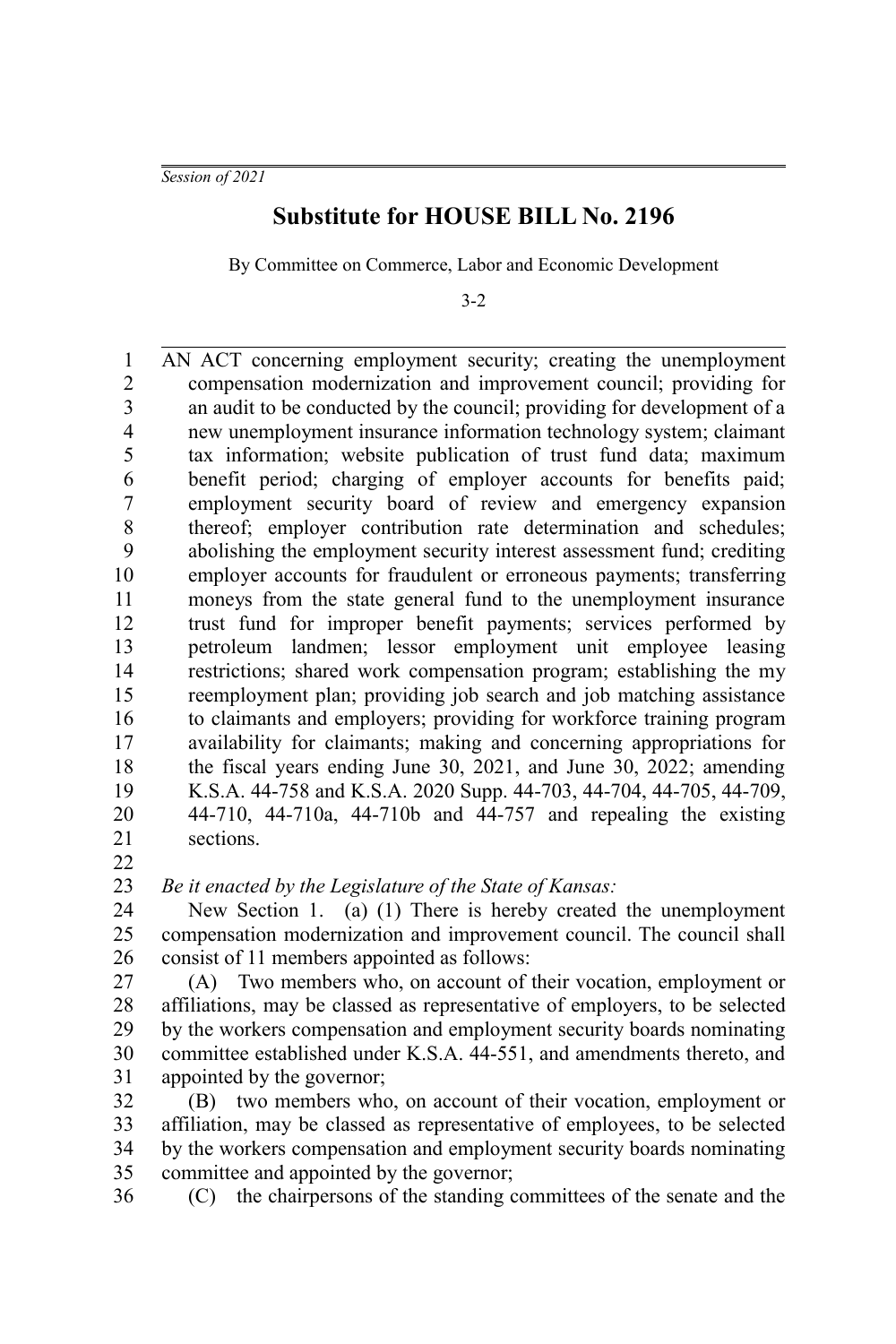house of representatives to which legislation pertaining to the employment security law is customarily referred, appointed by the president of the senate and the speaker of the house of representatives, respectively; 1 2 3

(D) two members of the senate appointed by the president of the senate, one of whom is a member of the majority party and one of whom is a member of the minority party; 4 5 6

(E) two members of the house of representatives appointed by the speaker of the house of representatives, one of whom is a member of the majority party and one of whom is a member of the minority party; and 7 8 9

(F) the secretary of labor or a designee of the secretary who has administrative responsibilities with respect to the unemployment insurance compensation system of the department of labor. 10 11 12

(2) In the event the governor fails to appoint a member selected by the workers compensation and employment security boards nominating committee, the committee may replace that selection with another, subject to the same appointment requirements. Members of the council appointed by the governor shall serve for a term of four years, and each term shall end on the same day as the date of their original appointment. When an employer representative vacancy or employee representative vacancy on the council occurs, the workers compensation and employment security boards nominating committee shall convene and submit a nominee to the governor for appointment. 13 14 15 16 17 18 19 20 21 22

(3) Legislative members shall serve during the legislative session in which they are appointed to the council and shall remain members of the legislature in order to retain membership on the council. Vacancies of legislative members during a term shall be filled in the same manner as the original appointment only for the unexpired part of the term. 23 24 25 26 27

(b) All other members shall serve for three years or until the council is dissolved, whichever is shorter. Vacancies of non legislative members shall be filled in the same manner as the original appointment only for the unexpired part of the term. 28 29 30 31

(c) The council shall be dissolved and the provisions of this section pertaining to the establishment, function and operation of the council shall no longer be in effect after three years from the date of the council's first meeting. 32 33 34 35

(d) Each member of the council shall be entitled to receive compensation for the member's services, together with the member's travel and other necessary expenses actually incurred in the performance of the member's official duties, in accordance with rules and regulations adopted by the council. Members' compensation and expenses shall be paid from the employment security administration fund or any account of the state general fund of the department of labor, as designated by the secretary. 36 37 38 39 40 41 42

(e) The members who are the chairpersons of the standing 43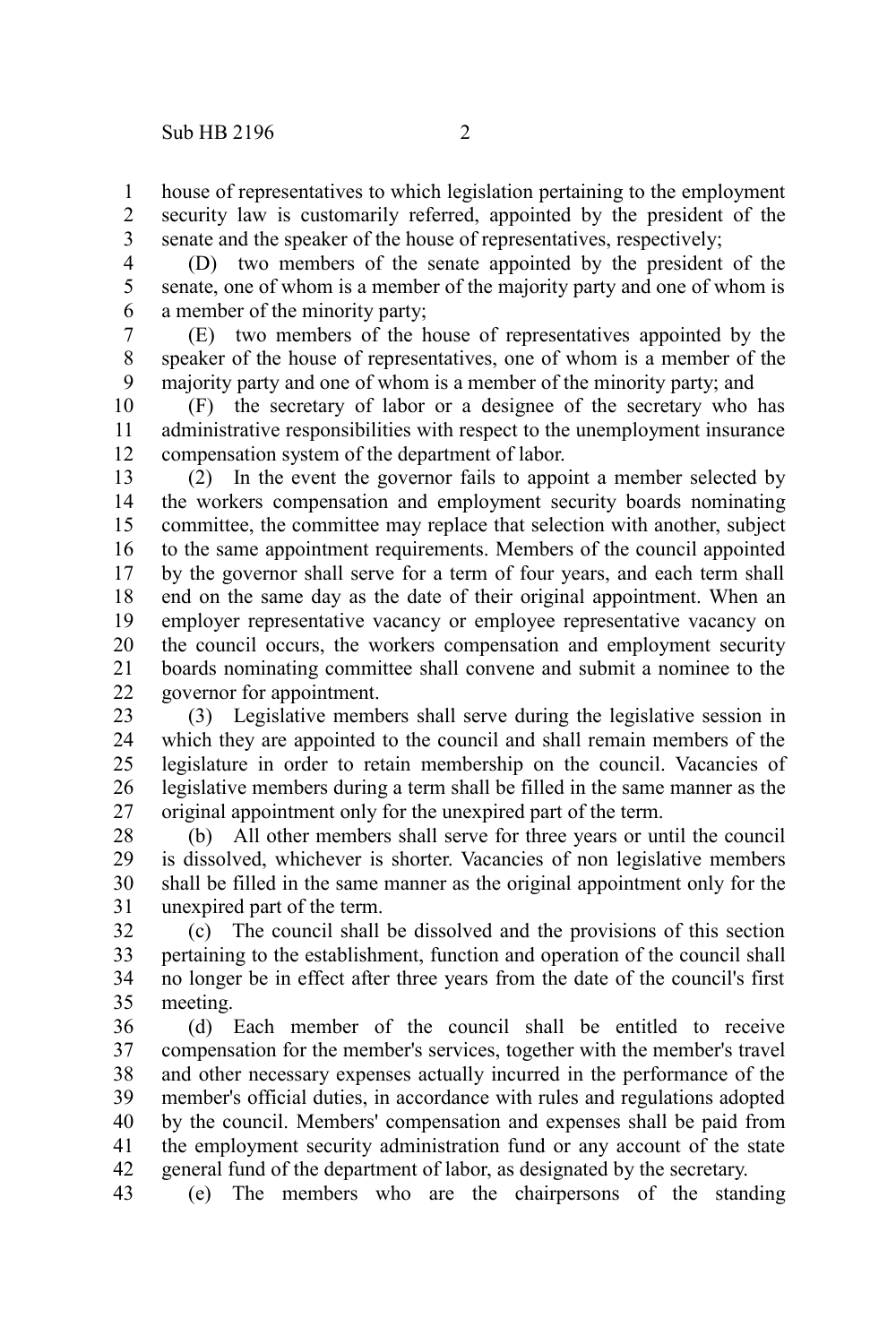committees of the senate and the house of representatives to which legislation pertaining to employment security law is customarily referred shall jointly call the first meeting of the council. The council shall annually organize itself and select a chairperson. Six members shall constitute a quorum, and the council shall act only on the affirmative vote of six members. A vacancy on the council shall not impair the right of a quorum, to exercise all the rights and perform all the duties of the council. The council shall meet as often as necessary to perform its duties. 1 2 3 4 5 6 7 8

(f) The council shall examine and recommend changes to the unemployment compensation system to include current limitations, new features and benefits, system enhancements and dynamic, accurate reporting for the benefit of both employers and individuals. The council shall also examine the process by which an individual files a claim for and receives benefits and any changes made to that process after the effective date of this section. The scope of the council's examinations and recommendations shall include, but not be limited to, the following: 9 10 11 12 13 14 15 16

(1) The technological infrastructure used to file and process claims and pay benefits and the experience of individuals and employers participating in the process; 17 18 19

(2) system improvements or upgrades that will maximize responsiveness for individuals and employers; 20 21

(3) methods for information and data sharing across agency systems related to unemployment compensation to maximize efficiency; 22 23

(4) system improvements or upgrades relating to system integrity by reporting vulnerabilities and recommended system enhancements to include identity verification and protection, social security administration cross-match, systematic alien verification for entitlement, incarceration cross-matches, interstate connection network, internet protocol address and data mining and analytics to detect and prevent fraud. Such data mining and analytics shall include current and future recommendations by the United States department of labor and the national association of state workforce agencies, including suspicious actor repository, suspicious email domains, foreign IP addresses, multi-state cross-match, identity verification, fraud alert system, and other assets provided by the unemployment insurance integrity center; and 24 25 26 27 28 29 30 31 32 33 34 35

(5) methods for synergizing user experience across multiple programs administered or supervised by the secretary of labor. 36 37

(g) (1) The council shall conduct an audit that shall examine the effects on the department of labor and the unemployment insurance system of fraudulent claims and improper payments during the period of March 15, 2020, through March 31, 2022, and the response by the department of labor to such fraudulent claims and improper payments during that period. The council shall select an independent firm to conduct the audit. The 38 39 40 41 42 43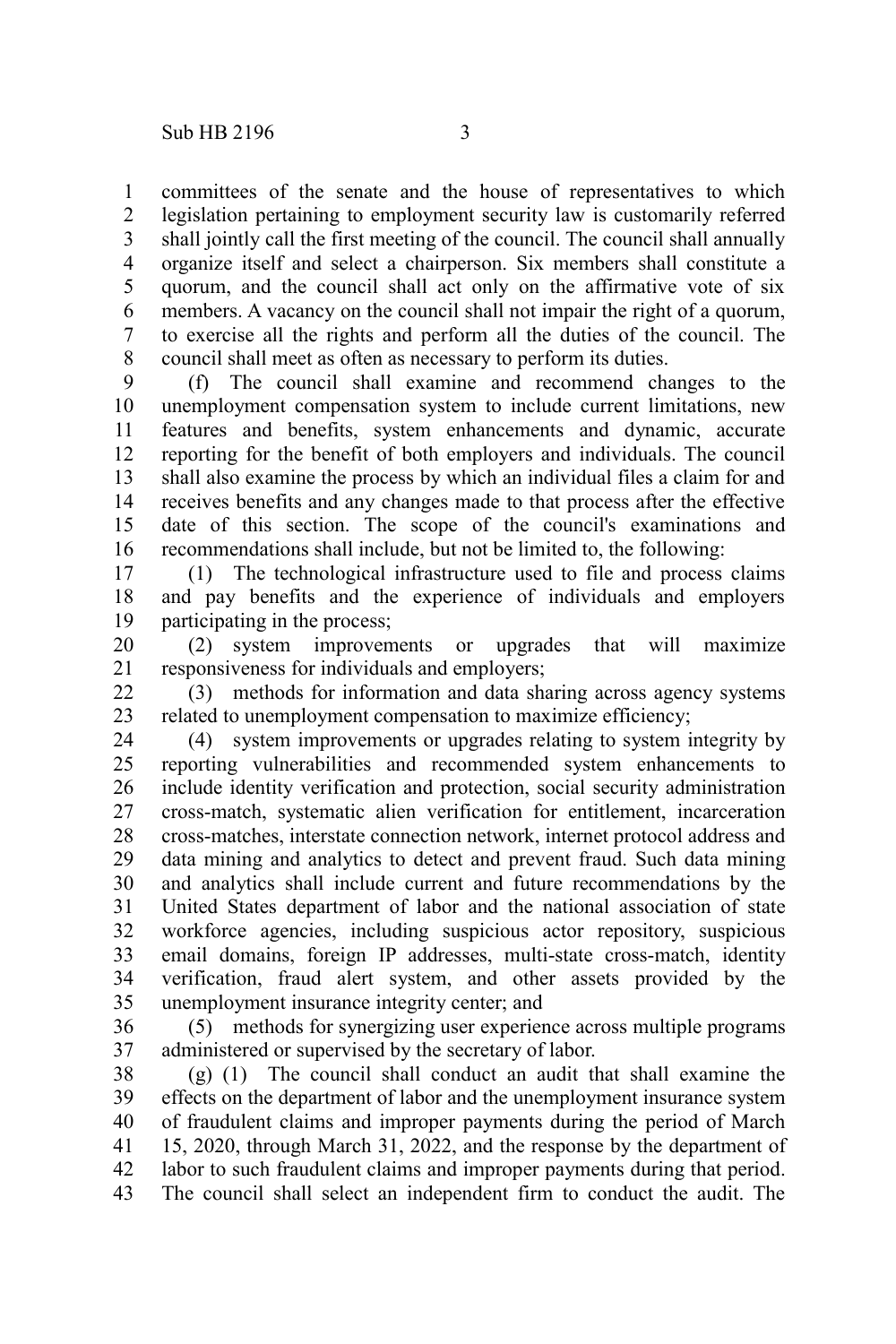auditor shall have access to all confidential documents. The scope of the audit shall include, but not be limited to, the amounts and nature of improper payments and fraudulent claims, fraud processes and methods and the possibility of recovery of any improper payments. The audit shall also include, but not be limited to, an evaluation that provides likelihood of a data breach being a contributing factor to any fraudulent payments, improper network architecture allowing a potential breach to have occurred and a timeline of relevant events. The independent firm shall make a preliminary report to the council by May 1, 2022, and a final report by September 1, 2022, that shall be made publicly available by the council. The preliminary report should include, but not be limited to, an evaluation of systems with access to the payment and processing of claims, forensic endpoint images related to the claims and the external perimeter housing the claims systems, as well as an evaluation of the department of labor's response to claims. Any confidential information shall be redacted and shall not be made public. The audit shall be paid for by the state, subject to appropriations therefor. 1 2 3 4 5 6 7 8 9 10 11 12 13 14 15 16 17

(2) The council may hold an executive session that shall not be public under the Kansas open meetings act for the purpose of hearing and discussing any confidential portions of the audit. The council shall follow the provisions of K.S.A. 75-4319, and amendments thereto, when conducting such an executive session. 18 19 20 21 22

(h) The council shall not examine the solvency of the unemployment compensation fund created by K.S.A. 44-710a, and amendments thereto, or changes that would either increase or reduce benefits paid from the fund. 23 24 25 26

(i) The secretary of labor shall appoint an executive secretary of the council, and the executive secretary shall attend the meetings of the council. The executive secretary's duties shall include: 27 28 29

(1) Maintaining council agendas and assisting in planning meetings and conferences; 30 31

(2) attending meetings and keeping minutes;

32

(3) receiving and screening phone calls and redirecting phone calls when appropriate; 33 34

(4) handling and prioritizing all official outgoing or incoming regular mail or electronic correspondence; 35 36

(5) making travel arrangements for members related to council business; 37 38

(6) handling confidential documents and ensuring they remain secure; 39

(7) maintaining electronic and paper records and ensuring such information is organized and easily accessible; and 40 41

(8) conducting research and preparing presentations or reports as assigned by the chairperson or the secretary of labor. 42 43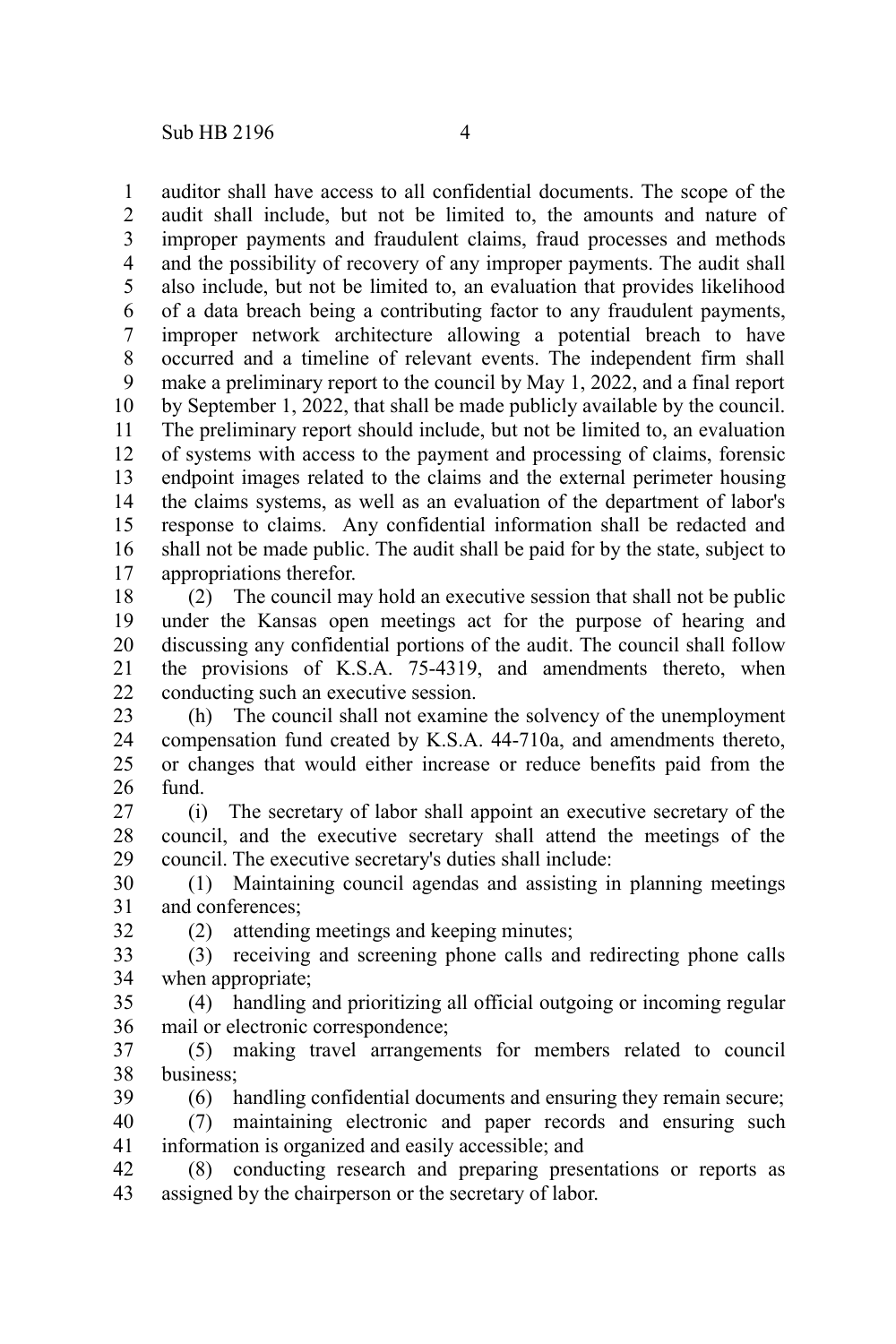(j) (1) The council shall only have access to records of the department of labor that are necessary for the administration and duties of the council. The council shall not have access to any confidential or personal identifying information. The council may request that the secretary of labor, department of labor employee or any private or public employer or employee with information of value to the council appear before the council and testify to matters within the council's purview. At least once per year, the council shall allow members of the public to appear before the council to testify on any such matters. 1 2 3 4 5 6 7 8 9

(2) Not later than 90 days after the council's first meeting, the council shall issue an initial report that, at a minimum, describes the state of the process by which an individual files a claim for and receives benefits under the employment security law at the time the report is issued and planned improvements to the process. The council may address other matters within the council's purview in the report. 10 11 12 13 14 15

(3) The secretary of labor shall post all testimony and other relevant materials discussed, presented to or produced for the council on a publicly accessible website maintained by the secretary. 16 17 18

(k) The secretary of labor shall notify the chairperson of the council of any unauthorized third-party access to or acquisition of records maintained by the secretary that are necessary for the administration of the employment security law. The secretary shall provide the notice not more than five days after the secretary discovers or is notified of the unauthorized access or acquisition. 19 20 21 22 23 24

(l) The secretary of labor shall notify the members of the council of any substantial disruption in the process by which applications for determination of benefit rights and claims for benefits are filed with the secretary. The council shall, in cooperation with the secretary, adopt and periodically review a definition of substantial disruption for purposes of this subsection. 25 26 27 28 29 30

(m) (1) The secretary of labor shall, with the assistance of the council: 31 32

(A) Develop a written strategic staffing plan to be implemented whenever there is a substantial increase or a substantial decrease in the number of inquiries or claims for benefits and review the plan in accordance with the provisions of subsection (k); 33 34 35 36

(B) create, in a single place on the website maintained by the secretary, a list of all points of contact by which an applicant for or a recipient of unemployment compensation benefits or an employer may submit inquiries related to the employment security law; and 37 38 39 40

(C) adopt rules and regulations creating a uniform process through which an applicant for or a recipient of benefits under the employment security law or an employer may submit a complaint related to the service 41 42 43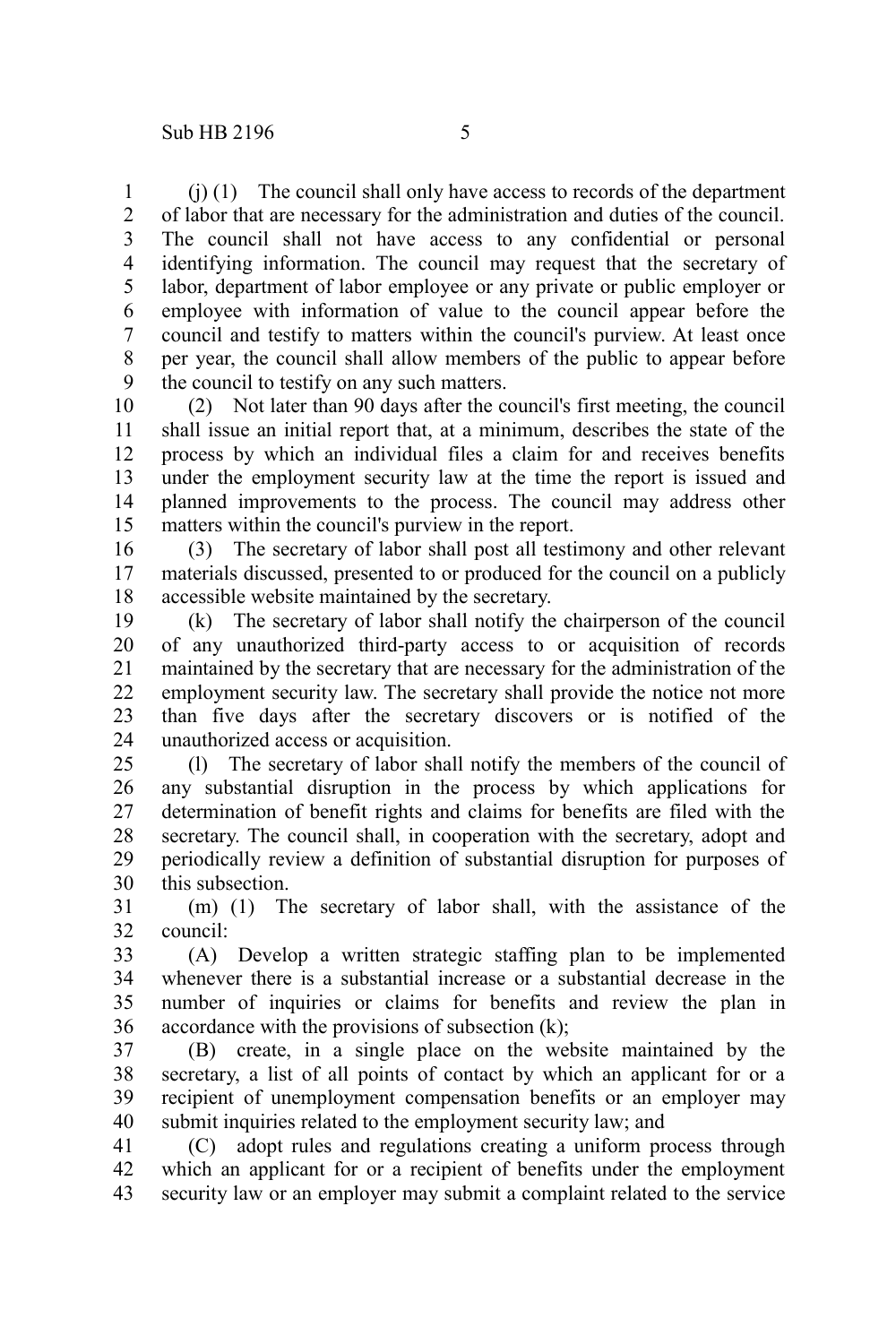the applicant, recipient or employer received. 1

(2) In the written strategic staffing plan required under paragraph (1) (A), the secretary shall include an explanation of whether and in what manner the secretary will utilize: 2 3 4

(A) Department employees who do not ordinarily perform services related to unemployment compensation; 5 6

7 8 (B) employees employed by other state agencies; and

(C) employees provided by private entities.

(n) For purposes of subsection  $(j)(1)(A)$ , the secretary of labor shall develop the initial written strategic staffing plan not later than six months after the first meeting of the council and provide such plan to the council, the president of the senate, the speaker of the house of representatives and the governor. The secretary shall review the plan at least once per year. If, after reviewing the plan, the secretary determines that the plan should be revised, the secretary shall revise the plan. After each review of the plan as provided under this subsection, the secretary shall provide the most recent version of the plan to the council, the president of the senate, the speaker of the house of representatives and the governor. The secretary shall post the most recent version of the plan on a publicly accessible website maintained by the secretary. 9 10 11 12 13 14 15 16 17 18 19 20

(o) The council may suggest rules and regulations for adoption by the secretary as necessary to implement the provisions of this section. 21 22

(p) This section shall be a part of and supplemental to the employment security law. 23 24

New Sec. 2. (a) It is the intent of the legislature that, in order to accomplish the mission of collecting state employment security taxes, processing unemployment insurance benefit claims and paying benefits, the department of labor's information technology system shall be continually developed, customized, enhanced and upgraded. The purpose of this section is to ensure the state's unemployment insurance program is utilizing current technology and features to protect the sensitive data required in the unemployment insurance benefit and tax systems relating to program integrity, system efficiency and customer service experience. 25 26 27 28 29 30 31 32 33

(b) The legislature finds that, as a result of the vulnerabilities exposed in the legacy unemployment insurance system by the COVID-19 pandemic unemployment insurance crisis, a new system shall be fully designed, implemented and administered by the department of labor not later than December 31, 2022. 34 35 36 37 38

(c) The information technology system, technology and platform shall include, but not be limited to, the following components, as defined by the unemployment compensation modernization and improvement council established by section 1, and amendments thereto, in consultation with the secretary: 39 40 41 42 43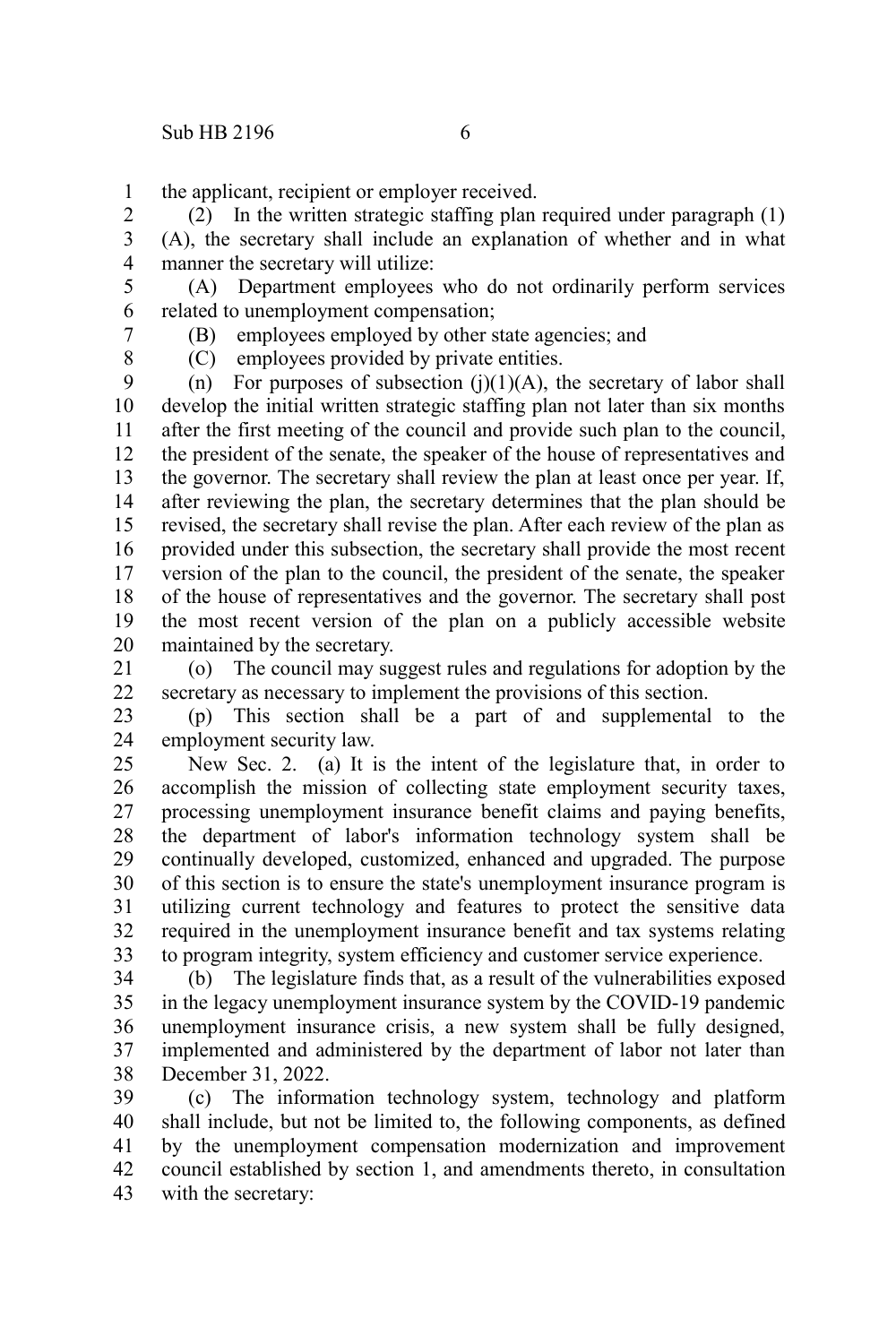- (1) Component-centric architecture; 1
- (2) configurability; 2
- (3) results-driven customer empowerment; 3
- (4) extensibility; 4
- (5) reporting; 5
- (6) adaptable and scalable platform; 6
- (7) enterprise service bus; 7
- (8) version control; 8
- (9) change control; 9
- (10) multi-speed information technology; 10
- (11) data migration or data architecture; and 11
- (12) legacy integration. 12

(d) The new system shall include, but not be limited to, the following features and benefits, as defined by the unemployment compensation modernization and improvement council established by section 1, and amendments thereto, in consultation with the secretary: 13 14 15 16

- (1) Benefit claims and payment management, including: 17
- (A) Claims management; 18
- (B) eligibility and payment processes; 19
- (C) monetary and non-monetary determinations; 20
- (D) overpayment and collections management; 21
- (E) fraud prevention; and  $22$
- (F) accounting and auditing; 23
- $(2)$  integrated tax management functionality, including: 24
- (A) Account registration; 25
- (B) tax and wage reports; 26
- (C) adjustments and payments; 27
- (D) delinquencies and collections; and 28
- (E) tax audit assignments; and 29
- (3) tax performance systems, including: 30
- (A) Comprehensive appeals filing and tracking; 31
- (B) appeal filing and management; 32
- (C) hearings and decisions; 33
- (D) correspondence and notices; 34
- (E) integrated workflow; 35
- (F) self-service features; 36
- (G) federal reporting; and 37
- (H) automated work opportunity tax credit eligibility determination. 38

(e) The secretary shall implement and utilize all program integrity elements and guidance issued by the United States department of labor and the national association of state workforce agencies, including the integrity data hub, within 60 days of the issuance of such guidance. The secretary shall implement and utilize the following specific program integrity 39 40 41 42 43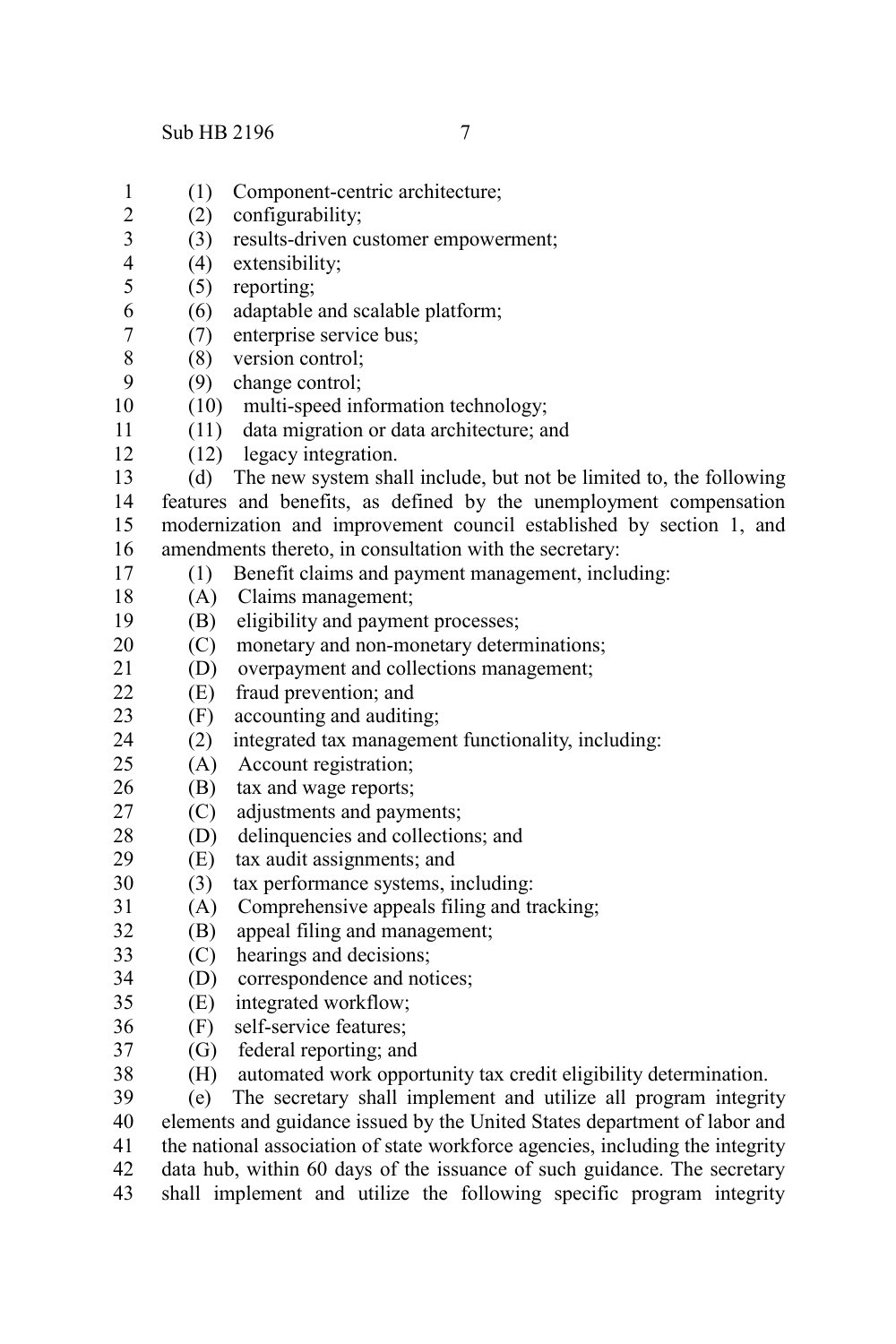elements: 1

(1) Social security administration cross-matching for the purpose of validating social security numbers supplied by a claimant; 2 3

(2) checking of new hire records against the national directorate of new hires to verify eligibility; 4 5

(3) verification of immigration status or citizenship and confirmation of benefit applicant information through the systematic alien verification for entitlement program; 6 7 8

(4) comparison of applicant information to local, state and federal prison databases through incarceration cross-matches; 9 10

(5) detection of duplicate claims by applicants filed in other states or other unemployment insurance programs through utilization of the interstate connection network, interstate benefits cross-match, the state identification inquiry state claims and overpayment file and the interstate benefits 8606 application for overpayment recoveries for Kansas claims filed from a state other than Kansas; 11 12 13 14 15 16

(6) identification of internet protocol addresses linked to multiple claims or to claims filed outside of the United States; and 17 18

(7) use of data mining and data analytics to detect and prevent fraud when a claim is filed, and on an ongoing basis throughout the lifecycle of a claim, by using current and future functionalities to include suspicious actor repository, suspicious email domains, foreign internet protocol addresses, multi-state cross-match, identity verification, fraud alert systems and other assets provided by the unemployment insurance integrity center. 19 20 21 22 23 24 25

(f) The secretary, on a scheduled basis, shall cross check new and active unemployment insurance claims against the cross-check programs described in subsection (e). If the secretary receives information concerning an individual approved for benefits that indicates a change in circumstances that may affect eligibility, the secretary shall review the individual's case and act in accordance with the law. 26 27 28 29 30 31

(g) The department of labor shall have the authority to execute a memorandum of understanding with any department, agency or agency division for information required to be shared between agencies pursuant to the provisions of this section. Such rules and regulations shall be adopted within 12 months of the effective date of this act. 32 33 34 35 36

(h) The secretary of labor shall adopt rules and regulations necessary for the purposes of carrying out this section. Such rules and regulations shall be adopted within 12 months of the effective date of this act. 37 38 39

(i) The secretary of labor shall provide an annual status update and progress report regarding the requirements of this section to the unemployment compensation modernization and improvement council and the legislative coordinating council. 40 41 42 43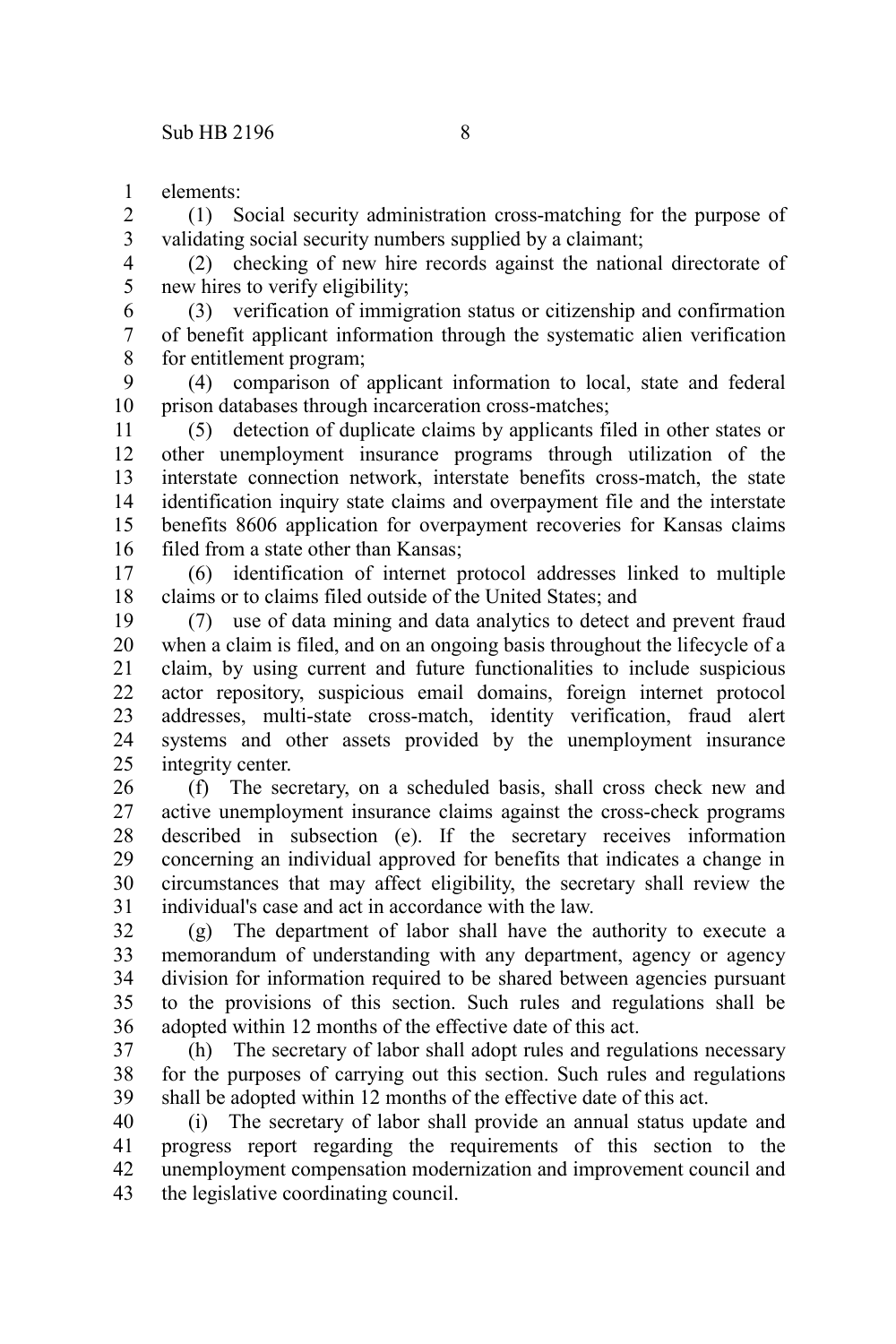(j) This section shall be a part of and supplemental to the employment security law. 1 2

New Sec. 3. (a) The secretary of labor shall include information on an unemployment insurance benefit claimant's initial notice of determination that informs the claimant of the federal and state tax consequences of any unemployment compensation benefits that the claimant may receive. This information shall include an explanation regarding the department of labor income tax withholding agreement form designated as K-BEN 233 or a successor form, tax withholding elections and the tax withholding process and estimated weekly and maximum claim year federal and state tax withholding amounts. 3 4 5 6 7 8 9 10 11

(b) This section shall be a part of and supplemental to the employment security law. 12 13

New Sec. 4. (a) The secretary of labor shall post trust fund computations and data as required by subsection (b) on a publicly accessible website maintained by the secretary as follows: 14 15 16

(1) The secretary shall post and maintain the computations and data for each of the most recent 20 fiscal years within 120 days of the effective date of this act; and 17 18 19

(2) for the fiscal year beginning on July 1, 2021, and each fiscal year thereafter, the secretary shall post the trust fund computations and data for the fiscal year to the website within 120 days of such fiscal year's closing date. 20 21 22 23

(b) The computations and data to be posted shall include:

(1) Distributions of taxable wages by experience factor for each state fiscal year including the following information: 25 26

- (A) The rate group; 27
- (B) the reserve ratio lower limit; 28

(C) the number of accounts; 29

(D) the taxable wages by fiscal year; 30

(E) a summary of active positive eligible accounts with the number of accounts and fiscal year taxable wages; 31 32

(F) a summary of active ineligible accounts with the number of accounts and fiscal year taxable wages; 33 34

(G) a summary of active negative accounts with the number of accounts and fiscal year taxable wages; and 35 36

(H) a summary of terminated and inactive accounts with the number of accounts and fiscal year taxable wages; and 37 38

39 40

24

(2) an average high cost benefit rate summary, including:

(A) The average high cost benefit rate currently in effect; and

(B) the benefit cost rate for the fiscal years used to calculate the average high benefit cost rate. 41 42

(c) This section shall be a part of and supplemental to the 43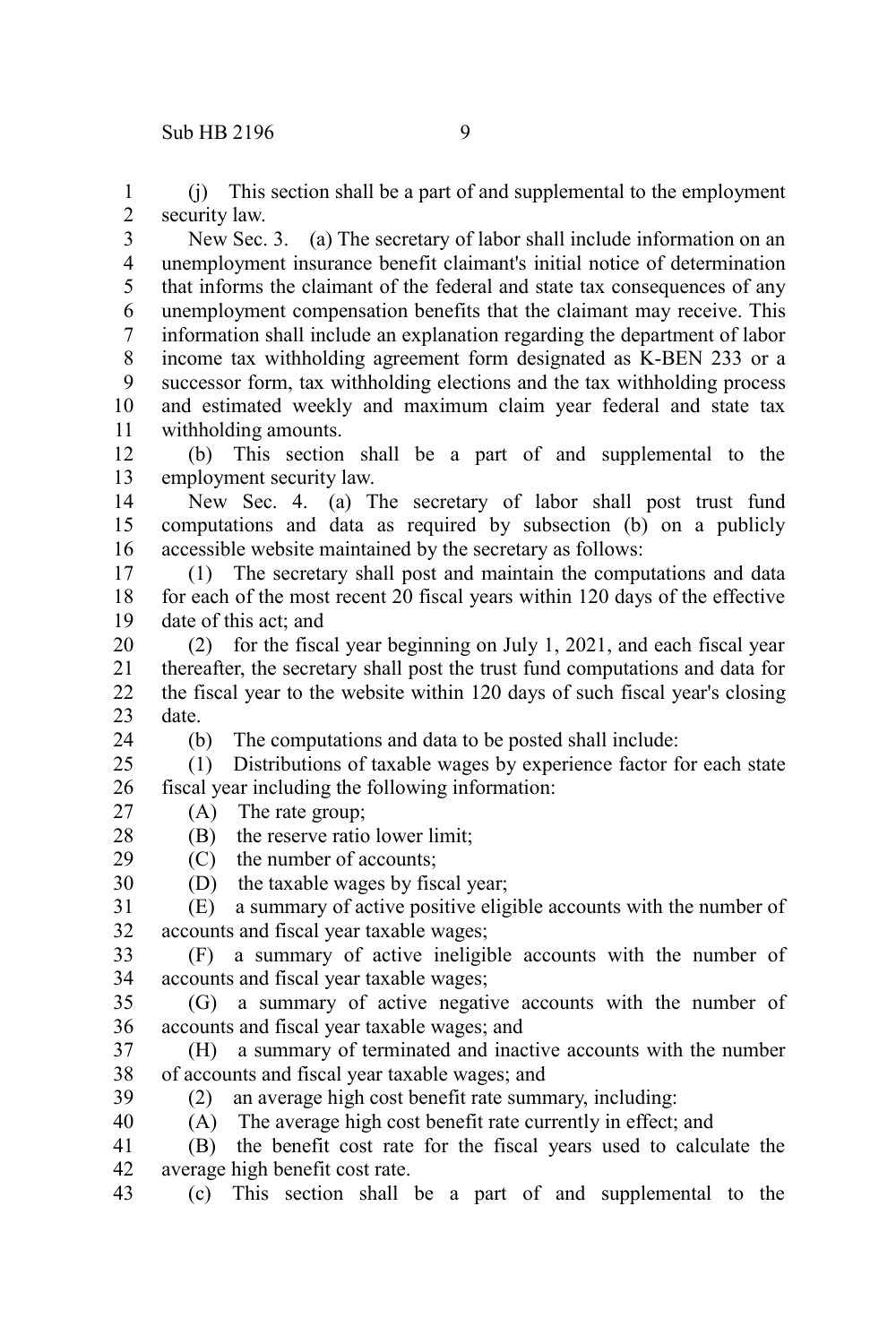employment security law. 1

New Sec. 5. (a) (1) The secretary of labor and the secretary of commerce shall jointly establish and implement the my reemployment plan as provided in this section. For purposes of this section, "my reemployment plan" means a program jointly established and implemented by the Kansas department of labor and the Kansas department of commerce that provides enhanced reemployment services to Kansans receiving unemployment insurance benefits. 2 3 4 5 6 7 8

(2) Not later than the fourth week of benefits provided to an unemployment insurance claimant, the secretary of labor shall request the claimant's resume or work history, a skills list and a job search plan. The secretary shall offer and provide, when requested, assistance to the claimant in developing a resume or work history, a skills list and a job search plan through collaboration with the Kansasworks workforce system. 9 10 11 12 13 14 15

(3) The secretary of labor shall share labor market information and current available job positions with unemployment insurance claimants. The secretary of labor may collaborate with the secretary of commerce and Kansasworks or other state or federal agencies with job availability information in obtaining or sharing such information. The secretary shall match open job positions with claimants based on skills and work history and job location that is a reasonable commute from the claimant's residence and communicate the match information to the claimant and to the employer. The secretary of labor shall also consider whether the claimant or a Kansas employer would benefit from the claimant's participation in a work skills training or retraining program as provided by subsection (e) and, if so, provide such information to the employer, if applicable, the claimant and the secretary of commerce. 16 17 18 19 20 21 22 23 24 25 26 27 28

(4) The secretary shall facilitate and monitor the claimant and employer interview process. The secretary shall monitor the results of job matches, including information regarding any claimant who did not attend an interview or did not accept a position that was a reasonable match for the person's work history and skills and was within a reasonable commute from the claimant's residence. The secretary of labor shall contact a claimant who did not attend an interview or did not accept a position and shall consider whether the claimant has failed to meet work search requirements under Kansas law and if benefits should continue to the claimant. 29 30 31 32 33 34 35 36 37 38

(b) The secretary of labor and the secretary of commerce shall jointly implement a work skills training or retraining program for claimants in collaboration with the Kansasworks workforce system. The program shall be developed in collaboration with Kansas employers and other state or federal agencies or organizations as appropriate. The secretary of labor and 39 40 41 42 43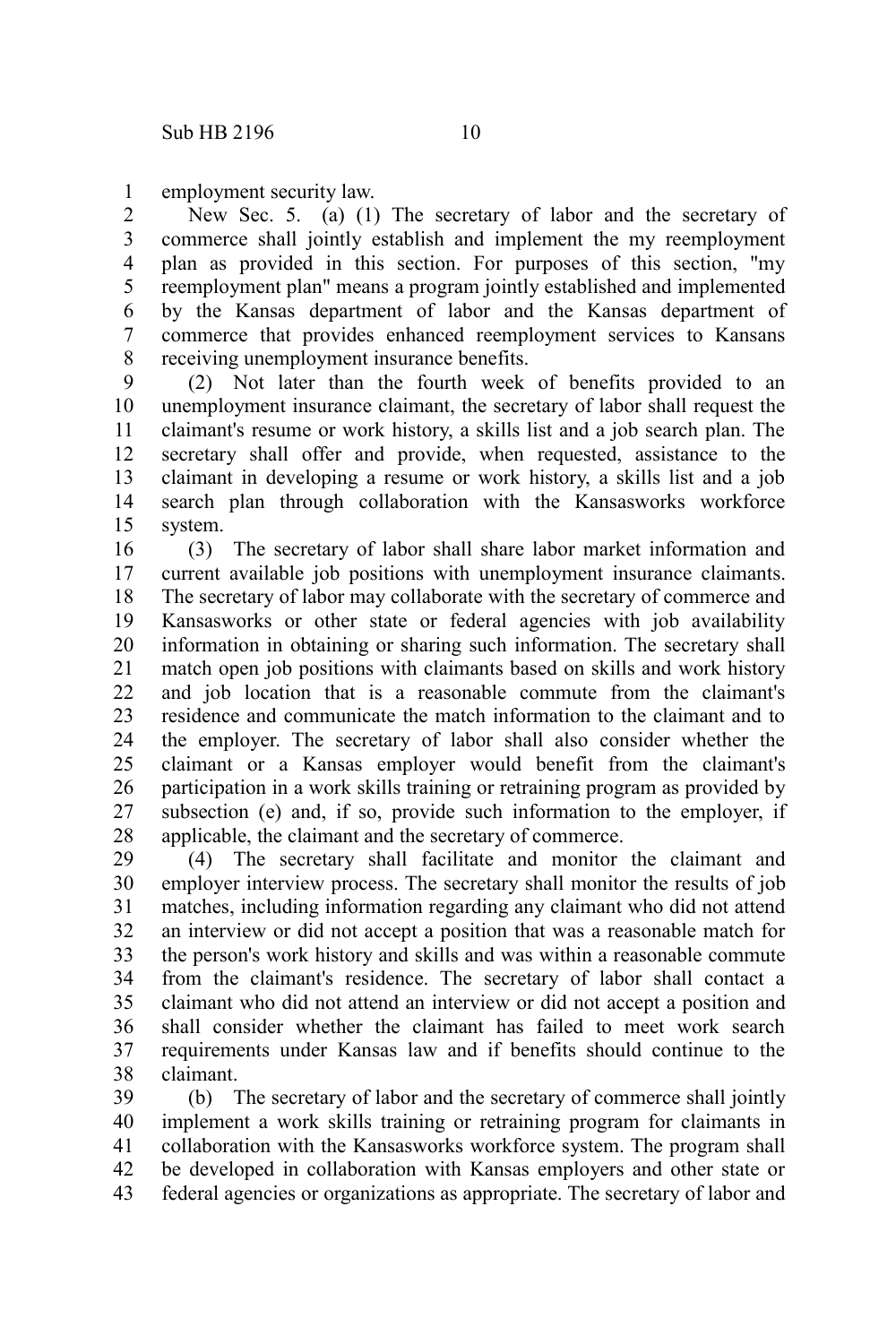the secretary of commerce shall seek to obtain or utilize any available federal funds for such program, and to the extent feasible, the secretary of commerce may make current work skills training and retraining programs available to claimants. The secretary of labor may allow claimants to participate in a work skills training or retraining program offered by the secretary of labor, the secretary of commerce or by another state or federal agency in lieu of requiring the claimant to meet job search requirements of the employment security law and the requirements of the my reemployment plan until the number of allowed benefit weeks has expired. A claimant shall participate in such a program for not less than 25 hours per week. The secretary of labor shall monitor claimants who are participating in a work skills training or retraining program to ensure attendance and progress. 1 2 3 4 5 6 7 8 9 10 11 12 13

(c) Claimants who participate in the my reemployment plan or the work skills training or retraining program, as provided by subsection (b), shall meet attendance or progress requirements established by the secretary to continue eligibility for unemployment insurance benefits. Claimants who fail to participate in the my reemployment plan or the work skills training or retraining program after having been required to do so by the secretary shall be disqualified from receiving unemployment benefits until they demonstrate compliance to the secretary. The secretary may continue benefits or reinstate a claimant's eligibility for benefits upon a showing of good cause by the claimant for the failure to meet attendance or progress requirements or the failure to participate in the my reemployment plan or the work skills training or retraining program. 14 15 16 17 18 19 20 21 22 23 24 25

(d) The secretary of labor shall provide an annual status update and progress report regarding the requirements of this section to the house committee on commerce, labor and economic development and the senate committee on commerce during the first month of the 2022 regular legislative session and during the first month of each regular legislative session thereafter. 26 27 28 29 30 31

(e) This section shall be a part of and supplemental to the employment security law. 32 33

New Sec. 6. Notwithstanding the provisions of chapter 1 of the 2020 Special Session Laws of Kansas, any other statute or any other provision of this act, for the fiscal years ending June 30, 2021, and June 30, 2022, on or before July 15, 2021, the director of the budget shall determine the amount of moneys received by the state that are identified as moneys from the federal government for aid to the state of Kansas for coronavirus relief as appropriated in the following acts that are eligible to be used for employment security, may be expended at the discretion of the state and are unencumbered: (1) The federal CARES act, public law 116-136, the federal coronavirus preparedness and response supplemental appropriation 34 35 36 37 38 39 40 41 42 43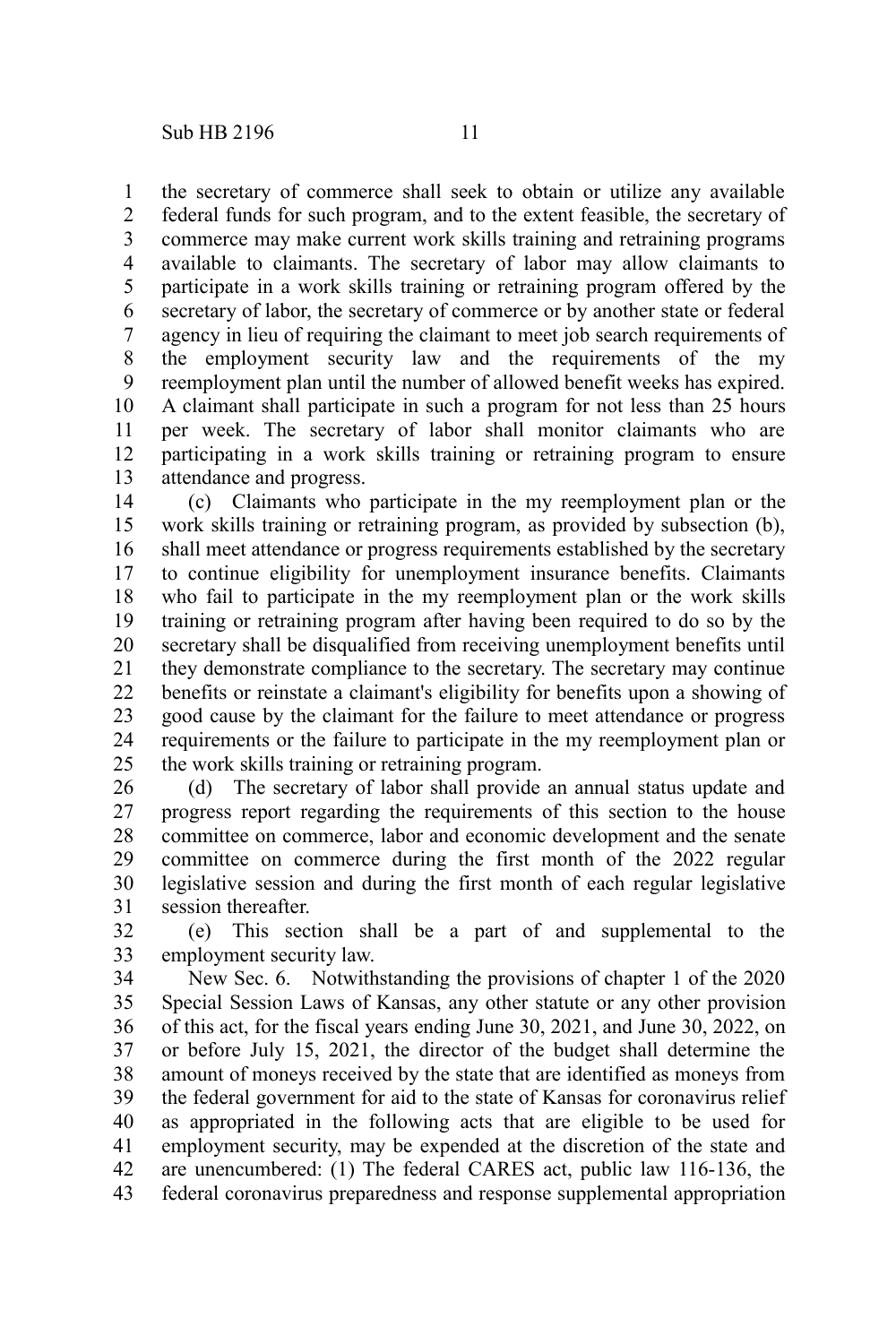act, 2020, public law 116-123, the federal families first coronavirus response act, public law 116-127, and the federal paycheck protection program and health care enhancement act, public law 116-139; (2) the federal consolidated appropriations act, 2021, public law 116-260; and (3) any other federal law that appropriates moneys to the state for aid for coronavirus relief. Of such identified moneys, the director of the budget shall determine in the aggregate an amount equal to \$450,000,000 available in special revenue funds. The director of the budget shall certify the amount so determined from each fund to the director of accounts and reports and, at the same time as such certification is transmitted to the director of accounts and reports, shall transmit a copy of such certification to the director of legislative research. Upon receipt of each such certification, or as soon thereafter as moneys are available, the director of accounts and reports shall transfer an aggregate amount equal to \$450,000,000 from such funds to the employment security fund (296-00-7056-7200) of the department of labor. 1 2 3 4 5 6 7 8 9 10 11 12 13 14 15 16

New Sec. 7. (a) On or before January 31 of each calendar year, the secretary of labor shall transmit to the standing committee on commerce, labor and economic development of the house of representatives or any successor committee, a report, based on information received or developed by the department of labor, concerning the employment security trust fund, unemployment benefit claims and employer contributions to the employment security trust fund. Such report shall contain the following information: 17 18 19 20 21 22 23 24

(1) The amount of claims for the 12-month period ending on June 30 of the previous calendar year;  $25$ 26

(2) The actual and projected amount of claims for the 12-month period beginning on July 1 of the previous calendar year; 27 28

(3) the amount of employer contributions for the 12-month period ending on June 30 of the previous calendar year and current employer contribution rates; 29 30 31

(4) The actual and projected amount of employer contributions for the 12-month period beginning on July 1 of the previous calendar year and ending on June 30 of the current calendar year and projected employer contribution rates for the next succeeding calendar year. 32 33 34 35

(5) the balance of the employment security trust fund on June 30 of the previous calendar year and the current balance of the fund; and 36 37

(6) the projected balance of the employment security trust fund on June 30 of the current calendar year and on January 1 of the next succeeding calendar year. 38 39 40

(b) In arriving at the amount of employer contributions to the employment security trust fund pursuant to subsection (a)(3), and the projected amount of employer contributions pursuant to subsection (a)(4), 41 42 43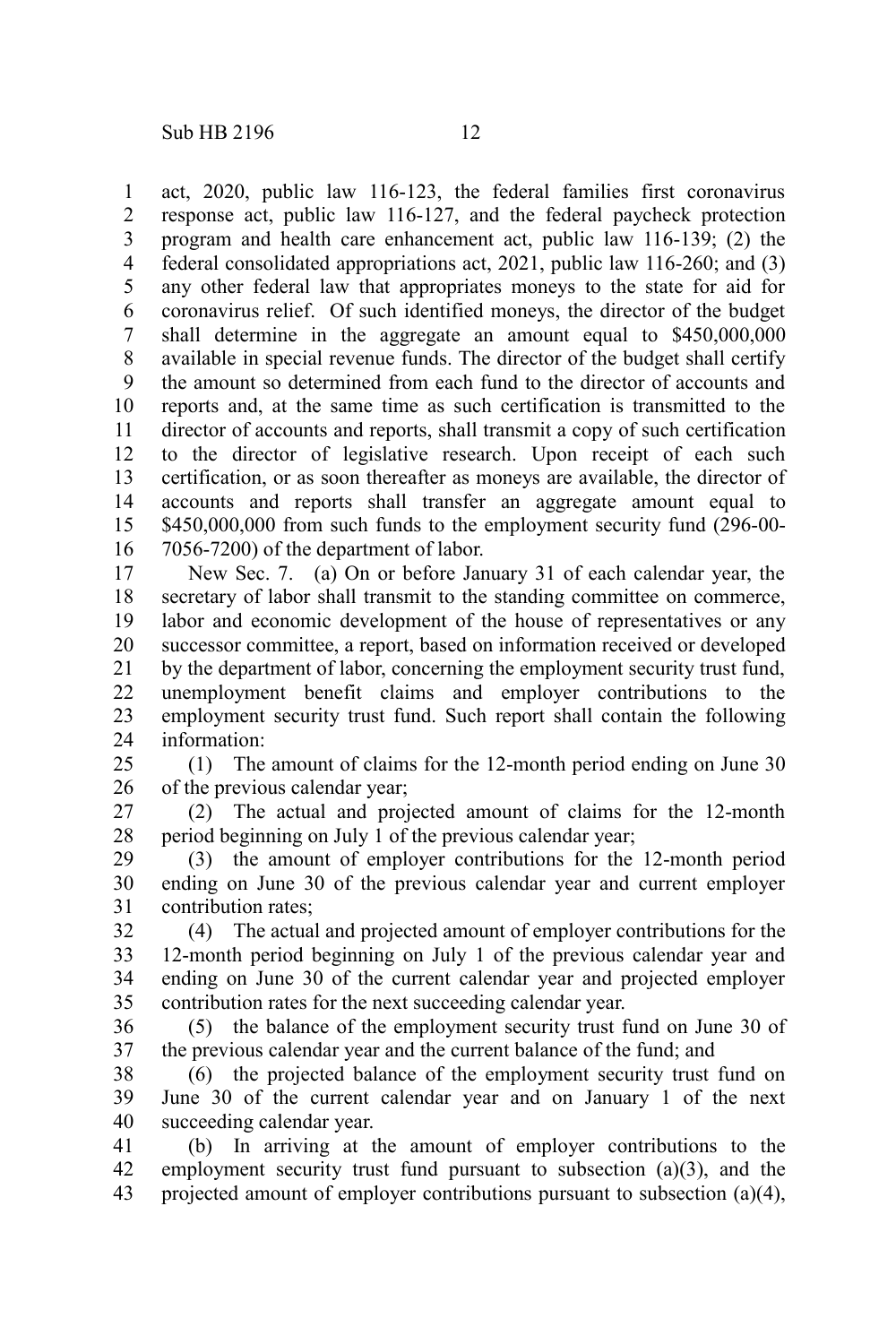contributions paid or projected to be paid on or before July 31 following the respective 12-month period ending date of June 30 shall be considered. 1 2

(c) The secretary may include in the report any recommendations of the secretary regarding changes in contribution rates or the contribution rate tables. If the secretary makes recommendations, the secretary shall include projections of changes to employer contribution rates and to the balance of the employment security trust fund if the secretary's recommendations were adopted by the legislature. 3 4 5 6 7 8

(d) The provisions of this section shall not be in effect on and after February 1, 2024. 9 10

(e) This section shall be a part of and supplemental to the employment security law. 11 12

Sec. 8. K.S.A. 2020 Supp. 44-703 is hereby amended to read as follows: 44-703. As used in this act, unless the context clearly requires otherwise: 13 14 15

(a) (1) "Annual payroll" means the total amount of wages paid or payable by an employer during the calendar year. 16 17

(2) "Average annual payroll" means the average of the annual payrolls of any employer for the last three calendar years immediately preceding the computation date as hereinafter defined if the employer has been continuously subject to contributions during those three calendar years and has paid some wages for employment during each of such years. In determining contribution rates for the calendar year, if an employer has not been continuously subject to contribution for the three calendar years immediately preceding the computation date but has paid wages subject to contributions during only the two calendar years immediately preceding the computation date, such employer's "average annual payroll" shall be the average of the payrolls for those two calendar years. 18 19 20 21 22 23 24 25 26 27 28

(3) "Total wages" means the total amount of wages paid or payable by an employer during the calendar year, including that part of remuneration in excess of the limitation prescribed as provided in subsection  $(o)(1)$  of this section. 29 30 31 32

(b) "Base period" means the first four of the last five completed calendar quarters immediately preceding the first day of an individual's benefit year, except that the base period in respect to combined wage claims means the base period as defined in the law of the paying state. 33 34 35 36

(1) If an individual lacks sufficient base period wages in order to establish a benefit year in the manner set forth above and satisfies the requirements of subsection (g) of K.S.A. 44-705*(g)* and subsection (hh) of K.S.A. 44-703*(hh)*, and amendments thereto, the claimant shall have an alternative base period substituted for the current base period so as not to prevent establishment of a valid claim. For the purposes of this subsection, "alternative base period" means the last four completed quarters 37 38 39 40 41 42 43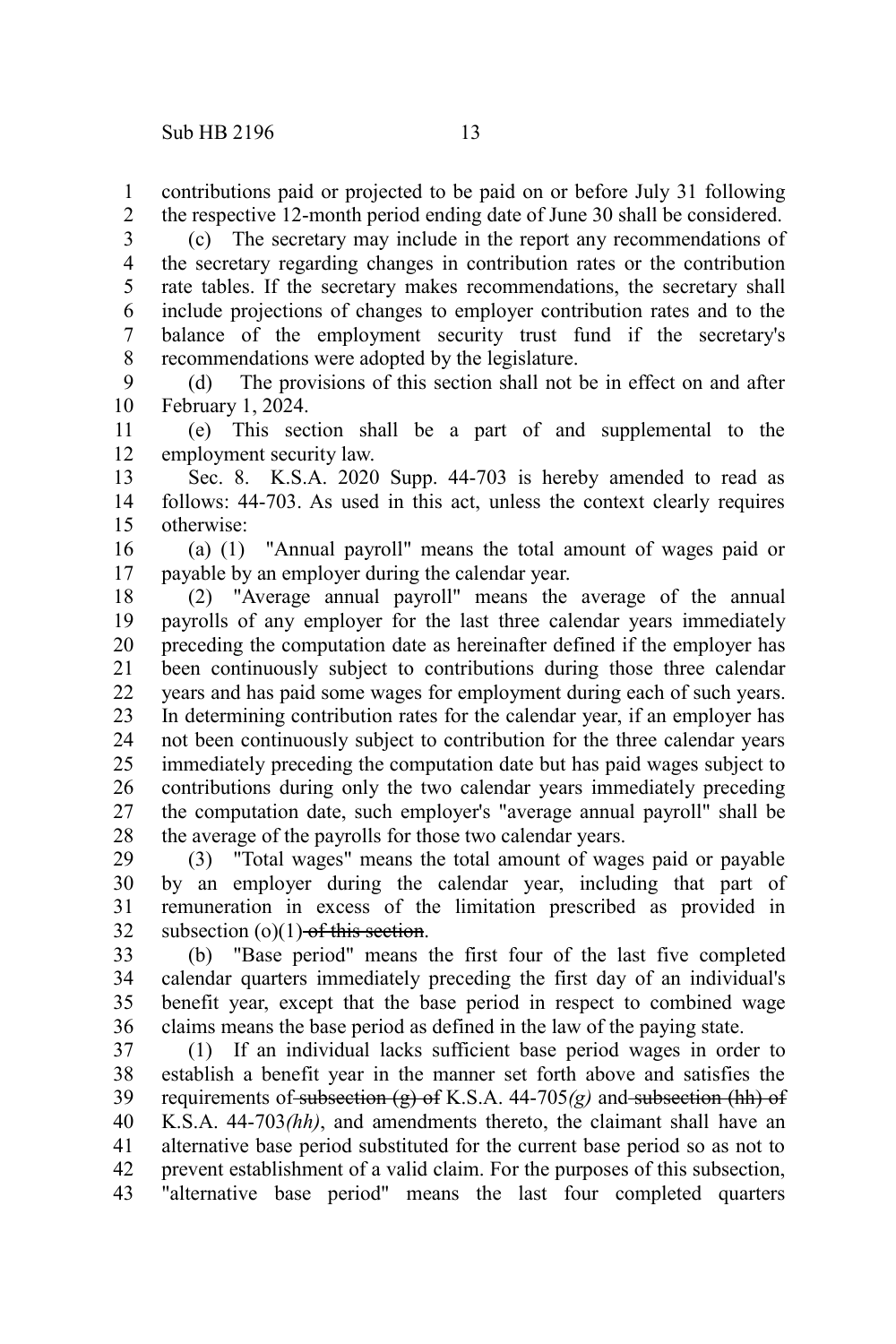- immediately preceding the date the qualifying injury occurred. In the event the wages in the alternative base period have been used on a prior claim, 1 2
- then they shall be excluded from the new alternative base period. 3
- (2) For the purposes of this chapter, the term "base period" includes the alternative base period. 4 5
- (c) (1) "Benefits" means the money payments payable to an individual, as provided in this act, with respect to such individual's unemployment. 6 7 8
- (2) "Regular benefits" means benefits payable to an individual under this act or under any other state law, including benefits payable to federal civilian employees and to ex-servicemen pursuant to 5 U.S.C. chapter 85, other than extended benefits. 9 10 11 12

(d) "Benefit year" with respect to any individual, means the period beginning with the first day of the first week for which such individual files a valid claim for benefits, and such benefit year shall continue for one full year. In the case of a combined wage claim, the benefit year shall be the benefit year of the paying state. Following the termination of a benefit year, a subsequent benefit year shall commence on the first day of the first week with respect to which an individual next files a claim for benefits. When such filing occurs with respect to a week which *that* overlaps the preceding benefit year, the subsequent benefit year shall commence on the first day immediately following the expiration date of the preceding benefit year. Any claim for benefits made in accordance with subsection (a) of K.S.A. 44-709*(a)*, and amendments thereto, shall be deemed to be a "valid claim" for the purposes of this subsection if the individual has been paid wages for insured work as required under subsection (e) of K.S.A. 44-705*(e)*, and amendments thereto. Whenever a week of unemployment overlaps two benefit years, such week shall, for the purpose of granting waiting-period credit or benefit payment with respect thereto, be deemed to be a week of unemployment within that benefit year in which the greater part of such week occurs. 13 14 15 16 17 18 19 20 21 22 23 24 25 26 27 28 29 30 31

32

(e) "Commissioner" or "secretary" means the secretary of labor.

- (f) (1) "Contributions" means the money payments to the state employment security fund—which *that* are required to be made by employers on account of employment under K.S.A. 44-710, and amendments thereto, and voluntary payments made by employers pursuant to such statute. 33 34 35 36 37
- (2) "Payments in lieu of contributions" means the money payments to the state employment security fund from employers-which that are required to make or-which *that* elect to make such payments under subsection (e) of K.S.A. 44-710*(e)*, and amendments thereto. 38 39 40 41
- (g) "Employing unit" means any individual or type of organization, including any partnership, association, limited liability company, agency 42 43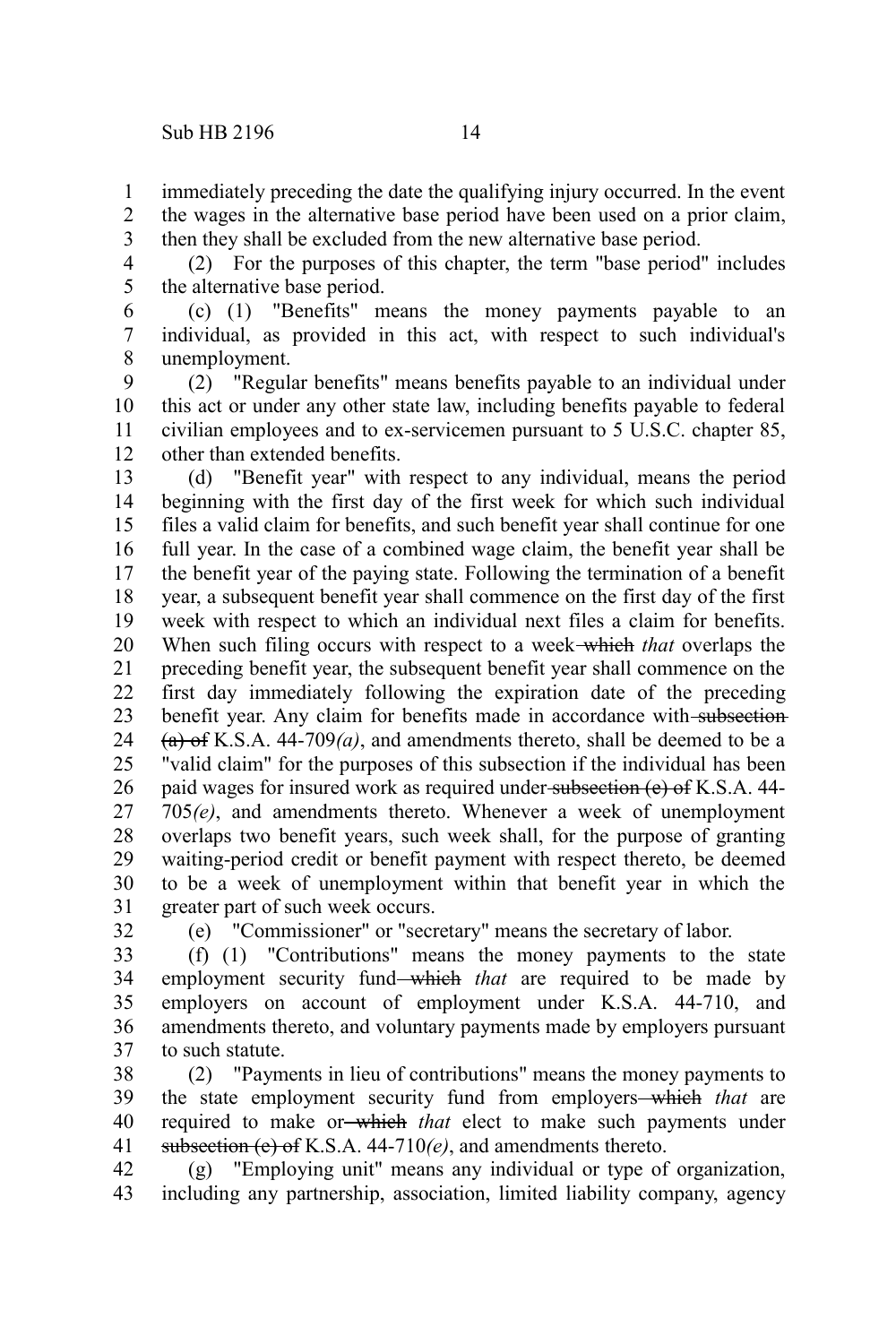or department of the state of Kansas and political subdivisions thereof, trust, estate, joint-stock company, insurance company or corporation, whether domestic or foreign including nonprofit corporations, or the receiver, trustee in bankruptcy, trustee or successor thereof, or the legal representatives of a deceased person, which *that* has in its employ one or more individuals performing services for it within this state. All individuals performing services within this state for any employing unit which *that* maintains two or more separate establishments within this state shall be deemed to be employed by a single employing unit for all the purposes of this act. Each individual employed to perform or to assist in performing the work of any agent or employee of an employing unit shall be deemed to be employed by such employing unit for all the purposes of this act, whether such individual was hired or paid directly by such employing unit or by such agent or employee, provided the employing unit had actual or constructive knowledge of the employment. 1 2 3 4 5 6 7 8 9 10 11 12 13 14 15

16

(h) "Employer" means:

(1) (A) Any employing unit for which agricultural labor as defined in subsection  $(w)$ -of this section is performed and which during any calendar quarter in either the current or preceding calendar year paid remuneration in cash of \$20,000 or more to individuals employed in agricultural labor or for some portion of a day in each of 20 different calendar weeks, whether or not such weeks were consecutive, in either the current or the preceding calendar year, employed in agricultural labor 10 or more individuals, regardless of whether they were employed at the same moment of time. 17 18 19 20 21 22 23 24

(B) For the purpose of this subsection  $(h)(1)$ , any individual who is a member of a crew furnished by a crew leader to perform-service *services* in agricultural labor for any other person shall be treated as an employee of such crew leader if: 25 26 27 28

(i) Such crew leader holds a valid certificate of registration under the federal migrant and seasonal agricultural workers protection act or substantially all the members of such crew operate or maintain tractors, mechanized harvesting or cropdusting equipment or any other mechanized equipment, which *that* is provided by such crew leader; and 29 30 31 32 33

(ii) such individual is not in the employment of such other person within the meaning of subsection (i) of this section. 34 35

 $(C)$  For the purpose of this subsection  $(h)(1)$ , in the case of any individual who is furnished by a crew leader to perform services *services* in agricultural labor for any other person and who is not treated as an employee of such crew leader: 36 37 38 39

(i) Such other person and not the crew leader shall be treated as the employer of such individual; and 40 41

(ii) such other person shall be treated as having paid cash remuneration to such individual in an amount equal to the amount of cash 42 43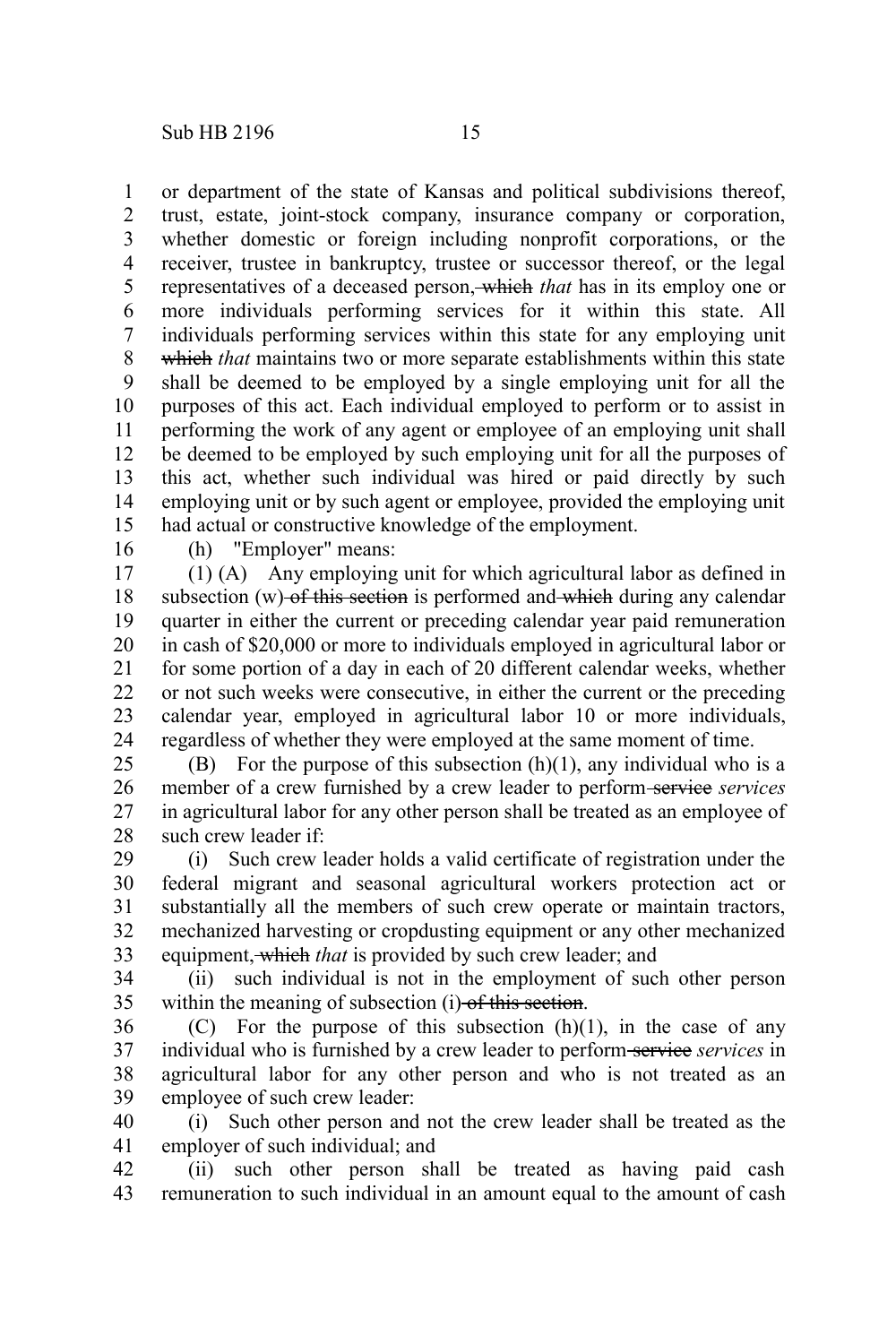(D) For the purposes of this subsection (h)(1) "crew leader" means an individual who: 4 5

(i) Furnishes individuals to perform service *services* in agricultural labor for any other person; 6 7

(ii) pays, either on such individual's own behalf or on behalf of such other person, the individuals so furnished by such individual for the service *services* in agricultural labor performed by them; and 8 9 10

(iii) has not entered into a written agreement with such other person under which such individual is designated as an employee of such other person. 11 12 13

(2) (A) Any employing unit which *that* for calendar year 2007 and each calendar year thereafter: (i) In any calendar quarter in either the current or preceding calendar year paid for service *services* in employment wages of \$1,500 or more; (ii) for some portion of a day in each of 20 different calendar weeks, whether or not such weeks were consecutive, in either the current or preceding calendar year, had in employment at least one individual, whether or not the same individual was in employment in each such day; or (iii) elects to have an unemployment tax account established at the time of initial registration in accordance with subsection  $(e)$  of K.S.A. 44-711 $(c)$ , and amendments thereto. 14 15 16 17 18 19 20 21 22 23

(B) Employment of individuals to perform domestic service or agricultural labor and wages paid for such service or labor shall not be considered in determining whether an employing unit meets the criteria of this subsection  $(h)(2)$ . 24 25 26 27

(3) Any employing unit for which service is employment as defined in subsection  $(i)(3)(E)$  of this section. 28 29

(4) (A) Any employing unit, whether or not it is an employing unit under subsection (g) of this section, which *that* acquires or in any manner succeeds to: (i) Substantially all of the employing enterprises, organization, trade or business; or (ii) substantially all the assets, of another employing unit-which *that* at the time of such acquisition was an employer subject to this act; 30 31 32 33 34 35

(B) any employing unit which *that* is controlled substantially, either directly or indirectly by legally enforceable means or otherwise, by the same interest or interests, whether or not such interest or interests are an employing unit under subsection (g) of this section, which acquires or in any manner succeeds to a portion of an employer's annual payroll, which is less than 100% of such employer's annual payroll, and which intends to continue the acquired portion as a going business. 36 37 38 39 40 41 42

(5) Any employing unit which *that* paid cash remuneration of \$1,000 43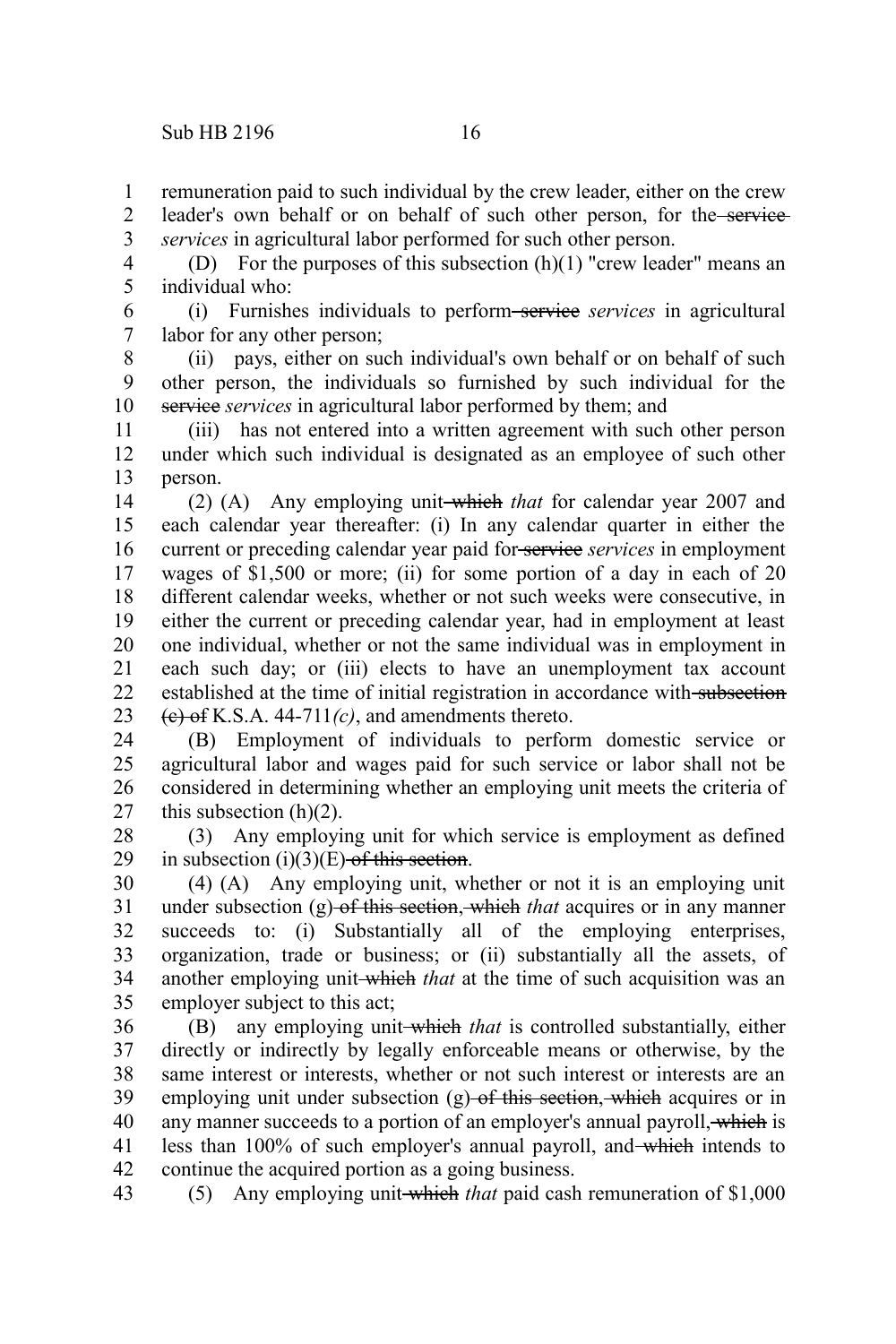or more in any calendar quarter in the current or preceding calendar year to individuals employed in domestic service as defined in subsection (aa) of this section. 1 2 3

(6) Any employing unit which *that* having become an employer under this subsection (h) has not, under-subsection (b) of K.S.A. 44-711*(b)*, and amendments thereto, ceased to be an employer subject to this act. 4 5 6 7

(7) Any employing unit which *that* has elected to become fully subject to this act in accordance with subsection  $(e)$  of K.S.A. 44-711 $(c)$ , and amendments thereto. 8 9 10

(8) Any employing unit not an employer by reason of any other paragraph of this subsection (h), for which within either the current or preceding calendar year services in employment are or were performed with respect to which such employing unit is liable for any federal tax against which credit may be taken for contributions required to be paid into a state unemployment compensation fund; or which *that*, as a condition for approval of this act for full tax credit against the tax imposed by the federal unemployment tax act, is required, pursuant to such act, to be an "employer" under this act. 11 12 13 14 15 16 17 18 19

(9) Any employing unit described in section  $501(c)(3)$  of the federal internal revenue code of 1986 which *that* is exempt from income tax under section 501(a) of the code that had four or more individuals in employment for some portion of a day in each of 20 different weeks, whether or not such weeks were consecutive, within either the current or preceding calendar year, regardless of whether they were employed at the same moment of time. 20 21 22 23 24 25 26

27

(i) "Employment" means:

(1) Subject to the other provisions of this subsection, service, including service *services* in interstate commerce, performed by: 28 29

30

(A) Any active officer of a corporation; or

(B) any individual who, under the usual common law rules applicable in determining the employer-employee relationship, has the status of an employee subject to the provisions of subsection  $(i)(3)(D)$ ; or 31 32 33

(C) any individual other than an individual who is an employee under subsection (i)(1)(A) or subsection (i)(1)(B) above who performs services for remuneration for any person: 34 35 36

(i) As an agent-driver or commission-driver engaged in distributing meat products, vegetable products, fruit products, bakery products, beverages +, other than milk), or laundry or dry-cleaning services, for such individual's principal; or 37 38 39 40

(ii) as a traveling or city salesman, other than as an agent-driver or commission-driver, engaged upon a full-time basis in the solicitation on behalf of, and the transmission to, a principal +, except for side-line sales 41 42 43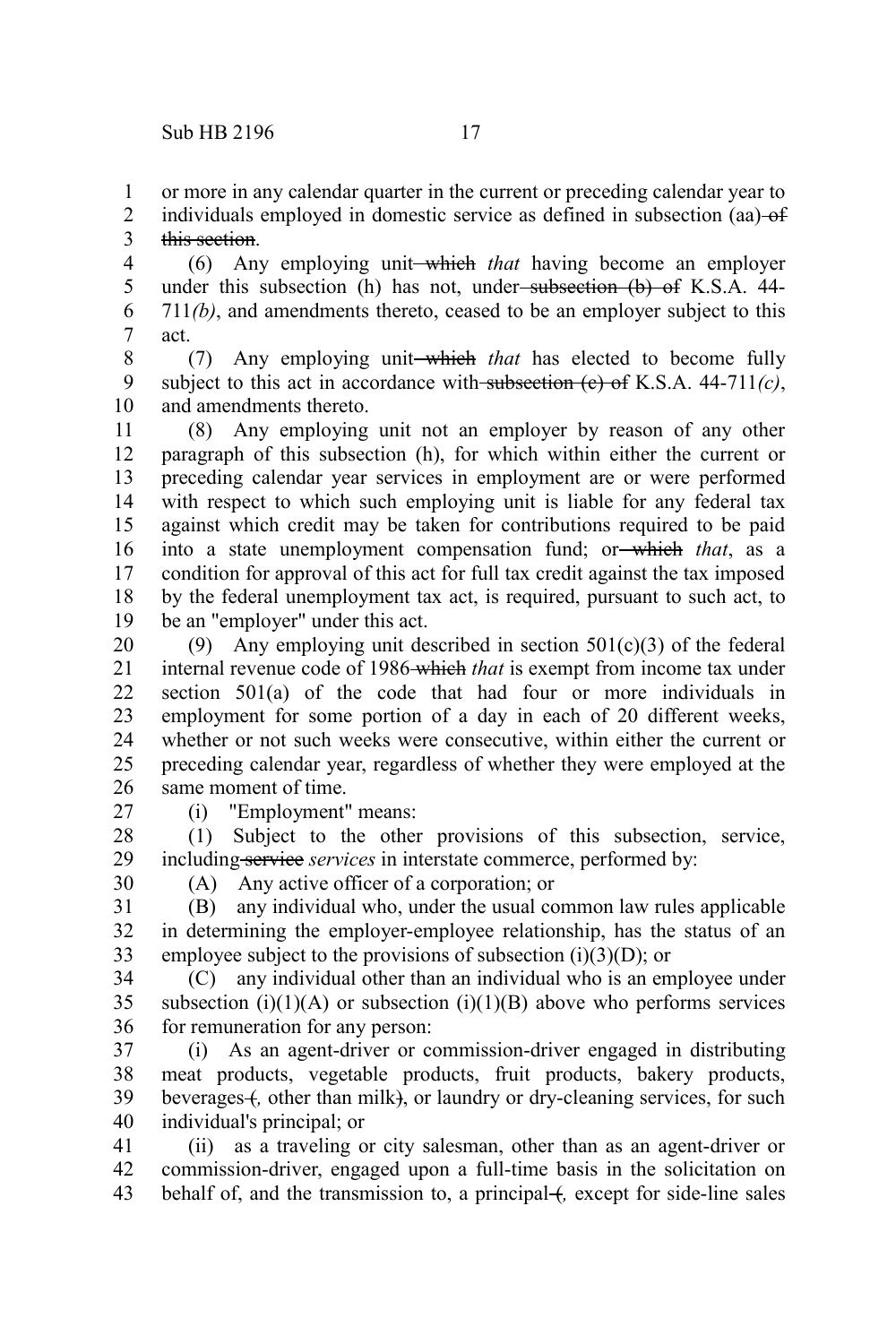activities on behalf of some other person)*,* of orders from wholesalers, 1

retailers, contractors, or operators of hotels, restaurants, or other similar establishments for merchandise for resale or supplies for use in their business operations. 2 3 4

For purposes of subsection  $(i)(1)(C)$ , the term "employment" shall include services described in paragraphs (i) and (ii) above only if: 5 6

(a) The contract of service contemplates that substantially all of the services are to be performed personally by such individual; 7 8

(b) the individual does not have a substantial investment in facilities used in connection with the performance of the services +, other than in facilities for transportation); and 9 10 11

(c) the services are not in the nature of a single transaction that is not part of a continuing relationship with the person for whom the services are performed. 12 13 14

(2) The term "employment" shall include an individual's entire service within the United States, even though performed entirely outside this state if: 15 16 17

18

24

(A) The service is not localized in any state;

(B) the individual is one of a class of employees who are required to travel outside this state in performance of their duties; and 19 20

(C) the individual's base of operations is in this state, or if there is no base of operations, then the place from which *where* service is directed or controlled is in this state. 21  $22$ 23

(3) The term "employment" shall also include:

(A) Services performed within this state but not covered by the provisions of subsection  $(i)(1)$  or subsection  $(i)(2)$  shall be deemed to be employment subject to this act if contributions are not required and paid with respect to such services under an unemployment compensation law of any other state or of the federal government.  $25$ 26 27 28 29

(B) Services performed entirely without this state, with respect to no part of which contributions are required and paid under an unemployment compensation law of any other state or of the federal government, shall be deemed to be employment subject to this act only if the individual performing such services is a resident of this state and the secretary approved the election of the employing unit for whom such services are performed that the entire service of such individual shall be deemed to be employment subject to this act. 30 31 32 33 34 35 36 37

(C) Services covered by an arrangement pursuant to subsection (I) of K.S.A. 44-714*(j)*, and amendments thereto, between the secretary and the agency charged with the administration of any other state or federal unemployment compensation law, pursuant to which all services performed by an individual for an employing unit are deemed to be performed entirely within this state, shall be deemed to be employment if 38 39 40 41 42 43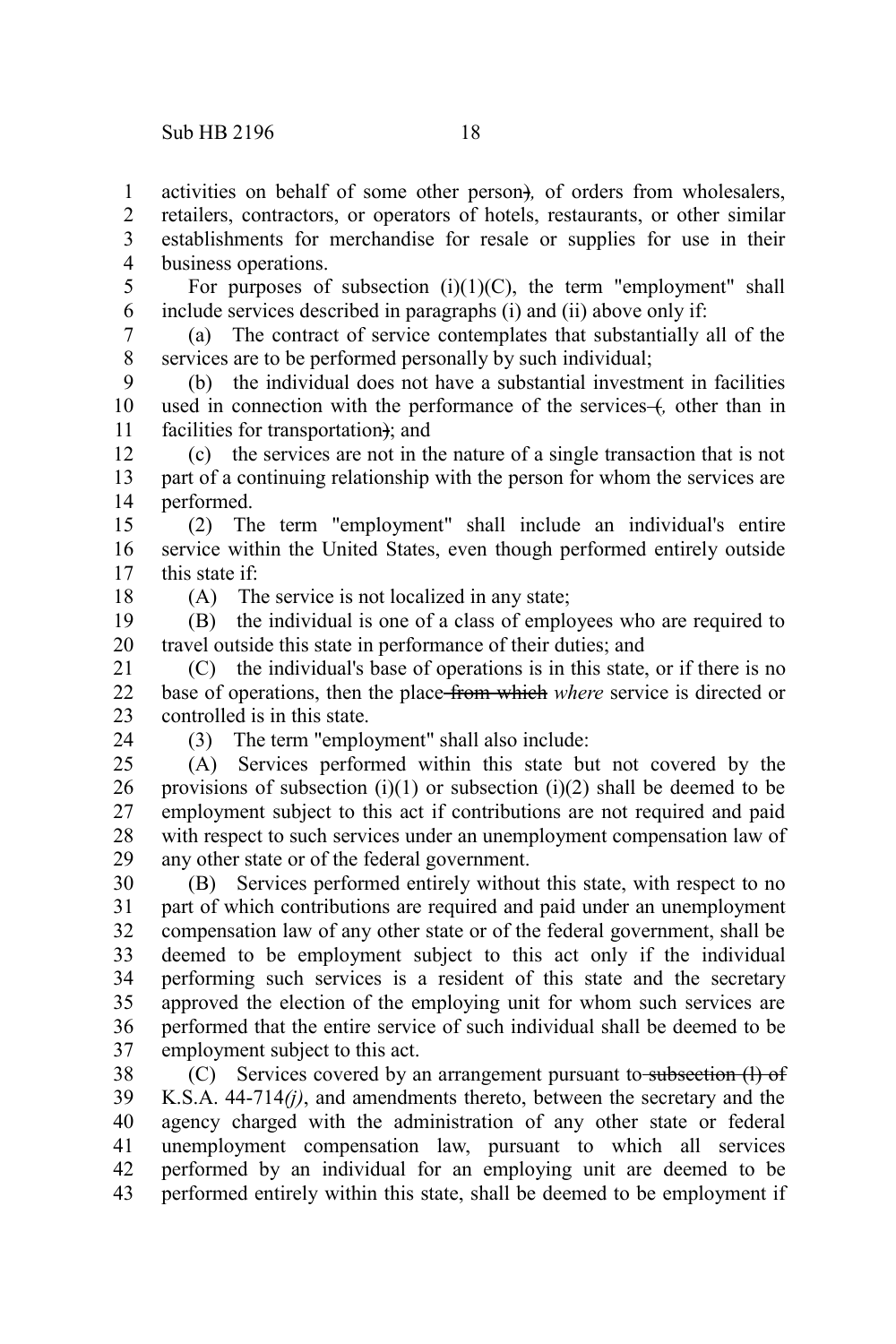38 39

the secretary has approved an election of the employing unit for whom such services are performed, pursuant to which the entire service of such individual during the period covered by such election is deemed to be insured work. 1 2 3 4

(D) Services performed by an individual for wages or under any contract of hire shall be deemed to be employment subject to this act if the business for which activities of the individual are performed retains not only the right to control the end result of the activities performed, but the manner and means by which the end result is accomplished. 5 6 7 8 9

(E) Service*Services* performed by an individual in the employ of this state or any instrumentality thereof, any political subdivision of this state or any instrumentality thereof, or in the employ of an Indian tribe, as defined pursuant to section 3306(u) of the federal unemployment tax act, any instrumentality of more than one of the foregoing or any instrumentality which *that* is jointly owned by this state or a political subdivision thereof or Indian tribes and one or more other states or political subdivisions of this or other states, provided that such service is excluded from "employment" as defined in the federal unemployment tax act by reason of section  $3306(c)(7)$  of that act and is not excluded from "employment" under subsection  $(i)(4)(A)$  of this section. For purposes of this section, the exclusions from employment in subsections  $(i)(4)(A)$  and  $(i)(4)(L)$  shall also be applicable to services performed in the employ of an Indian tribe. 10 11 12 13 14 15 16 17 18 19 20 21 22 23

(F) Service*Services* performed by an individual in the employ of a religious, charitable, educational or other organization which *that* is excluded from the term "employment" as defined in the federal unemployment tax act solely by reason of section  $3306(c)(8)$  of that act, and is not excluded from employment under paragraphs (I) through (M) of subsection  $(i)(4)$ . 24 25 26 27 28 29

(G) The term "employment" shall include the service *services* of an individual who is a citizen of the United States, performed outside the United States except in Canada, in the employ of an American employer +, other than service which *that* is deemed "employment" under the provisions of subsection  $(i)(2)$  or subsection  $(i)(3)$  or the parallel provisions of another state's law), if: 30 31 32 33 34 35

(i) The employer's principal place of business in the United States is located in this state; or 36 37

(ii) the employer has no place of business in the United States, but:

(a) The employer is an individual who is a resident of this state;

(b) the employer is a corporation which is organized under the laws of this state; or 40 41

(c) the employer is a partnership or a trust and the number of the partners or trustees who are residents of this state is greater than the 42 43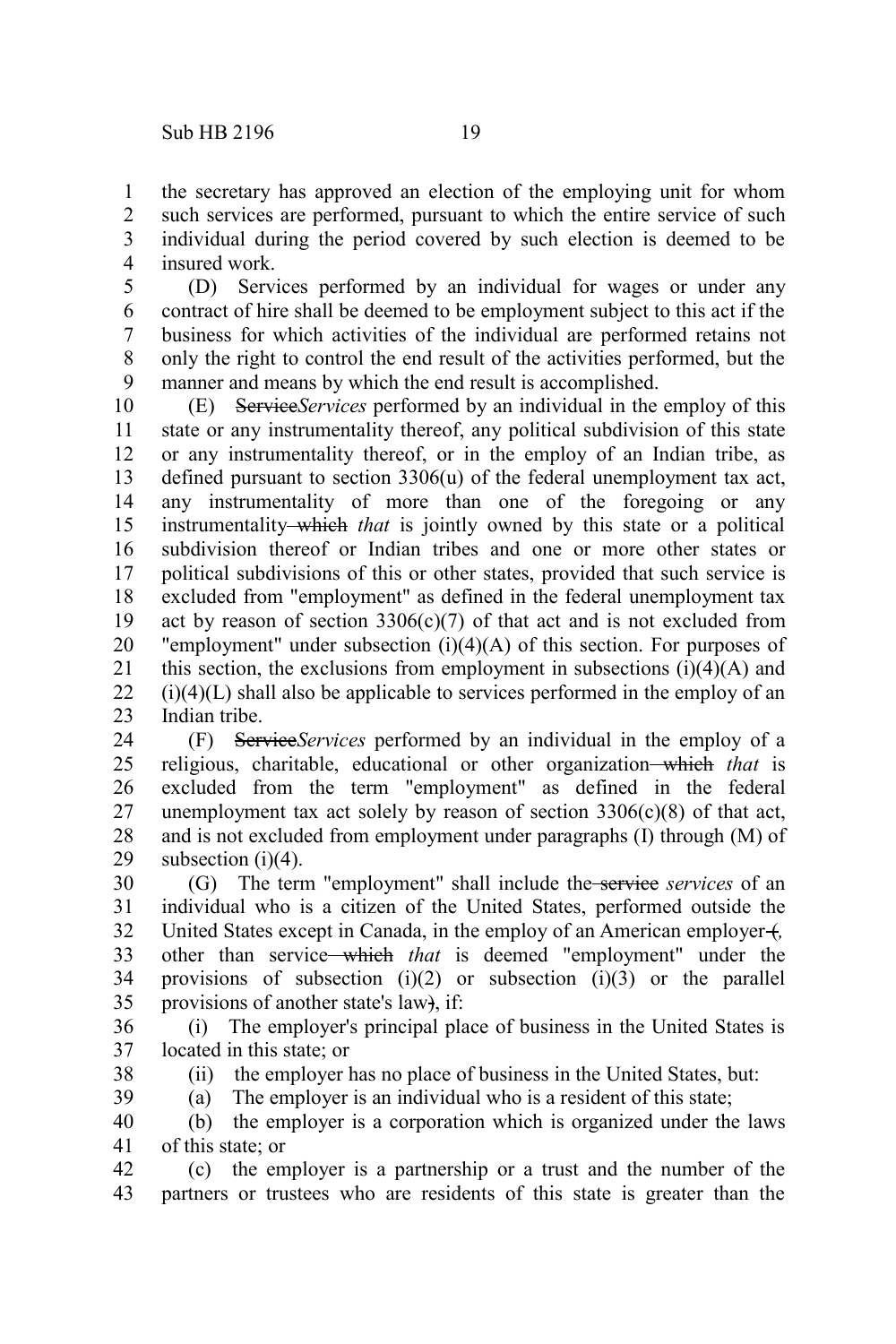9

12

number who are residents of any other state; or 1

(iii) none of the criteria of paragraphs (i) and (ii) above of this subsection  $(i)(3)(G)$  are met but the employer has elected coverage in this state or, the employer having failed to elect coverage in any state, the individual has filed a claim for benefits, based on such service, under the law of this state. 2 3 4 5 6

(H) An "American employer," for purposes of subsection  $(i)(3)(G)$ , means a person who is: 7 8

(i) An individual who is a resident of the United States;

(ii) a partnership if ⅔ or more of the partners are residents of the United States; 10 11

(iii) a trust, if all of the trustees are residents of the United States; or

(iv) a corporation organized under the laws of the United States or of any state. 13 14

(I) Notwithstanding subsection  $(i)(2)$  of this section, all service *services* performed by an officer or member of the crew of an American vessel or American aircraft on or in connection with such vessel or aircraft, if the operating office, from which the operations of such vessel or aircraft operating within, or within and without, the United States are ordinarily and regularly supervised, managed, directed and controlled is within this state. 15 16 17 18 19 20 21

(J) Notwithstanding any other provisions of this subsection (i), service *services* with respect to which a tax is required to be paid under any federal law imposing a tax against which credit may be taken for contributions required to be paid into a state unemployment compensation fund or which *that* as a condition for full tax credit against the tax imposed by the federal unemployment tax act is required to be covered under this act.  $22$ 23 24 25 26 27 28

(K) Domestic service in a private home, local college club or local chapter of a college fraternity or sorority performed for a person who paid cash remuneration of \$1,000 or more in any calendar quarter in the current calendar year or the preceding calendar year to individuals employed in such domestic service. 29 30 31 32 33

(4) The term "employment" shall not include: (A) Service *Services* performed in the employ of an employer specified in subsection  $(h)(3)$  of this section if such service is performed by an individual in the exercise of duties: 34 35 36 37

38

41

(i) As an elected official;

(ii) as a member of a legislative body, or a member of the judiciary, of a state, political subdivision or of an Indian tribe; 39 40

(iii) as a member of the state national guard or air national guard;

(iv) as an employee serving on a temporary basis in case of fire, storm, snow, earthquake, flood or similar emergency; 42 43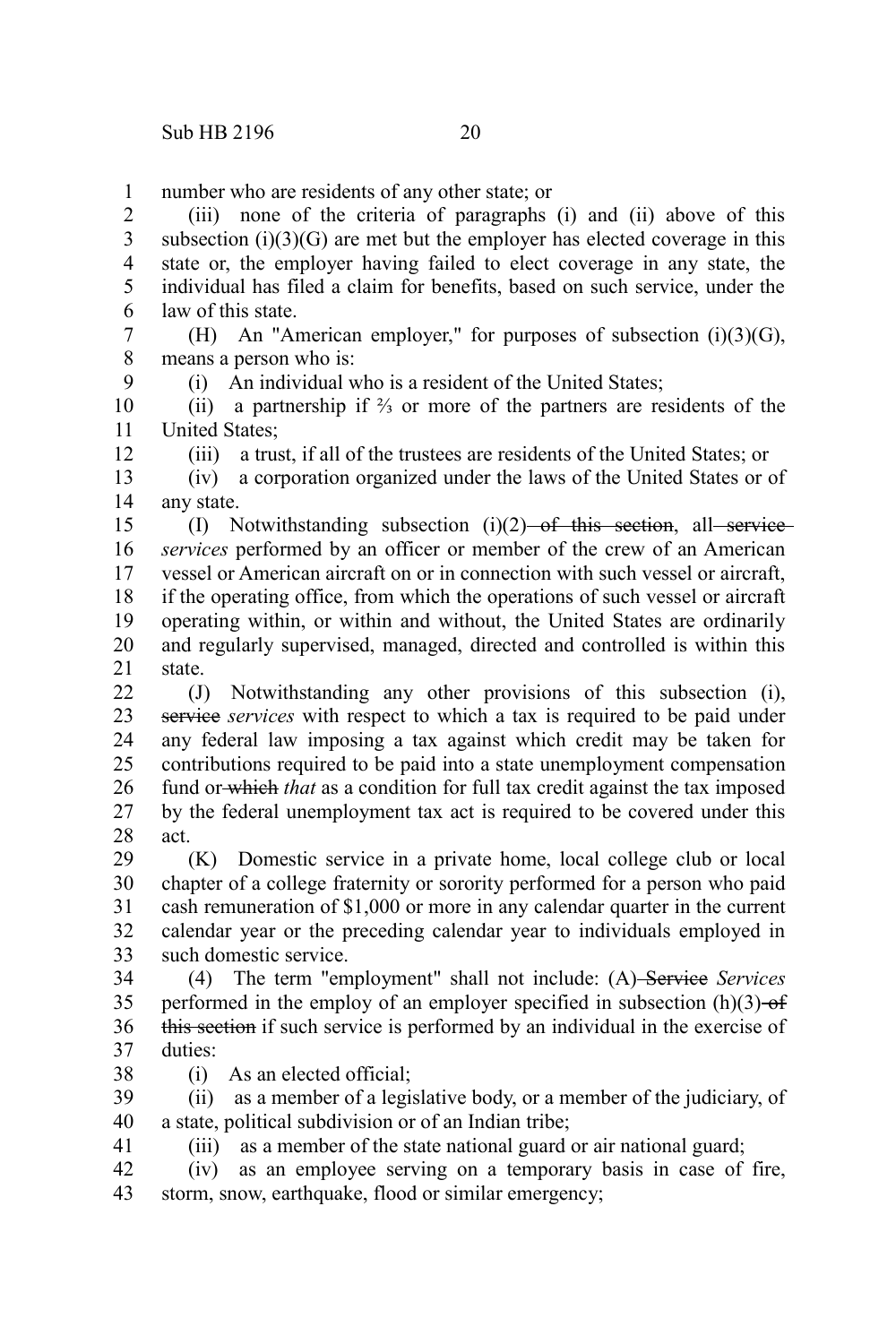(v) in a position which *that*, under or pursuant to the laws of this state or tribal law, is designated as a major nontenured policymaking or advisory position or as a policymaking or advisory position the performance of the duties of which ordinarily does not require more than eight hours per week; 1 2 3 4 5

(B) service*services* with respect to which unemployment compensation is payable under an unemployment compensation system established by an act of congress; 6 7 8

(C) service*services* performed by an individual in the employ of such individual's son, daughter or spouse, and services ervices performed by a child under the age of 21 years in the employ of such individual's father or mother; 9 10 11 12

(D) service*services* performed in the employ of the United States government or an instrumentality of the United States exempt under the constitution of the United States from the contributions imposed by this act, except that to the extent that the congress of the United States shall permit states to require any instrumentality of the United States to make payments into an unemployment fund under a state unemployment compensation law, all of the provisions of this act shall be applicable to such instrumentalities, and to services performed for such instrumentalities, in the same manner, to the same extent and on the same terms as to all other employers, employing units, individuals and services. If this state shall not be certified for any year by the federal security agency under section 3304(c) of the federal internal revenue code of 1986, the payments required of such instrumentalities with respect to such year shall be refunded by the secretary from the fund in the same manner and within the same period as is provided in subsection  $(f)$  of K.S.A. 44-717*(h)*, and amendments thereto, with respect to contributions erroneously collected; 13 14 15 16 17 18 19 20 21 22 23 24 25 26 27 28 29

(E) service*services* covered by an arrangement between the secretary and the agency charged with the administration of any other state or federal unemployment compensation law pursuant to which all services performed by an individual for an employing unit during the period covered by such employing unit's duly approved election, are deemed to be performed entirely within the jurisdiction of such other state or federal agency; 30 31 32 33 34 35 36

(F) service*services* performed by an individual under the age of 18 in the delivery or distribution of newspapers or shopping news, not including delivery or distribution to any point for subsequent delivery or distribution; 37 38 39 40

(G) service*services* performed by an individual for an employing unit as an insurance agent or as an insurance solicitor, if all such service performed by such individual for such employing unit is performed for 41 42 43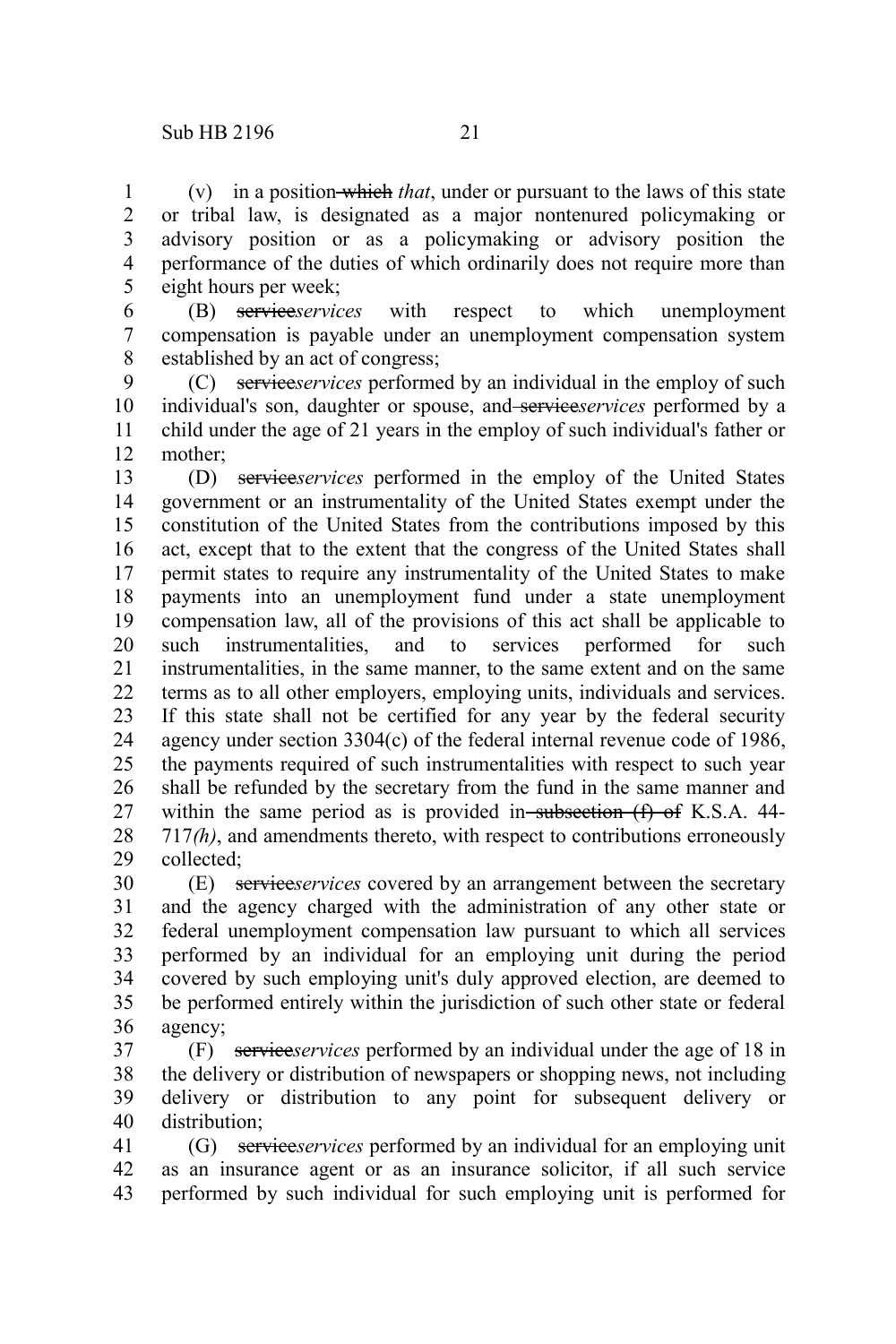remuneration solely by way of commission; 1

(H) service*services* performed in any calendar quarter in the employ of any organization exempt from income tax under section 501(a) of the federal internal revenue code of 1986– $\leftrightarrow$  other than an organization described in section 401(a) or under section 521 of such code)*,* if the remuneration for such service is less than \$50. In construing the application of the term "employment," if services performed during  $\frac{1}{2}$  or more of any pay period by an individual for the person employing such individual constitute employment, all the services of such individual for such period shall be deemed to be employment; but if the services performed during more than ½ of any such pay period by an individual for the person employing such individual do not constitute employment, then none of the services of such individual for such period shall be deemed to be employment. As used in this subsection  $(i)(4)(H)$  the term "pay period" means a period- $\left($ , of not more than 31 consecutive days), for which a payment of remuneration is ordinarily made to the individual by the person employing such individual. This subsection (i)(4)(H) shall not be applicable with respect to services with respect to which unemployment compensation is payable under an unemployment compensation system established by an act of congress; 2 3 4 5 6 7 8 9 10 11 12 13 14 15 16 17 18 19 20

(I) services performed in the employ of a church or convention or association of churches, or an organization which is operated primarily for religious purposes and which is operated, supervised, controlled, or principally supported by a church or convention or association of churches; 21 22 23 24 25

(J) service*services* performed by a duly ordained, commissioned, or licensed minister of a church in the exercise of such individual's ministry or by a member of a religious order in the exercise of duties required by such order; 26 27 28 29

(K) service*services* performed in a facility conducted for the purpose of carrying out a program of: 30 31

(i) Rehabilitation for individuals whose earning capacity is impaired by age or physical or mental deficiency or injury; or 32 33

(ii) providing remunerative work for individuals who because of their impaired physical or mental capacity cannot be readily absorbed in the competitive labor market, by an individual receiving such rehabilitation or remunerative work; 34 35 36 37

(L) service*services* performed as part of an employment work-relief or work-training program assisted or financed in whole or in part by any federal agency or an agency of a state or political subdivision thereof or of an Indian tribe, by an individual receiving such work relief or work training; 38 39 40 41 42

(M) service*services* performed by an inmate of a custodial or 43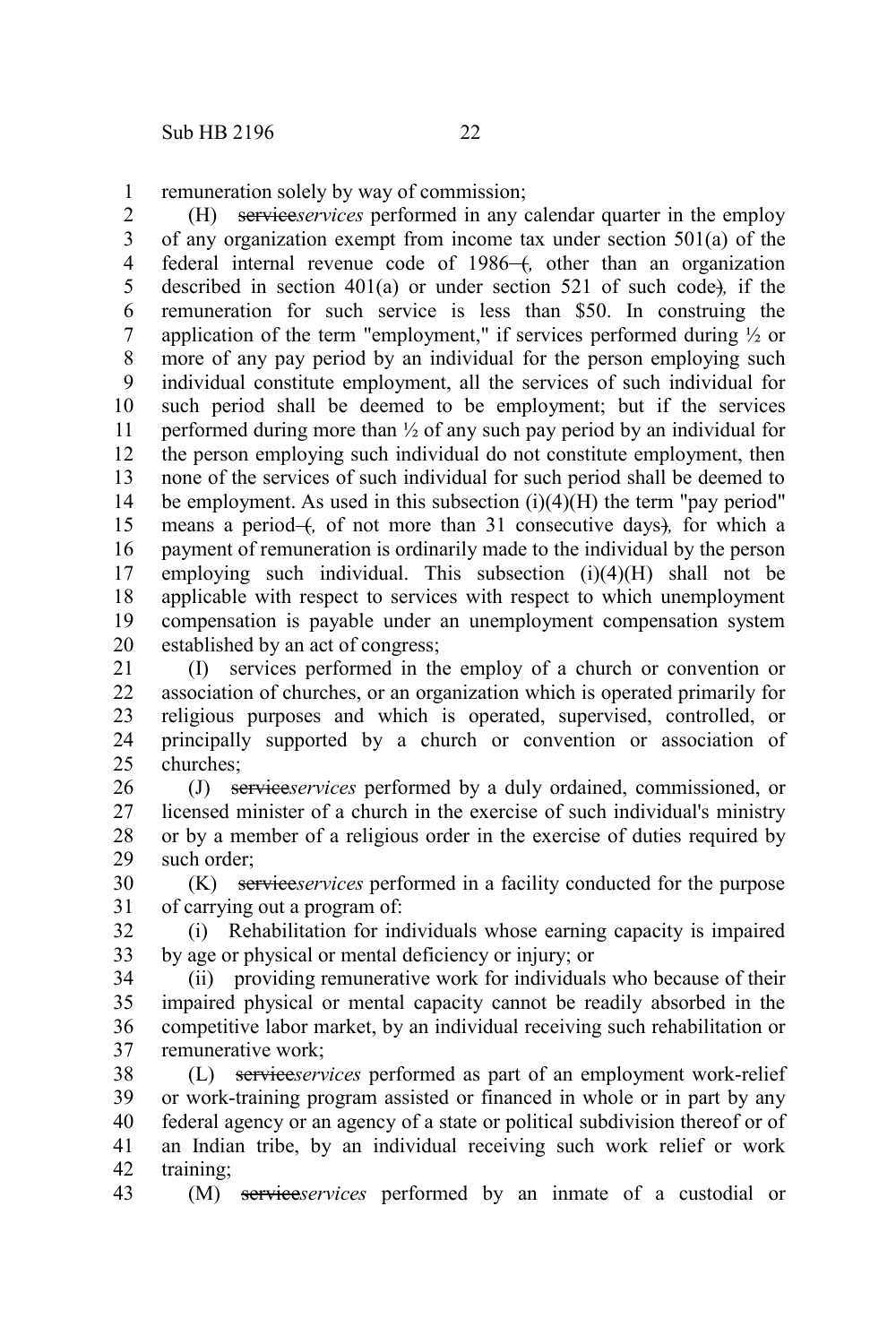correctional institution; 1

(N) service*services* performed, in the employ of a school, college, or university, if such service is performed by a student who is enrolled and is regularly attending classes at such school, college or university; 2 3 4

(O) service*services* performed by an individual who is enrolled at a nonprofit or public educational institution which *that* normally maintains a regular faculty and curriculum and normally has a regularly organized body of students in attendance at the place where its educational activities are carried on as a student in a full-time program, taken for credit at such institution, which *that* combines academic instruction with work experience, if such service is an integral part of such program, and such institution has so certified to the employer, except that this subsection (i) (4)(O) shall not apply to service performed in a program established for or on behalf of an employer or group of employers; 5 6 7 8 9 10 11 12 13 14

(P) service*services* performed in the employ of a hospital licensed, certified or approved by the secretary of health and environment, if such service is performed by a patient of the hospital; 15 16 17

(Q) services performed as a qualified real estate agent. As used in this subsection (i)(4)(Q) the term "qualified real estate agent" means any individual who is licensed by the Kansas real estate commission as a salesperson under the real estate brokers' and salespersons' license act and for whom: 18 19 20 21  $22$ 

(i) Substantially all of the remuneration, whether or not paid in cash, for the services performed by such individual as a real estate salesperson is directly related to sales or other output, including the performance of services, rather than to the number of hours worked; and 23 24 25 26

(ii) the services performed by the individual are performed pursuant to a written contract between such individual and the person for whom the services are performed and such contract provides that the individual will not be treated as an employee with respect to such services for state tax purposes; 27 28 29 30 31

(R) services performed for an employer by an extra in connection with any phase of motion picture or television production or television commercials for less than 14 days during any calendar year. As used in this subsection, the term "extra" means an individual who pantomimes in the background, adds atmosphere to the set and performs such actions without speaking and "employer" shall not include any employer which *that* is a governmental entity or any employer described in section  $501(c)(3)$  of the federal internal revenue code of 1986 which *that* is exempt from income taxation under section 501(a) of the code; 32 33 34 35 36 37 38 39 40

(S) services performed by an oil and gas contract pumper. As used in this subsection  $(i)(4)(S)$ , "oil and gas contract pumper" means a person performing pumping and other services on one or more oil or gas leases, or 41 42 43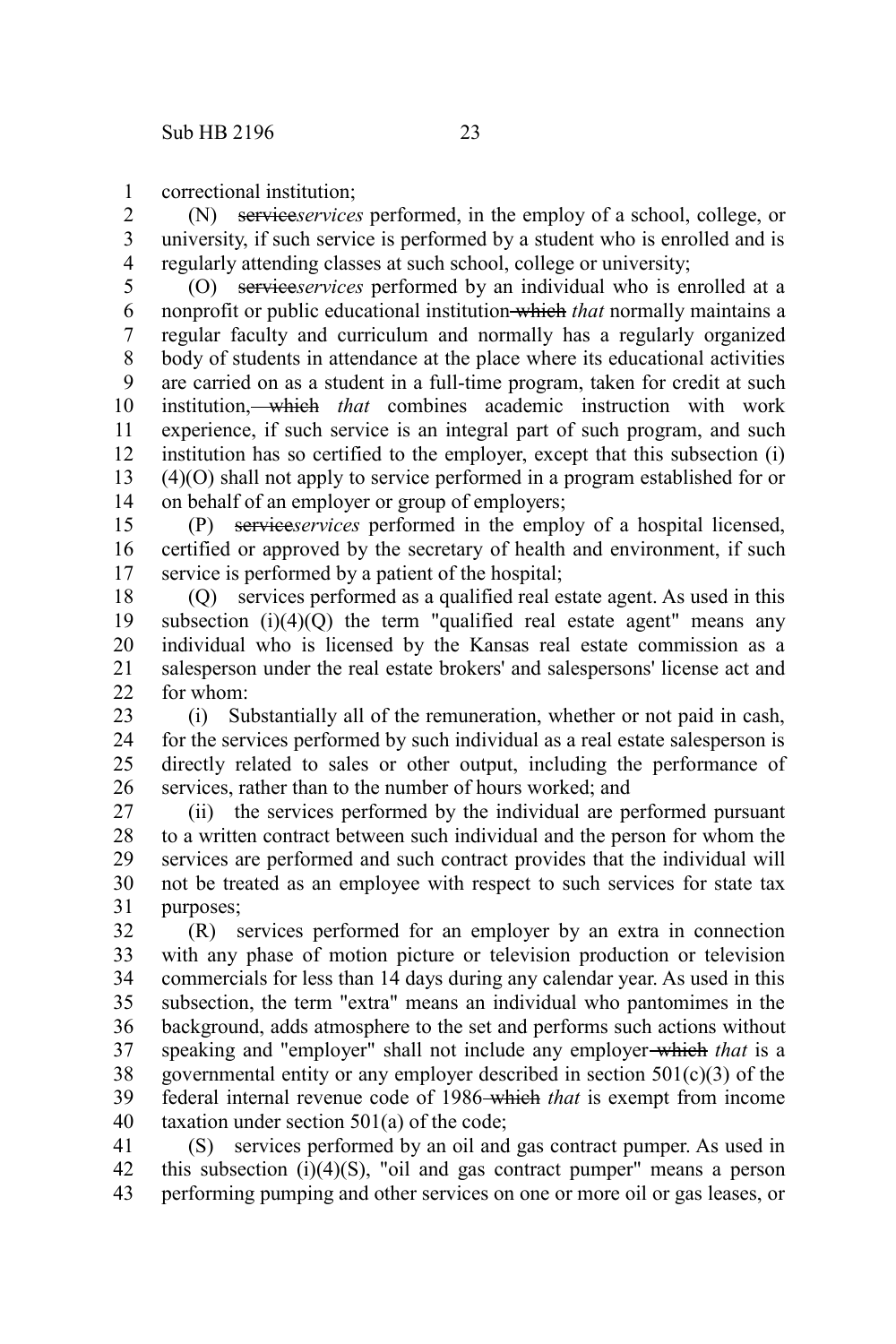on both oil and gas leases, relating to the operation and maintenance of such oil and gas leases, on a contractual basis for the operators of such oil and gas leases and "services" shall not include services performed for a governmental entity or any organization described in section  $501(c)(3)$  of the federal internal revenue code of 1986 which *that* is exempt from income taxation under section 501(a) of the code; 1 2 3 4 5 6

(T) service not in the course of the employer's trade or business performed in any calendar quarter by an employee, unless the cash remuneration paid for such service is \$200 or more and such service is performed by an individual who is regularly employed by such employer to perform such service. For purposes of this paragraph, an individual shall be deemed to be regularly employed by an employer during a calendar quarter only if: 7 8 9 10 11 12 13

(i) On each of some 24 days during such quarter such individual performs for such employer for some portion of the day service not in the course of the employer's trade or business; or 14 15 16

(ii) such individual was regularly employed, as determined under subparagraph (i), by such employer in the performance of such service during the preceding calendar quarter. 17 18 19

Such excluded service shall not include any services performed for an employer which *that* is a governmental entity or any employer described in section 501(c)(3) of the federal internal revenue code of 1986 which *that* is exempt from income taxation under section 501(a) of the code; 20 21 22 23

(U) service which is performed by any person who is a member of a limited liability company and which *that* is performed as a member or manager of that limited liability company; and 24 25 26

(V) services performed as a qualified direct seller. The term "direct seller" means any person if: 27 28 29

(i) Such person:

(a) Is engaged in the trade or business of selling or soliciting the sale of consumer products to any buyer on a buy-sell basis or a depositcommission basis for resale, by the buyer or any other person, in the home or otherwise rather than in a permanent retail establishment; or 30 31 32 33

(b) is engaged in the trade or business of selling or soliciting the sale of consumer products in the home or otherwise than in a permanent retail establishment; 34 35 36

(ii) substantially all the remuneration whether or not paid in cash for the performance of the services described in subparagraph (i) is directly related to sales or other output including the performance of services rather than to the number of hours worked; 37 38 39 40

(iii) the services performed by the person are performed pursuant to a written contract between such person and the person for whom the services are performed and such contract provides that the person will not be 41 42 43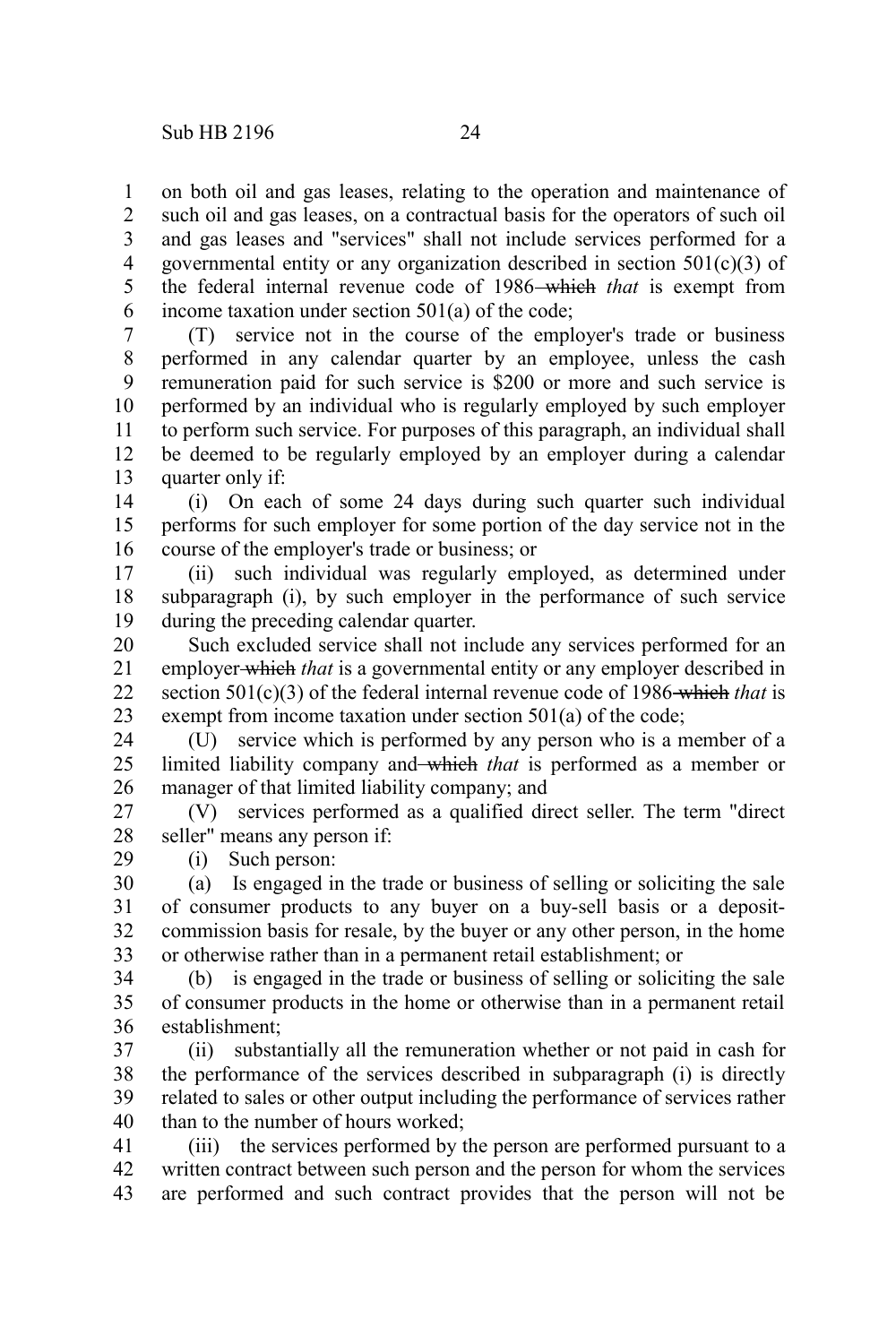40

treated as an employee for federal and state tax purposes; 1

(iv) for purposes of this act, a sale or a sale resulting exclusively from a solicitation made by telephone, mail, or other telecommunications method, or other nonpersonal method does not satisfy the requirements of this subsection; 2 3 4 5

(W) service*services* performed as an election official or election worker, if the amount of remuneration received by the individual during the calendar year for services as an election official or election worker is less than \$1,000; 6 7 8 9

(X) service*services* performed by agricultural workers who are aliens admitted to the United States to perform labor pursuant to section 1101 (a)  $(15)(H)(ii)(a)$  of the immigration and nationality act; and 10 11 12

(Y) service*services* performed by an owner-operator of a motor vehicle that is leased or contracted to a licensed motor carrier with the services of a driver and is not treated under the terms of the lease agreement or contract with the licensed motor carrier as an employee for purposes of the federal insurance contribution act, 26 U.S.C. § 3101 et seq*.*, the federal social security act, 42 U.S.C. § 301 et seq., the federal unemployment tax act, 26 U.S.C. § 3301 et seq*.*, and the federal statutes prescribing income tax withholding at the source, 26 U.S.C. § 3401 et seq*.* Employees or agents of the owner-operator shall not be considered employees of the licensed motor carrier for purposes of employment security taxation or compensation. As used in this subsection (Y), the following definitions apply: (i) "Motor vehicle" means any automobile, truck-trailer, semitrailer, tractor, motor bus or any other self-propelled or motor-driven vehicle used upon any of the public highways of Kansas for the purpose of transporting persons or property; (ii) "licensed motor carrier" means any person, firm, corporation or other business entity that holds a certificate of convenience and necessity or a certificate of public service from the state corporation commission or is required to register motor carrier equipment pursuant to 49 U.S.C. § 14504; and (iii) "owneroperator" means a person, firm, corporation or other business entity that is the owner of a single motor vehicle that is driven exclusively by the owner under a lease agreement or contract with a licensed motor carrier*; and* 13 14 15 16 17 18 19 20 21 22 23 24 25 26 27 28 29 30 31 32 33 34

*(Z) services performed by a petroleum landman on a contractual basis. As used in this subparagraph, "petroleum landman" means an individual performing services on a contractual basis who is not an individual who is an active officer of a corporation as described in subsection (i)(1)(A) that may include:* 35 36 37 38 39

*(i) Negotiating for the acquisition or divestiture of mineral rights;*

*(ii) negotiating business agreements that provide exploration for or development of minerals;* 41 42

*(iii) determining ownership in minerals through the research of* 43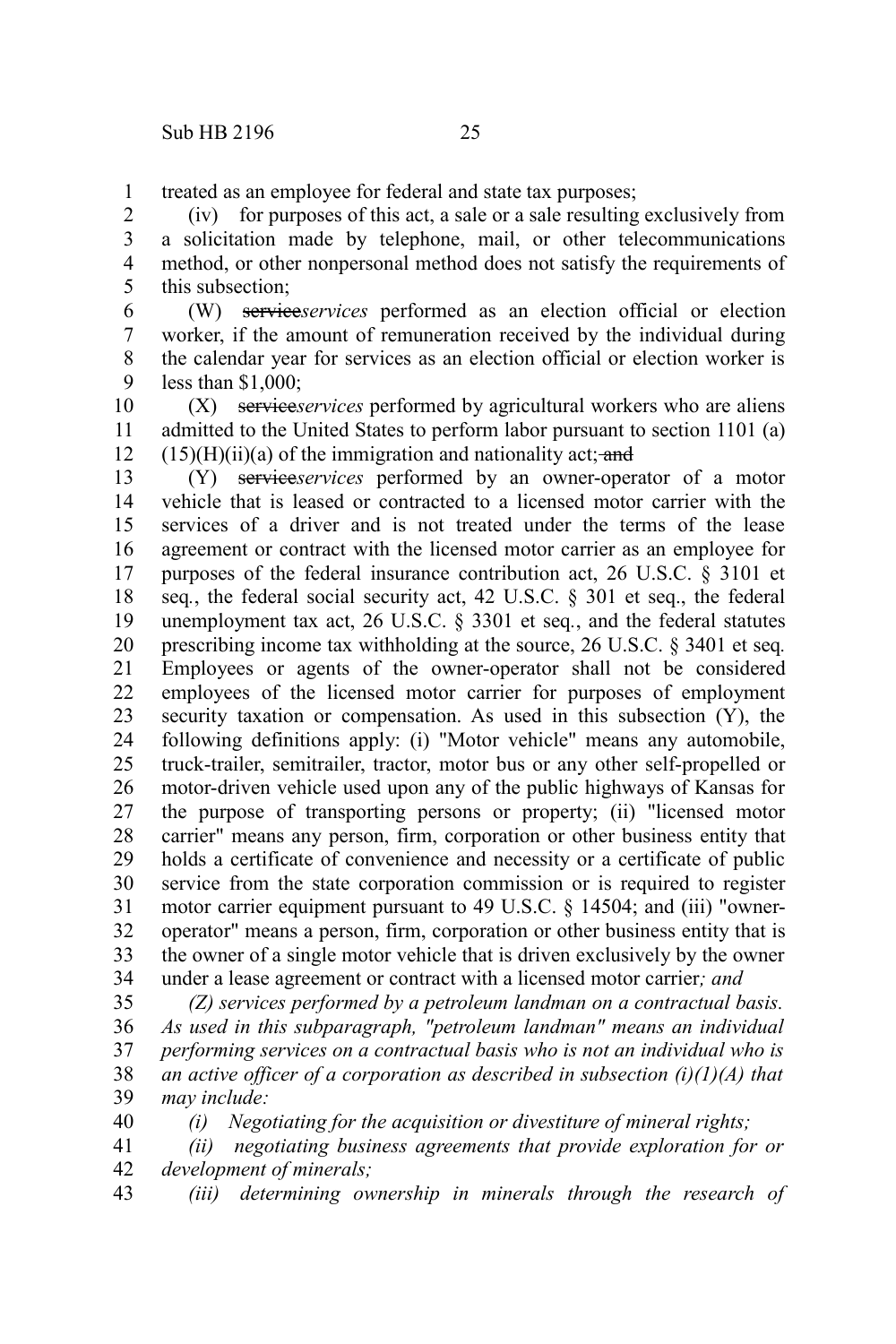*public and private records;* 1

*(iv) reviewing the status of title, curing title defects, providing title due diligence and otherwise reducing title risk associated with ownership in minerals or the acquisition and divestiture of mineral properties;* 2 3 4

*(v) managing rights or obligations derived from ownership of interests in minerals; or* 5 6

*(vi) unitizing or pooling of interests in minerals. For purposes of this subparagraph, "minerals" includes oil, natural gas or petroleum. "Services" shall not include services performed for a governmental entity or any organization described in section 501(c)(3) of the federal internal revenue code of 1986, or a federally recognized Indian tribe that is exempt from income taxation under section 501(a) of the code*. 7 8 9 10 11 12

(j) "Employment office" means any office operated by this state and maintained by the secretary of labor for the purpose of assisting persons to become employed. 13 14 15

(k) "Fund" means the employment security fund established by this act, to which all contributions and reimbursement payments required and from which all benefits provided under this act shall be paid and including all money received from the federal government as reimbursements pursuant to section 204 of the federal-state extended compensation act of 1970, and amendments thereto. 16 17 18 19 20 21

(l) "State" includes, in addition to the states of the United States of America, any dependency of the United States, the Commonwealth of Puerto Rico, the District of Columbia and the Virgin Islands.  $22$ 23 24

(m) "Unemployment." An individual shall be deemed "unemployed" with respect to any week during which such individual performs no services and with respect to which no wages are payable to such individual, or with respect to any week of less than full-time work if the wages payable to such individual with respect to such week are less than such individual's weekly benefit amount. 25 26 27 28 29 30

(n) "Employment security administration fund" means the fund established by this act, from which administrative expenses under this act shall be paid. 31 32 33

(o) "Wages" means all compensation for services, including commissions, bonuses, back pay and the cash value of all remuneration, including benefits, paid in any medium other than cash. The reasonable cash value of remuneration in any medium other than cash, shall be estimated and determined in accordance with rules and regulations prescribed by the secretary. Compensation payable to an individual-which *that* has not been actually received by that individual within 21 days after the end of the pay period in which the compensation was earned shall be considered to have been paid on the  $21<sup>st</sup>$  day after the end of that pay period. Effective January 1, 1986, gratuities, including tips received from 34 35 36 37 38 39 40 41 42 43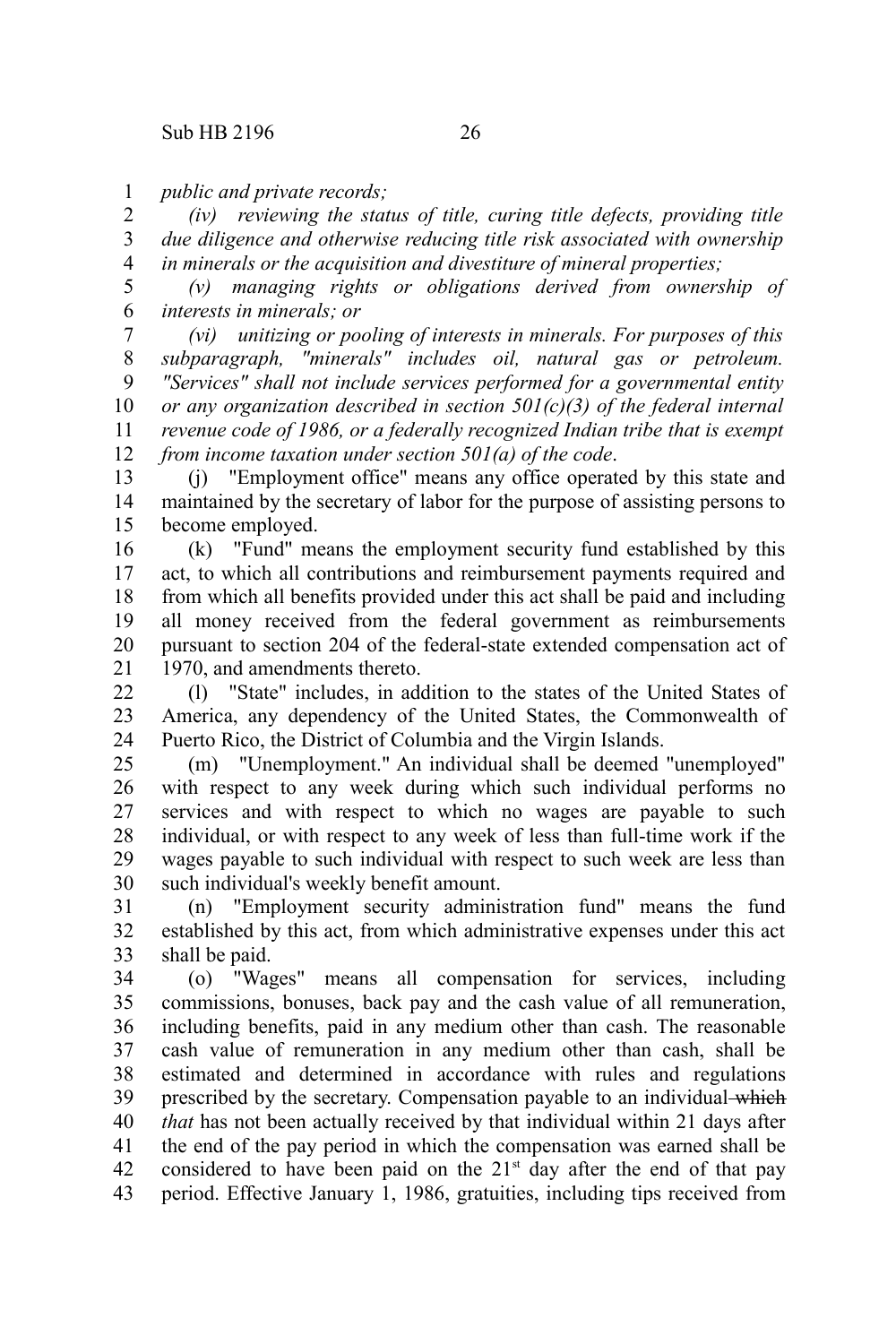persons other than the employing unit, shall be considered wages when reported in writing to the employer by the employee. Employees must furnish a written statement to the employer, reporting all tips received if they total \$20 or more for a calendar month whether the tips are received directly from a person other than the employer or are paid over to the employee by the employer. This includes amounts designated as tips by a customer who uses a credit card to pay the bill. Notwithstanding the other provisions of this subsection (o), wages paid in back pay awards or settlements shall be allocated to the week or weeks and reported in the manner as specified in the award or agreement, or, in the absence of such specificity in the award or agreement, such wages shall be allocated to the week or weeks in which such wages, in the judgment of the secretary, would have been paid. The term "wages" shall not include: 1 2 3 4 5 6 7 8 9 10 11 12 13

(1) That part of the remuneration which *that* has been paid in a calendar year to an individual by an employer or such employer's predecessor in excess of \$3,000 for all calendar years prior to 1972, in excess of \$4,200 for the calendar years 1972 to 1977, inclusive, in excess of \$6,000 for calendar years 1978 to 1982, inclusive, in excess of \$7,000 for the calendar year 1983, in excess of \$8,000 for the calendar years 1984 to 2014, inclusive, and in excess of \$12,000 with respect to employment during calendar year 2015, and in excess of \$14,000 with respect to all calendar years thereafter, except that if the definition of the term "wages" as contained in the federal unemployment tax act is amended to include remuneration paid to an individual by an employer under the federal act in excess of \$8,000 for the calendar years 1984-2014, inclusive, and in excess of \$12,000 with respect to employment during calendar year 2015, and in excess of \$14,000 with respect to all calendar years thereafter, wages shall include remuneration paid in a calendar year to an individual by an employer subject to this act or such employer's predecessor with respect to employment during any calendar year up to an amount equal to the dollar limitation specified in the federal unemployment tax act. For the purposes of this subsection  $(o)(1)$ , the term "employment" shall include service constituting employment under any employment security law of another state or of the federal government; 14 15 16 17 18 19 20 21 22 23 24 25 26 27 28 29 30 31 32 33 34

(2) the amount of any payment (*i*, including any amount paid by an employing unit for insurance or annuities, or into a fund, to provide for any such payment)*,* made to, or on behalf of, an employee or any of such employee's dependents under a plan or system established by an employer which *that* makes provisions for employees generally, for a class or classes of employees or for such employees or a class or classes of employees and their dependents, on account of: (A) Sickness or accident disability, except in the case of any payment made to an employee or such employee's dependents, this subparagraph shall exclude from the term "wages" only 35 36 37 38 39 40 41 42 43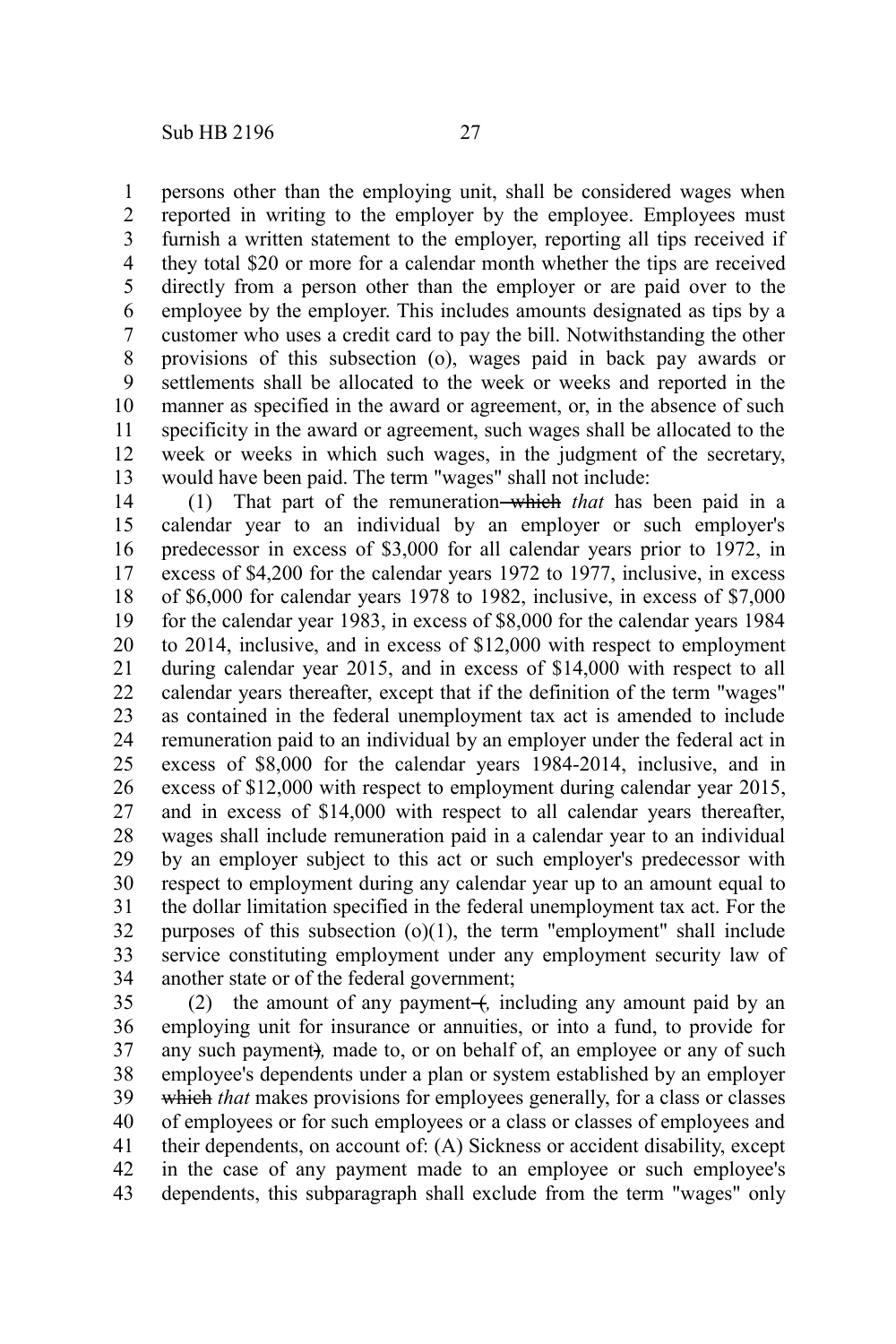payments which *that* are received under a workers compensation law. Any 1

third party which *that* makes a payment included as wages by reason of this subparagraph  $(2)(A)$  shall be treated as the employer with respect to such wages; or (B) medical and hospitalization expenses in connection with sickness or accident disability; or  $(C)$  death; 2 3 4 5

(3) any payment on account of sickness or accident disability, or medical or hospitalization expenses in connection with sickness or accident disability, made by an employer to, or on behalf of, an employee after the expiration of six calendar months following the last calendar month in which the employee worked for such employer; 6 7 8 9 10

(4) any payment made to, or on behalf of, an employee or such employee's beneficiary: 11 12

(A) From or to a trust described in section 401(a) of the federal internal revenue code of 1986 which *that* is exempt from tax under section 501(a) of the federal internal revenue code of 1986 at the time of such payment unless such payment is made to an employee of the trust as remuneration for services rendered as such employee and not as a beneficiary of the trust; 13 14 15 16 17 18

(B) under or to an annuity plan which *that*, at the time of such payment, is a plan described in section 403(a) of the federal internal revenue code of 1986; 19 20 21

(C) under a simplified employee pension as defined in section 408(k) (1) of the federal internal revenue code of 1986, other than any contribution described in section  $408(k)(6)$  of the federal internal revenue code of 1986;  $22$ 23 24  $25$ 

(D) under or to an annuity contract described in section 403(b) of the federal internal revenue code of 1986, other than a payment for the purchase of such contract which *that* was made by reason of a salary reduction agreement whether evidenced by a written instrument or otherwise; 26 27 28 29 30

(E) under or to an exempt governmental deferred compensation plan as defined in section  $3121(v)(3)$  of the federal internal revenue code of 1986; 31 32 33

(F) to supplement pension benefits under a plan or trust described in any of the foregoing provisions of this subparagraph to take into account some portion or all of the increase in the cost of living, as determined by the secretary of labor, since retirement but only if such supplemental payments are under a plan which *that* is treated as a welfare plan under section  $3(2)(B)(ii)$  of the federal employee retirement income security act of 1974; or 34 35 36 37 38 39 40

(G) under a cafeteria plan within the meaning of section 125 of the federal internal revenue code of 1986; 41 42

(5) the payment by an employing unit (*f*, without deduction from the 43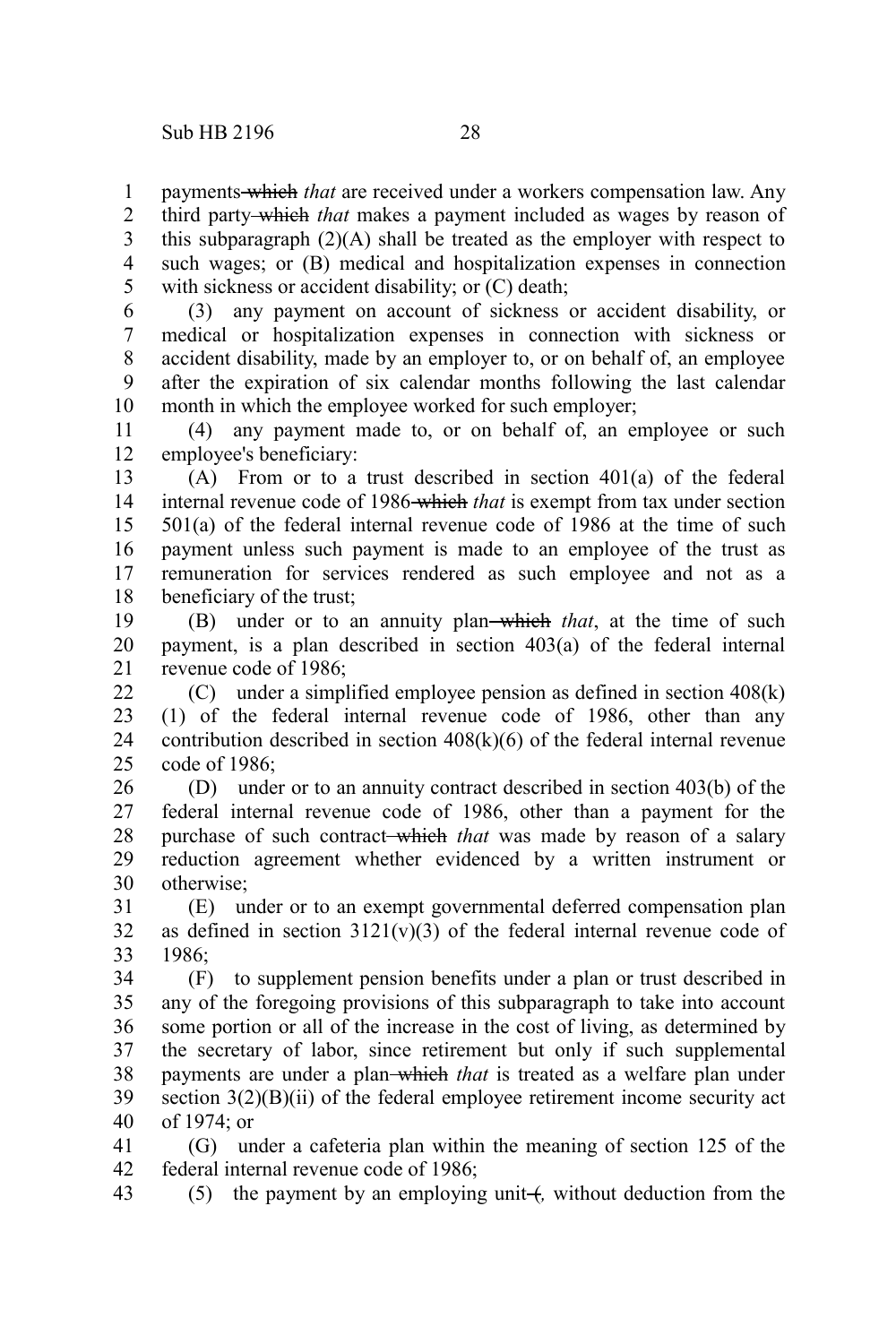remuneration of the employee)*,* of the tax imposed upon an employee under section 3101 of the federal internal revenue code of 1986 with respect to remuneration paid to an employee for domestic service in a private home of the employer or for agricultural labor; 1 2 3 4

5

(6) remuneration paid in any medium other than cash to an employee for service not in the course of the employer's trade or business; 6

(7) remuneration paid to or on behalf of an employee if and to the extent that at the time of the payment of such remuneration it is reasonable to believe that a corresponding deduction is allowable under section 217 of the federal internal revenue code of 1986 relating to moving expenses; 7 8 9 10

(8) any payment or series of payments by an employer to an employee or any of such employee's dependents which *that* is paid: 11 12

(A) Upon or after the termination of an employee's employment relationship because of (i) death or (ii) retirement for disability; and 13 14

(B) under a plan established by the employer which *that* makes provisions for employees generally, a class or classes of employees or for such employees or a class or classes of employees and their dependents, other than any such payment or series of payments which *that* would have been paid if the employee's employment relationship had not been so terminated; 15 16 17 18 19 20

(9) remuneration for agricultural labor paid in any medium other than cash; 21 22

(10) any payment made, or benefit furnished, to or for the benefit of an employee if at the time of such payment or such furnishing it is reasonable to believe that the employee will be able to exclude such payment or benefit from income under section 129 of the federal internal revenue code of 1986–which *that* relates to dependent care assistance programs; 23 24 25 26 27 28

(11) the value of any meals or lodging furnished by or on behalf of the employer if at the time of such furnishing it is reasonable to believe that the employee will be able to exclude such items from income under section 119 of the federal internal revenue code of 1986: 29 30 31 32

(12) any payment made by an employer to a survivor or the estate of a former employee after the calendar year in which such employee died; 33 34

(13) any benefit provided to or on behalf of an employee if at the time such benefit is provided it is reasonable to believe that the employee will be able to exclude such benefit from income under section 74(c), 117 or 132 of the federal internal revenue code of 1986; 35 36 37 38

(14) any payment made, or benefit furnished, to or for the benefit of an employee, if at the time of such payment or such furnishing it is reasonable to believe that the employee will be able to exclude such payment or benefit from income under section 127 of the federal internal revenue code of 1986 relating to educational assistance to the employee; or 39 40 41 42 43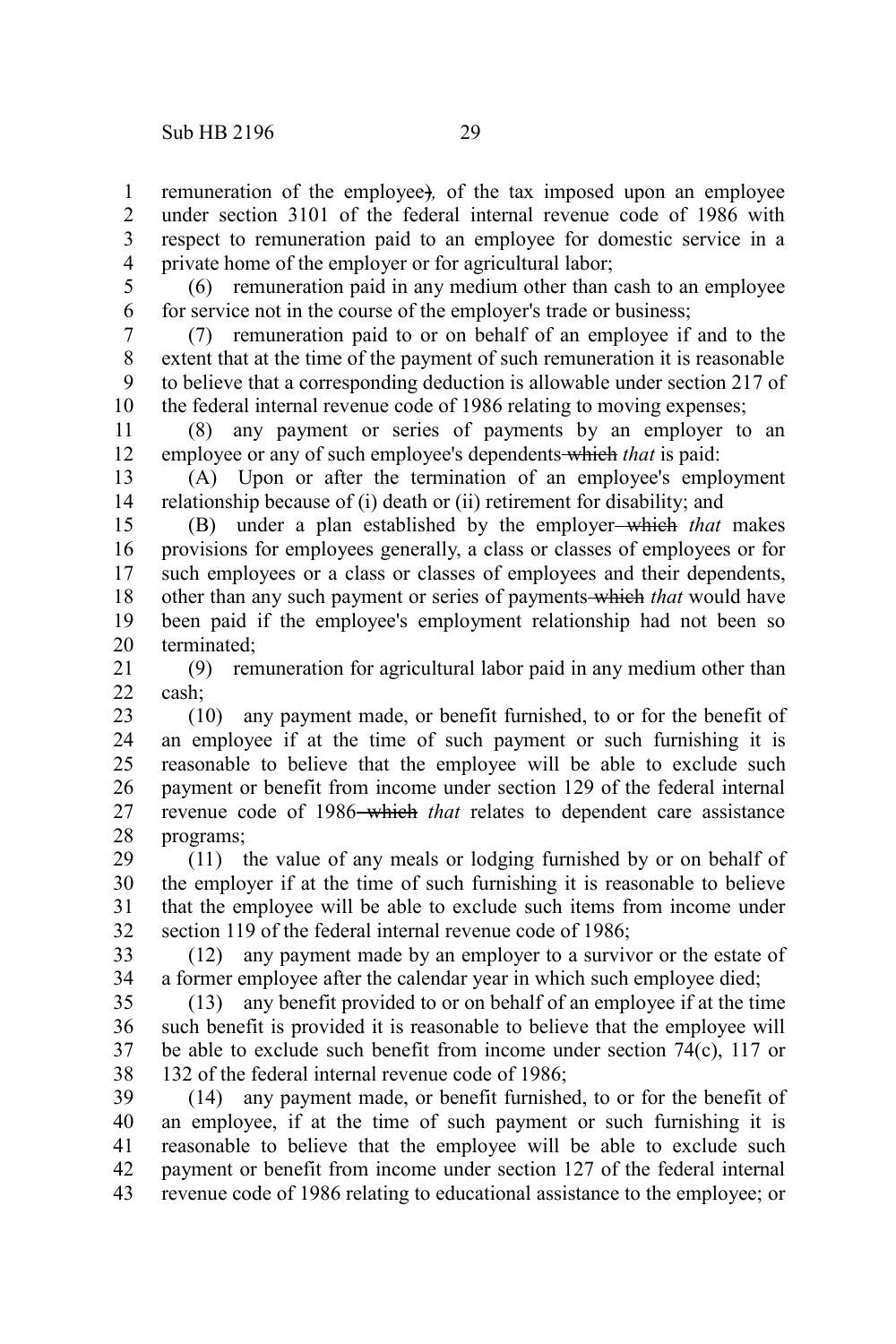(15) any payment made to or for the benefit of an employee if at the time of such payment it is reasonable to believe that the employee will be able to exclude such payment from income under section 106(d) of the federal internal revenue code of 1986 relating to health savings accounts. 1 2 3 4

Nothing in any paragraph of subsection (o), other than paragraph (1), shall exclude from the term "wages": (1) Any employer contribution under a qualified cash or deferred arrangement, as defined in section 401(k) of the federal internal revenue code of 1986, to the extent that such contribution is not included in gross income by reason of section 402(a)(8) of the federal internal revenue code of 1986; or (2) any amount treated as an employer contribution under section 414(h)(2) of the federal internal revenue code of 1986. 5 6 7 8 9 10 11 12

Any amount deferred under a nonqualified deferred compensation plan shall be taken into account for purposes of this section as of the later of when the services are performed or when there is no substantial risk of forfeiture of the rights to such amount. Any amount taken into account as wages by reason of this paragraph, and the income attributable thereto, shall not thereafter be treated as wages for purposes of this section. For purposes of this paragraph, the term "nonqualified deferred compensation plan" means any plan or other arrangement for deferral of compensation other than a plan described in subsection (o)(4). 13 14 15 16 17 18 19 20 21

(p) "Week" means such period or periods of seven consecutive calendar days, as the secretary may by rules and regulations prescribe.  $22$ 23

(q) "Calendar quarter" means the period of three consecutive calendar months ending March 31, June 30, September 30 or December 31, or the equivalent thereof as the secretary may by rules and regulations prescribe. 24 25 26

27

(r) "Insured work" means employment for employers.

(s) "Approved training" means any vocational training course or course in basic education skills, including a job training program authorized under the federal workforce investment act of 1998, approved by the secretary or a person or persons designated by the secretary. 28 29 30 31

(t) "American vessel" or "American aircraft" means any vessel or aircraft documented or numbered or otherwise registered under the laws of the United States; and any vessel or aircraft which *that* is neither documented or numbered or otherwise registered under the laws of the United States nor documented under the laws of any foreign country, if its crew performs service solely for one or more citizens or residents of the United States or corporations organized under the laws of the United States or of any state. 32 33 34 35 36 37 38 39

(u) "Institution of higher education," for the purposes of this section, means an educational institution which *that*: 40 41

(1) Admits as regular students only individuals having a certificate of graduation from a high school, or the recognized equivalent of such a 42 43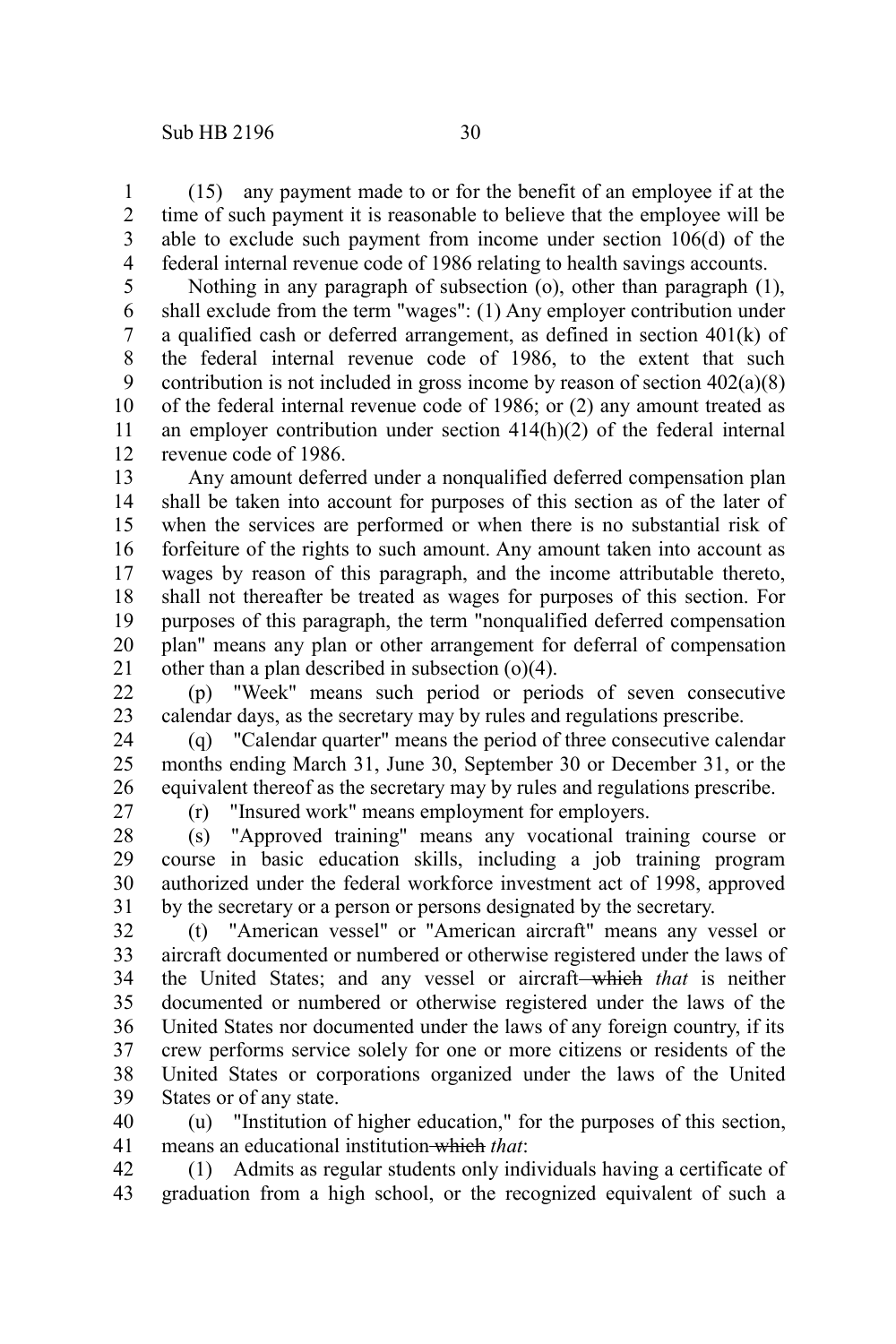certificate; 1

(2) is legally authorized in this state to provide a program of education beyond high school; 2 3

(3) provides an educational program for which it awards a bachelor's or higher degree, or provides a program which *that* is acceptable for full credit toward such a degree, a program of postgraduate or postdoctoral studies, or a program of training to prepare students for gainful employment in a recognized occupation; and 4 5 6 7 8

9

(4) is a public or other nonprofit institution.

Notwithstanding any of the foregoing provisions of this subsection (u), all colleges and universities in this state are institutions of higher education for purposes of this section, except that no college, university, junior college or other postsecondary school or institution which *that* is operated by the federal government or any agency thereof shall be an institution of higher education for purposes of the employment security law. 10 11 12 13 14 15

(v) "Educational institution" means any institution of higher education, as defined in subsection  $(u)$  of this section, or any institution, except private for profit institutions, in which participants, trainees or students are offered an organized course of study or training designed to transfer to them knowledge, skills, information, doctrines, attitudes or abilities from, by or under the guidance of an instructor or teacher and which *that* is approved, licensed or issued a permit to operate as a school by the state department of education or other government agency that is authorized within the state to approve, license or issue a permit for the operation of a school or to an Indian tribe in the operation of an educational institution. The courses of study or training—which that an educational institution offers may be academic, technical, trade or preparation for gainful employment in a recognized occupation. 16 17 18 19 20 21 22 23 24 25 26 27 28 29

(w) (1) "Agricultural labor" means any remunerated service:

(A) On a farm, in the employ of any person, in connection with cultivating the soil, or in connection with raising or harvesting any agricultural or horticultural commodity, including the raising, shearing, feeding, caring for, training, and management of livestock, bees, poultry, and furbearing animals and wildlife. 30 31 32 33 34

(B) In the employ of the owner or tenant or other operator of a farm, in connection with the operating, management, conservation, improvement, or maintenance of such farm and its tools and equipment, or in salvaging timber or clearing land of brush and other debris left by a hurricane, if the major part of such service is performed on a farm. 35 36 37 38 39

(C) In connection with the production or harvesting of any commodity defined as an agricultural commodity in section (15)(g) of the agricultural marketing act, as amended +, 46 Stat. 1500, sec. 3; 12 U.S.C. § 1141j)*,* or in connection with the ginning of cotton, or in connection with 40 41 42 43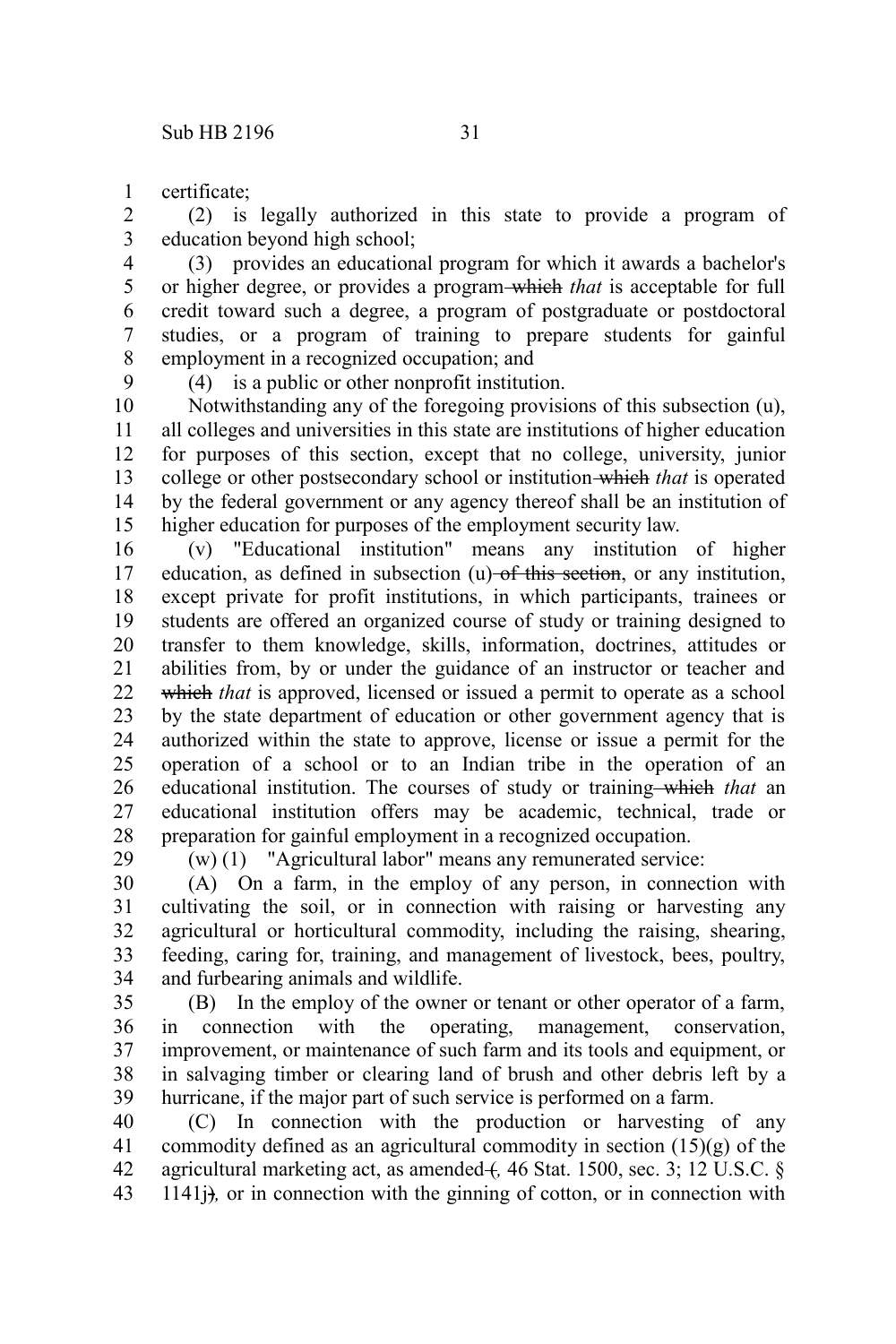the operation or maintenance of ditches, canals, reservoirs or waterways, not owned or operated for profit, used exclusively for supplying and storing water for farming purposes. 1 2 3

(D) (i) In the employ of the operator of a farm in handling, planting, drying, packing, packaging, processing, freezing, grading, storing, or delivering to storage or to market or to a carrier for transportation to market, in its unmanufactured state, any agricultural or horticultural commodity; but only if such operator produced more than  $\frac{1}{2}$  of the commodity with respect to which such service is performed; 4 5 6 7 8 9

(ii) in the employ of a group of operators of farms +, or a cooperative organization of which such operators are members)*,* in the performance of service *services* described in paragraph (i) above of this subsection (w)(1) (D), but only if such operators produced more than  $\frac{1}{2}$  of the commodity with respect to which such service is performed; 10 11 12 13 14

(iii) the provisions of paragraphs (i) and (ii)-above of this subsection  $(w)(1)(D)$  shall not be deemed to be applicable with respect to service *services* performed in connection with commercial canning or commercial freezing or in connection with any agricultural or horticultural commodity after its delivery to a terminal market for distribution for consumption. 15 16 17 18 19

(E) On a farm operated for profit if such service is not in the course of the employer's trade or business. 20 21

(2) "Agricultural labor" does not include service *services* performed prior to January 1, 1980, by an individual who is an alien admitted to the United States to perform service in agricultural labor pursuant to sections  $214(c)$  and  $101(a)(15)(H)$  of the federal immigration and nationality act. 22 23 24 25

(3) As used in this subsection  $(w)$ , the term "farm" includes stock, dairy, poultry, fruit, fur-bearing animal, and truck farms, plantations, ranches, nurseries, ranges, greenhouses, or other similar structures used primarily for the raising of agricultural or horticultural commodities, and orchards. 26 27 28 29 30

(4) For the purpose of this section, if an employing unit does not maintain sufficient records to separate agricultural labor from other employment, all services performed during any pay period by an individual for the person employing such individual shall be deemed to be agricultural labor if services performed during  $\frac{1}{2}$  or more of such pay period constitute agricultural labor; but if the services performed during more than ½ of any such pay period by an individual for the person employing such individual do not constitute agricultural labor, then none of the services of such individual for such period shall be deemed to be agricultural labor. As used in this subsection  $(w)$ , the term "pay period" means a period of not more than 31 consecutive days for which a payment of remuneration is ordinarily made to the individual by the person employing such individual. 31 32 33 34 35 36 37 38 39 40 41 42 43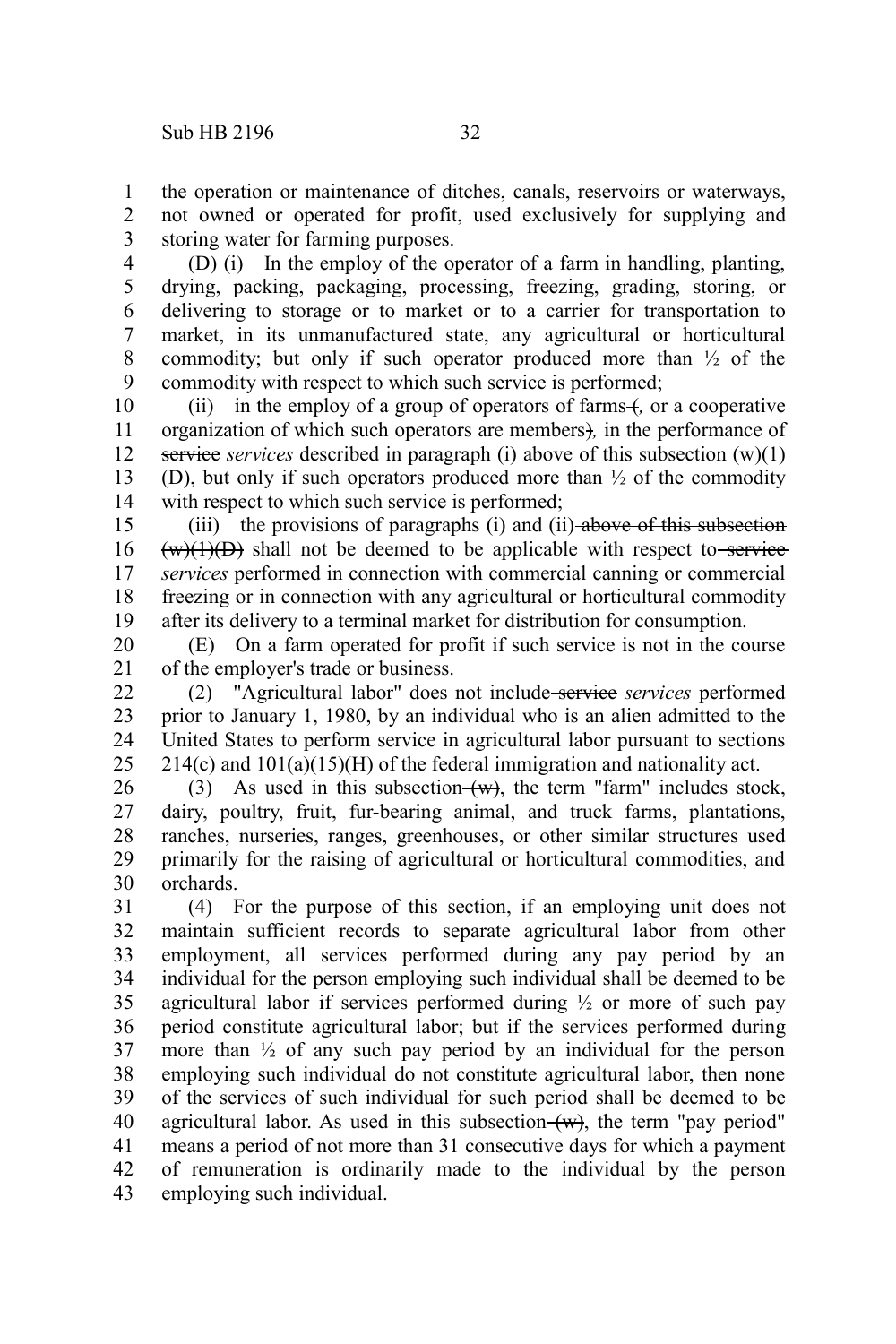(x) "Reimbursing employer" means any employer who makes payments in lieu of contributions to the employment security fund as provided in subsection (e) of K.S.A. 44-710*(e)*, and amendments thereto. 1 2 3

4

(y) "Contributing employer" means any employer other than a reimbursing employer or rated governmental employer. 5

(z) "Wage combining plan" means a uniform national arrangement approved by the United States secretary of labor in consultation with the state unemployment compensation agencies and in which this state shall participate, whereby wages earned in one or more states are transferred to another state, called the "paying state," and combined with wages in the paying state, if any, for the payment of benefits under the laws of the paying state and as provided by an arrangement so approved by the United States secretary of labor. 6 7 8 9 10 11 12 13

(aa) "Domestic service" means any service *services* for a person in the operation and maintenance of a private household, local college club or local chapter of a college fraternity or sorority, as distinguished from service as an employee in the pursuit of an employer's trade, occupation, profession, enterprise or vocation. 14 15 16 17 18

(bb) "Rated governmental employer" means any governmental entity which *that* elects to make payments as provided by K.S.A. 44-710d, and amendments thereto. 19 20 21

(cc) "Benefit cost payments" means payments made to the employment security fund by a governmental entity electing to become a rated governmental employer.  $22$ 23 24

(dd) "Successor employer" means any employer, as described in subsection (h) of this section, which *that* acquires or in any manner succeeds to: (1) Substantially all of the employing enterprises, organization, trade or business of another employer; or (2) substantially all the assets of another employer. 25 26 27 28 29

(ee) "Predecessor employer" means an employer, as described in subsection (h) of this section, who has previously operated a business or portion of a business with employment to which another employer has succeeded. 30 31 32 33

(ff) "Lessor employing unit" means any independently established business entity which *that* engages in the business of providing leased employees to a client lessee. 34 35 36

(gg) "Client lessee" means any individual, organization, partnership, corporation or other legal entity leasing employees from a lessor employing unit. 37 38 39

(hh) "Qualifying injury" means a personal injury by accident arising out of and in the course of employment within the coverage of the Kansas workers compensation act, K.S.A. 44-501 et seq., and amendments thereto. 40 41 42 43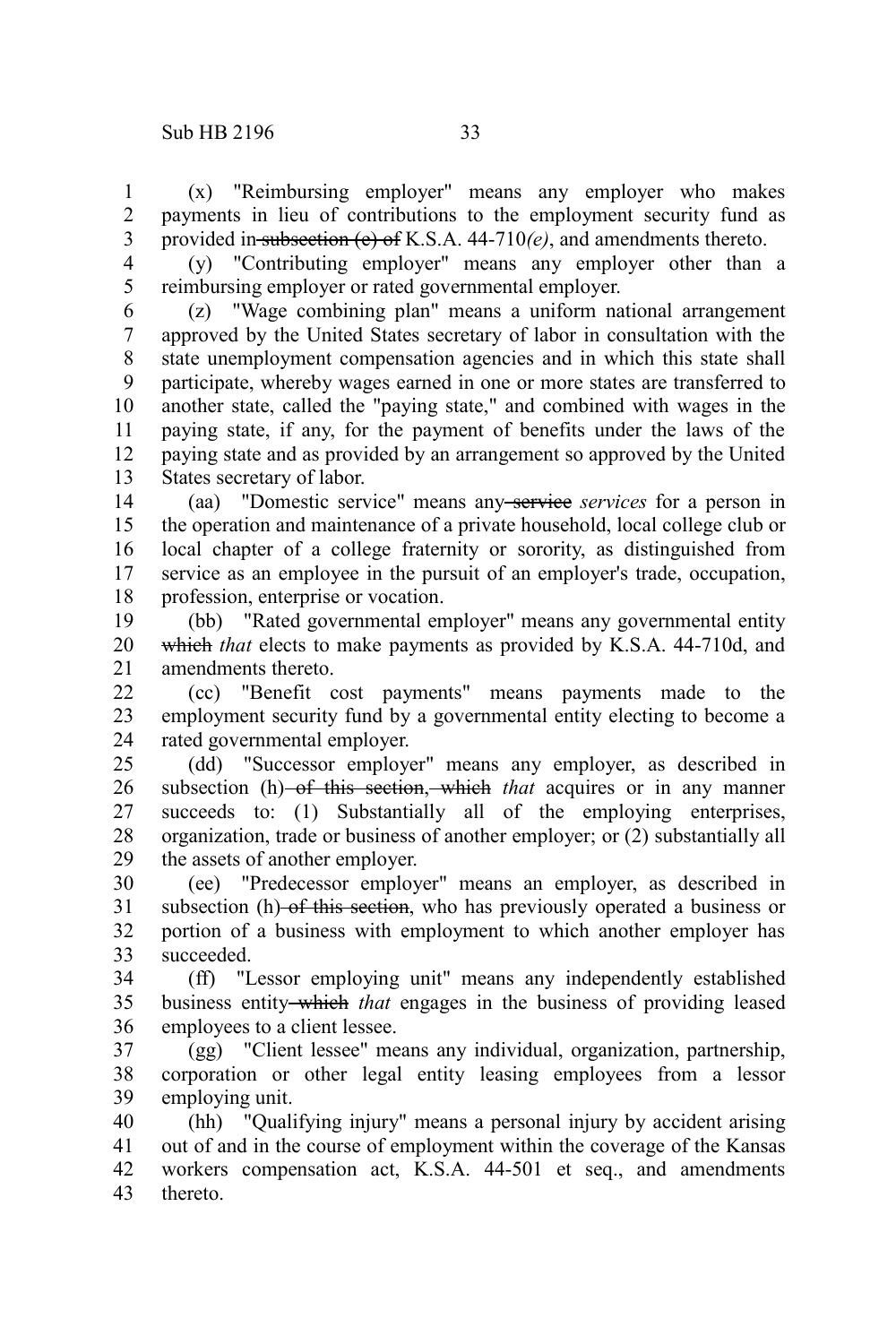Sec. 9. K.S.A. 2020 Supp. 44-704 is hereby amended to read as follows: 44-704. (a) *Payment of benefits*. All benefits provided herein shall be payable from the fund. All benefits shall be paid through the secretary of labor, in accordance with such rules and regulations as the secretary may adopt. Benefits based on service in employment defined in K.S.A. 44-  $703(i)(3)(E)$  and  $(i)(3)(F)$ , and amendments thereto, shall be payable in the same amount, on the same terms and subject to the same conditions as compensation payable on the basis of other service subject to this act except as provided in K.S.A. 44-705(e) and 44-711(e), and amendments thereto. 1 2 3 4 5 6 7 8 9 10

(b) *Determined weekly benefit amount*. An individual's determined weekly benefit amount shall be an amount equal to 4.25% of the individual's total wages for insured work paid during that calendar quarter of the individual's base period that such total wages were highest, subject to the following limitations: 11 12 13 14 15

(1) If an individual's determined weekly benefit amount is less than the minimum weekly benefit amount, it shall be raised to such minimum weekly benefit amount; 16 17 18

(2) if the individual's determined weekly benefit amount is more than the maximum weekly benefit amount, it shall be reduced to the maximum weekly benefit amount; and 19 20 21

(3) if the individual's determined weekly benefit amount is not a multiple of \$1, it shall be reduced to the next lower multiple of \$1. 22 23

(c) *Maximum weekly benefit amount*. (1) For initial claims effective prior to July 1, 2015, the maximum weekly benefit amount shall be determined as follows: On July 1 of each year, the secretary shall determine the maximum weekly benefit amount by computing 60% of the average weekly wages paid to employees in insured work during the previous calendar year and shall, prior to that date, announce the maximum weekly benefit amount so determined, by publication in the Kansas register. Such computation shall be made by dividing the gross wages reported as paid for insured work during the previous calendar year by the product of the average of mid-month employment during such calendar year multiplied by 52. The maximum weekly benefit amount so determined and announced for the twelve-month period shall apply only to those claims filed in that period qualifying for maximum payment under the foregoing formula. All claims qualifying for payment at the maximum weekly benefit amount shall be paid at the maximum weekly benefit amount in effect when the benefit year to which the claim relates was first established, notwithstanding a change in the maximum benefit amount for a subsequent twelve-month period. If the computed maximum weekly benefit amount is not a multiple of \$1, then the computed maximum weekly benefit amount shall be reduced to the next lower multiple of \$1. 24 25 26 27 28 29 30 31 32 33 34 35 36 37 38 39 40 41 42 43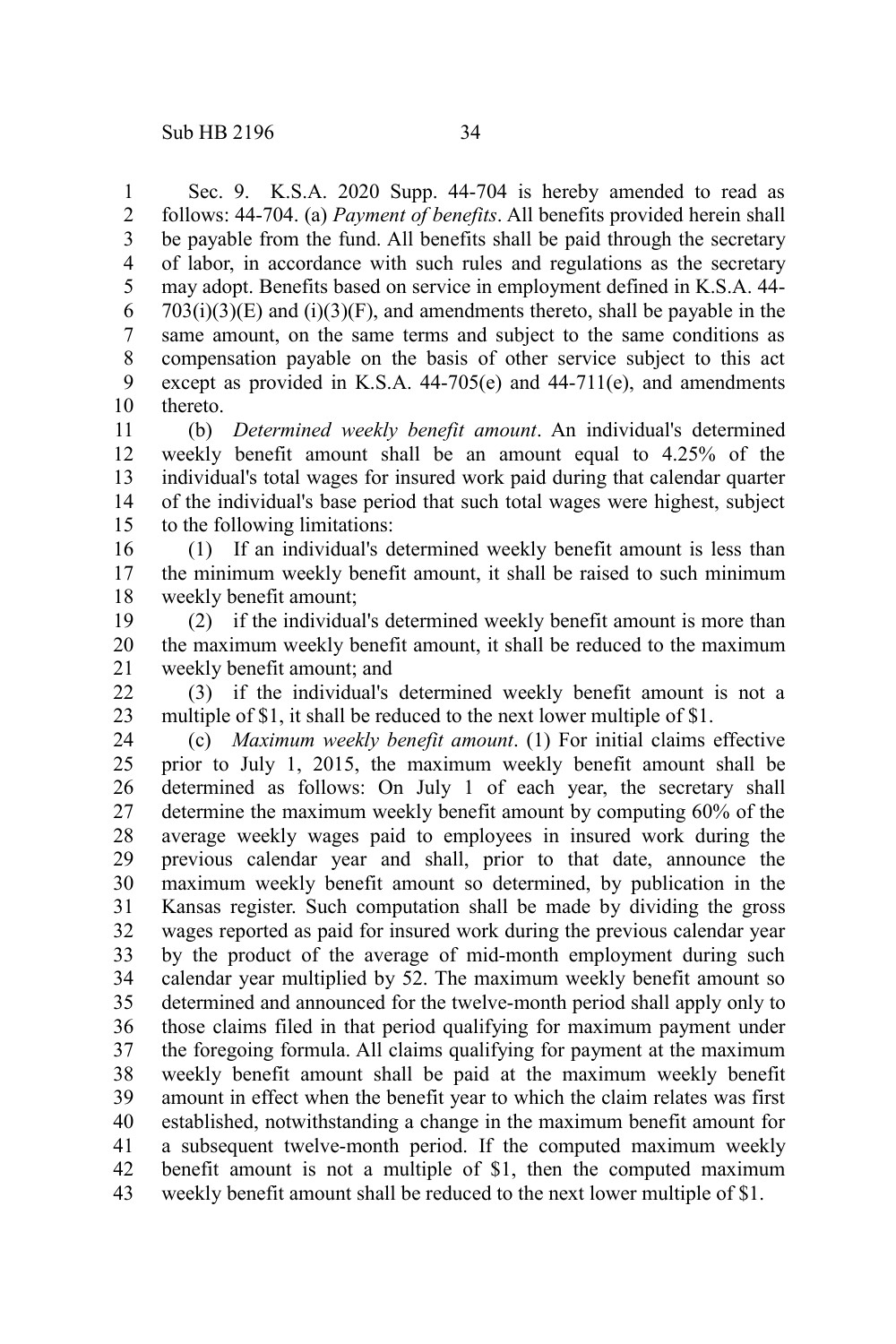(2) For initial claims effective on or after July 1, 2015, the maximum weekly benefit amount shall be determined as follows: On July 1 of each year, the secretary shall determine the maximum weekly benefit amount by computing 55% of the average weekly wages paid to employees in insured work during the previous calendar year, but not to be less than \$474, and shall, prior to that date, announce the maximum weekly benefit amount so determined by publication in the Kansas register. Such computation shall be made by dividing the gross wages reported as paid for insured work during the previous calendar year by the product of the average of midmonth employment during such calendar year multiplied by 52. The maximum weekly benefit amount so determined and announced for the 12-month period shall apply only to those claims filed in that period qualifying for maximum payment under the foregoing formula. All claims qualifying for payment at the maximum weekly benefit amount shall be paid at the maximum weekly benefit amount in effect when the benefit year to which the claim relates was first established, notwithstanding a change in the maximum benefit amount for a subsequent 12-month period. If the computed maximum weekly benefit amount is not a multiple of \$1, then the computed maximum weekly benefit amount shall be reduced to the next lower multiple of \$1. 1 2 3 4 5 6 7 8 9 10 11 12 13 14 15 16 17 18 19 20

(d) *Minimum weekly benefit amount.* The minimum weekly benefit amount payable to any individual shall be 25% of the maximum weekly benefit amount effective as of the beginning of the individual's benefit year. If the minimum weekly benefit amount is not a multiple of \$1 it shall be reduced to the next lower multiple of \$1. The minimum weekly benefit amount shall apply through the benefit year, notwithstanding a change in the minimum weekly benefit amount. 21 22 23 24 25 26 27

(e) All claims qualifying for payment at the maximum weekly benefit amount shall be paid at the maximum weekly benefit amount in effect when the benefit year to which the claim relates was first established, notwithstanding a subsequent change in the maximum weekly benefit amount. 28 29 30 31 32

(f) *Weekly benefit payable*. Each eligible individual who is unemployed with respect to any week, except as to final payment, shall be paid with respect to such week a benefit in an amount equal to such individual's determined weekly benefit amount, less that part of the wage, if any, payable to such individual with respect to such week that is in excess of the amount that is equal to 25% of such individual's determined weekly benefit amount, and if the resulting amount is not a multiple of \$1, it shall be reduced to the next lower multiple of \$1. 33 34 35 36 37 38 39 40

(1) For the purposes of this section, remuneration received under the following circumstances shall be construed as wages: 41 42

(A) Vacation or holiday pay that was attributable to a week that the 43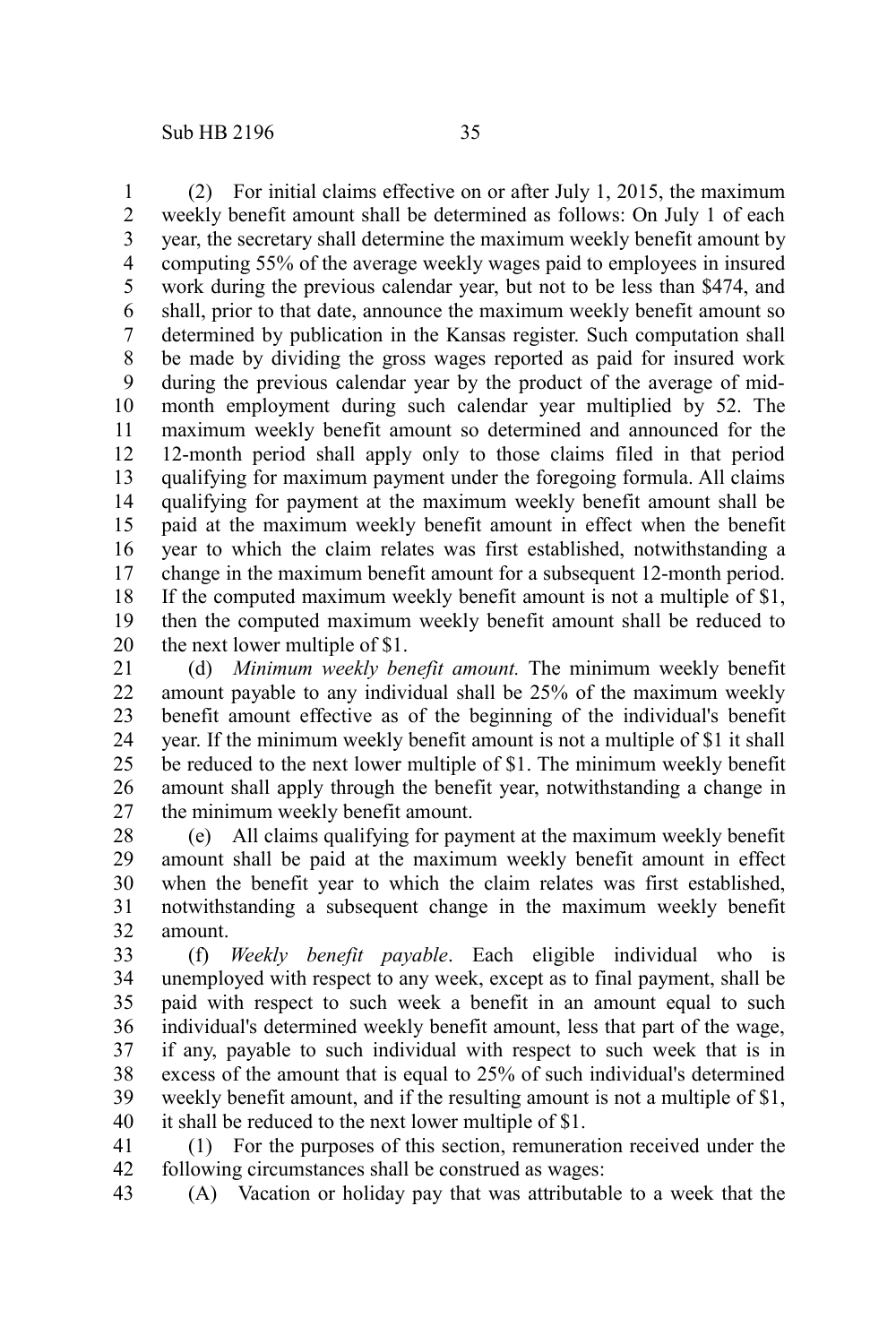individual claimed benefits; and

(B) severance pay, if paid as scheduled, and all other employment benefits within the employer's control, as defined in subsection  $(f)(3)$ , if continued as though the severance had not occurred, except as set out in subsection  $(f)(2)(C)$ . 2 3 4 5

(2) For the purposes of this section, remuneration received under the following circumstances shall not be construed as wages: 6 7

(A) Remuneration received for services performed on a public assistance work project; 8 9

(B) severance pay, in lieu of notice, under the provisions of public law 100-379, the federal worker adjustment and retraining notification act, 29 U.S.C. §§ 2101 through 2109; 10 11 12

(C) all other severance pay, separation pay, bonuses, wages in lieu of notice or remuneration of a similar nature that is payable after the severance of the employment relationship, except as set out in subsection  $(f)(1)(B)$ ; and 13 14 15 16

17

1

(D) moneys received as federal social security payments.

(3) For the purposes of this subsection, "employment benefits within the employer's control" means benefits offered by the employer to employees that are employee benefit plans as defined by section 3 of the federal employee retirement income security act of 1974, as amended, 29 U.S.C. § 1002, and that the employer has the option to continue to provide to the employee after the last day that the employee worked for that employer. 18 19 20 21 22 23 24

(g) *Duration of benefits*. Any otherwise eligible individual shall be entitled during any benefit year to a total amount of benefits equal to whichever is the lesser of 26 times such individual's weekly benefit amount, or  $\frac{1}{3}$  of such individual's wages for insured work paid during such individual's base period. Such total amount of benefits, if not a multiple of \$1, shall be reduced to the next lower multiple of \$1. 25 26 27 28 29 30

(h) For the purposes of this section, wages shall be counted as "wages for insured work" for benefit purposes with respect to any benefit year only if such benefit year begins subsequent to the date when the employing unit by whom such wages were paid has satisfied the conditions of K.S.A. 44-703(h), and amendments thereto, with respect to becoming an employer. 31 32 33 34 35 36

(i) Notwithstanding any other provisions of this section to the contrary, any benefit otherwise payable for any week shall be reduced by the amount of any separation, termination, severance or other similar payment paid to a claimant at the time of or after the claimant's separation from employment during the benefit year. 37 38 39 40 41

(1) If any payment pursuant to this subsection is paid with respect to a month, then the amount deemed to be received with respect to any week 42 43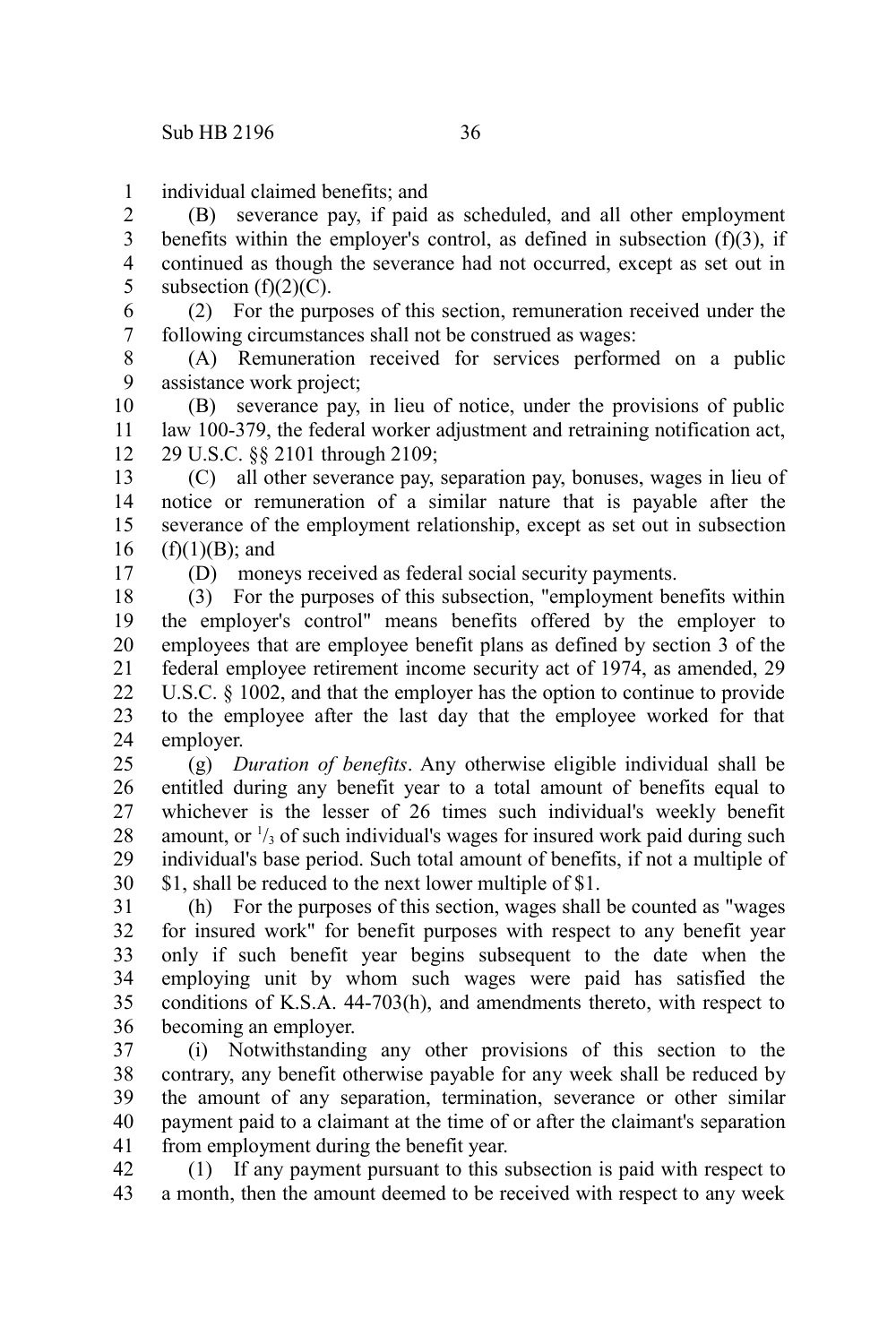during such month shall be computed by multiplying such monthly amount by 12 and dividing the product by 52. If there is no designation of the period with respect to which payments to an individual are made under this section, then an amount equal to such individual's normal weekly wage shall be attributed to and deemed paid with respect to the first and each succeeding week following payment of the separation pay to the individual until such amount so paid is exhausted. 1 2 3 4 5 6 7

(2) If benefits for any week, when reduced as provided in this subsection, result in an amount that is not a multiple of \$1, such benefits shall be rounded to the next lower multiple of \$1. 8 9 10

(3) Notwithstanding the reemployment provisions of K.S.A. 44- 705(e), and amendments thereto, any individual whose benefit amount is completely reduced under this subsection for 52 or more weeks shall, upon exhaustion of the separation pay, be entitled to a new benefit year based upon entitlement from the base period of the claim that was reduced. 11 12 13 14 15

(j) Except as provided in subsection (k), for weeks commencing on and after January 1, 2014, *and ending before April 1, 2021,* if at the beginning of the benefit year, the three-month seasonally adjusted average unemployment rate for the state of Kansas is: (1) Less than 4.5%, a claimant shall be eligible for a maximum of 16 weeks of benefits; (2) at least 4.5% but less than 6%, a claimant shall be eligible for a maximum of 20 weeks of benefits; or (3) at least 6%, a claimant shall be eligible for a maximum of 26 weeks of benefits. 16 17 18 19 20 21 22 23

(k) On and after the effective date of this act, a claimant shall be eligible for a maximum of 26 weeks of benefits. A claimant who filed a new claim on or after January 1, 2020, and before the effective date of this act shall be eligible for a maximum of 26 weeks of benefits including the number of weeks of benefits received after January 1, 2020, and before the effective date of this act. This subsection shall not apply to initial claims effective on and after April 1, 2021. 24 25 26 27 28 29 30

*(l) For weeks commencing on and after April 1, 2021, if at the beginning of the benefit year, the three-month seasonally adjusted average unemployment rate for the state of Kansas is: (1) Less than 5%, a claimant shall be eligible for a maximum of 16 weeks of benefits; (2) at least 5% but less than 6%, a claimant shall be eligible for a maximum of 20 weeks of benefits; or (3) at least 6%, a claimant shall be eligible for a maximum of 26 weeks of benefits.* 31 32 33 34 35 36 37

*(m) Upon the secretary of labor's receipt of notification that the claimant has become employed, the secretary shall notify the secretary of the department for children and families in order that the secretary for children and families may determine the claimant's eligibility for state or federal benefits provided or facilitated by the department for children and families. The department of labor and the department for children and* 38 39 40 41 42 43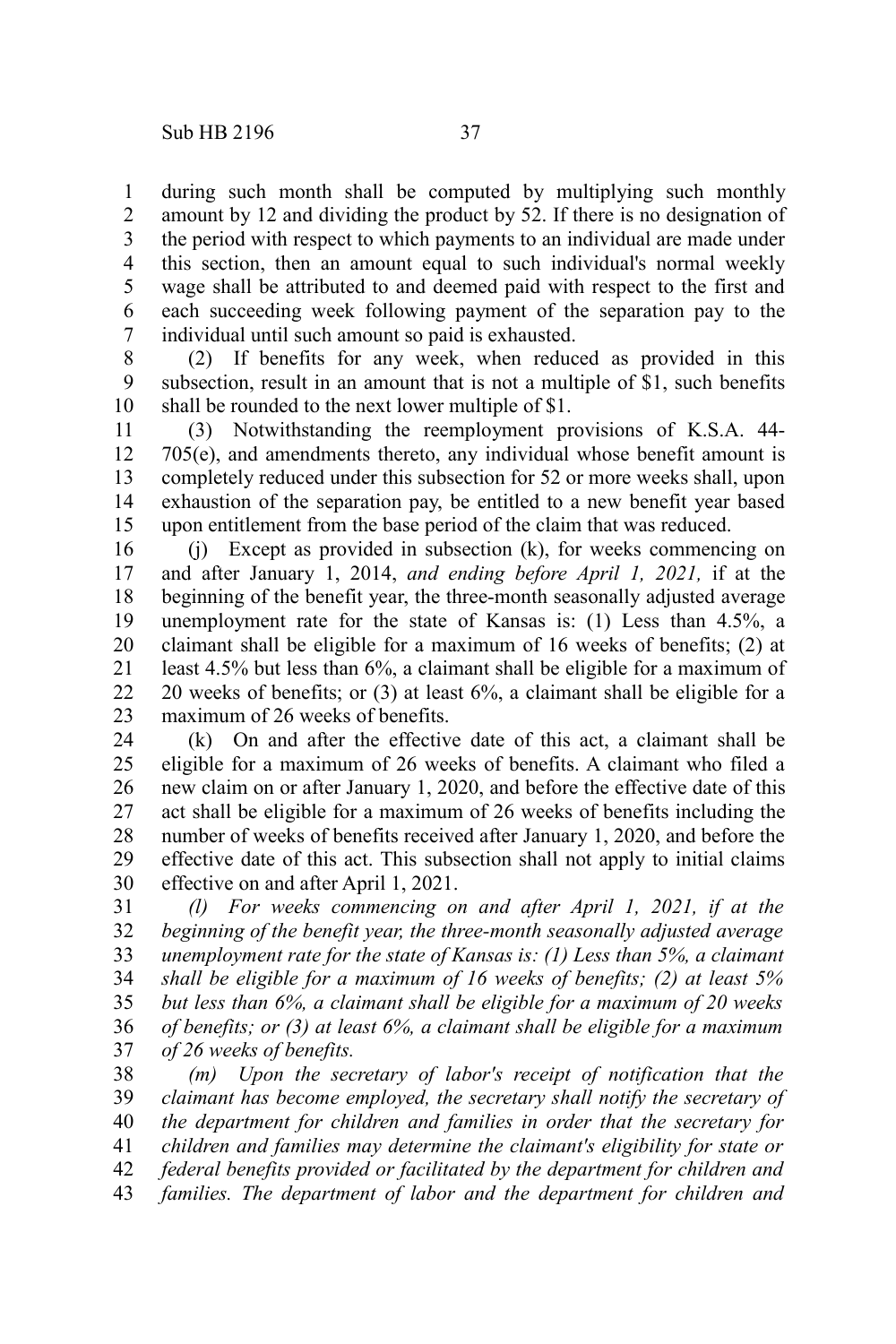*families shall enter into a memorandum of understanding that shall provide for the transfer of information as provided in this subsection.* 1 2

Sec. 10. K.S.A. 2020 Supp. 44-705 is hereby amended to read as follows: 44-705. Except as provided by K.S.A. 44-757, and amendments thereto, an unemployed individual shall be eligible to receive benefits with respect to any week only if the secretary, or a person or persons designated by the secretary, finds that: 3 4 5 6 7

(a) The claimant has registered for work at and thereafter continued to report at an employment office in accordance with rules and regulations adopted by the secretary, except that, subject to the provisions of K.S.A. 44-704(a), and amendments thereto, the secretary may adopt rules and regulations that waive or alter either or both of the requirements of this subsection. 8 9 10 11 12 13

(b) The claimant has made a claim for benefits with respect to such week in accordance with rules and regulations adopted by the secretary. 14 15

(c) *(1)* The claimant is able to perform the duties of such claimant's customary occupation or the duties of other occupations that the claimant is reasonably fitted by training or experience, and is available for work, as demonstrated by the claimant's pursuit of the full course of action most reasonably calculated to result in the claimant's reemployment except that, notwithstanding any other provisions of this section, an unemployed claimant otherwise eligible for benefits shall not become ineligible for benefits: 16 17 18 19 20 21 22 23

 $(1)$ <sup> $(A)$ </sup> Because of the claimant's enrollment in and satisfactory pursuit of approved training, including training approved under section 236(a)(1) of the trade act of 1974; 24 25 26

 $\left(\frac{2}{2}l(B)\right)$  solely because such individual is seeking only part-time employment if the individual is available for a number of hours per week that are comparable to the individual's part-time work experience in the base period; or 27 28 29 30

31

 $(3)$ *(C)* because a claimant is not actively seeking work:

(i) During a state of disaster emergency proclaimed by the governor pursuant to K.S.A. 48-924 and 48-925, and amendments thereto; 32 33

(ii) in response to the spread of the public health emergency of COVID-19; and 34 35

(iii) the state's temporary waiver of the work search requirement under the employment security law for such claimant is in compliance with the families first coronavirus response act, public law 116-127. 36 37 38

*(2) The secretary shall develop and implement procedures to address claimants who refuse to return to suitable work or refuse to accept an offer of suitable work without good cause. Such procedures shall include the receipt and processing of job refusal reports from employers, the evaluation of such reports in consideration of the claimant's work history* 39 40 41 42 43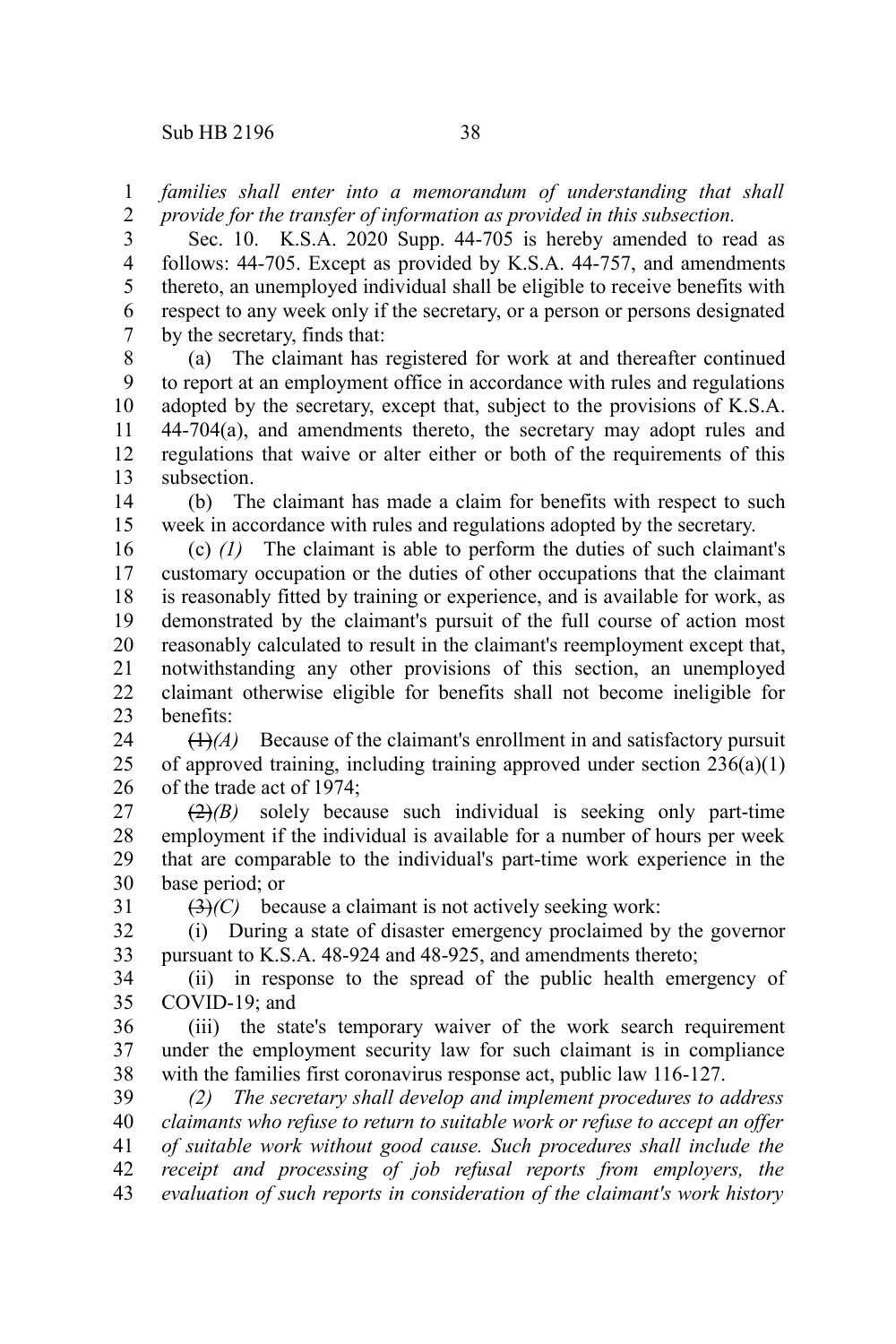*and skills and suitability of the offered employment and guidelines for a determination of whether the claimant shall remain eligible for unemployment benefits or has failed to meet the work search requirements of this subsection or the requirements of K.S.A. 2020 Supp. 44-706(c), and amendments thereto. In determining whether the employment offered is suitable, the secretary's considerations shall include whether the employment offers wages comparable to the claimant's recent employment and work duties that correspond to the claimant's education level and previous work experience. The secretary shall also consider whether the employment offers wages of at least the amount of the claimant's maximum weekly benefits.* 1 2 3 4 5 6 7 8 9 10 11

*(3) To facilitate the requirements of paragraph (2), the secretary shall provide readily accessible means for employers to notify the department when a claimant refuses to return to work or refuses an offer of employment, including by telephone, email or an online web portal. Nothing in this subsection shall be construed as to require an employer to report such job refusals to the department.* 12 13 14 15 16 17

*(4) At the time of receipt of notice from an employer pursuant to paragraph (3), the secretary shall, within 10 days of receipt of such notice from the employer, provide a notice to the claimant who has refused to return to work or to accept an offer of suitable work without good cause. The method of providing the notice to the claimant shall be consistent with other correspondence from the department to the claimant and may include mail, telephone, email or through an online web portal. The notice shall, at minimum, include the following information:* 18 19 20 21 22 23 24 25

*(A) A summary of state employment security law regarding a claimant's duties to return to work or accept suitable work;* 26 27

*(B) a statement that the claimant has been or may be disqualified and the claimant's right to collect benefits has been or may be terminated for refusal to return to work or accept suitable work without good cause, as provided by this subsection and K.S.A. 2020 Supp. 44-706(c), and amendments thereto;* 28 29 30 31 32

*(C) an explanation of what constitutes suitable work under the employment security law; and* 33 34

*(D) instructions for contesting a denial of a claim if the denial is based upon a report by an employer that the claimant has refused to return to work or has refused to accept an offer of suitable work.* 35 36 37

*(5)* For the purposes of this subsection, an inmate of a custodial or correctional institution shall be deemed to be unavailable for work and not eligible to receive unemployment compensation while incarcerated. 38 39 40

(d) (1) Except as provided further, the claimant has been unemployed for a waiting period of one week or the claimant is unemployed and has satisfied the requirement for a waiting period of one week under the shared 41 42 43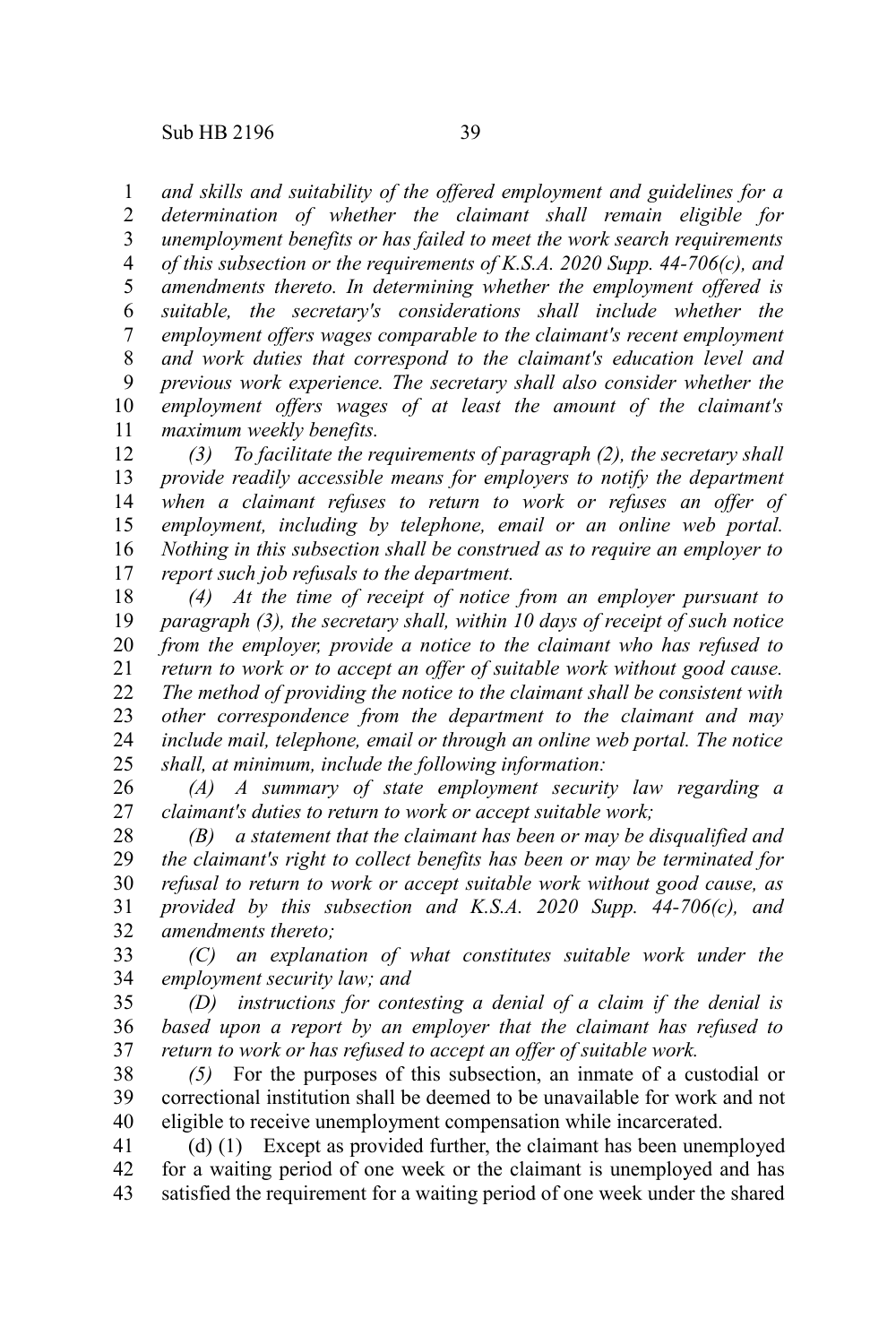work unemployment compensation program as provided in K.S.A. 44-  $757(k)(4)$ , and amendments thereto, and that period of one week, in either case, occurs within the benefit year that includes the week for which the claimant is claiming benefits. No week shall be counted as a week of unemployment for the purposes of this subsection: 1 2 3 4 5

6

(A) If benefits have been paid for such week;

(B) if the individual fails to meet with the other eligibility requirements of this section; or 7 8

(C) if an individual is seeking unemployment benefits under the unemployment compensation law of any other state or of the United States, except that if the appropriate agency of such state or of the United States finally determines that the claimant is not entitled to unemployment benefits under such other law, this subparagraph shall not apply. 9 10 11 12 13

(2) (A) The waiting week requirement of paragraph (1) shall not apply to: 14 15

(i) New claims by claimants who become unemployed as a result of an employer terminating business operations within this state, declaring bankruptcy or initiating a work force reduction pursuant to public law 100- 379, the federal worker adjustment and retraining notification act, 29 U.S.C. §§ 2101 through 2109, as amended; or 16 17 18 19 20

(ii) new claims filed on or after April 5, 2020, through December 26, 2020, in accordance with the families first coronavirus response act, public law 116-127 and the federal CARES act, public law 116-136. 21 22 23

(B) The secretary shall adopt rules and regulations to administer the provisions of this paragraph. 24 25

(3) If the waiting week requirement of paragraph (1) applies, a claimant shall become eligible to receive compensation for the waiting period of one week, pursuant to paragraph (1), upon completion of three weeks of unemployment consecutive to such waiting period. This paragraph shall not apply to initial claims effective on and after April 1, 2021. 26 27 28 29 30 31

(e) For benefit years established on and after the effective date of this act, the claimant has been paid total wages for insured work in the claimant's base period of not less than 30 times the claimant's weekly benefit amount and has been paid wages in more than one quarter of the claimant's base period, except that the wage credits of an individual earned during the period commencing with the end of a prior base period and ending on the date that such individual filed a valid initial claim shall not be available for benefit purposes in a subsequent benefit year unless, in addition thereto, such individual has returned to work and subsequently earned wages for insured work in an amount equal to at least eight times the claimant's current weekly benefit amount. 32 33 34 35 36 37 38 39 40 41 42

(f) The claimant participates in reemployment services, such as job 43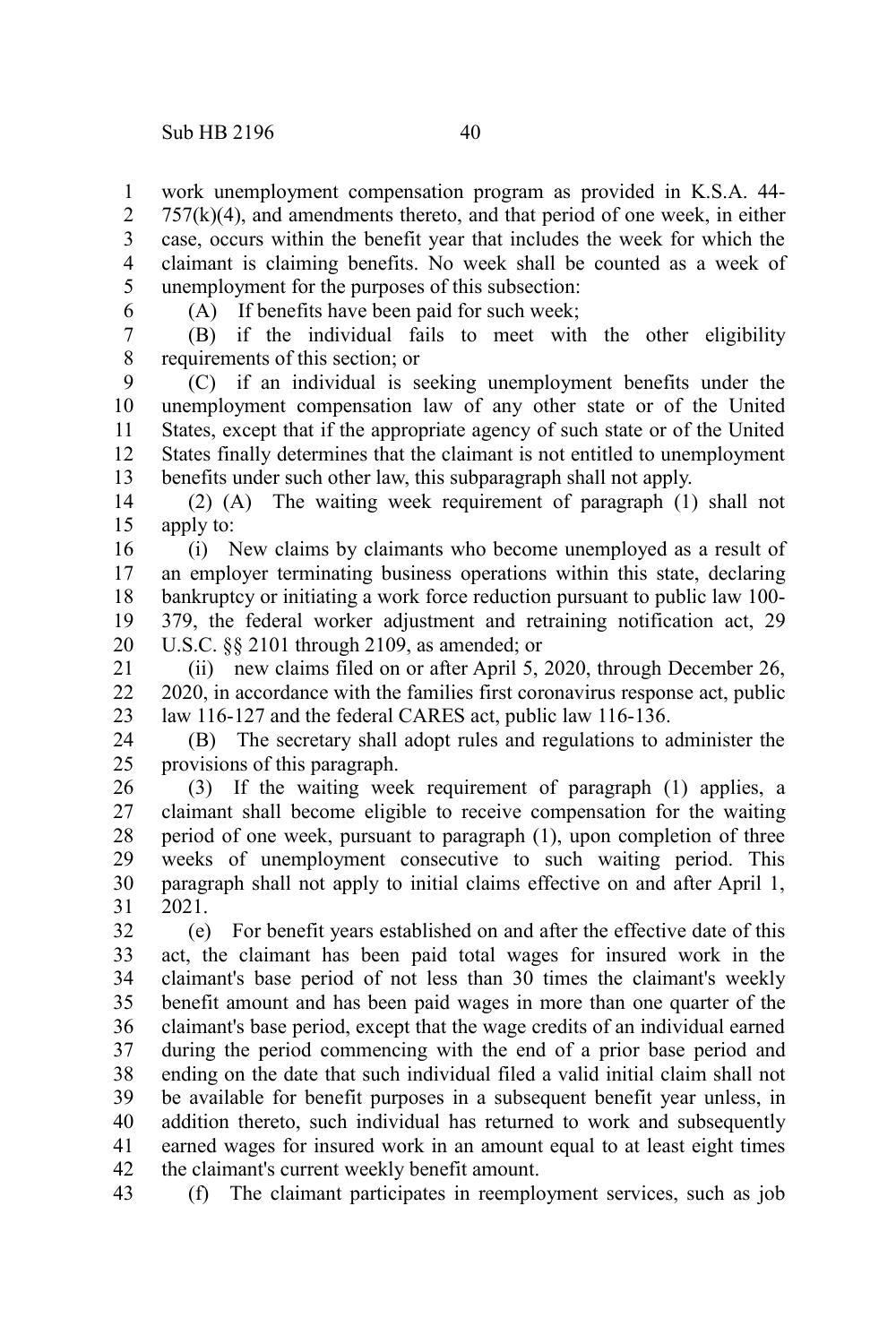search assistance services, if the individual has been determined to be likely to exhaust regular benefits and needs reemployment services pursuant to a profiling system established by the secretary, unless the secretary determines that: (1) The individual has completed such services; or (2) there is justifiable cause for the claimant's failure to participate in such services. 1 2 3 4 5 6

(g) The claimant is returning to work after a qualifying injury and has been paid total wages for insured work in the claimant's alternative base period of not less than 30 times the claimant's weekly benefit amount and has been paid wages in more than one quarter of the claimant's alternative base period if: 7 8 9 10 11

(1) The claimant has filed for benefits within four weeks of being released to return to work by a licensed and practicing health care provider; 12 13 14

(2) the claimant files for benefits within 24 months of the date the qualifying injury occurred; and 15 16

(3) the claimant attempted to return to work with the employer where the qualifying injury occurred, but the individual's regular work or comparable and suitable work was not available. 17 18 19

Sec. 11. K.S.A. 2020 Supp. 44-709 is hereby amended to read as follows: 44-709. (a) *Filing*. Claims for benefits shall be made in accordance with rules and regulations adopted by the secretary. The secretary shall furnish a copy of such rules and regulations to any individual requesting them. Each employer shall: (1) Post and maintain printed statements furnished by the secretary without cost to the employer in places readily accessible to individuals in the service of the employer; and (2) provide any other notification to individuals in the service of the employer as required by the secretary pursuant to the families first coronavirus response act, public law 116-127. 20 21 22 23 24 25 26 27 28 29

(b) *Determination*. (1) Except as otherwise provided in this paragraph, a representative designated by the secretary, and hereinafter referred to as an examiner, shall promptly examine the claim and, on the basis of the facts found by the examiner, shall determine whether or not the claim is valid. If the examiner determines that the claim is valid, the examiner shall determine the first day of the benefit year, the weekly benefit amount and the total amount of benefits payable with respect to the benefit year. If the claim is determined to be valid, the examiner shall send a notice to the last employing unit who shall respond within 10 days by providing the examiner all requested information including all information required for a decision under K.S.A. 44-706, and amendments thereto. The information may be submitted by the employing unit in person at an employment office of the secretary or by mail, by telefacsimile machine or by electronic mail. If the required information is not submitted or 30 31 32 33 34 35 36 37 38 39 40 41 42 43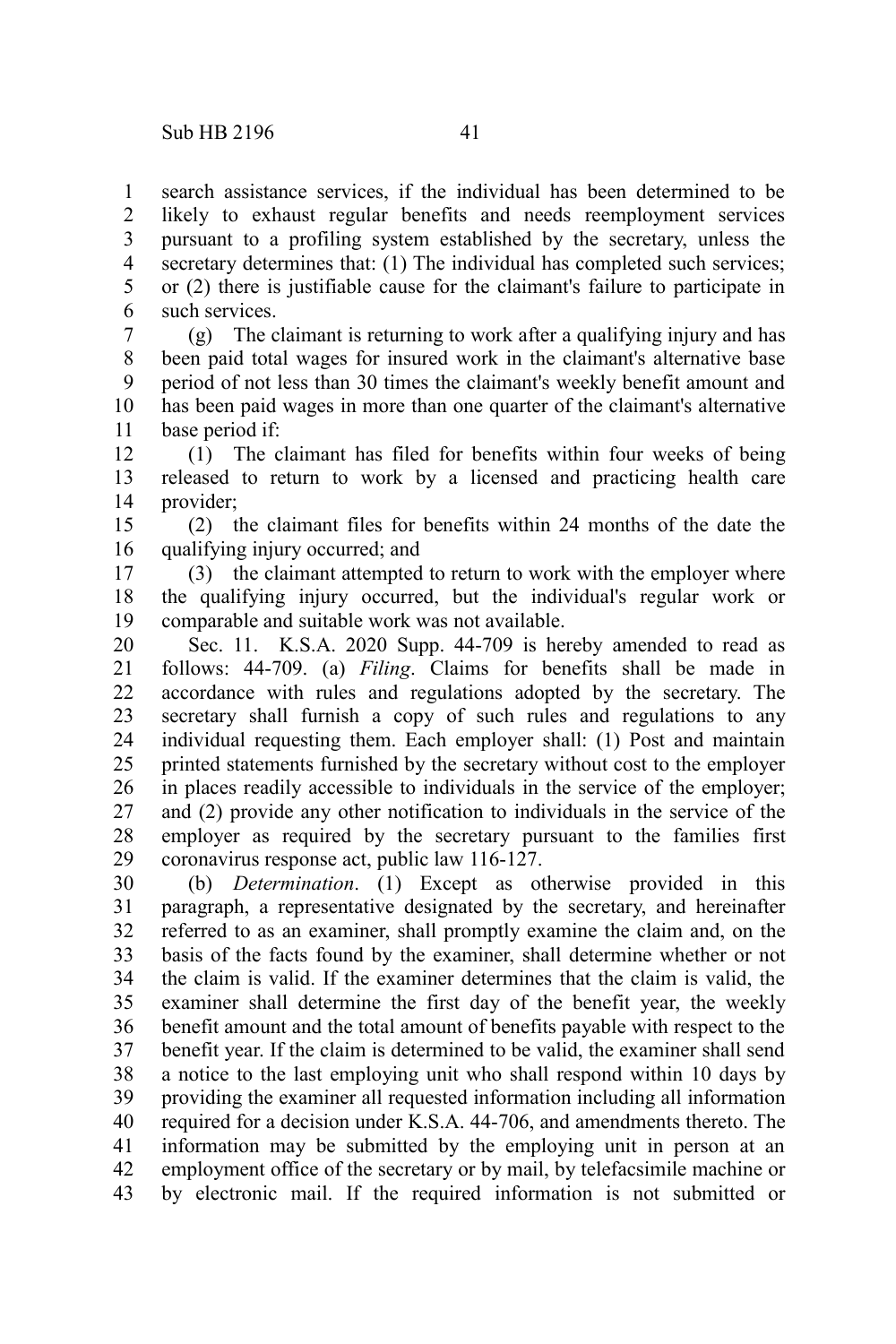postmarked within a response time limit of 10 days after the examiner's notice was sent, the employing unit shall be deemed to have waived its standing as a party to the proceedings arising from the claim and shall be barred from protesting any subsequent decisions about the claim by the secretary, a referee, the employment security board of review or any court, except that the employing unit's response time limit may be waived or extended by the examiner or upon appeal, if timely response was impossible due to excusable neglect. In any case in which the payment or denial of benefits will be determined by the provisions of K.S.A. 44- 706(d), and amendments thereto, the examiner shall promptly transmit the claim to a special examiner designated by the secretary to make a determination on the claim after the investigation as the special examiner deems necessary. The parties shall be promptly notified of the special examiner's decision and any party aggrieved by the decision may appeal to the referee as provided in subsection (c). The claimant and the claimant's most recent employing unit shall be promptly notified of the examiner's or special examiner's decision. 1 2 3 4 5 6 7 8 9 10 11 12 13 14 15 16 17

(2) The examiner may for good cause reconsider the examiner's decision and shall promptly notify the claimant and the most recent employing unit of the claimant, that the decision of the examiner is to be reconsidered, except that no reconsideration shall be made after the termination of the benefit year. 18 19 20 21 22

(3) Notwithstanding the provisions of any other statute, a decision of an examiner or special examiner shall be final unless the claimant or the most recent employing unit of the claimant files an appeal from the decision as provided in subsection (c), except that the time limit for appeal may be waived or extended by the referee or board of review if a timely response was impossible due to excusable neglect. The appeal must be filed within 16 calendar days after the mailing of notice to the last known addresses of the claimant and employing unit or, if notice is not by mail, within 16 calendar days after the delivery of the notice to the parties. 23 24 25 26 27 28 29 30 31

(c) *Appeals*. Unless the appeal is withdrawn, a referee, after affording the parties reasonable opportunity for fair hearing, shall affirm or modify the findings of fact and decision of the examiner or special examiner. The parties shall be duly notified of the referee's decision, together with the reasons for the decision. The decision shall be final, notwithstanding the provisions of any other statute, unless a further appeal to the employment security board of review is filed within 16 calendar days after the mailing of the decision to the parties' last known addresses or, if notice is not by mail, within 16 calendar days after the delivery of the decision, except that the time limit for appeal may be waived or extended by the referee or board of review if a timely response was impossible due to excusable neglect. 32 33 34 35 36 37 38 39 40 41 42 43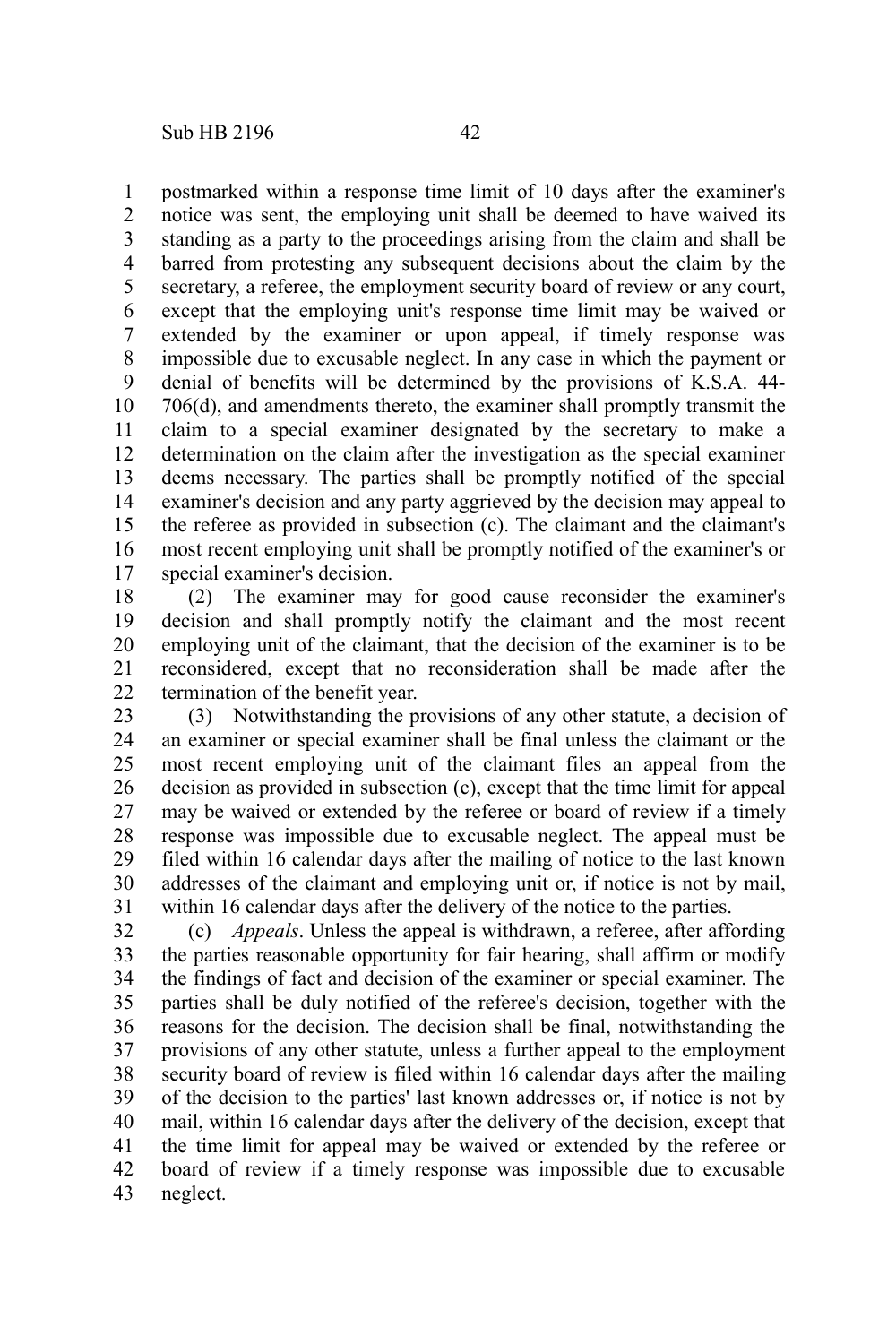(d) *Referees*. The secretary shall appoint, in accordance with K.S.A.  $44-714(c)$ , and amendments thereto, one or more referees to hear and decide disputed claims. 1 2 3

(e) *Time, computation and extension*. In computing the period of time for an employing unit response or for appeals under this section from the examiner's or the special examiner's determination or from the referee's decision, the day of the act, event or default from which the designated period of time begins to run shall not be included. The last day of the period shall be included unless it is a Saturday, Sunday or legal holiday, in which event the period runs until the end of the next day that is not a Saturday, Sunday or legal holiday. 4 5 6 7 8 9 10 11

(f) *Board of review*. (1) There is hereby created an employment security board of review, hereinafter referred to as the board<del>, consisting</del>. 12 13

*(1) (A) Except as provided in subparagraph (B), the board shall consist* of three members. Each member of the board shall be appointed for a term of four years as provided in this subsection. Not more than two members of the board shall belong to the same political party. 14 15 16 17

*(B) On the effective date of this act, the board shall consist of six members. The six-member board shall consist of the following: (i) Three members appointed under subparagraph (A); and (ii) three members appointed for a term that shall expire upon the expiration of this subparagraph. Each member of the board appointed under subparagraph (B)(ii) shall be appointed as provided in this subsection. Not more than four members of the six-member board shall belong to the same political party. The provisions of this subparagraph shall expire on June 30, 2024.* 18 19 20 21 22 23 24 25

(2) When a vacancy on the employment security board of review occurs, the workers compensation and employment security boards nominating committee established under K.S.A. 44-551, and amendments thereto, shall convene and submit a nominee to the governor for appointment to each vacancy on the employment security board of review, subject to confirmation by the senate as provided by K.S.A. 75-4315b, and amendments thereto. The governor shall either: (A) Accept and submit to the senate for confirmation the person nominated by the nominating committee; or (B) reject the nomination and request the nominating committee to nominate another person for that position. Except as provided by K.S.A. 46-2601, and amendments thereto, no person appointed to the employment security board of review, whose appointment is subject to confirmation by the senate, shall exercise any power, duty or function as a member until confirmed by the senate. 26 27 28 29 30 31 32 33 34 35 36 37 38 39

(3) No member of the employment security board of review shall serve more than two consecutive terms. *This paragraph shall not apply to members of the board appointed under subsection (f)(1)(B)(ii). The service of a board member appointed under subsection (f)(1)(B)(ii) shall not* 40 41 42 43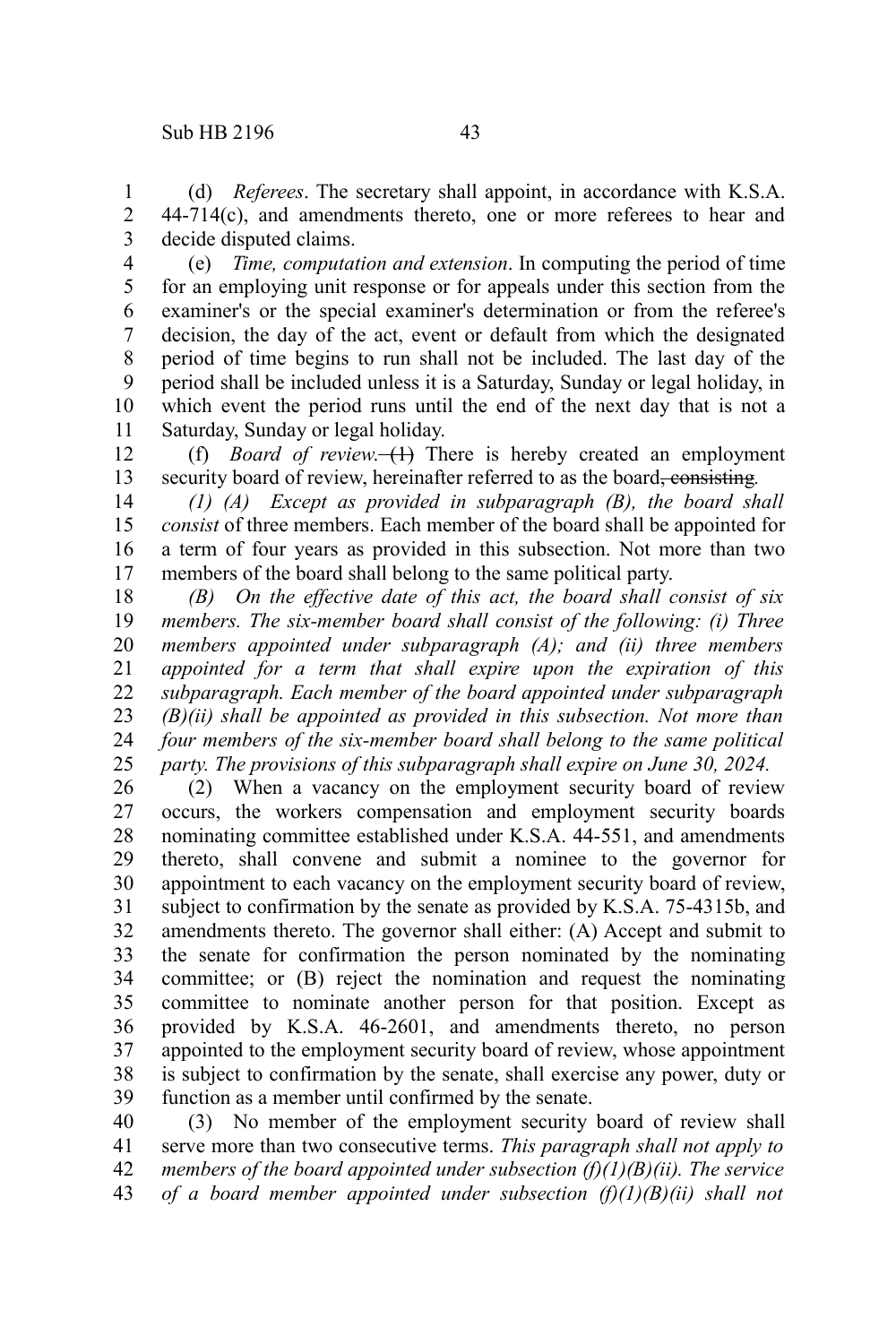*constitute a term as contemplated in this paragraph.* 1

(4) Each member of the employment security board shall serve until a successor has been appointed and confirmed. Any vacancy in the membership of the board occurring prior to expiration of a term shall be filled by appointment for the unexpired term in the same manner as provided for original appointment of the member. 2 3 4 5 6

(5) Each member of the employment security board of review shall be entitled to receive as compensation for the member's services at the rate of \$15,000 per year, together with the member's travel and other necessary expenses actually incurred in the performance of the member's official duties in accordance with rules and regulations adopted by the secretary. Members' compensation and expenses shall be paid from the employment security administration fund. 7 8 9 10 11 12 13

(6) The employment security board of review shall organize annually by the election of a chairperson from among its members. The chairperson shall serve in that capacity for a term of one year and until a successor is elected. *For the purpose of hearing and determining cases, the board members may sit in panels. A board panel shall consist of three members with not more than two members belonging to the same political party. The chairperson may sit as a member of a panel and shall preside over such panel. When the chairperson is not a member of a hearing panel, the chairperson shall appoint a member of the panel to preside.* The board *or board panel* shall meet on the first Monday of each month or on the call of the chairperson or any two members of the board at the place designated. The secretary of labor shall appoint an executive secretary of the board and the executive secretary *or the executive secretary's designee* shall attend the meetings of the board *and board panels*. 14 15 16 17 18 19 20 21 22 23 24 25 26 27

(7) The employment security board of review *or board panel*, on its own motion, may affirm, modify or set aside any decision of a referee on the basis of the evidence previously submitted in the case; may direct the taking of additional evidence; or may permit any of the parties to initiate further appeal before it. The board *or board panel* shall permit such further appeal by any of the parties interested in a decision of a referee that overrules or modifies the decision of an examiner. The board *or board panel* may remove to itself the proceedings on any claim pending before a referee. Any proceedings so removed to the board *or board panel* shall be heard in accordance with the requirements of subsection (c). The board *or board panel* shall promptly notify the interested parties of its findings and decision. 28 29 30 31 32 33 34 35 36 37 38 39

(8) Two*A simple majority of the* members of the employment security board of review *or board panel* shall constitute a quorum and no action of the board *or board panel* shall be valid unless it has the concurrence of at least two *a majority of its* members. A vacancy on the board shall not 40 41 42 43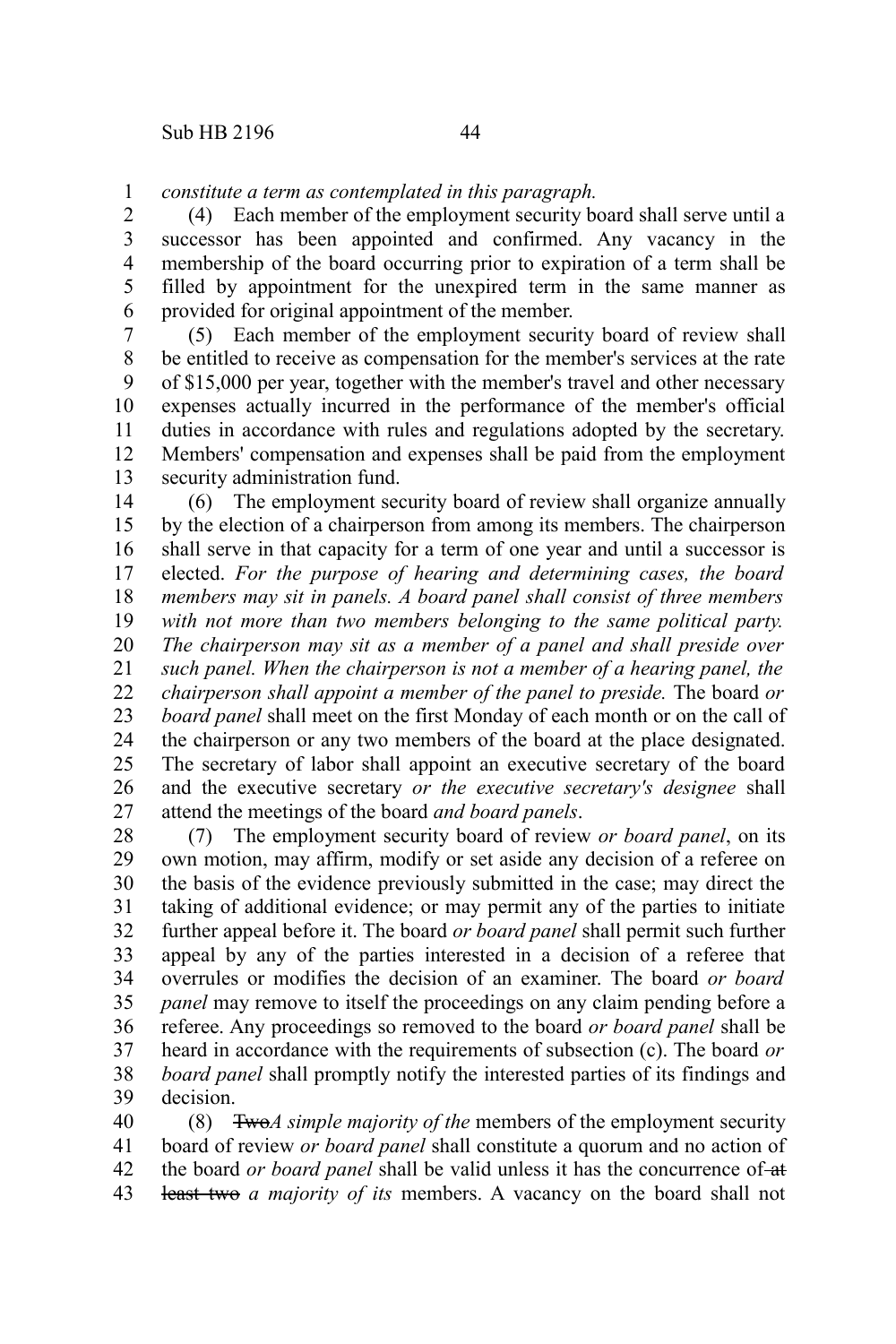impair the right of a quorum to exercise all the rights and perform all the duties of the board. 1 2

(g) *Procedure*. The manner that disputed claims are presented, the reports on claims required from the claimant and from employers and the conduct of hearings and appeals shall be in accordance with rules of procedure prescribed by the employment security board of review for determining the rights of the parties, whether or not such rules conform to common law or statutory rules of evidence and other technical rules of procedure. A full and complete record shall be kept of all proceedings and decisions in connection with a disputed claim. All testimony at any hearing upon a disputed claim shall be recorded, but need not be transcribed unless the disputed claim is further appealed. In the performance of its official duties, the board *or board panel* shall have access to all of the records that pertain to the disputed claim and are in the custody of the secretary of labor and shall receive the assistance of the secretary upon request. 3 4 5 6 7 8 9 10 11 12 13 14 15

(h) *Witness fees*. Witnesses subpoenaed pursuant to this section shall be allowed fees and necessary travel expenses at rates fixed by the board. Such fees and expenses shall be deemed a part of the expense of administering this act. 16 17 18 19

(i) *Review of board action.* Any action of the employment security board of review *including that of a board panel,* may not be reconsidered after the mailing of the decision. An action of the board *or board panel* shall become final unless a petition for review in accordance with the Kansas judicial review act is filed within 16 calendar days after the date of the mailing of the decision. If an appeal has not been filed within 16 calendar days of the date of the mailing of the decision, the decision becomes final. No bond shall be required for commencing an action for such review. In addition to those persons having standing pursuant to K.S.A. 77-611, and amendments thereto, the examiner shall have standing to obtain judicial review of an action of such board *or board panel*. The review proceeding, and the questions of law certified, shall be heard in a summary manner and shall be given precedence over all other civil cases except cases arising under the workers compensation act. 20 21 22 23 24 25 26 27 28 29 30 31 32 33

(j) Any finding of fact or law, judgment, determination, conclusion or final order made by the employment security board of review *or board panel* or any examiner, special examiner, referee or other person with authority to make findings of fact or law pursuant to the employment security law is not admissible or binding in any separate or subsequent action or proceeding, between a person and a present or previous employer brought before an arbitrator, court or judge of the state or the United States, regardless of whether the prior action was between the same or related parties or involved the same facts. 34 35 36 37 38 39 40 41 42

(k) In any proceeding or hearing conducted under this section, a party 43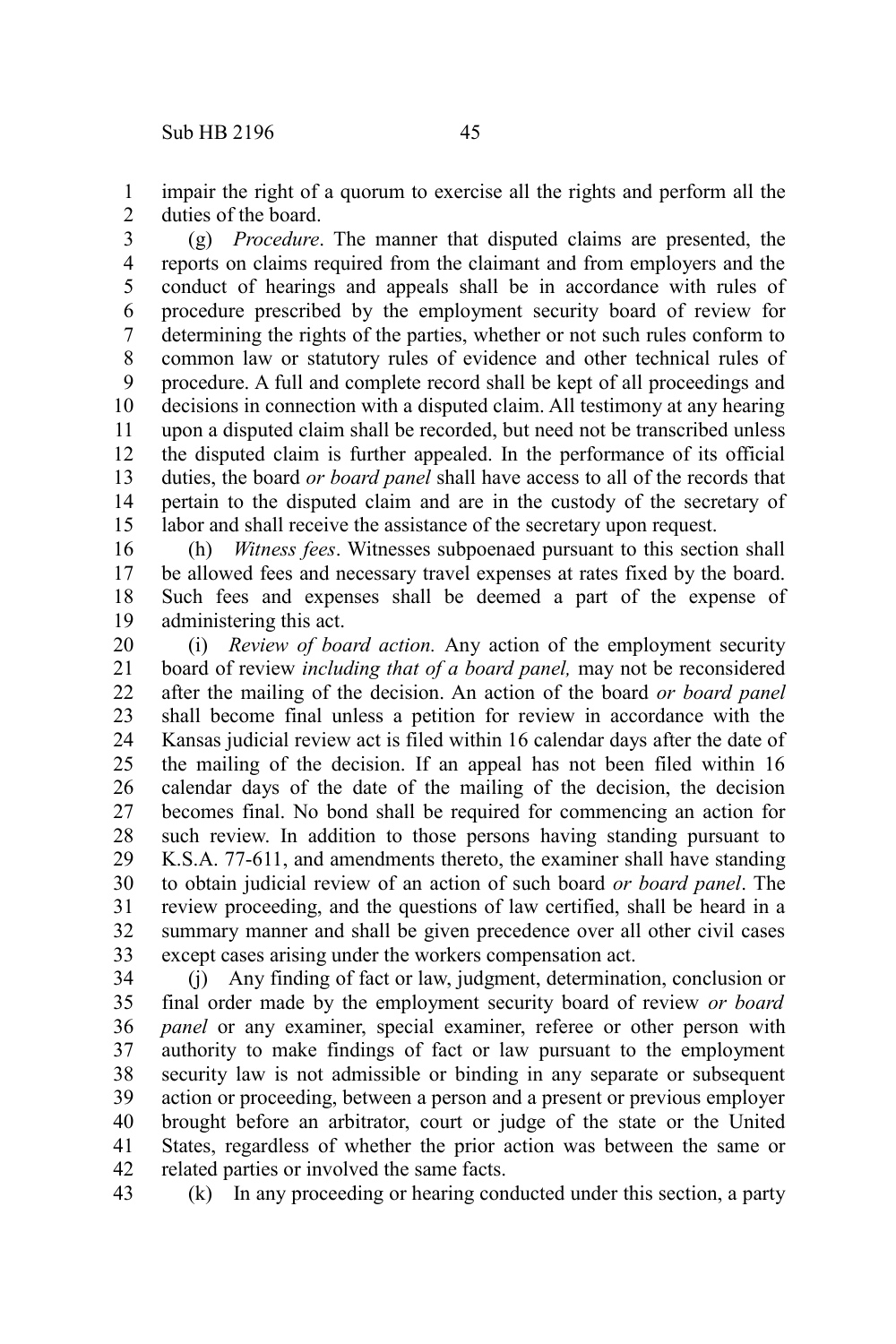to the proceeding or hearing may appear before a referee or the employment security board of review *or board panel* either personally or by means of a designated representative to present evidence and to state the position of the party. Hearings may be conducted in person, by telephone or other means of electronic communication. The hearing shall be conducted by telephone or other means of electronic communication if none of the parties requests an in-person hearing. If-only one *a* party requests an in-person hearing, the referee *or board or board panel* shall have the discretion of requiring *to deny the request in the absence of good cause shown for the request by the requesting party. If a request for an inperson hearing is granted, the referee or board or board panel shall have the discretion to require* all parties to appear in person or allow the party not requesting an in-person hearing to appear by telephone or other means of electronic communication. The notice of hearing shall include notice to the parties of their right to request an in-person hearing and instructions on how to make the request. 1 2 3 4 5 6 7 8 9 10 11 12 13 14 15 16

Sec. 12. K.S.A. 2020 Supp. 44-710 is hereby amended to read as follows: 44-710. (a) *Payment.* Contributions shall accrue and become payable by each contributing employer for each calendar year that the contributing employer is subject to the employment security law with respect to wages paid for employment. Such contributions shall become due and be paid by each contributing employer to the secretary for the employment security fund in accordance with such rules and regulations as the secretary may adopt and shall not be deducted, in whole or in part, from the wages of individuals in such employer's employ. In the payment of any contributions, a fractional part of \$.01 shall be disregarded unless it amounts to \$.005 or more, in which case it shall be increased to \$.01. Should contributions for any calendar quarter be less than \$5, no payment shall be required. 17 18 19 20 21 22 23 24 25 26 27 28 29

(b) *Rates and base of contributions.* (1) Except as provided in paragraph  $(2)$ -of this subsection, each contributing employer shall pay contributions on wages paid by the contributing employer during each calendar year with respect to employment as provided in K.S.A. 44-710a, and amendments thereto. Except that, notwithstanding the federal law requiring the secretary of labor to annually recalculate the contribution rate, for calendar years 2010, 2011, 2012, 2013 and 2014, the secretary shall charge each contributing employer in rate groups 1 through 32 the contribution rate in the 2010 original tax rate computation table, with contributing employers in rate groups 33 through 51 being capped at a 5.4% contribution rate. For calendar year 2021, unemployment tax rates for eligible employers shall be limited to the standard rate schedule in K.S.A. 44-710a, and amendments thereto. Therefore, no additional solvency adjustment shall be applied. 30 31 32 33 34 35 36 37 38 39 40 41 42 43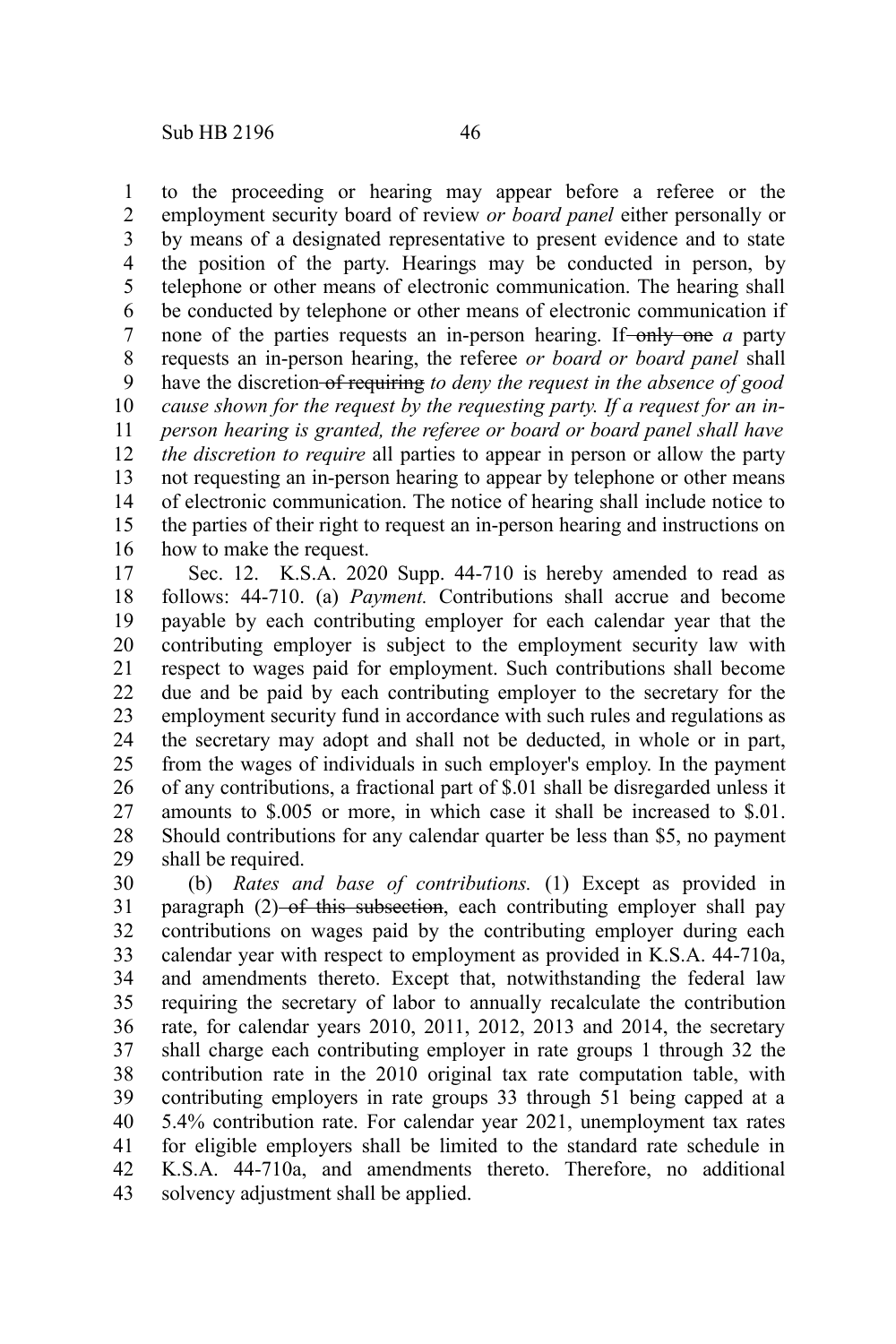(2) (A) If the congress of the United States either amends or repeals the Wagner-Peyser act, the federal unemployment tax act, the federal social security act, or subtitle C of chapter 23 of the federal internal revenue code of 1986, or any act or acts supplemental to or in lieu thereof, or any part or parts of any such law, or if any such law, or any part or parts thereof, are held invalid with the effect that appropriations of funds by congress and grants thereof to the state of Kansas for the payment of costs of administration of the employment security law are no longer available for such purposes; or (B) if employers in Kansas subject to the payment of tax under the federal unemployment tax act are granted full credit against such tax for contributions or taxes paid to the secretary of labor, then, and in either such case, beginning with the year that the unavailability of federal appropriations and grants for such purpose occurs or that such change in liability for payment of such federal tax occurs and for each year thereafter, the rate of contributions of each contributing employer shall be equal to the total of 0.5% and the rate of contributions as determined for such contributing employer under K.S.A. 44-710a, and amendments thereto. The amount of contributions that each contributing employer becomes liable to pay under this paragraph (2) over the amount of contributions that such contributing employer would be otherwise liable to pay shall be credited to the employment security administration fund to be disbursed and paid out under the same conditions and for the same purposes as other moneys are authorized to be paid from the employment security administration fund, except that, if the secretary determines that as of the first day of January of any year there is an excess in the employment security administration fund over the amount required to be disbursed during such year, an amount equal to such excess as determined by the secretary shall be transferred to the employment security fund. 1 2 3 4 5 6 7 8 9 10 11 12 13 14 15 16 17 18 19 20 21 22 23 24 25 26 27 28

(c) *Charging of benefit payments.* (1) The secretary shall maintain a separate account for each contributing employer, and shall credit the contributing employer's account with all the contributions paid on the contributing employer's own behalf. Nothing in the employment security law shall be construed to grant any employer or individuals in such employer's service prior claims or rights to the amounts paid by such employer into the employment security fund either on such employer's own behalf or on behalf of such individuals. Benefits paid shall be charged against the accounts of each base period employer in the proportion that the base period wages paid to an eligible individual by each such employer bears to the total wages in the base period. Benefits shall be charged to contributing employers' accounts and rated governmental employers' accounts upon the basis of benefits paid during each twelve-month period ending on the computation date. 29 30 31 32 33 34 35 36 37 38 39 40 41 42

43

(2) (A) Benefits paid in benefit years established by valid new claims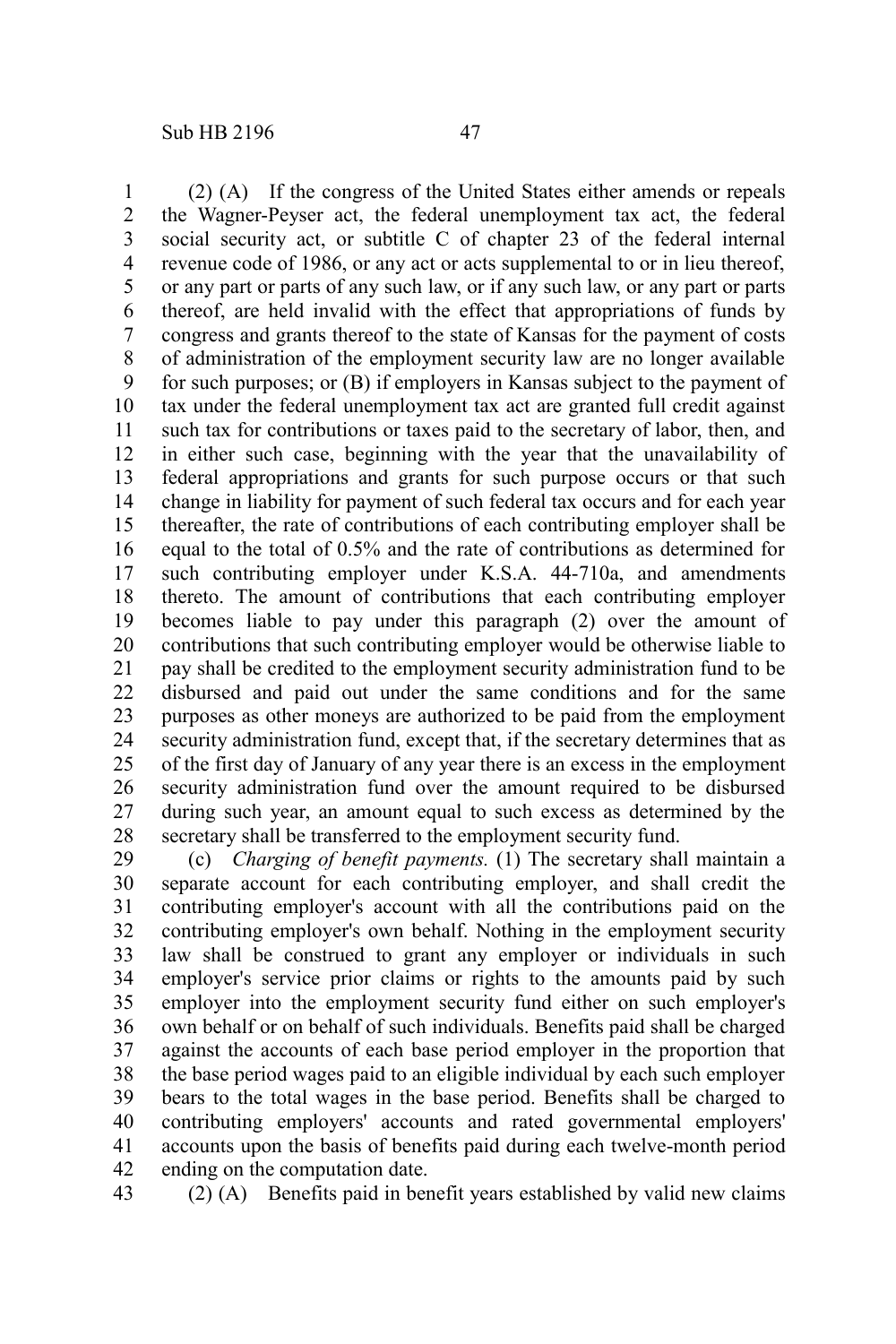shall not be charged to the account of a contributing employer or rated governmental employer who is a base period employer if the examiner finds that claimant was separated from the claimant's most recent employment with such employer under any of the following conditions: (i) Discharged for misconduct or gross misconduct connected with the individual's work; (ii) leaving work voluntarily without good cause attributable to the claimant's work or the employer; or (iii) discharged from an employer directly impacted by COVID-19 in accordance with the families first coronavirus response act, public law 116-127. 1 2 3 4 5 6 7 8 9

(B) Where base period wage credits of a contributing employer or rated governmental employer represent part-time employment and the claimant continues in that part-time employment with that employer during the period for which benefits are paid, then that employer's account shall not be charged with any part of the benefits paid if the employer provides the secretary with information as required by rules and regulations. For the purposes of this subsection  $(c)(2)(B)$ , "part-time employment" means any employment when an individual works less than full-time because the individual's services are not required for the customary, scheduled full-time hours prevailing at the work place or the individual does not customarily work the regularly scheduled full-time hours due to personal choice or circumstances. 10 11 12 13 14 15 16 17 18 19 20 21

(C) No contributing employer or rated governmental employer's account shall be charged with any extended benefits paid in accordance with the employment security law, except for weeks of unemployment beginning after December 31, 1978, all contributing governmental employers and governmental rated employers shall be charged an amount equal to all extended benefits paid. 22 23 24 25 26 27

(D) No contributing employer, rated governmental employer or reimbursing employer's account shall be charged for any additional benefits paid during the period July 1, 2003 through June 30, 2004. 28 29 30

(E) No contributing employer or rated governmental employer's account will be charged for benefits paid a claimant while pursuing an approved training course as defined in K.S.A. 44-703(s), and amendments thereto. 31 32 33 34

(F) No contributing employer or rated governmental employer's account shall be charged with respect to the benefits paid to any individual whose base period wages include wages for services not covered by the employment security law prior to January 1, 1978, to the extent that the employment security fund is reimbursed for such benefits pursuant to section 121 of public law 94-566 (90 Stat. 2673). 35 36 37 38 39 40

(G) With respect to weeks of unemployment beginning after December 31, 1977, wages for insured work shall include wages paid for previously uncovered services. For the purposes of this subsection (c)(2) 41 42 43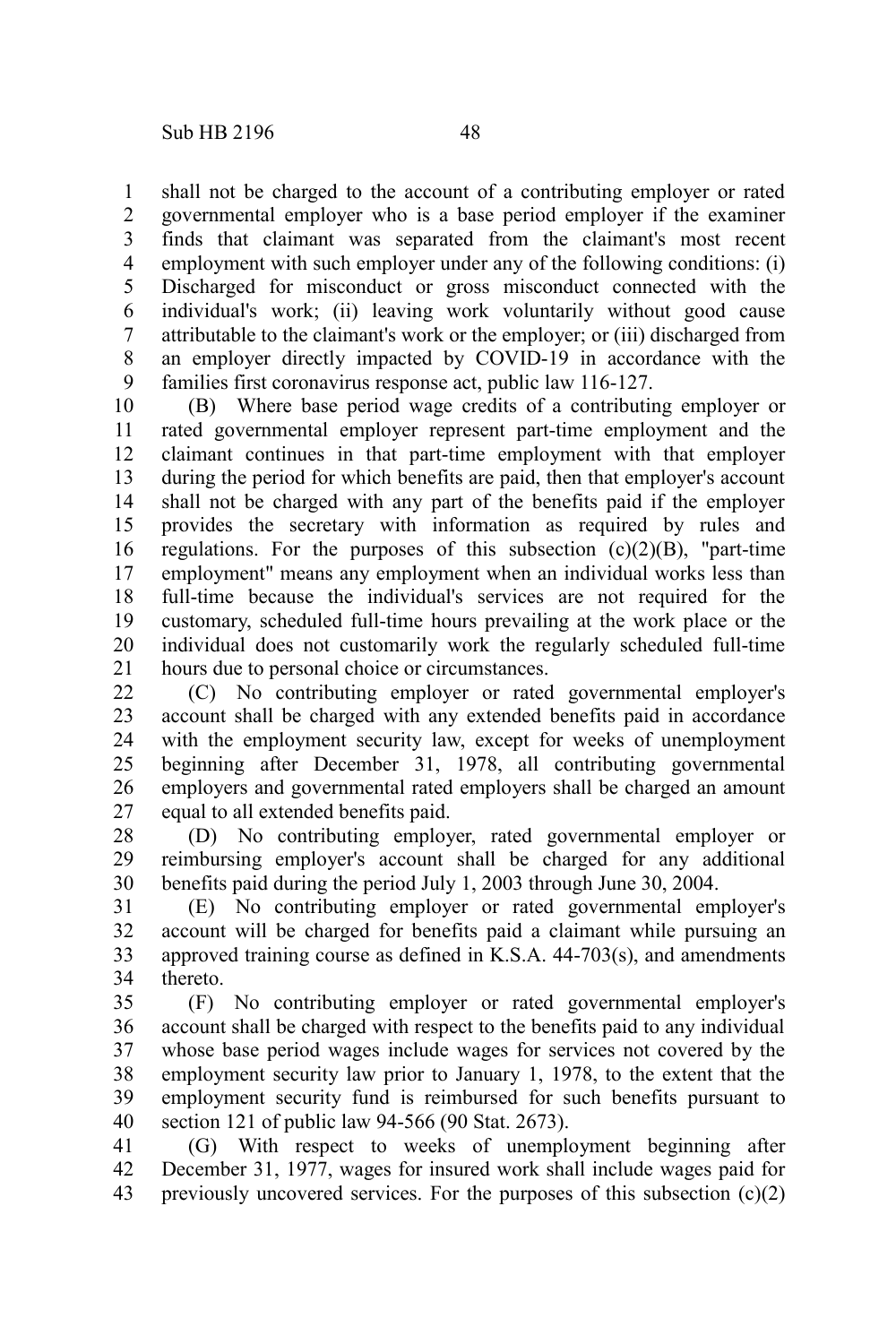(G), the term "previously uncovered services" means services that were not covered employment, at any time during the one-year period ending December 31, 1975, except to the extent that assistance under title II of the federal emergency jobs and unemployment assistance act of 1974 was paid on the basis of such services, and that: 1 2 3 4 5

(i) Are agricultural labor as defined in K.S.A. 44-703(w), and amendments thereto, or domestic service as defined in K.S.A. 44-703(aa), and amendments thereto; 6 7 8

(ii) are services performed by an employee of this state or a political subdivision thereof, as provided in K.S.A.  $44-703(i)(3)(E)$ , and amendments thereto; or 9 10 11

(iii) are services performed by an employee of a nonprofit educational institution that is not an institution of higher education. 12 13

(H) No contributing employer or rated governmental employer's account shall be charged with respect to their pro rata share of benefit charges if such charges are of \$100 or less. 14 15 16

*(I) Contributing employers, rated governmental employers and reimbursing employers shall be held harmless for and shall not be required to reimburse the state for claims or benefits paid that have been identified as fraudulent or as an improper payment, as defined in K.S.A. 2020 Supp. 44-710b(e)(2), and amendments thereto, by the contributing employer, rated governmental employer or reimbursing employer and reported to the secretary, unless the secretary determines the claims are not fraudulent or improper as provided by K.S.A. 44-710b(b)(2)(A), and amendments thereto. The time limitation for disputing a claim or an appeal of a claim as provided by this section, or by any other provision of the employment security law, shall not apply to identifications of fraud reported to the secretary for claims or benefits paid during the period beginning on March 15, 2020, through December 31, 2022. Contributing employers, rated governmental employers and reimbursing employers shall be refunded or credited, in the discretion of the employer, as provided by K.S.A. 44-710b(b), and amendments thereto, for any claims or benefits paid that have been reported as fraudulent.* 17 18 19 20 21 22 23 24 25 26 27 28 29 30 31 32 33

(3) An employer's account shall not be relieved of charges relating to a payment that was made erroneously if the secretary determines that: 34 35

(A) The erroneous payment was made because the employer, or the agent of the employer, was at fault for failing to respond timely or adequately to a written request from the secretary for information relating to the claim for unemployment compensation; and 36 37 38 39

(B) the employer or agent has established a pattern of failing to respond timely or adequately to requests for information. 40 41

(C) For purposes of this paragraph: 42

43

(i) "Erroneous payment" means a payment that but for the failure by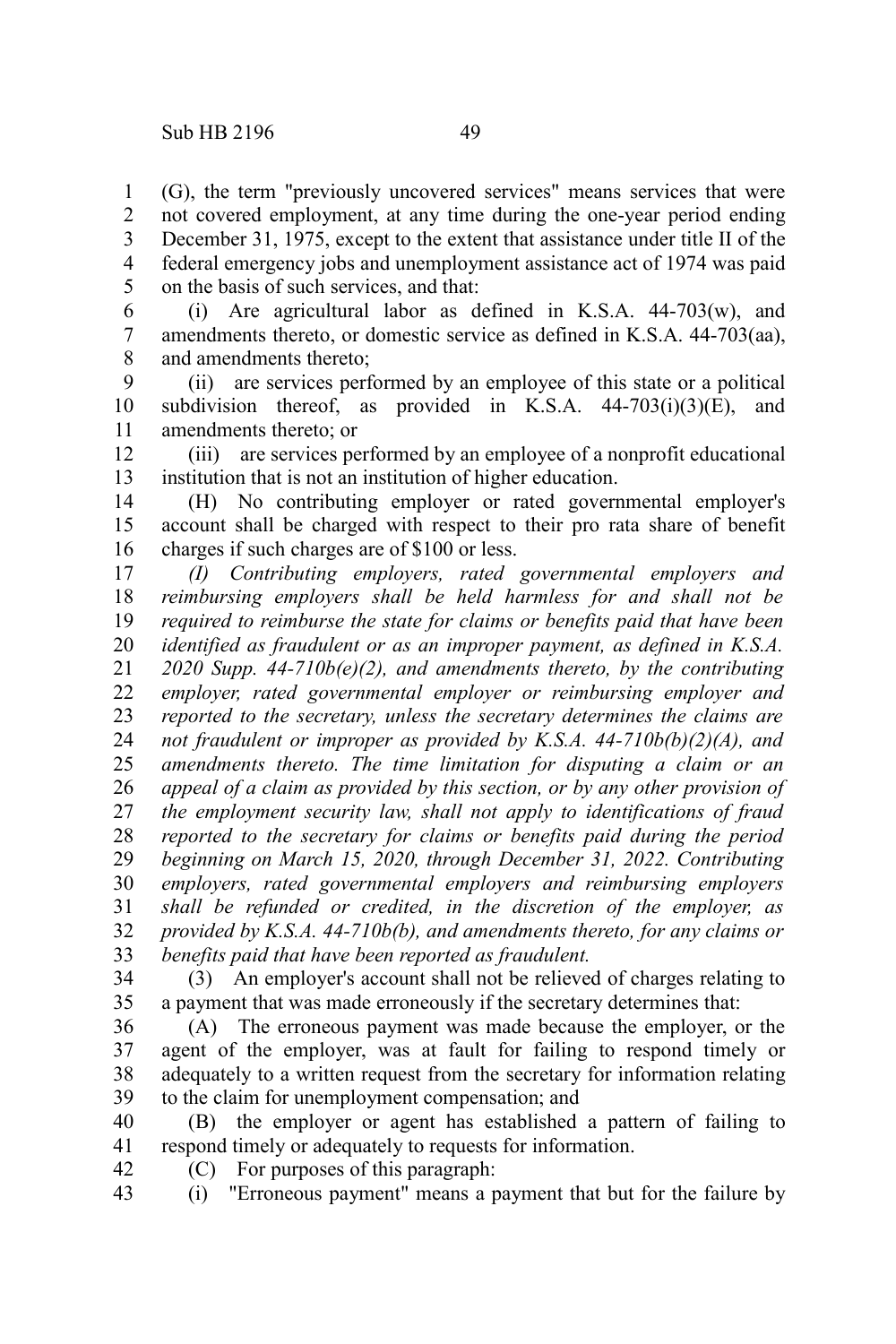the employer or the employer's agent with respect to the claim for unemployment compensation, would not have been made; and 1 2

(ii) "pattern of failure" means repeated documented failure on the part of the employer or the agent of the employer to respond, taking into consideration the number of instances of failure in relation to the total volume of requests. An employer or employer's agent failing to respond as described in  $(c)(3)(A)$  shall not be determined to have engaged in a "pattern of failure" if the number of such failures during the year prior to such request is fewer than two, or less than 2%, of such requests, whichever is greater. 3 4 5 6 7 8 9 10

(D) Determinations of the secretary prohibiting the relief of charges pursuant to this section shall be subject to appeal or protest as other determinations of the agency with respect to the charging of employer accounts. 11 12 13 14

(E) This paragraph shall apply to erroneous payments established on and after the effective date of this act. 15 16

(4) The examiner shall notify any base period employer whose account will be charged with benefits paid following the filing of a valid new claim and a determination by the examiner based on all information relating to the claim contained in the records of the division of employment security. Such notice shall become final and benefits charged to the base period employer's account in accordance with the claim unless within 10 calendar days from the date the notice was sent, the base period employer requests in writing that the examiner reconsider the determination and furnishes any required information in accordance with the secretary's rules and regulations. In a similar manner, a notice of an additional claim followed by the first payment of benefits with respect to the benefit year, filed by an individual during a benefit year after a period in such year during which such individual was employed, shall be given to any base period employer of the individual who has requested such a notice within 10 calendar days from the date the notice of the valid new claim was sent to such base period employer. For purposes of this subsection  $(c)(3)$ , if the required information is not submitted or postmarked within a response time limit of 10 days after the base period employer notice was sent, the base period employer shall be deemed to have waived its standing as a party to the proceedings arising from the claim and shall be barred from protesting any subsequent decisions about the claim by the secretary, a referee, the board of review or any court, except that the base period employer's response time limit may be waived or extended by the examiner or upon appeal, if timely response was impossible due to excusable neglect. The examiner shall notify the employer of the reconsidered determination, which shall be subject to appeal or further reconsideration, in accordance with the provisions of 17 18 19 20 21 22 23 24 25 26 27 28 29 30 31 32 33 34 35 36 37 38 39 40 41 42 43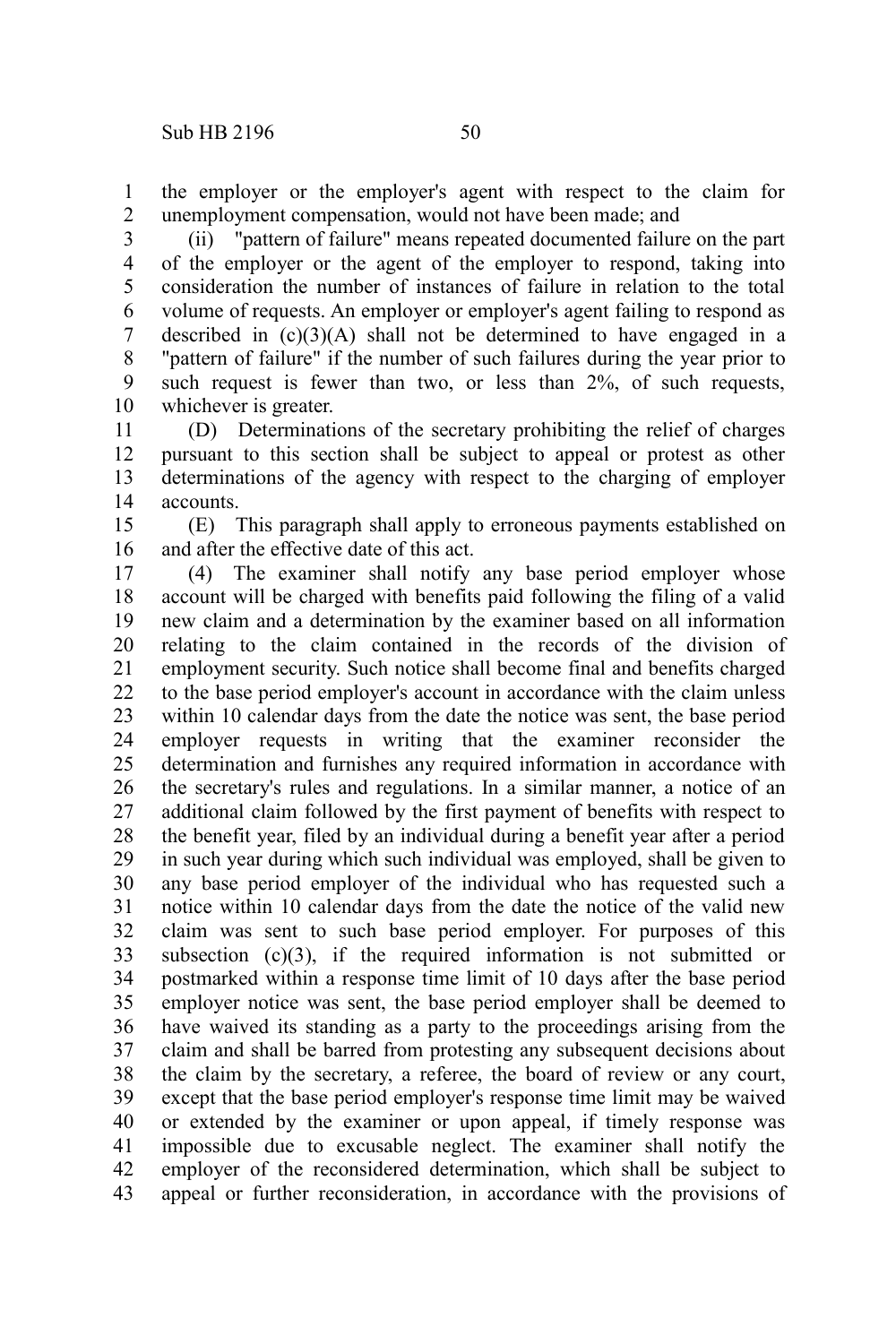K.S.A. 44-709, and amendments thereto. 1

(5) *Time, computation and extension.* In computing the period of time for a base period employer response or appeals under this section from the examiner's or the special examiner's determination or from the referee's decision, the day of the act, event or default from which the designated period of time begins to run shall not be included. The last day of the period shall be included unless it is a Saturday, Sunday or legal holiday, in which event the period runs until the end of the next day that is not a Saturday, Sunday or legal holiday. 2 3 4 5 6 7 8 9

(d) *Pooled fund.* All contributions and payments in lieu of contributions and benefit cost payments to the employment security fund shall be pooled and available to pay benefits to any individual entitled thereto under the employment security law, regardless of the source of such contributions or payments in lieu of contributions or benefit cost payments. 10 11 12 13 14 15

(e) *Election to become reimbursing employer; payment in lieu of contributions.* (1) Any governmental entity, Indian tribes or tribal units, (subdivisions, subsidiaries or business enterprises wholly owned by such Indian tribes), for which services are performed as described in K.S.A. 44-  $703(i)(3)(E)$ , and amendments thereto, or any nonprofit organization or group of nonprofit organizations described in section  $501(c)(3)$  of the federal internal revenue code of 1986 that is exempt from income tax under section 501(a) of such code, that becomes subject to the employment security law may elect to become a reimbursing employer under this subsection  $(e)(1)$  and agree to pay the secretary for the employment security fund an amount equal to the amount of regular benefits and ½ of the extended benefits paid that are attributable to service in the employ of such reimbursing employer, except that each reimbursing governmental employer, Indian tribes or tribal units shall pay an amount equal to the amount of regular benefits and extended benefits paid for weeks of unemployment beginning after December 31, 1978, for governmental employers and December 21, 2000, for Indian tribes or tribal units to individuals for weeks of unemployment that begin during the effective period of such election. 16 17 18 19 20 21 22 23 24 25 26 27 28 29 30 31 32 33 34

(A) Any employer identified in this subsection (e)(1) may elect to become a reimbursing employer for a period encompassing not less than four complete calendar years if such employer files with the secretary a written notice of such election within the 30-day period immediately following January 1 of any calendar year or within the 30-day period immediately following the date when a determination of subjectivity to the employment security law is issued, whichever occurs later. 35 36 37 38 39 40 41

(B) Any employer that makes an election to become a reimbursing employer in accordance with subparagraph (A) will continue to be liable 42 43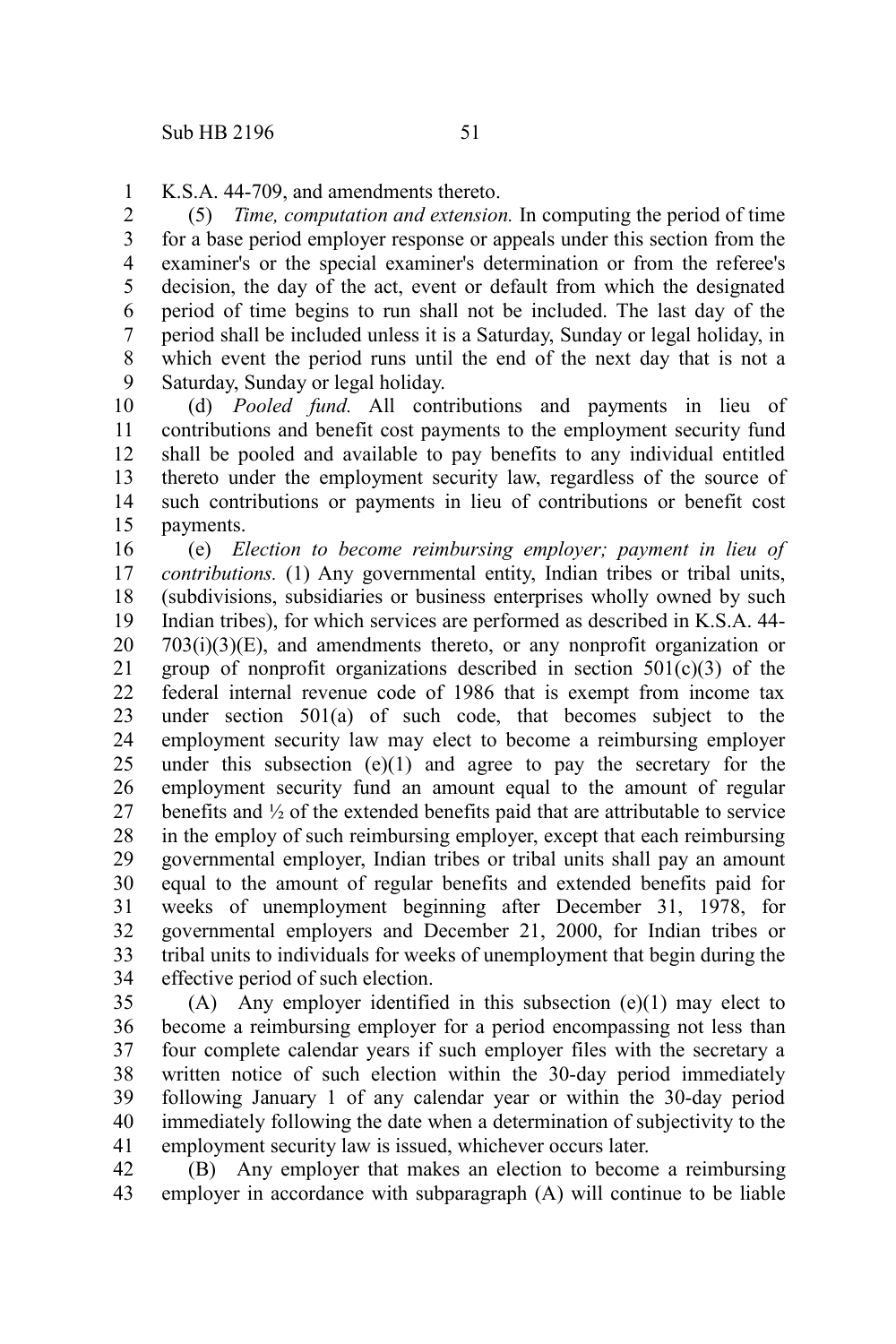for payments in lieu of contributions until such employer files with the secretary a written notice terminating its election not later than 30 days prior to the beginning of the calendar year for which such termination shall first be effective. 1 2 3 4

(C) Any employer identified in this subsection (e)(1) that has remained a contributing employer and has been paying contributions under the employment security law for a period subsequent to January 1, 1972, may change to a reimbursing employer by filing with the secretary not later than 30 days prior to the beginning of any calendar year a written notice of election to become a reimbursing employer. Such election shall not be terminable by the employer for four complete calendar years. 5 6 7 8 9 10 11

(D) The secretary may for good cause extend the period within which a notice of election, or a notice of termination, must be filed and may permit an election to be retroactive but not any earlier than with respect to benefits paid after January 1 of the year such election is received. 12 13 14 15

(E) The secretary, in accordance with such rules and regulations as the secretary may adopt, shall notify each employer identified in subsection  $(e)(1)$  of any determination that the secretary may make of its status as an employer and of the effective date of any election that it makes to become a reimbursing employer and of any termination of such election. Such determinations shall be subject to reconsideration, appeal and review in accordance with the provisions of K.S.A. 44-710b, and amendments thereto. 16 17 18 19 20 21 22 23

(2) *Reimbursement reports and payments.* Payments in lieu of contributions shall be made in accordance with the provisions of subparagraph (A) by all reimbursing employers except the state of Kansas. Each reimbursing employer shall report total wages paid during each calendar quarter by filing quarterly wage reports with the secretary that shall be filed by the last day of the month following the close of each calendar quarter. Wage reports are deemed filed as of the date they are placed in the United States mail. 24 25 26 27 28 29 30 31

(A) At the end of each calendar quarter, or at the end of any other period as determined by the secretary, the secretary shall bill each reimbursing employer, except the state of Kansas: (i) An amount to be paid that is equal to the full amount of regular benefits plus  $\frac{1}{2}$  of the amount of extended benefits paid during such quarter or other prescribed period that is attributable to service in the employ of such reimbursing employer; and (ii) for weeks of unemployment beginning after December 31, 1978, each reimbursing governmental employer and December 21, 2000, for Indian tribes or tribal units shall be certified an amount to be paid that is equal to the full amount of regular benefits and extended benefits paid during such quarter or other prescribed period that is attributable to service in the employ of such reimbursing governmental employer. 32 33 34 35 36 37 38 39 40 41 42 43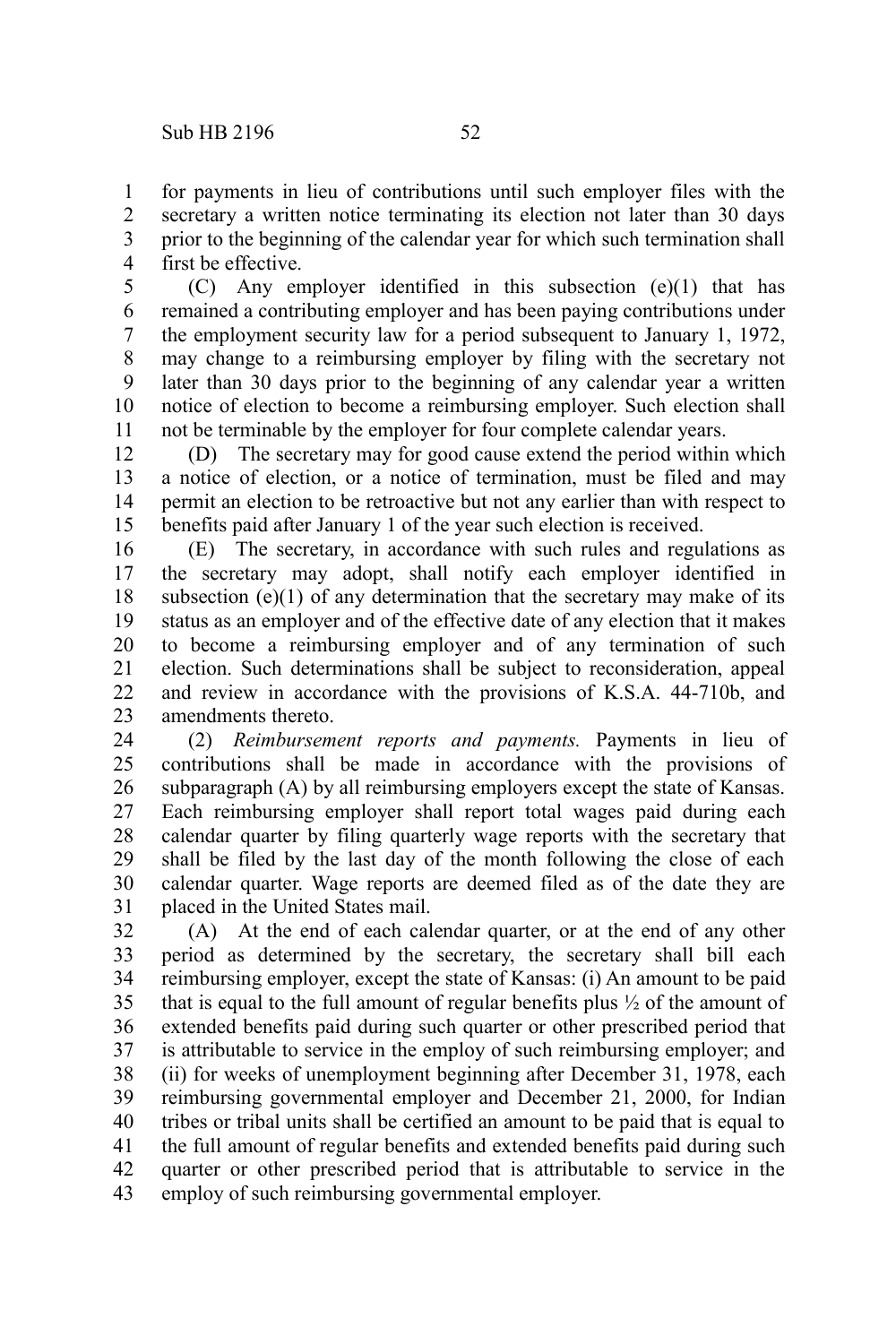(B) Payment of any bill rendered under subparagraph (A) shall be made not later than 30 days after such bill was mailed to the last known address of the reimbursing employer, or otherwise was delivered to such reimbursing employer, unless there has been an application for review and redetermination in accordance with subparagraph (D).

4 5

1 2 3

(C) Payments made by any reimbursing employer under the provisions of this subsection (e)(2) shall not be deducted or deductible, in whole or in part, from the remuneration of individuals in the employ of such employer. 6 7 8 9

(D) The amount due specified in any bill from the secretary shall be conclusive on the reimbursing employer, unless, not later than 15 days after the bill was mailed to the last known address of such employer, or was otherwise delivered to such employer, the reimbursing employer files an application for redetermination in accordance with K.S.A. 44-710b, and amendments thereto. 10 11 12 13 14 15

(E) Past due payments of amounts certified by the secretary under this section shall be subject to the same interest, penalties and actions required by K.S.A. 44-717, and amendments thereto. (1) If any nonprofit organization or group of nonprofit organizations described in section  $501(c)(3)$  of the federal internal revenue code of 1986 or governmental reimbursing employer is delinquent in making payments of amounts certified by the secretary under this section, the secretary may terminate such employer's election to make payments in lieu of contributions as of the beginning of the next calendar year and such termination shall be effective for such next calendar year and the calendar year thereafter so that the termination is effective for two complete calendar years. (2) Failure of the Indian tribe or tribal unit to make required payments, including assessment of interest and penalty within 90 days of receipt of the bill will cause the Indian tribe to lose the option to make payments in lieu of contributions as described pursuant to paragraph (e)(1) for the following tax year unless payment in full is received before contribution rates for the next tax year are calculated. (3) Any Indian tribe that loses the option to make payments in lieu of contributions due to late payment or nonpayment, as described in paragraph (2), shall have such option reinstated, if after a period of one year, all contributions have been made on time and no contributions, payments in lieu of contributions for benefits paid, penalties or interest remain outstanding. 16 17 18 19 20 21 22 23 24 25 26 27 28 29 30 31 32 33 34 35 36 37

(F) Failure of the Indian tribe or any tribal unit thereof to make required payments, including assessments of interest and penalties, after all collection activities deemed necessary by the secretary have been exhausted, will cause services performed by such tribe to not be treated as employment for purposes of K.S.A.  $44-703(i)(3)(E)$ , and amendments thereto. If an Indian tribe fails to make payments required under this 38 39 40 41 42 43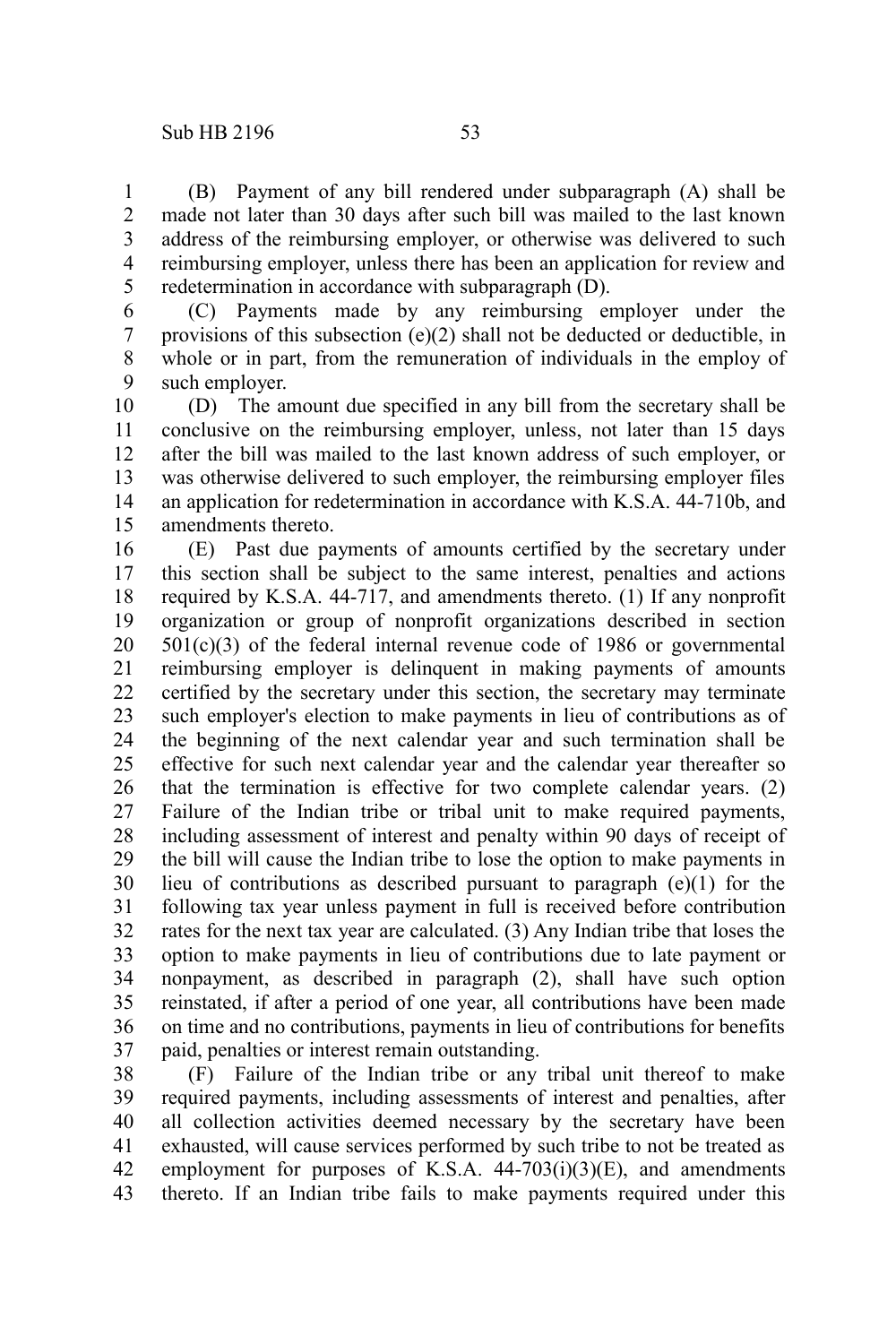section, including assessments of interest and penalties, within 90 days of a final notice of delinquency, the secretary shall immediately notify the United States internal revenue service and the United States department of labor. The secretary may determine that any Indian tribe that loses coverage pursuant to this paragraph may have services performed on behalf of such tribe again deemed "employment" if all contributions, payments in lieu of contributions, penalties and interest have been paid. 1 2 3 4 5 6 7

(G) In the discretion of the secretary, any employer who elects to become liable for payments in lieu of contributions and any nonprofit organization or group of nonprofit organizations described in section  $501(c)(3)$  of the federal internal revenue code of 1986 or governmental reimbursing employer or Indian tribe or tribal unit who is delinquent in filing reports or in making payments of amounts certified by the secretary under this section shall be required within 60 days after the effective date of such election, in the case of an eligible employer so electing, or after the date of notification to the delinquent employer under this subsection (e)(2) (G), in the case of a delinquent employer, to execute and file with the secretary a surety bond, except that the employer may elect, in lieu of a surety bond, to deposit with the secretary money or securities as approved by the secretary or to purchase and deliver to an escrow agent a certificate of deposit to guarantee payment. The amount of the bond, deposit or escrow agreement required by this subsection  $(e)(2)(G)$  shall not exceed 5.4% of the organization's taxable wages paid for employment by the eligible employer during the four calendar quarters immediately preceding the effective date of the election or the date of notification, in the case of a delinquent employer. If the employer did not pay wages in each of such four calendar quarters, the amount of the bond or deposit shall be as determined by the secretary. Upon the failure of an employer to comply with this subsection  $(e)(2)(G)$  within the time limits imposed or to maintain the required bond or deposit, the secretary may terminate the election of such eligible employer or delinquent employer, as the case may be, to make payments in lieu of contributions, and such termination shall be effective for the current and next calendar year. 8 9 10 11 12 13 14 15 16 17 18 19 20 21 22 23 24 25 26 27 28 29 30 31 32 33

(H) The state of Kansas shall make reimbursement payments quarterly at a fiscal year rate that shall be based upon: (i) The available balance in the state's reimbursing account as of December 31 of each calendar year; (ii) the historical unemployment experience of all covered state agencies during prior years; (iii) the estimate of total covered wages to be paid during the ensuing calendar year; (iv) the applicable fiscal year rate of the claims processing and auditing fee under K.S.A. 75-3798, and amendments thereto; and (v) actuarial and other information furnished to the secretary by the secretary of administration. In accordance with K.S.A. 75-3798, and amendments thereto, the claims processing and auditing fees 34 35 36 37 38 39 40 41 42 43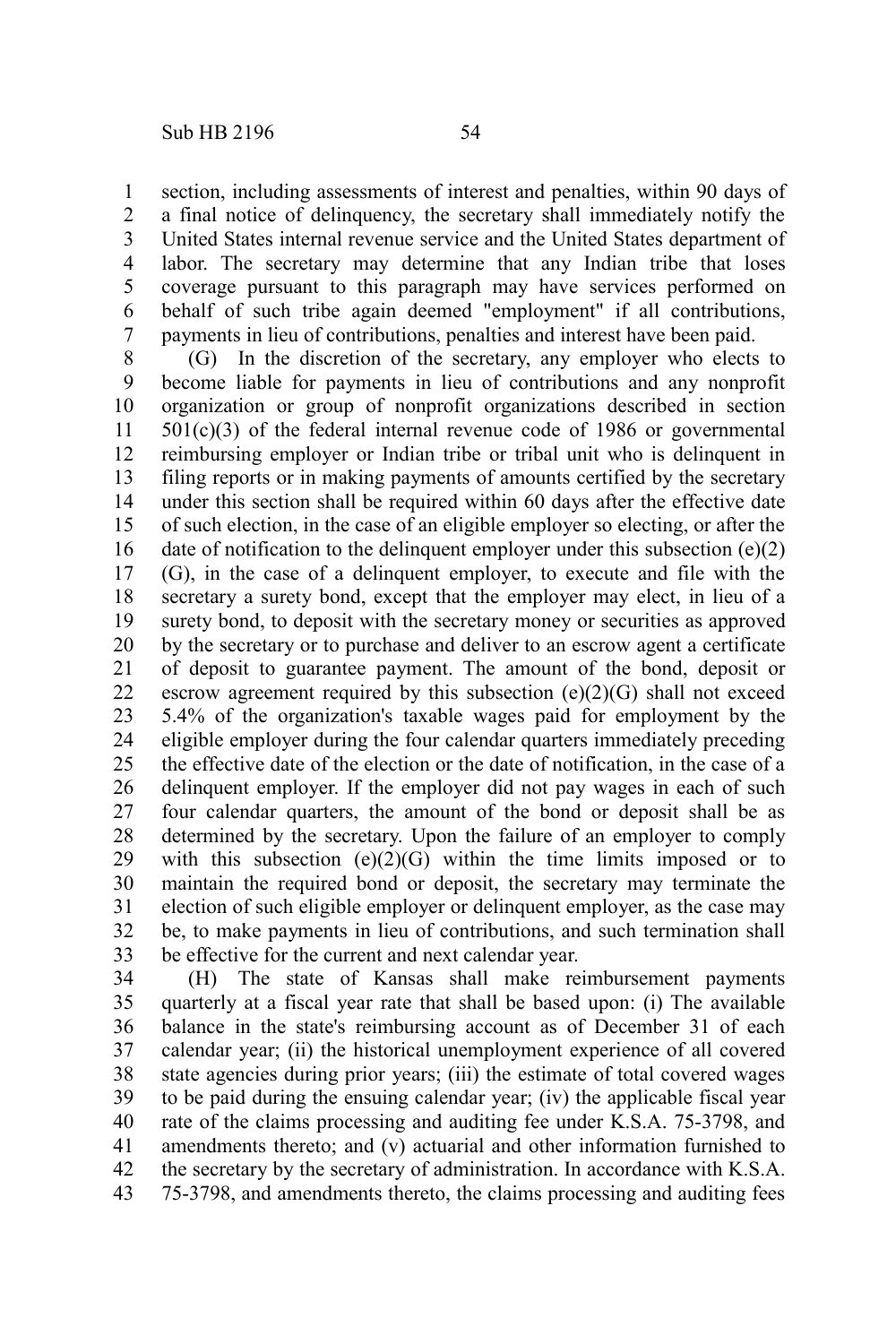charged to state agencies shall be deducted from the amounts collected for the reimbursement payments under this paragraph (H) prior to making the quarterly reimbursement payments for the state of Kansas. The fiscal year rate shall be expressed as a percentage of covered total wages and shall be the same for all covered state agencies. The fiscal year rate for each fiscal year will be certified in writing by the secretary to the secretary of administration on July 15 of each year and such certified rate shall become effective on the July 1 immediately following the date of certification. A detailed listing of benefit charges applicable to the state's reimbursing account shall be furnished quarterly by the secretary to the secretary of administration and the total amount of charges deducted from previous reimbursing payments made by the state. On January 1 of each year, if it is determined that benefit charges exceed the amount of prior reimbursing payments, an upward adjustment shall be made therefor in the fiscal year rate to be certified on the ensuing July 15. If total payments exceed benefit charges, all or part of the excess may be refunded, at the discretion of the secretary, from the fund or retained in the fund as part of the payments that may be required for the next fiscal year. 1 2 3 4 5 6 7 8 9 10 11 12 13 14 15 16 17 18

(3) *Allocation of benefit costs.* The reimbursing account of each reimbursing employer shall be charged the full amount of regular benefits and  $\frac{1}{2}$  of the amount of extended benefits paid except that each reimbursing governmental employer's account shall be charged the full amount of regular benefits and extended benefits paid for weeks of unemployment beginning after December 31, 1978, to individuals whose entire base period wage credits are from such employer. When benefits received by an individual are based upon base period wage credits from more than one employer then the reimbursing employer's or reimbursing governmental employer's account shall be charged in the same ratio as base period wage credits from such employer bear to the individual's total base period wage credits. Notwithstanding any other provision of the employment security law, no reimbursing employer's or reimbursing governmental employer's account shall be charged for payments of extended benefits that are wholly reimbursed to the state by the federal government. Payments of unemployment compensation that are wholly reimbursed to the reimbursing employer by the federal government shall be charged for the purpose of such reimbursement under the federal CARES act, public law 116-136. 19 20 21 22 23 24 25 26 27 28 29 30 31 32 33 34 35 36 37

(A) *Proportionate allocation (when fewer than all reimbursing base period employers are liable).* If benefits paid to an individual are based on wages paid by one or more reimbursing employers and on wages paid by one or more contributing employers or rated governmental employers, the amount of benefits payable by each reimbursing employer shall be an amount that bears the same ratio to the total benefits paid to the individual 38 39 40 41 42 43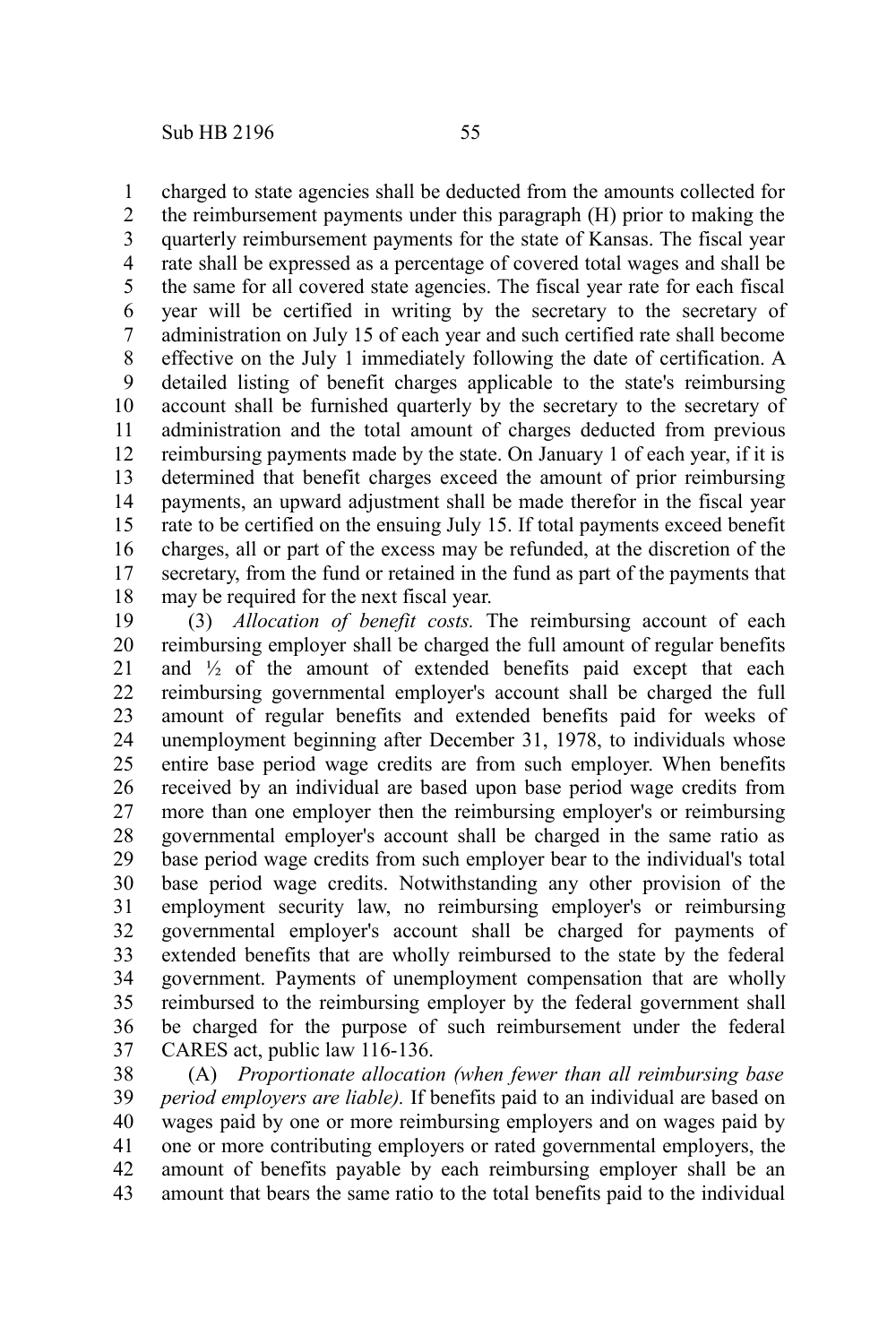as the total base period wages paid to the individual by such employer bears to the total base period wages paid to the individual by all of such individual's base period employers. 1 2 3

(B) *Proportionate allocation (when all base period employers are reimbursing employers).* If benefits paid to an individual are based on wages paid by two or more reimbursing employers, the amount of benefits payable by each such employer shall be an amount that bears the same ratio to the total benefits paid to the individual as the total base period wages paid to the individual by such employer bear to the total base period wages paid to the individual by all of such individual's base period employers. 4 5 6 7 8 9 10 11

(4) *Group accounts.* Two or more reimbursing employers may file a joint application to the secretary for the establishment of a group account for the purpose of sharing the cost of benefits paid that are attributable to service in the employment of such reimbursing employers. Each such application shall identify and authorize a group representative to act as the group's agent for the purposes of this subsection (e)(4) *paragraph*. Upon approval of the application, the secretary shall establish a group account for such employers effective as of the beginning of the calendar quarter in which the secretary receives the application and shall notify the group's representative of the effective date of the account. Such account shall remain in effect for not less than four years and thereafter such account shall remain in effect until terminated at the discretion of the secretary or upon application by the group. Upon establishment of the account, each member of the group shall be liable for payments in lieu of contributions with respect to each calendar quarter in the amount that bears the same ratio to the total benefits paid in such quarter that are attributable to service performed in the employ of all members of the group as the total wages paid for service in employment by such member in such quarter bear to the total wages paid during such quarter for service performed in the employ of all members of the group. The secretary shall adopt such rules and regulations as the secretary deems necessary with respect to applications for establishment, maintenance and termination of group accounts that are authorized by this subsection (e)(4) *paragraph*, for addition of new members to, and withdrawal of active members from such accounts, and for the determination of the amounts that are payable under this subsection (e)(4) *paragraph* by members of the group and the time and manner of such payments. 12 13 14 15 16 17 18 19 20 21 22 23 24 25 26 27 28 29 30 31 32 33 34 35 36 37 38

Sec. 13. K.S.A. 2020 Supp. 44-710a is hereby amended to read as follows: 44-710a. (a) *Classification of employers by the secretary.* The term "employer" as used in this section refers to contributing employers. The secretary shall classify employers in accordance with their actual experience in the payment of contributions on their own behalf and with 39 40 41 42 43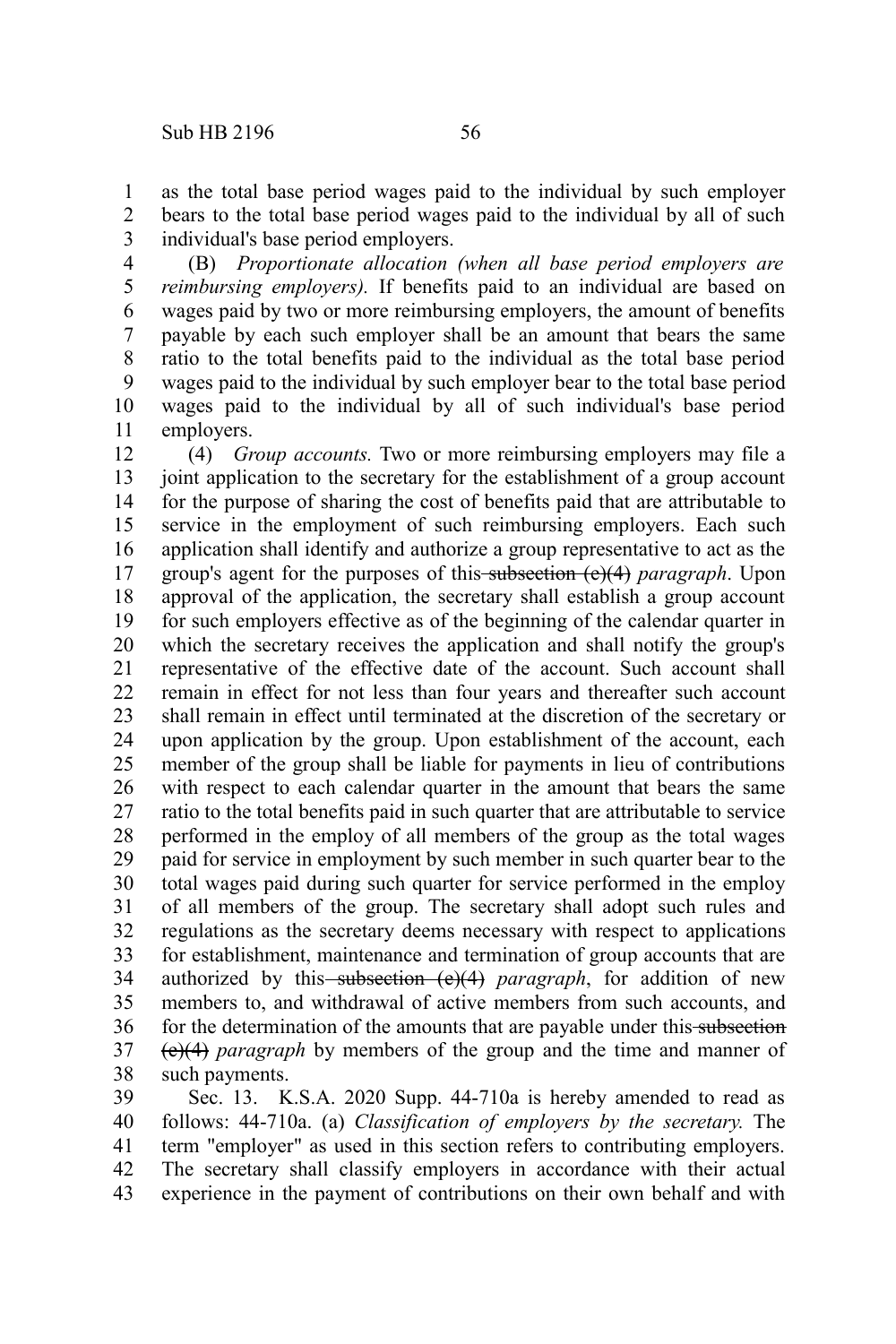respect to benefits charged against their accounts with a view of fixing such contribution rates as will reflect such experience. If, as of the date such classification of employers is made, the secretary finds that any employing unit has failed to file any report required in connection therewith, or has filed a report which the secretary finds incorrect or insufficient, the secretary shall make an estimate of the information required from such employing unit on the basis of the best evidence reasonably available to the secretary at the time, and notify the employing unit thereof by mail addressed to its last known address. Unless such employing unit shall file the report or a corrected or sufficient report as the case may be, within 15 days after the mailing of such notice, the secretary shall compute such employing unit's rate of contributions on the basis of such estimates, and the rate as so determined shall be subject to increase but not to reduction on the basis of subsequently ascertained information. The secretary shall determine the contribution rate of each employer in accordance with the requirements of this section. 1 2 3 4 5 6 7 8 9 10 11 12 13 14 15 16

(1) *New employers.* (A) No employer will be eligible for a rate computation until there have been 24 consecutive calendar months immediately preceding the computation date throughout which benefits could have been charged against such employer's account. 17 18 19 20

(B) (i) (a) For the rate year 2014 and each rate year thereafter, Each employer who is not eligible for a rate contribution shall pay contributions equal to 2.7% of wages paid during each calendar year with regard to employment, except such employers engaged in the construction industry shall pay a rate equal to 6%. 21 22 23 24 25

(b) (1) For the rate year 2015 and each rate year thereafter, An employer who was not doing business in Kansas prior to July 1, 2014, shall be eligible for either the new employer rate under subsection  $(a)(1)$ (B)(i)(a) or the rate associated with the reserve ratio such employer experienced in the state which such employer was formerly located, but in no event less than 1% if such: 26 27 28 29 30 31

(A) Employer has been in operation in the other state or states for at least the three years immediately preceding the date such employer becomes a liable employer in Kansas; 32 33 34

(B) employer provides the authenticated account history from information accumulated from operations of such employer in the other state or all the other states necessary to compute a current Kansas rate; and 35 36 37

(C) employer's business operations established in Kansas are of the same nature, as defined by the North American industrial classification system, as conducted by such employer in the other state or states. 38 39 40

(2) The election authorized in subsection  $(a)(1)(B)(i)(b)$  of this section must be made in writing within 30 days after notice of Kansas liability. A rate in accordance with subsection  $(a)(1)(B)(i)(a)$  will be 41 42 43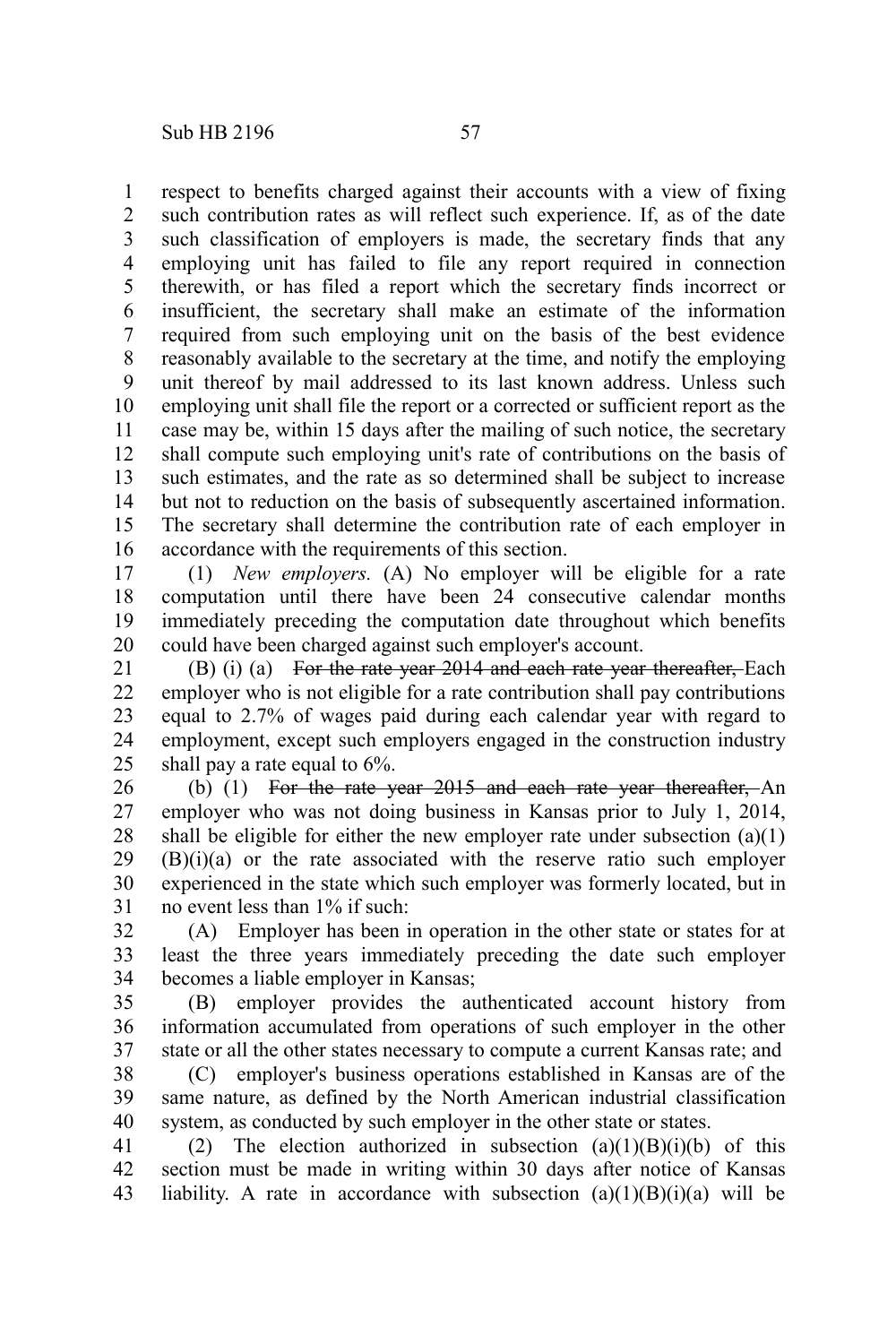assigned unless a timely election has been made. 1

(3) If the election is made timely, the employer's account will receive the rate elected for the remainder of that rate year. The rate assigned for the next and subsequent years will be determined by the condition of the account on the computation date. 2 3 4 5

(ii) For purposes of this subsection (a), employers shall be classified by industrial activity in accordance with standard procedures as set forth in rules and regulations adopted by the secretary. Employers engaged in more than one type of industrial activity shall be classified by principal activity. All rates assigned will remain in effect for a complete calendar year. If the sale or acquisition of a new establishment would require reclassification of the employer to a different industry sector, the employer would be promptly notified, and the contribution rate applicable to the new industry sector would become effective the following January 1. 6 7 8 9 10 11 12 13 14

(C) "Computation date" means June 30 of each calendar year with respect to rates of contribution applicable to the calendar year beginning with the following January 1. In arriving at contribution rates for each calendar year, contributions paid on or before July 31 following the computation date for employment occurring on or prior to the computation date shall be considered for each contributing employer who has been subject to this act for a sufficient period of time to have such employer's rate computed under this subsection (a). 15 16 17 18 19 20 21 22

(2) *Eligible employers.* (A) A reserve ratio shall be computed for each eligible employer by the following method: Total benefits charged to the employer's account for all past years shall be deducted from all contributions paid by such employer for all such years. The balance, positive or negative, shall be divided by the employer's average annual payroll, and the result shall constitute the employer reserve ratio. 23 24 25 26 27 28

(B) (i) For rate year 2015 and prior rate years, negative account balance employers, as defined in subsection (d), shall pay contributions at the rate of 5.4% for each calendar year. 29 30 31

(ii) For rate year 2016 and rate years thereafter, Negative account balance employers, as defined in subsection (d), shall pay contributions at the rate referenced in section *subsection* (a)(4)( $\overrightarrow{D}$ )( $\overrightarrow{H}$ *i*)*(B)*. 32 33 34

(C) Eligible employers, other than negative account balance employers, who do not meet the average annual payroll requirements as stated in K.S.A. 44-703(a)(2), and amendments thereto, will be issued the maximum rate indicated *by the maximum rate group of standard rate schedule—standard schedule* 7 in subsection  $(a)(4)(D)(B)(ii)$  of this section until such employer establishes a new period of 24 consecutive calendar months immediately preceding the computation date throughout which benefits could have been charged against such employer's account by resuming the payment of wages. Contribution rates effective for each 35 36 37 38 39 40 41 42 43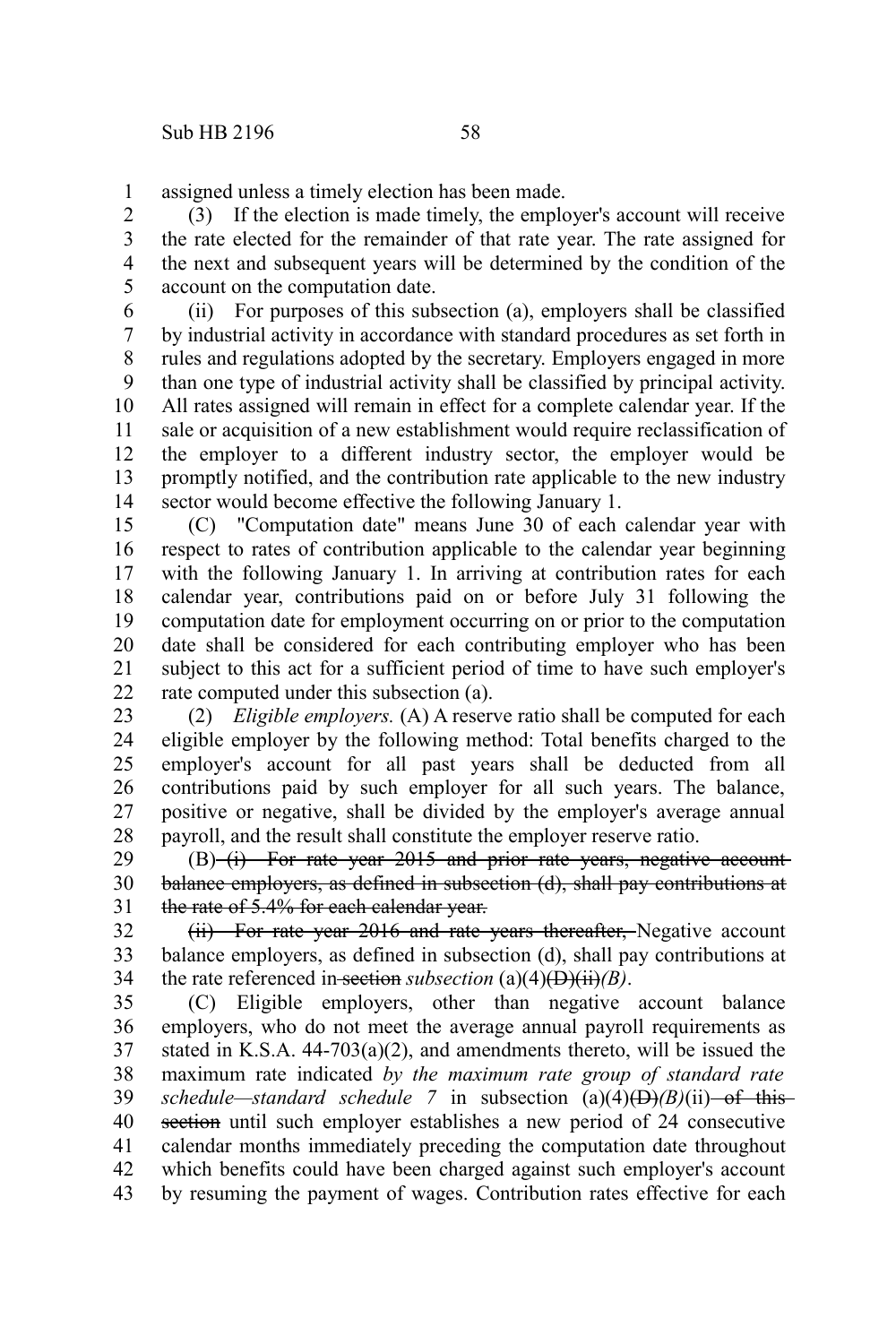calendar year thereafter shall be determined as prescribed below. 1

(D) For rate year 2015 and prior rate years, as of each computation date, the total of the taxable wages paid during the 12-month period prior to the computation date by all employers eligible for rate computation, except negative account balance employers, shall be divided into 51approximately equal parts designated in column A of schedule I as "rate groups," except, with regard to a year in which the taxable wage base changes. The taxable wages used in the calculation for such a year and the following year shall be an estimate of what the taxable wages would have been if the new taxable wage base had been in effect during the entire twelve-month period prior to the computation date. The lowest numbered of such rate groups shall consist of the employers with the most favorable reserve ratios, as defined in this section, whose combined taxable wages paid are less than 1.96% of all taxable wages paid by all eligible employers. Each succeeding higher numbered rate group shall consist of employers with reserve ratios that are less favorable than those ofemployers in the preceding lower numbered rate groups and whose taxable wages when combined with the taxable wages of employers in all lower numbered rate groups equal the appropriate percentage of total taxable wages designated in column B of schedule I. Each eligible employer, other than a negative account balance employer, shall be assigned an experience factor designated under column C of schedule I in accordance with the rate group to which the employer is assigned on the basis of the employer's reserve ratio and taxable payroll. If an employer's taxable payroll falls into more than one rate group the employer shall be assigned the experience factor of the lower numbered rate group. If one or more employers have reserve ratios identical to that of the last employer included in the next lower numbered rate group, all such employers shall be assigned the experience factor designated to such last employer, notwithstanding the position of their taxable payroll in column B of schedule I. 2 3 4 5 6 7 8 9 10 11 12 13 14 15 16 17 18 19 20 21 22 23 24 25 26 27 28 29 30

31

SCHEDULE I—Eligible Employers

| 32 | <del>ahımn A</del>        | <del>Column R</del>                    | <del>Column C</del> |
|----|---------------------------|----------------------------------------|---------------------|
| 33 | -Rate                     | Cumulative Experience factor           |                     |
| 34 | $\overline{\text{green}}$ | taxable payroll (Ratio to total wages) |                     |
| 35 |                           |                                        |                     |
| 36 | $\frac{2}{2}$             |                                        |                     |
| 37 | $\longrightarrow$         |                                        | -08                 |
| 38 |                           |                                        |                     |
| 39 |                           |                                        |                     |
| 40 |                           |                                        | -20                 |
|    |                           |                                        | -24                 |
| 42 |                           |                                        | ججـ                 |
|    |                           |                                        |                     |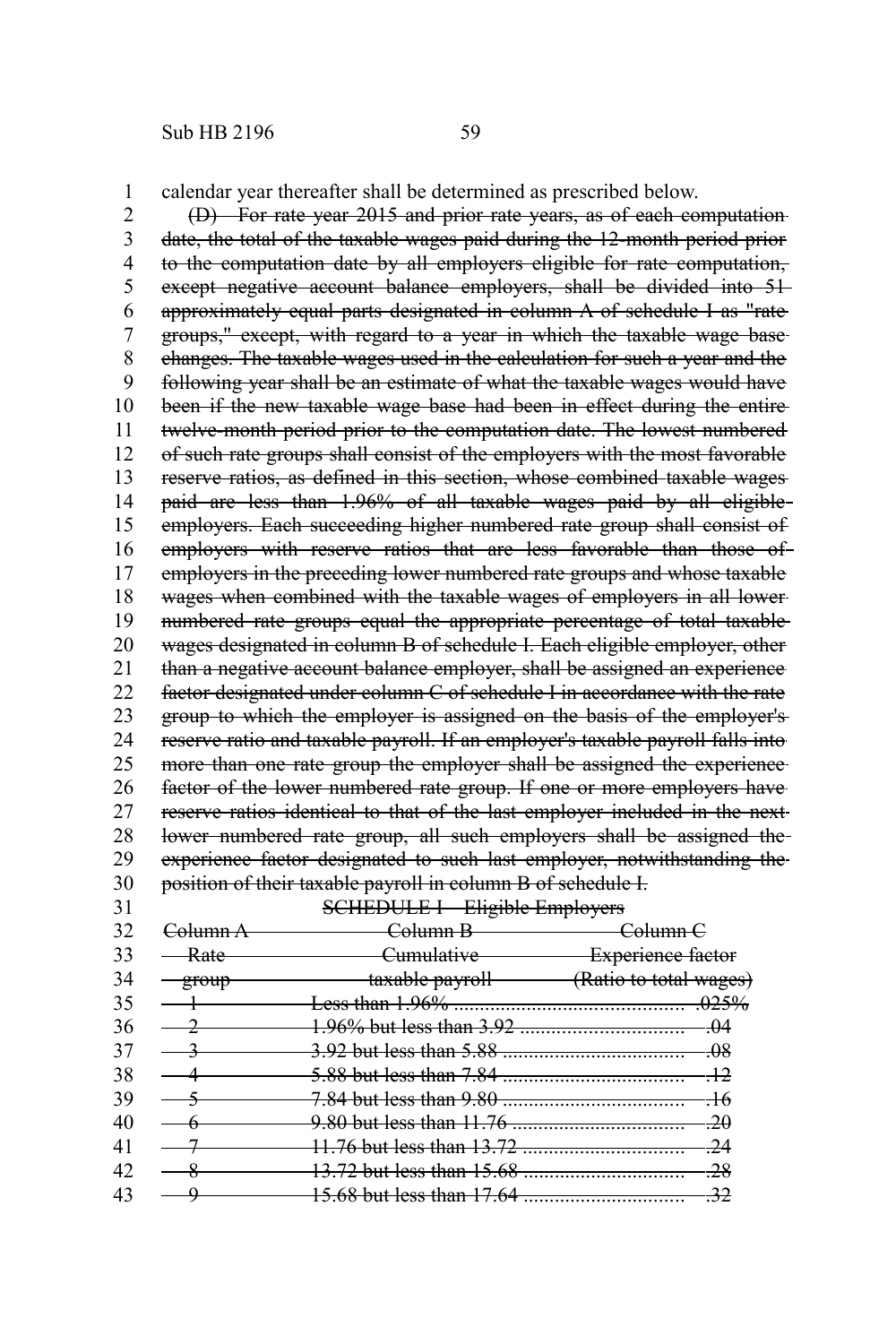Sub HB 2196 60

| 1              | $-10$  | $\overline{.36}$                                                      |
|----------------|--------|-----------------------------------------------------------------------|
| $\overline{2}$ | $-11$  | 19.60 but less than 21.56<br>-40                                      |
| 3              | $-12$  | $-44$                                                                 |
| 4              | $-13-$ | $-48$                                                                 |
| 5              | $-14$  | $-52$                                                                 |
| 6              | $-15$  | $-56$                                                                 |
| 7              | $-16$  | $-60$                                                                 |
| 8              | $-17$  | $-64$                                                                 |
| 9              | $-18$  | .68                                                                   |
| 10             | $-19$  | 35.28 but less than 37.24<br>-72                                      |
| 11             | $-20-$ | $-76$                                                                 |
| 12             | $-21$  | $-80$                                                                 |
| 13             | $-22$  | -84                                                                   |
| 14             | $-23$  | $-88$                                                                 |
| 15             | $-24-$ |                                                                       |
| 16             | $-25$  | -96                                                                   |
| 17             | $-26$  |                                                                       |
| 18             | $-27$  |                                                                       |
| 19             | $-28$  |                                                                       |
| 20             | $-29$  |                                                                       |
| 21             | $-30-$ |                                                                       |
| 22             | $-31$  |                                                                       |
| 23             | $-32$  |                                                                       |
| 24             | $-33-$ | -1.28                                                                 |
| 25             | $-34$  | -1-32                                                                 |
| 26             | $-35-$ |                                                                       |
| 27             | $-36-$ |                                                                       |
| 28             | $-37$  |                                                                       |
| 29             | $-38$  |                                                                       |
| 30             | $-39-$ |                                                                       |
| 31             | $-40-$ |                                                                       |
| 32             | $-41$  |                                                                       |
| 33             | $-42$  |                                                                       |
| 34             | $-43-$ |                                                                       |
| 35             | $-44$  |                                                                       |
| 36             | $-45$  |                                                                       |
| 37             | $-46-$ |                                                                       |
| 38             | $-47$  |                                                                       |
| 39             | $-48$  |                                                                       |
| 40             | $-49-$ |                                                                       |
| 41             | $-50-$ |                                                                       |
| 42             | $-51$  |                                                                       |
| 43             |        | (E) For rate year 2015 and prior rate years, negative account balance |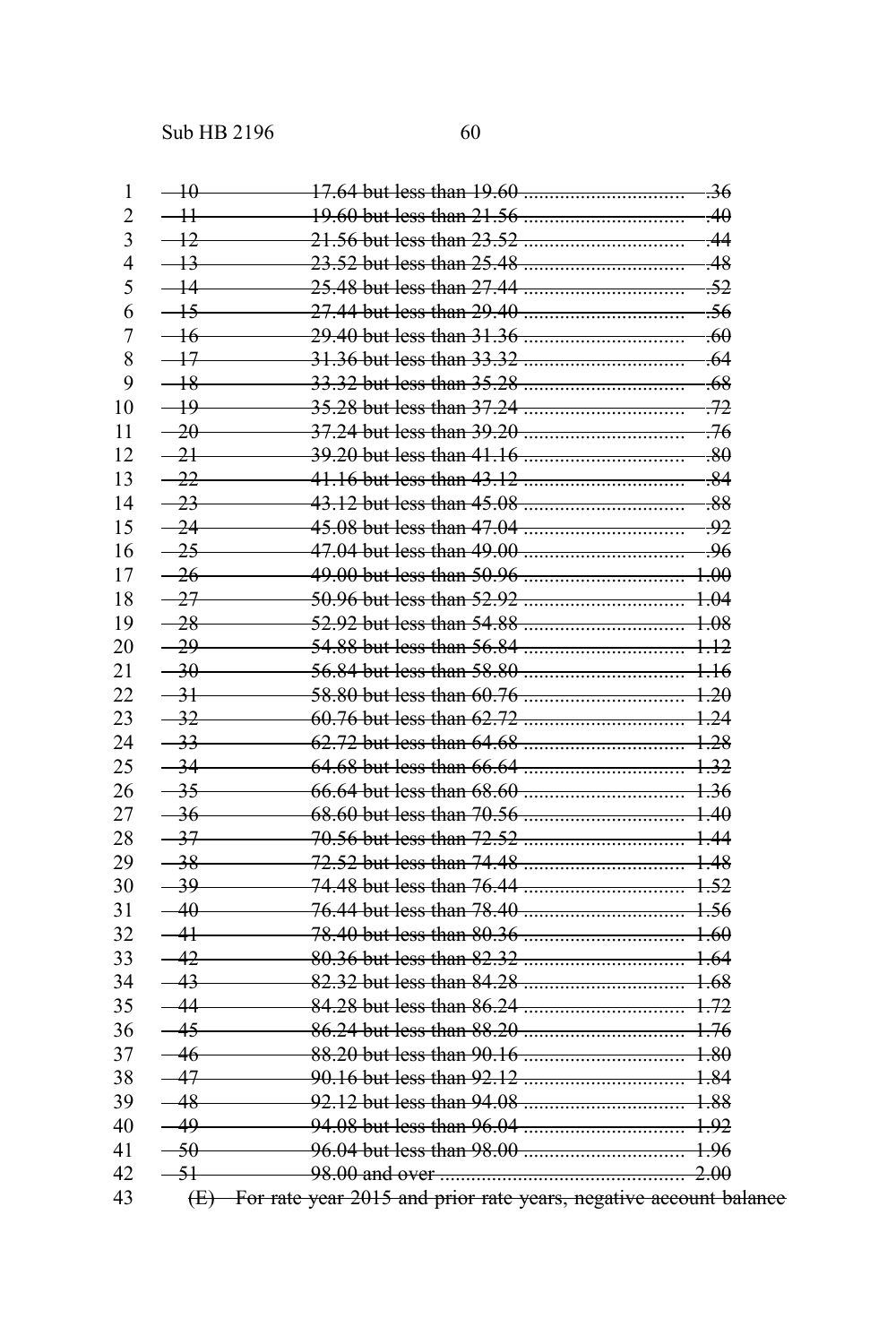employers shall, in addition to paying the rate provided for in subsection 1

 $(a)(2)(B)$  of this section, pay a surcharge based on the size of the employer's negative reserve ratio, the calculation which is provided for in subsection  $(a)(2)$  of this section. The amount of the surcharge shall bedetermined from column B2 of schedule II of this section for calendar years 2012, 2013, 2014 and from column B4 of schedule II of this section for each calendar year after 2014. Each negative account balance employer who does not satisfy the requirements to have an average annual payroll, as defined by K.S.A. 44-703(a)(2), and amendments thereto, shall be assigned a surcharge of equal to the maximum negative ratio surcharge from column B2 of schedule II of this section for calendar years 2012, 2013 and 2014. Funds from the surcharge paid according to this subsection  $(a)(2)(E)$ , and amendments thereto, shall be used to pay principal andinterest due on funds received from the federal unemployment account under title XII of the social security act, (42 U.S.C. §§ 1321 to 1324), in the following manner: 2 3 4 5 6 7 8 9 10 11 12 13 14 15 16

(i) For each calendar year 2012, 2013 and 2014, an additional 0.10% of the taxable wages paid by all negative account balance employers with a negative reserve ratio between 0.0% and 19.9% shall be designated an interest assessment surcharge and paid into the employment security interest assessment fund for the purpose of paying interest due and owing on funds received from the federal unemployment account under title XII of the social security act. The total surcharges assessed, including the additional 0.10% surcharge mentioned above, on such employers are listed in schedule II column B2. For the calendar year 2015, the surcharge rate for negative balance employers with a negative reserve ratio between 0.0% and 19.9% shall be as listed in schedule II column B4. 17 18 19 20 21 22 23 24 25 26 27

(ii) For the calendar years 2012, 2013 and 2014, an additional surcharge on negative balance employers with a negative reserve ratio of 20.0% and higher shall be designated an interest assessment surcharge and deposited in the employment security interest assessment fund. The additional surcharge shall be used for the purposes of paying interest due and owing on funds received from the federal unemployment account under title XII of the social security act. The total surcharge including the additional surcharge on such employers is listed in schedule II column B3 of this section. 28 29 30 31 32 33 34 35 36

(iii) For any succeeding year in which interest is due and owing on funds received from the federal unemployment account under title XII of the social security act, the secretary of labor may adjust the surcharge amounts necessary to pay such interest; 37 38 39 40

(iv) the portion of such surcharge used for the payment of such interest shall not be included in the calculation of such employers reserve ratio pursuant to subsection  $(a)(2)$ . The portion of such surcharge used for 41 42 43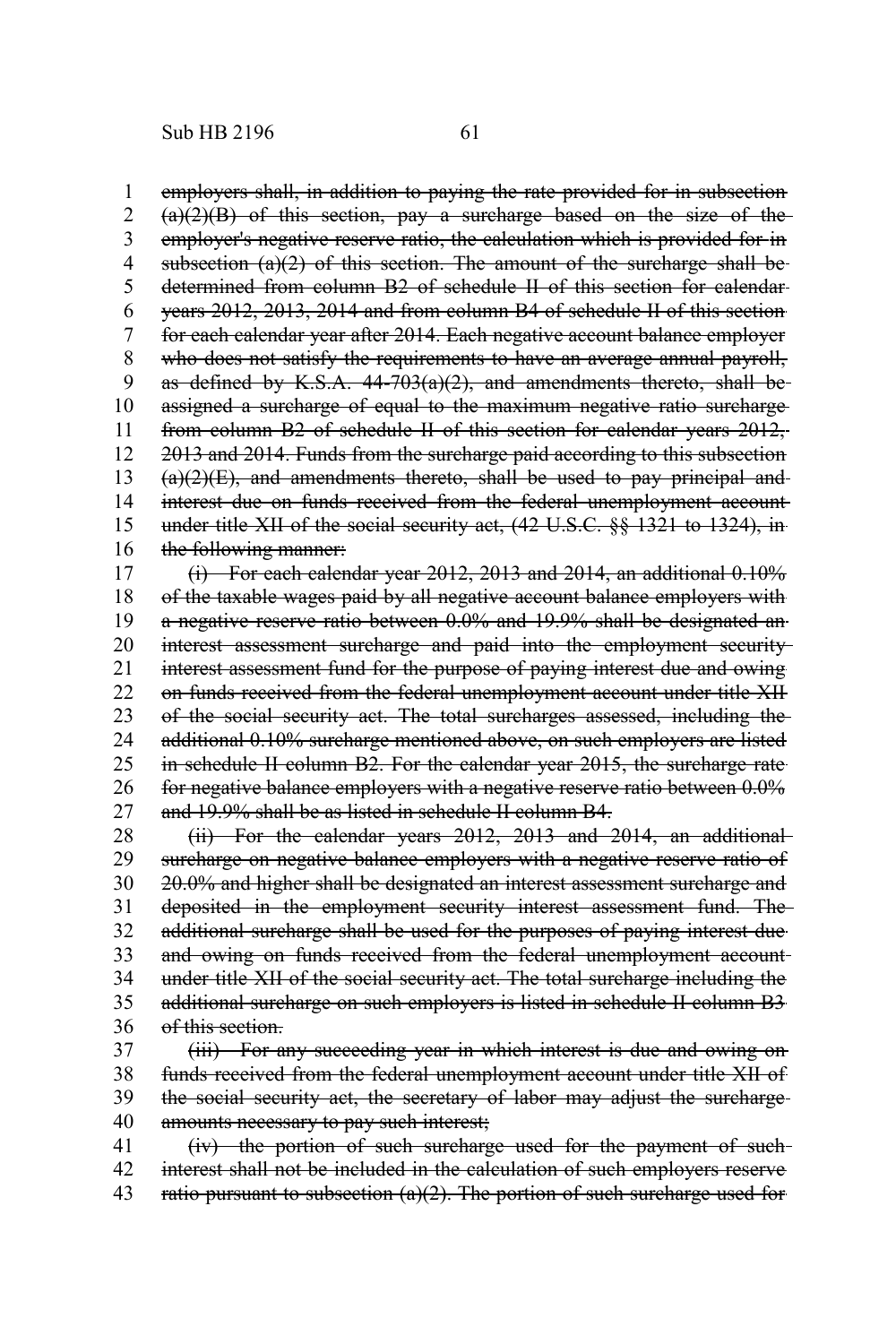the payment of principal shall be included in the calculation of such employers reserve ratio pursuant to subsection  $(a)(2)$ ; and 1 2

(v) if the amounts collected under this subsection are in excess of the amounts needed to pay interest due, the amounts in excess shall remain in the employment security interest assessment fund to be used to pay interest in future years. Whenever the secretary certifies all interest payments have been paid pursuant to this section, any excess funds remaining in the employment security interest assessment fund shall be transferred to the employment security trust fund for the purpose of paying any remaining principal amount due for advances described in this section. In the event that the amount transferred from the employment security interest assessment fund exceeds such remaining amount of principal due, the balance shall be used for the purposes of the employment security trust fund. 3 4 5 6 7 8 9 10 11 12 13 14

- SCHEDULE II—Surcharge on Negative Accounts Column A Column B1 Column B2 Column B3 Column B4 Negative Surcharge as a Surcharge as a Surcharge as a Surcharge as a Reserve **Reserve percent of** percent of **percent of percent of percent of** Ratiotaxable wages taxable wages taxable wages taxable wages Less than 2.0% ..................0.20% ................0.30% ........................... ............................0.10% 2.0% but less than 4.0 .......0.40 ....................0.50 ............................... ............................0.20 4.0 but less than 6.0 ...........0.60 ....................0.70 ............................... ............................0.30 6.0 but less than 8.0 ...........0.80 ....................0.90 ............................... ............................0.40 8.0 but less than 10.0 .........1.00. ...................1.10 ............................... ............................0.50 10.0 but less than 12.0 .......1.20 ....................1.30 ............................... ............................0.60 12.0 but less than 14.0 .......1.40 ....................1.50 ............................... ............................0.70 14.0 but less than 16.0 .......1.60 ....................1.70 ............................... ............................0.80 16.0 but less than 18.0 .......1.80 ....................1.90 ............................... ............................0.90 18.0 but less than 20.0 .......2.00 ....................2.10 ............................... ............................1.00 20.0 but less than 22.0 .......2.00 ...................... ..................................2.20 .......................1.10 22.0 but less than 24.0 .......2.00 ...................... ..................................2.40 .......................1.20 24.0 but less than 26.0 .......2.00 ...................... ..................................2.60 .......................1.30 26.0 but less than 28.0 .......2.00 ...................... ..................................2.80 .......................1.40 28.0 but less than 30.0 .......2.00 ...................... ..................................3.00 .......................1.50 30.0 but less than 32.0 .......2.00 ...................... ..................................3.20 .......................1.60 32.0 but less than 34.0 .......2.00 ...................... ..................................3.40 .......................1.70 34.0 but less than 36.0 .......2.00 ...................... ..................................3.60 .......................1.80 36.0 but less than 38.0 .......2.00 ...................... ..................................3.80 .......................1.90 38.0 and over .....................2.00 ...................... ..................................4.00 .......................2.00 15 16 17 18 19 20 21 22 23  $24$ 25 26 27 28 29 30 31 32 33 34 35 36 37 38 39
- (3) *Entering and expanding employer.* (A) The secretary, as a method of providing for a reduced rate of contributions to an employer shall verify the qualifications in this statute that bear a direct relation to unemployment risk for that employer. 40 41 42 43

(B) If, as of the computation date, an eligible, positive balance employer's reserve ratio is significantly affected due to an increase in the employer's taxable payroll of at least 100% and such increase is attributable to a growth in employment, and not to a change in the taxable wage base from the previous year, the secretary shall assign a reduced rate 44 45 46 47 48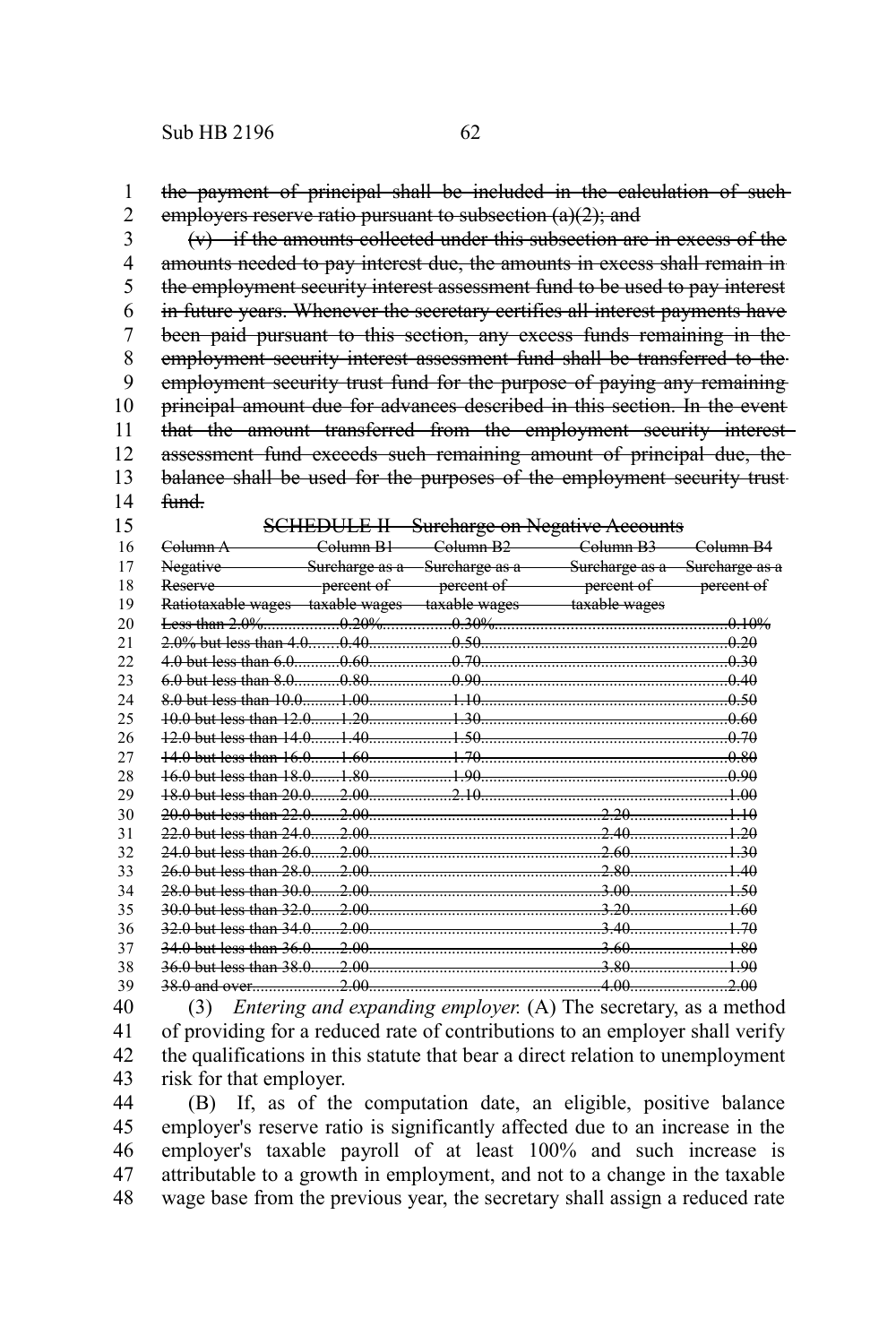of contributions for a period of three years. 1

(i) Such reduced rate of contributions shall be the new employer rate described in subsection  $(a)(1)(B)(i)(a)$ , or a rate based on the employer's demonstrated risk as reflected in the employer's reserve fund ratio history. 2 3 4

(ii) To be eligible for such reduced rate, the employer must maintain a positive account balance throughout the reduced-rate period and must have an increase in account balance for each year. 5 6 7

(4) *Planned yield.* (A) For rate year 2015 and prior rate years, the average required yield shall be determined from schedule III of this section, and the planned yield on total wages in column B of schedule III shall be determined by the reserve fund ratio in column A of schedule III. The reserve fund ratio shall be determined by dividing total assets in the employment security fund provided for in K.S.A. 44-712(a), and amendments thereto, excluding all moneys credited to the account of this state pursuant to section 903 of the federal social security act, as amended, which have been appropriated by the state legislature, whether or notwithdrawn from the trust fund, and excluding contributions not yet paid on July 31 by total payrolls for contributing employers for the preceding fiscal year which ended June 30. 8 9 10 11 12 13 14 15 16 17 18 19

(B)*(A)* For the *each* rate year 2016 and rate years thereafter, the contribution schedule in effect shall be determined by the *applicable* fund control table and rate schedule table of subsection (a)(4)(D)*(B)*. 20 21 22

- 23 24
- 

## SCHEDULE III—Fund Control Ratios to Total Wages

| 25 | <del>Column A</del> | <del>Column R</del> |
|----|---------------------|---------------------|
| 26 | Reserve Fund Ratio  | Planned Yield       |
| 27 |                     |                     |
| 28 |                     |                     |
| 29 |                     |                     |
| 30 |                     |                     |
| 31 |                     |                     |
| 32 |                     |                     |
| 33 |                     |                     |
| 34 |                     |                     |
| 35 |                     |                     |
| 36 |                     |                     |
| 37 |                     |                     |
| 38 |                     |                     |
| 39 |                     |                     |
| 40 |                     |                     |
| 41 |                     |                     |
| 42 |                     |                     |
| 43 |                     |                     |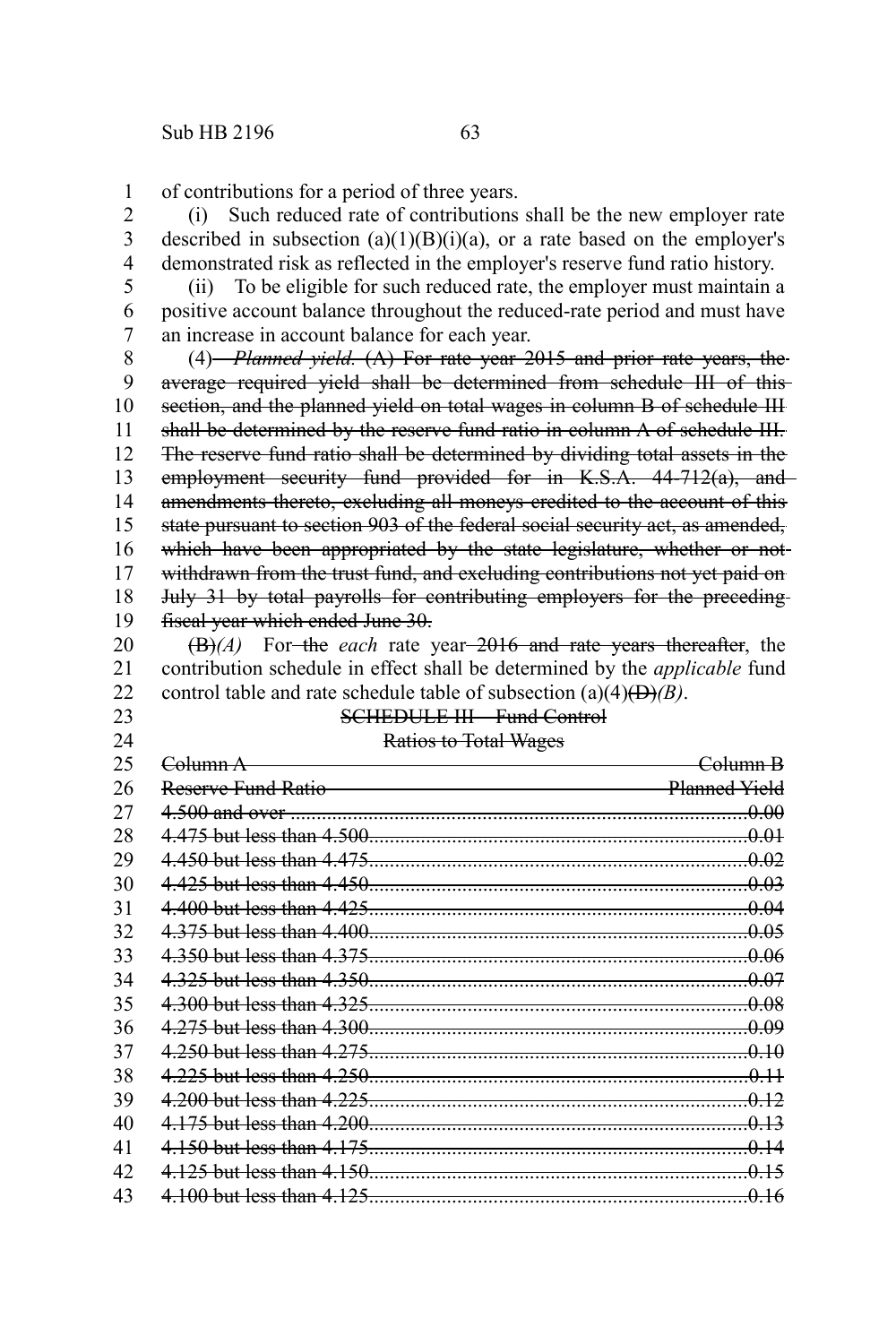| 1  |                            |      |
|----|----------------------------|------|
| 2  |                            | 0 18 |
| 3  |                            |      |
| 4  |                            |      |
| 5  |                            |      |
| 6  |                            |      |
| 7  |                            |      |
| 8  | 3.800 but less than 3.850. |      |
| 9  |                            |      |
| 10 |                            |      |
| 11 |                            |      |
| 12 |                            |      |
| 13 |                            |      |
| 14 |                            |      |
| 15 | 3.450 but less than 3.500. |      |
| 16 |                            |      |
| 17 |                            |      |
| 18 |                            |      |
| 19 |                            |      |
| 20 |                            |      |
| 21 |                            |      |
| 22 | 3.100 but less than 3.150. |      |
| 23 |                            |      |
| 24 |                            |      |
| 25 |                            |      |
| 26 |                            |      |
| 27 |                            |      |
| 28 |                            |      |
| 29 | 2.750 but less than 2.800. |      |
| 30 |                            |      |
| 31 |                            |      |
| 32 |                            |      |
| 33 |                            |      |
| 34 |                            |      |
| 35 |                            |      |
| 36 |                            |      |
| 37 |                            |      |
| 38 |                            |      |
| 39 |                            |      |
| 40 | 2.200 but less than 2.250  |      |
| 41 |                            |      |
| 42 |                            |      |
| 43 |                            |      |
|    |                            |      |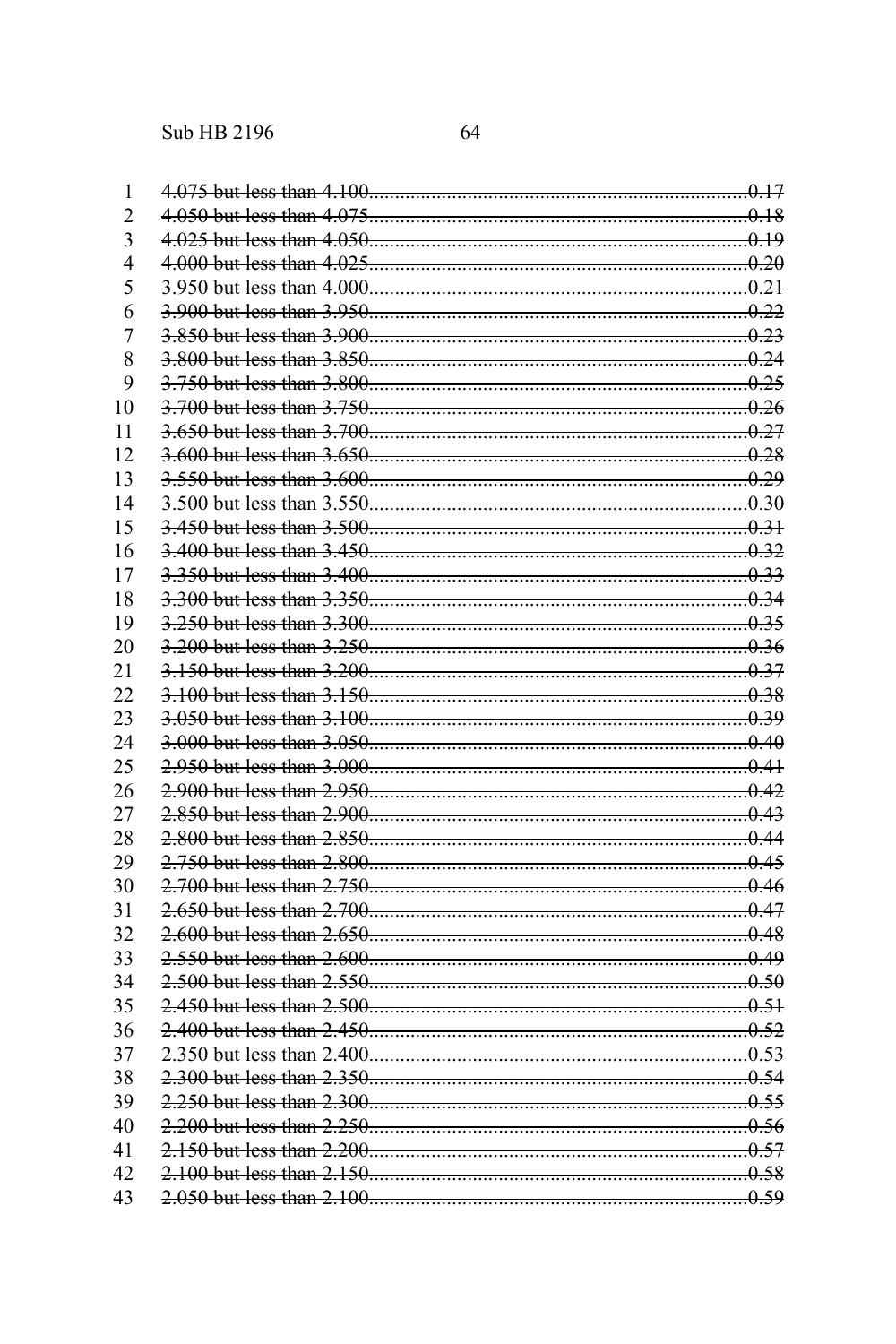| 1                        |                            |  |
|--------------------------|----------------------------|--|
| $\overline{2}$           |                            |  |
| 3                        |                            |  |
| $\overline{\mathcal{A}}$ |                            |  |
| 5                        |                            |  |
| 6                        |                            |  |
| $\overline{7}$           |                            |  |
| 8                        |                            |  |
| 9                        |                            |  |
| 10                       |                            |  |
| 11                       |                            |  |
| 12                       |                            |  |
| 13                       |                            |  |
| 14                       |                            |  |
| 15                       |                            |  |
| 16                       |                            |  |
| 17                       |                            |  |
| 18                       |                            |  |
| 19                       | 1.550 but less than 1.575. |  |
| 20                       |                            |  |
| 21                       |                            |  |
| 22                       |                            |  |
| 23                       |                            |  |
| 24                       |                            |  |
| 25                       |                            |  |
| 26                       |                            |  |
| 27                       |                            |  |
| 28                       |                            |  |
| 29                       |                            |  |
| 30                       |                            |  |
| 31                       |                            |  |
| 32                       |                            |  |
| 33                       |                            |  |
| 34                       |                            |  |
| 35                       |                            |  |
| 36                       |                            |  |
| 37                       |                            |  |
| 38                       |                            |  |
| 39                       |                            |  |
| 40                       |                            |  |
| 41                       |                            |  |
| 42                       |                            |  |
| 43                       |                            |  |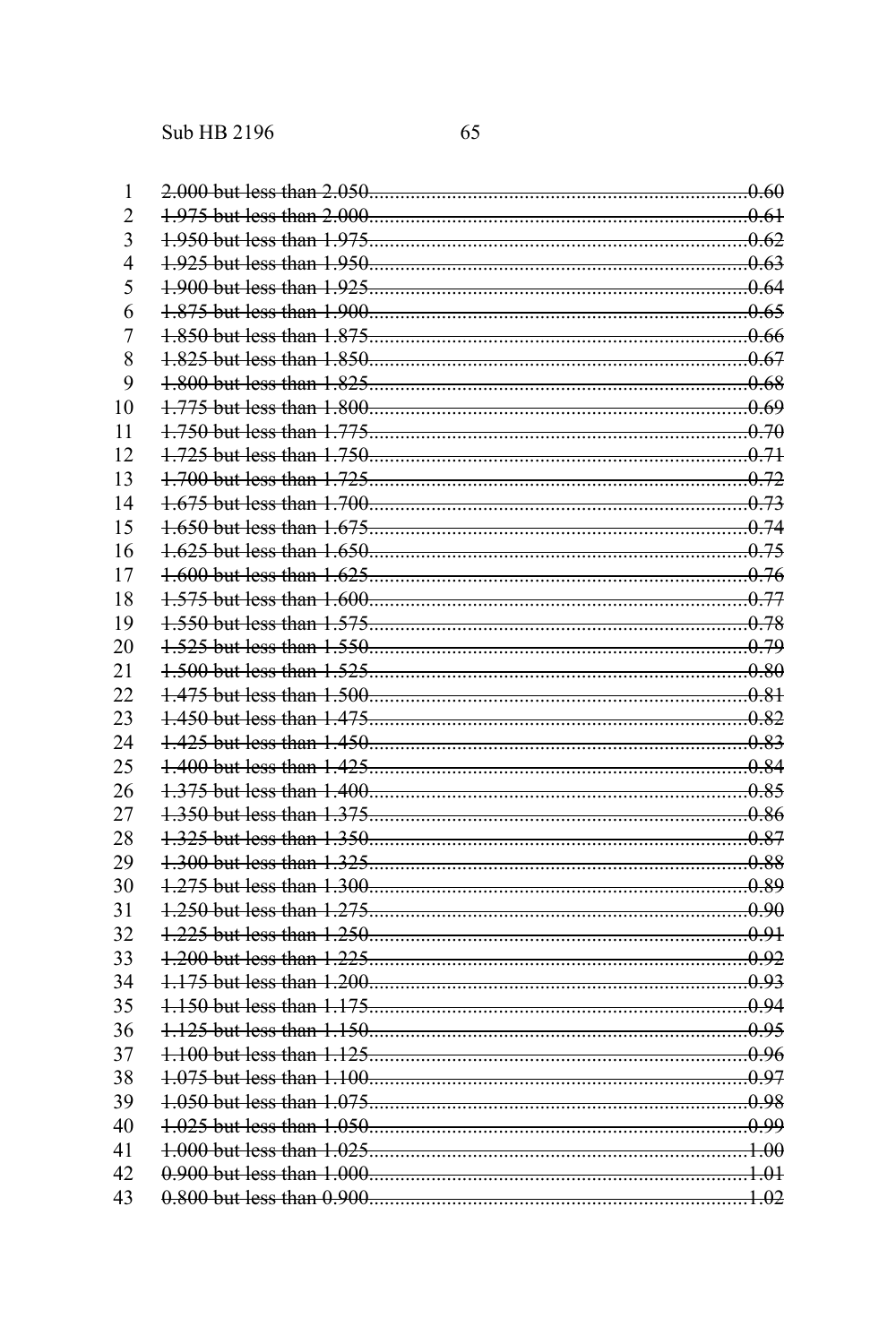| 3 |  |
|---|--|
|   |  |
| 5 |  |
| 6 |  |
|   |  |
|   |  |

(C) *Adjustment to taxable wages.* For rate year 2015 and prior rate years, the planned yield as a percent of total wages, as determined in this subsection  $(a)(4)$ , shall be adjusted to taxable wages by multiplying by the ratio of total wages to taxable wages for all contributing employers for the preceding fiscal year ending June 30, except, with regard to a year in which the taxable wage base changes. The taxable wages used in thecalculation for such a year and the following year shall be an estimate of what the taxable wages would have been if the new taxable wage base had been in effect during all of the preceding fiscal year ending June 30. 9 10 11 12 13 14 15 16 17

(D)*(B) Effective rates.* (i) For rate year 2016 and ensuing rate years, Employer contribution rates to be effective for the ensuing *each* calendar year shall be determined by the *applicable rate schedule in clause (ii) and the* fund control table *for the rate year as specified* contained in this section *clause*. The average high cost multiple of the trust fund as of the computation date shall determine the contribution schedule in effect for the next rate year. For purposes of subsection  $(a)(4)(D)(B)(i)$  and  $(v)$ , the average high cost multiple is the reserve fund ratio, as defined by subsection  $(a)(4)(A)$ , divided by the average high benefit cost rate. The average high benefit cost rate shall be determined by averaging the three highest benefit cost rates over the last 20 years from the preceding fiscal year which ended June 30. The high benefit cost rate is defined by dividing total benefits paid in the fiscal year by total payrolls for covered employers in the fiscal year. *The reserve fund ratio shall be determined by dividing total assets in the employment security fund provided for in K.S.A. 44- 712(a), and amendments thereto, excluding all moneys credited to the account of this state pursuant to section 903 of the federal social security act, as amended, that have been appropriated by the legislature, whether or not withdrawn from the trust fund, and excluding contributions not yet paid on July 31, by total payrolls for contributing employers for the preceding fiscal year that ended on June 30.* Fund Control Table *A For Rate Years 2016-2021* 18 19 20 21 22 23 24 25 26 27 28 29 30 31 32 33 34 35 36 37 38 39 40

| 41 | Lower AHCM | Upper AHCM | Solvency Adjustment         |
|----|------------|------------|-----------------------------|
| 42 | Threshold  | Threshold  | to Standard Rate <i>per</i> |
| 43 |            |            | Standard Rate Schedule      |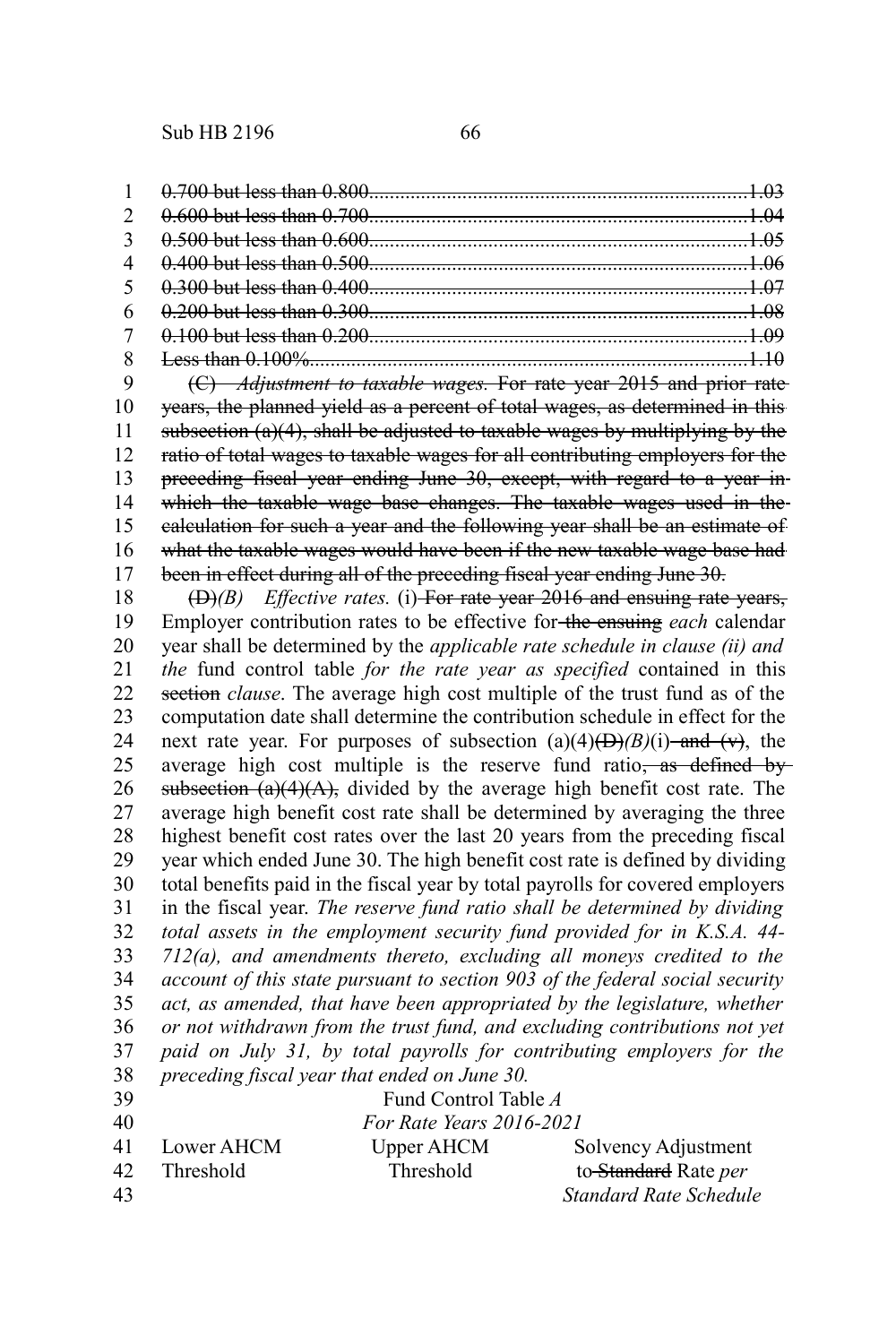| 1        |                  |                | <del>-1000.00000</del> -1,000.00000 |                        | 0.19999              | 1.60%                                         |                          |
|----------|------------------|----------------|-------------------------------------|------------------------|----------------------|-----------------------------------------------|--------------------------|
| 2        | 0.20000          |                |                                     |                        | 0.44999              | 1.40%                                         |                          |
| 3        | 0.45000          |                |                                     |                        | 0.59999              | 1.20%                                         |                          |
| 4        | 0.60000          |                |                                     |                        | 0.74999              | 1.00%                                         |                          |
| 5        | 0.75000          |                |                                     |                        | 1.14999              | $0.00\%$                                      |                          |
| 6        | 1.15000          |                |                                     |                        |                      | $-0.50\%$                                     |                          |
|          |                  |                |                                     |                        | 1000.00001,000.00000 |                                               |                          |
| 7        |                  |                |                                     |                        | Fund Control Table B |                                               |                          |
| 8        |                  |                |                                     |                        |                      | For Rate Year 2022 and Ensuing Calendar Years |                          |
| 9        | <b>KS SUTA</b>   |                | Lower                               | Upper                  | Solvency/Credit      | Solvency/Credit                               | Solvency/Credit          |
| 10       | Tax Rate         |                | <b>AHCM</b>                         | <b>AHCM</b>            | Adjustment to        | Adjustment as a                               | Adjustment as a          |
| 11       | <b>Schedules</b> |                | <b>Threshold</b>                    | <b>Threshold</b>       | Maximum              | Rate Group                                    | Total $%$ to             |
| 12       |                  |                |                                     |                        | <b>Standard Rate</b> | Multiplier to                                 | Employer's               |
| 13       |                  |                |                                     |                        |                      | Standard, Earned Standard, Earned             |                          |
| 14       |                  |                |                                     |                        |                      | Rate Group                                    | Rate Group               |
| 15       |                  |                | $-1,000.00000$                      | $-0.00001$             | 2.00%                | 0.05263%                                      | 26.32%                   |
| 16       |                  | $\overline{c}$ | 0.00000                             | 0.24999                | 1.80%                | 0.04737%                                      | 23.68%                   |
| 17       | Solvency         | $\mathfrak{Z}$ | 0.25000                             | 0.44999                | 1.60%                | $0.04211\%$                                   | 21.05%                   |
| 18       | <b>Schedules</b> | $\overline{4}$ | 0.45000                             | 0.59999                | 1.40%                | 0.03684%                                      | 18.42%                   |
| 19       | $(1-6)$          | 5              | 0.60000                             | 0.69999                | 1.20%                | 0.03158%                                      | 15.79%                   |
| 20       |                  | 6              | 0.70000                             | 0.74999                | $1.00\%$             | 0.02632%                                      | 13.16%                   |
| 21       | Standard         |                |                                     |                        |                      |                                               |                          |
| 22       | Schedule         | $\overline{7}$ | 0.75000                             | 1.24999                | $0.00\%$             | $0.00000\%$                                   | $0.00\%$                 |
| 23       | (7)              |                |                                     |                        |                      |                                               |                          |
| 24       |                  | 8              | 1.25000                             | 1.29999                | $-1.00\%$            | $-0.02632%$                                   | $-13.16%$                |
| 25       | Credit           | 9              | 1.30000                             | 1.39999                | $-1.20%$             | $-0.03158%$                                   | $-15.79%$                |
| 26       | Schedules 10     |                | 1.40000                             | 1.54999                | $-1.40%$             | $-0.03684%$                                   | $-18.42%$                |
| 27       | $(8-13)$         | 11             | 1.55000                             | 1.74999                | $-1.60%$             | $-0.04211\%$                                  | $-21.05%$                |
| 28       |                  | 12             | 1.75000                             | 1.99999                | $-1.80%$             | $-0.04737%$                                   | $-23.68%$                |
| 29       |                  | 13             | 2.00000                             | 1,000.00000            | $-2.00\%$            | $-0.05263%$                                   | $-26.32%$                |
| $\Omega$ | $(i)$ (a)        |                |                                     | For rota your 2016 and | $\alpha$ ncuing rota |                                               | xeora Fligible employera |

(ii) *(a)* For rate year 2016 and ensuing rate years, Eligible employers shall be classified *by rate group* according to the standard rate schedule *standard rate schedule* 7 in this section, subject to any adjustment pursuant to the effective rate schedule for that rate year. *Except as provided in subclause (b), for rate years 2016 through 2021, the rate pursuant to the standard rate schedule as adjusted by fund control table A shall apply. Except as provided in subclause (b), for rate year 2022 and ensuing calendar years, the rate pursuant to standard rate schedule 7, solvency schedules 1 through 6 or credit schedules 8 through 13 shall apply as provided by fund control table B.* 30 31 32 33 34 35 36 37 38 39

*(b) In the event the full appropriation is not made as provided in section 6, and amendments thereto, to the employment security fund on or before July 15, 2021, all contributing employers shall pay the rate as set forth in standard schedule S - standard rate schedule 7 for the 2022 calendar year.* 40 41 42 43 44

| 45 |      |               | STANDARD RATE SCHEDULE S - |          |
|----|------|---------------|----------------------------|----------|
| 46 |      |               | STANDARD RATE SCHEDULE 7   |          |
| 47 | Rate | Lower Reserve | <b>Upper Reserve</b>       | Standard |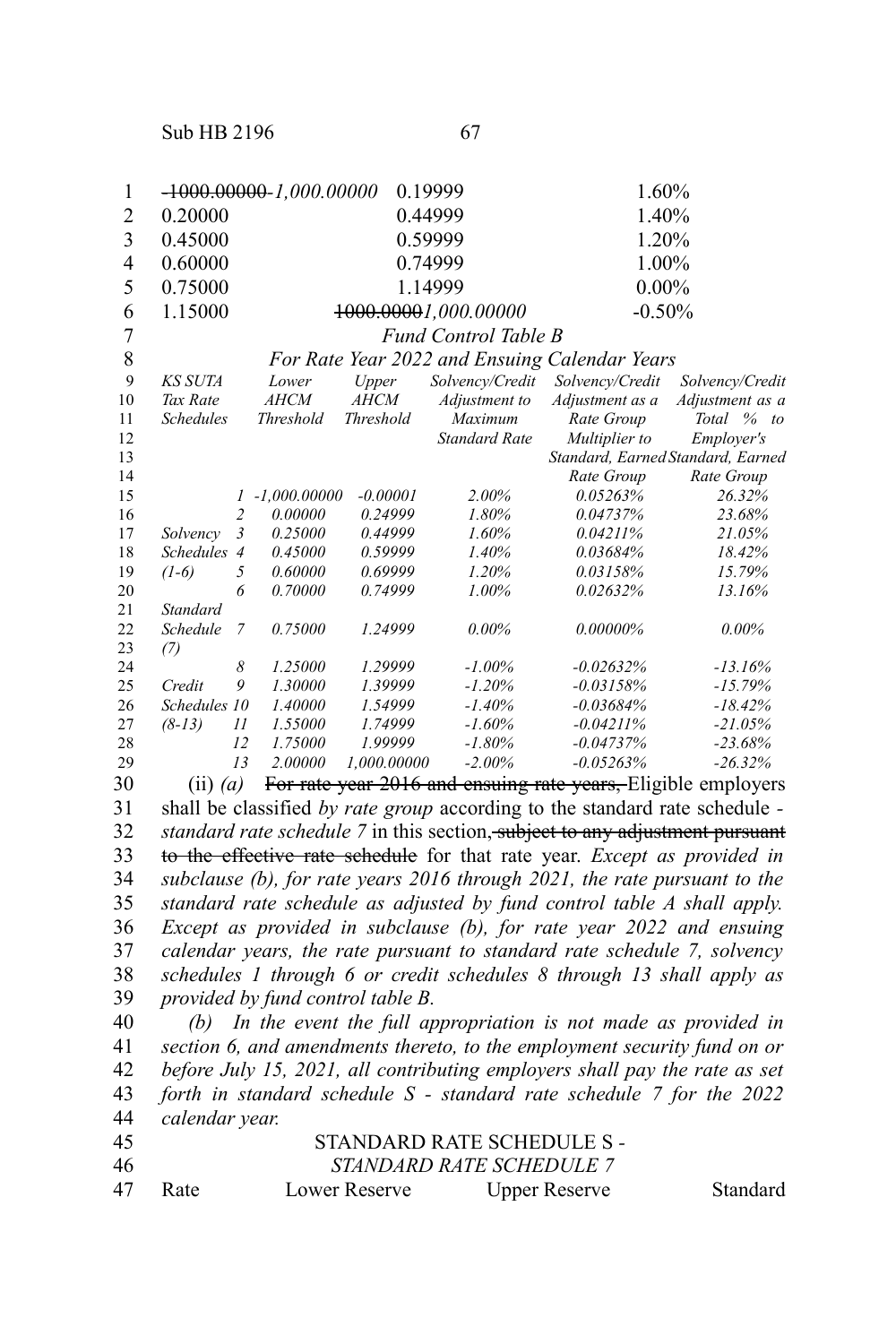Sub HB 2196 68

| $\mathbf{1}$            | Group          | Ratio Limit      | Ratio Limit                                                                   | Rate     |
|-------------------------|----------------|------------------|-------------------------------------------------------------------------------|----------|
| $\overline{c}$          | $\mathbf{1}$   | 18.590           | 1,000,000.000                                                                 | 0.20%    |
| $\overline{\mathbf{3}}$ | $\overline{c}$ | 17.875           | 18.589                                                                        | 0.40%    |
| $\overline{4}$          | 3              | 17.160           | 17.874                                                                        | 0.60%    |
| 5                       | $\overline{4}$ | 16.445           | 17.159                                                                        | 0.80%    |
| 6                       | 5              | 15.730           | 16.444                                                                        | 1.00%    |
| $\overline{7}$          | 6              | 15.015           | 15.729                                                                        | 1.20%    |
| 8                       | $\overline{7}$ | 14.300           | 15.014                                                                        | 1.40%    |
| 9                       | 8              | 13.585           | 14.299                                                                        | 1.60%    |
| 10                      | 9              | 12.870           | 13.584                                                                        | 1.80%    |
| 11                      | 10             | 12.155           | 12.869                                                                        | 2.00%    |
| 12                      | 11             | 11.440           | 12.154                                                                        | 2.20%    |
| 13                      | 12             | 10.725           | 11.439                                                                        | 2.40%    |
| 14                      | 13             | 10.010           | 10.724                                                                        | 2.60%    |
| 15                      | 14             | 9.295            | 10.009                                                                        | 2.80%    |
| 16                      | 15             | 8.580            | 9.294                                                                         | 3.00%    |
| 17                      | 16             | 7.865            | 8.579                                                                         | 3.20%    |
| 18                      | 17             | 7.150            | 7.864                                                                         | 3.40%    |
| 19                      | 18             | 6.435            | 7.149                                                                         | 3.60%    |
| 20                      | 19             | 5.720            | 6.434                                                                         | 3.80%    |
| 21                      | 20             | 5.005            | 5.719                                                                         | 4.00%    |
| 22                      | 21             | 4.290            | 5.004                                                                         | 4.20%    |
| 23                      | 22             | 3.575            | 4.289                                                                         | 4.40%    |
| 24                      | 23             | 2.860            | 3.574                                                                         | 4.60%    |
| 25                      | 24             | 2.145            | 2.859                                                                         | 4.80%    |
| 26                      | 25             | 1.430            | 2.144                                                                         | 5.00%    |
| 27                      | 26             | 0.715            | 1.429                                                                         | 5.20%    |
| 28                      | 27             | 0.000            | 0.714                                                                         | 5.40%    |
| 29                      | N1             | $-0.714$         | $-0.001$                                                                      | 5.60%    |
| 30                      | N2             | $-1.429$         | $-0.715$                                                                      | 5.80%    |
| 31                      | N <sub>3</sub> | $-2.144$         | $-1.430$                                                                      | $6.00\%$ |
| 32                      | N <sub>4</sub> | $-2.859$         | $-2.145$                                                                      | 6.20%    |
| 33                      | N <sub>5</sub> | $-3.574$         | $-2.860$                                                                      | 6.40%    |
| 34                      | N <sub>6</sub> | $-4.289$         | $-3.575$                                                                      | 6.60%    |
| 35                      | N7             | $-5.004$         | $-4.290$                                                                      | 6.80%    |
| 36                      | N <sub>8</sub> | $-5.719$         | $-5.005$                                                                      | 7.00%    |
| 37                      | N <sub>9</sub> | $-6.434$         | $-5.720$                                                                      | 7.20%    |
| 38                      | N10            | $-7.149$         | $-6.435$                                                                      | 7.40%    |
| 39                      | N11            | $-1,000,000.000$ | $-7.150$                                                                      | 7.60%    |
| 40                      |                |                  | (iii) For all rate years prior to 2016, except with regard to rates for       |          |
| 41                      |                |                  | negative account balance employers, employer contribution rates to be         |          |
| 42                      |                |                  | effective for the ensuing calendar year shall be computed by adjusting        |          |
| 43                      |                |                  | proportionately the experience factors from schedule I of this section to the |          |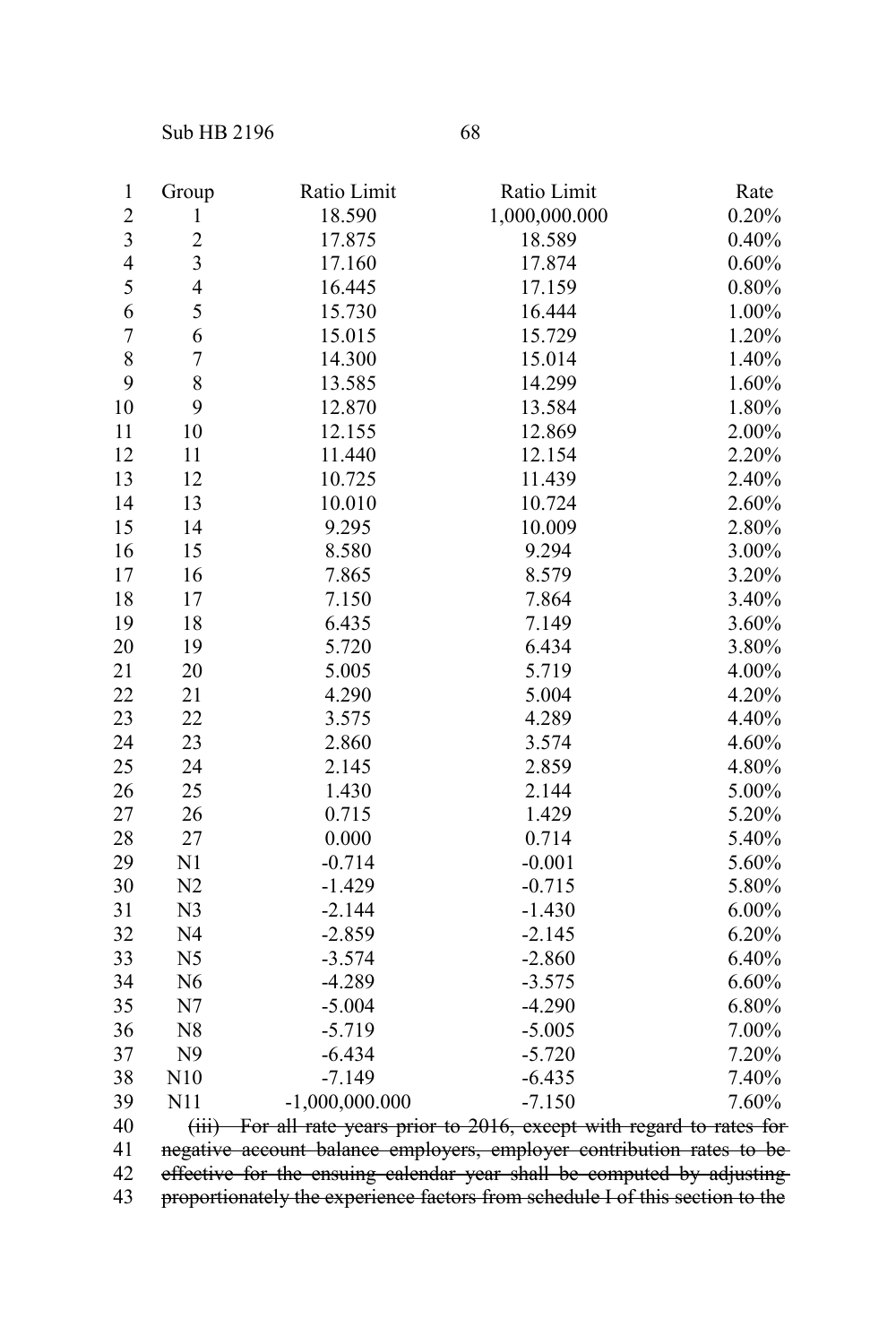required yield on taxable wages. For the purposes of this subsection (a)(4), 

all rates computed shall be rounded to the nearest .01% and for calendar 

year 1983 and ensuing calendar years, the maximum effective contribution rate shall not exceed 5.4%. 

(iv) For rate years 2007 through 2015, employers who are current in filing quarterly wage reports and in payment of all contributions due and owing, shall be issued a contribution rate based upon the following reduction: For rate groups 1 through 5, the rates would be reduced to-0.00%; for rate groups 6 through 28, the rates would be reduced by 50%; for rate groups 29 through 51, the rates would be reduced by 40%. 

(v) For rate year 2014 and rate years thereafter, an eligible employer other than a negative account balance employer, who has filed all reports due and paid all contributions due and owing on or before January 31 of the applicable year is entitled to a rate discount of 15% except as provided in this subsection. For rate year 2015 and rate years thereafter, an eligible employer other than a negative account balance employer, who has filed all reports due and paid all contributions due and owing on or before January 31 of the applicable year is entitled to a rate discount of 25% except as provided in this subsection. This discount shall not be in effect if other reduced rates pursuant to subsections  $(a)(4)(D)(i)$  through (iv) are in effect. This discount shall not be available for a rate year if the average high cost multiple, as defined in subsection (a)(4)(D)(i), of the employment security trust fund balance falls below 1.0 as of the computation date of that year's rates, and this discount shall thereafter cease to be in effect for all subsequent rate years. 

## *Rate SOLVENCY RATE SCHEDULES (1-6)*

| 27 | Group $1$ $2$ $3$ $4$ $5$         |                                       |             |                       | 6                       |
|----|-----------------------------------|---------------------------------------|-------------|-----------------------|-------------------------|
| 28 | L                                 | $0.252632\%$ $0.247375\%$ $0.24211\%$ | 0.23684%    |                       | $0.23158\%$ $0.22632\%$ |
| 29 | 2 0.505263% 0.49474% 0.48421%     |                                       | 0.47368%    | $0.46316\%$           | 0.45263%                |
| 30 | 3 0.757895% 0.74211% 0.72632%     |                                       | 0.71053%    | $0.69474\%$           | 0.67895%                |
| 31 | 4 1.010526% 0.98947% 0.96842%     |                                       | 0.94737%    |                       | $0.92632\%$ $0.90526\%$ |
| 32 | 5 1.263158% 1.23684% 1.21053%     |                                       | 1.18421%    | 1.15789%              | 1.13158%                |
| 33 | 6 1.515789% 1.48421% 1.45263%     |                                       | 1.42105%    | 1.38947%              | 1.35789%                |
| 34 | 7 1.768421% 1.73158% 1.69474%     |                                       | 1.65789%    |                       | $1.62105\%$ $1.58421\%$ |
| 35 | 8 2.021053% 1.97895% 1.93684%     |                                       | 1.89474%    |                       | 1.85263% 1.81053%       |
| 36 | 9 2.273684% 2.22632% 2.17895%     |                                       | 2.13158%    | $2.08421\%$ 2.03684\% |                         |
| 37 | 10 2.526316% 2.47368% 2.42105%    |                                       | 2.36842%    | $2.31579\%$           | 2.26316%                |
| 38 | 11 2.778947% 2.72105% 2.66316%    |                                       | 2.60526%    | 2.54737%              | 2.48947%                |
| 39 | 12 3.031579% 2.96842% 2.90526%    |                                       | $2.84211\%$ | 2.77895%              | 2.71579%                |
| 40 | 13 3.284211% 3.21579% 3.14737%    |                                       | 3.07895%    | 3.01053%              | 2.94211%                |
| 41 | 14 3.536842\% 3.46316\% 3.38947\% |                                       | 3.31579%    | $3.24211\%$           | 3.16842%                |
| 42 | 15 3.789474% 3.71053% 3.63158%    |                                       | 3.55263%    | 3.47368%              | 3.39474%                |
| 43 | 16 4.042105% 3.95789% 3.87368%    |                                       | 3.78947%    |                       | 3.70526\% 3.62105\%     |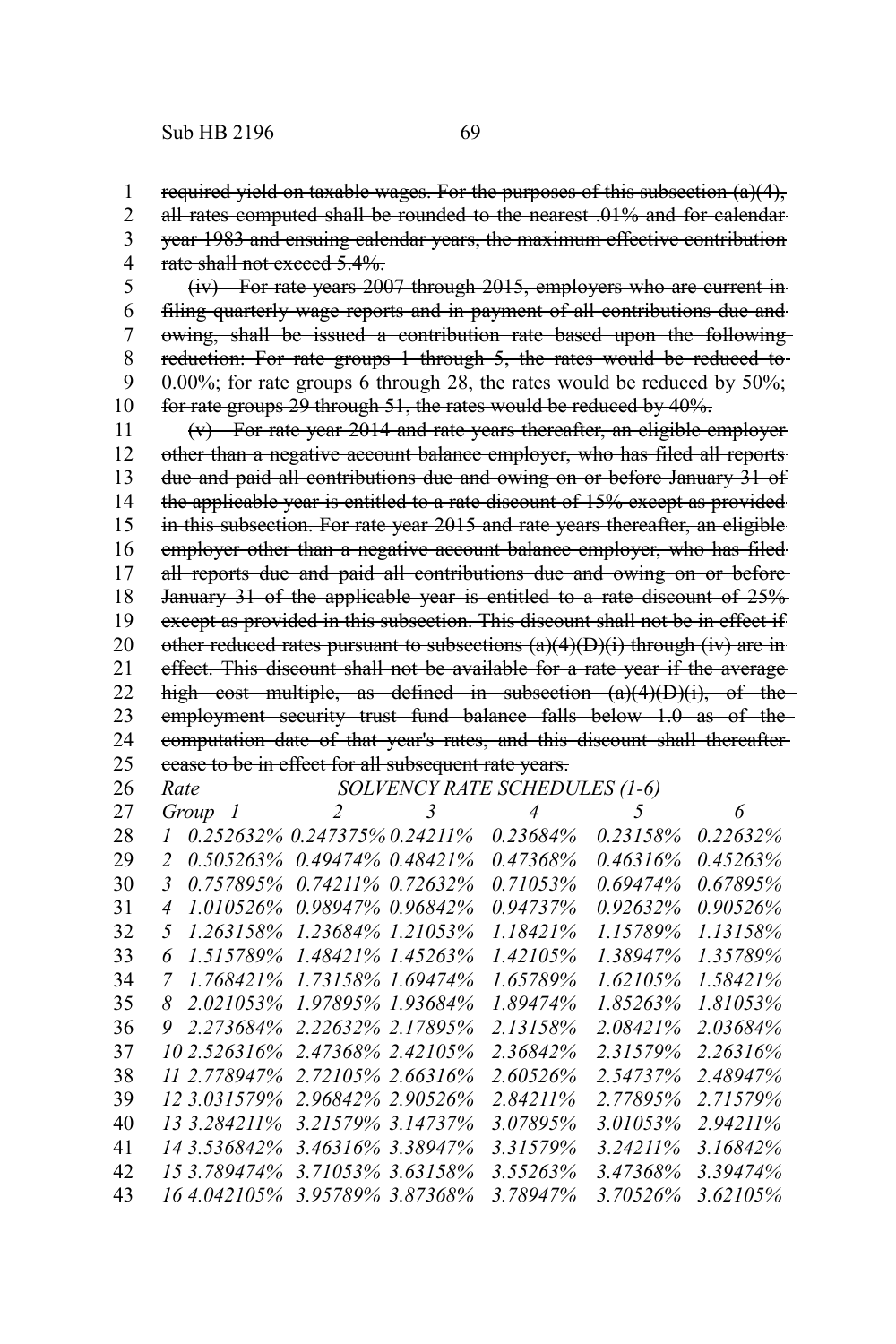| 1              | 17 4.294737%                | 4.20526% 4.11579%                   | 4.02632% | 3.93684% | 3.84737% |
|----------------|-----------------------------|-------------------------------------|----------|----------|----------|
| $\overline{2}$ | 18 4.547368%                | 4.45263% 4.35789%                   | 4.26316% | 4.16842% | 4.07368% |
| $\overline{3}$ | 19 4.800000%                | 4.70000% 4.60000%                   | 4.50000% | 4.40000% | 4.30000% |
| $\overline{4}$ | 20 5.052632%                | 4.94737% 4.84211%                   | 4.73684% | 4.63158% | 4.52632% |
| 5              | 21 5.305263%                | 5.19474% 5.08421%                   | 4.97368% | 4.86316% | 4.75263% |
| 6              | 22 5.557895%                | 5.44211% 5.32632%                   | 5.21053% | 5.09474% | 4.97895% |
| $\overline{7}$ | 23 5.810526%                | 5.68947% 5.56842%                   | 5.44737% | 5.32632% | 5.20526% |
| 8              | 24 6.063158%                | 5.93684% 5.81053%                   | 5.68421% | 5.55789% | 5.43158% |
| 9              | 25 6.315789%                | 6.18421% 6.05263%                   | 5.92105% | 5.78947% | 5.65789% |
| 10             | 26 6.568421%                | 6.43158% 6.29474%                   | 6.15789% | 6.02105% | 5.88421% |
| 11             | 27 6.821053%                | 6.67895% 6.53684%                   | 6.39474% | 6.25263% | 6.11053% |
| 12             | N17.073684%                 | 6.92632% 6.77895%                   | 6.63158% | 6.48421% | 6.33684% |
| 13             | N27.326316%                 | 7.17368% 7.02105%                   | 6.86842% | 6.71579% | 6.56316% |
| 14             | N37.578947%                 | 7.42105% 7.26316%                   | 7.10526% | 6.94737% | 6.78947% |
| 15             | N47.831579%                 | 7.66842% 7.50526%                   | 7.34211% | 7.17895% | 7.01579% |
| 16             | N58.084211%                 | 7.91579% 7.74737%                   | 7.57895% | 7.41053% | 7.24211% |
| 17             |                             | N68.336842% 8.16316% 7.98947%       | 7.81579% | 7.64211% | 7.46842% |
| 18             |                             | N78.589474% 8.41053% 8.23158%       | 8.05263% | 7.87368% | 7.69474% |
| 19             |                             | N88.842105% 8.65789% 8.47368%       | 8.28947% | 8.10526% | 7.92105% |
| 20             |                             | N99.094737% 8.90526% 8.71579%       | 8.52632% | 8.33684% | 8.14737% |
| 21             |                             | N109.347368% 9.15263% 8.95789%      | 8.76316% | 8.56842% | 8.37368% |
| 22             |                             | N119.600000% 9.40000% 9.20000%      | 9.00000% | 8.80000% | 8.60000% |
| 23             | Rate                        | <b>CREDIT RATE SCHEDULES (8-13)</b> |          |          |          |
| 24             | Group 8                     | 9<br>10                             | II       | 12       | 13       |
| 25             | 0.173684%<br>1              | 0.16842% 0.16316%                   | 0.15789% | 0.15263% | 0.14737% |
| 26             | $\overline{c}$<br>0.347368% | 0.33684% 0.32632%                   | 0.31579% | 0.30526% | 0.29474% |
| 27             | 3<br>0.521053%              | 0.50526% 0.48947%                   | 0.47368% | 0.45789% | 0.44211% |
| 28             | $\overline{4}$<br>0.694737% | 0.67368% 0.65263%                   | 0.63158% | 0.61053% | 0.58947% |
| 29             | 5<br>0.868421%              | 0.84211% 0.81579%                   | 0.78947% | 0.76316% | 0.73684% |
| 30             | 1.042105%<br>6              | 1.01053% 0.97895%                   | 0.94737% | 0.91579% | 0.88421% |
| 31             | 1.215789%<br>7              | 1.17895% 1.14211%                   | 1.10526% | 1.06842% | 1.03158% |
| 32             | 8<br>1.389474%              | 1.34737% 1.30526%                   | 1.26316% | 1.22105% | 1.17895% |
| 33             | 1.563158%<br>9              | 1.51579% 1.46842%                   | 1.42105% | 1.37368% | 1.32632% |
| 34             | 101.736842%                 | 1.68421% 1.63158%                   | 1.57895% | 1.52632% | 1.47368% |
| 35             | 11 1.910526%                | 1.85263% 1.79474%                   | 1.73684% | 1.67895% | 1.62105% |
| 36             | 12 2.084211%                | 2.02105% 1.95789%                   | 1.89474% | 1.83158% | 1.76842% |
| 37             |                             | 13 2.257895% 2.18947% 2.12105%      | 2.05263% | 1.98421% | 1.91579% |
| 38             |                             | 14 2.431579% 2.35789% 2.28421%      | 2.21053% | 2.13684% | 2.06316% |
| 39             |                             | 15 2.605263% 2.52632% 2.44737%      | 2.36842% | 2.28947% | 2.21053% |
| 40             |                             | 16 2.778947% 2.69474% 2.61053%      | 2.52632% | 2.44211% | 2.35789% |
| 41             |                             | 17 2.952632% 2.86316% 2.77368%      | 2.68421% | 2.59474% | 2.50526% |
| 42             |                             | 18 3.126316% 3.03158% 2.93684%      | 2.84211% | 2.74737% | 2.65263% |
| 43             | 19 3.300000%                | 3.20000% 3.10000%                   | 3.00000% | 2.90000% | 2.80000% |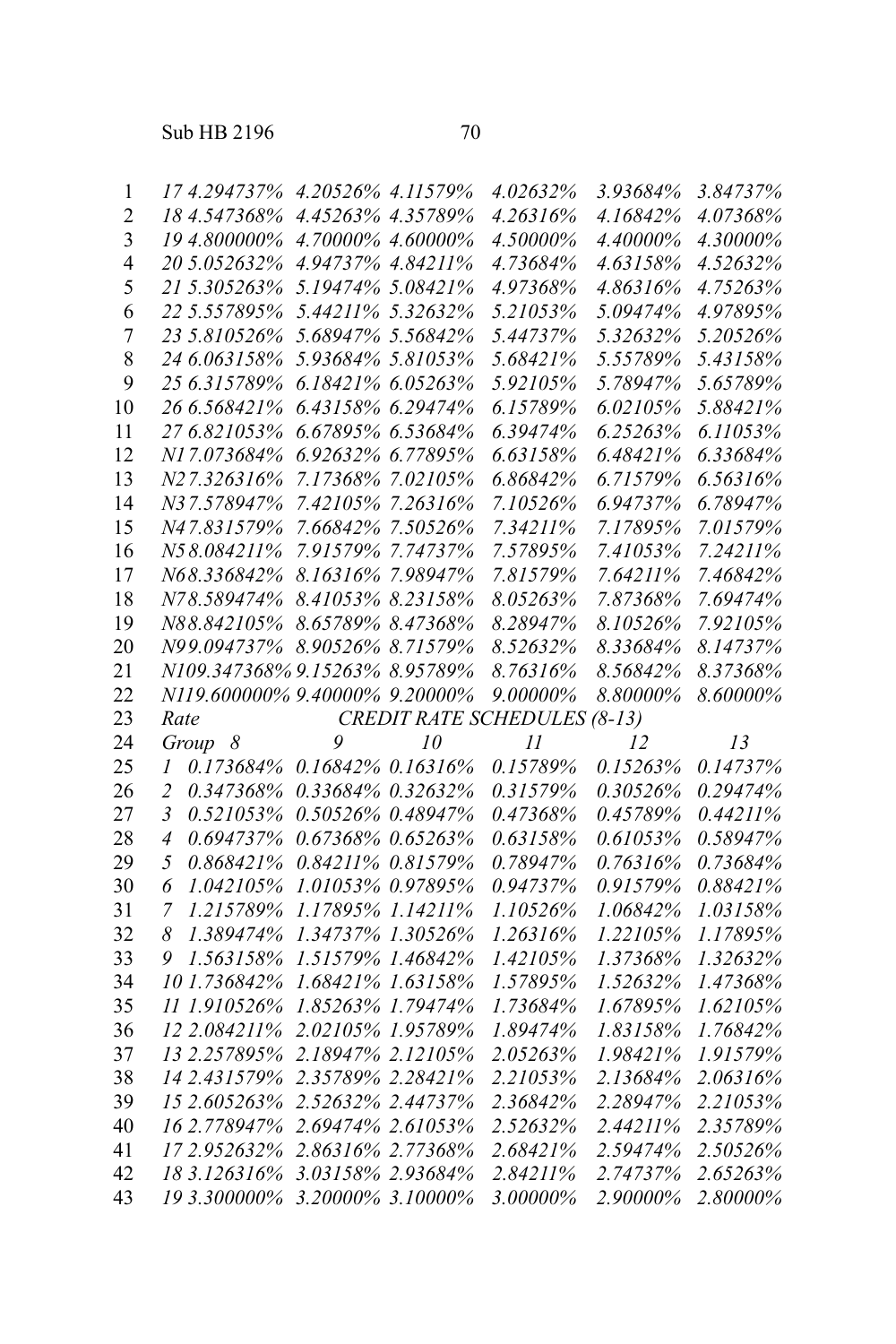| 1  | 20 3.473684%                                                           |                     | 3.36842\% 3.26316\%           | 3.15789%    | 3.05263%             | 2.94737%            |
|----|------------------------------------------------------------------------|---------------------|-------------------------------|-------------|----------------------|---------------------|
| 2  | 21 3.647368%                                                           |                     | 3.53684% 3.42632%             | 3.31579%    | 3.20526%             | 3.09474%            |
| 3  | 22 3.821053%                                                           |                     | 3.70526% 3.58947%             | 3.47368%    | 3.35789%             | 3.24211%            |
| 4  | 23 3.994737%                                                           |                     | 3.87368% 3.75263%             | 3.63158%    | 3.51053%             | 3.38947%            |
| 5  | 24 4.168421%                                                           |                     | 4.04211\% 3.91579\%           | 3.78947%    | 3.66316%             | 3.53684%            |
| 6  | 25 4.342105%                                                           |                     | 4.21053\% 4.07895\%           | 3.94737%    | 3.81579%             | 3.68421%            |
| 7  | 26 4.515789%                                                           |                     | 4.37895% 4.24211%             | 4.10526%    | 3.96842%             | 3.83158%            |
| 8  | 27 4.689474%                                                           |                     | 4.54737% 4.40526%             | 4.26316%    | 4.12105%             | 3.97895%            |
| 9  | N14.863158%                                                            |                     | 4.71579% 4.56842%             | 4.42105%    | 4.27368%             | 4.12632%            |
| 10 | N <sub>2</sub> 5.036842%                                               |                     | 4.88421\% 4.73158\%           | 4.57895%    | 4.42632%             | 4.27368%            |
| 11 | N35.210526%                                                            |                     | 5.05263\% 4.89474\%           | 4.73684%    | 4.57895%             | 4.42105%            |
| 12 | N45.384211%                                                            |                     | 5.22105\% 5.05789\%           | 4.89474%    | 4.73158%             | 4.56842%            |
| 13 | N55.557895%                                                            |                     | 5.38947% 5.22105%             | 5.05263%    | 4.88421%             | 4.71579%            |
| 14 | N65.731579%                                                            |                     | 5.55789% 5.38421%             | 5.21053%    | 5.03684%             | 4.86316%            |
| 15 | N75.905263%                                                            | 5.72632\% 5.54737\% |                               | 5.36842%    | 5.18947%             | 5.01053%            |
| 16 | N86.078947%                                                            | 5.89474% 5.71053%   |                               | 5.52632%    | 5.34211\%            | 5.15789%            |
| 17 | N96.252632% 6.06316% 5.87368%                                          |                     |                               | 5.68421%    | 5.49474%             | 5.30526%            |
| 18 | N106.426316% 6.23158% 6.03684%                                         |                     |                               | 5.84211\%   | 5.64737%             | 5.45263%            |
| 19 | N <sub>116.600000%</sub> 6.40000% 6.20000%                             |                     |                               | $6.00000\%$ |                      | 5.80000\% 5.60000\% |
| 20 | (b)                                                                    |                     | Successor classification. (1) | $(A)$ For   | the purposes of this |                     |
| 21 | subsection $(b)$ , whenever an employing unit, whether or not it is an |                     |                               |             |                      |                     |
| 22 | "employing unit" within the meaning of of K.S.A. 44-703(g), and        |                     |                               |             |                      |                     |
| 23 | amendments thereto, becomes an employer pursuant to K.S.A. 44-703(h)   |                     |                               |             |                      |                     |

(4), and amendments thereto, or is an employer at the time of acquisition and meets the definition of a "successor employer" as defined by K.S.A. 44-703(dd), and amendments thereto, and thereafter transfers its trade or business, or any portion thereof, to another employer and, at the time of the transfer, there is substantially common ownership, management or control of the two employers, then the unemployment experience attributable to the transferred trade or business shall be transferred to the employer to whom such business is so transferred. These experience factors consist of all contributions paid, benefit experience and annual payrolls of the predecessor employer. The transfer of some or all of an employer's workforce to another employer shall be considered a transfer of trade or business when, as the result of such transfer, the transferring employer no longer performs trade or business with respect to the transferred workforce, and such trade or business is performed by the employer to whom the workforce is transferred. 24 25 26 27 28 29 30 31 32 33 34 35 36 37 38

(B) If, following a transfer of experience under subparagraph (A), the secretary determines that a substantial purpose of the transfer or business was to obtain a reduced liability for contributions, then the experience rating accounts of the employers involved shall be combined into a single account and a single rate assigned to such account. 39 40 41 42 43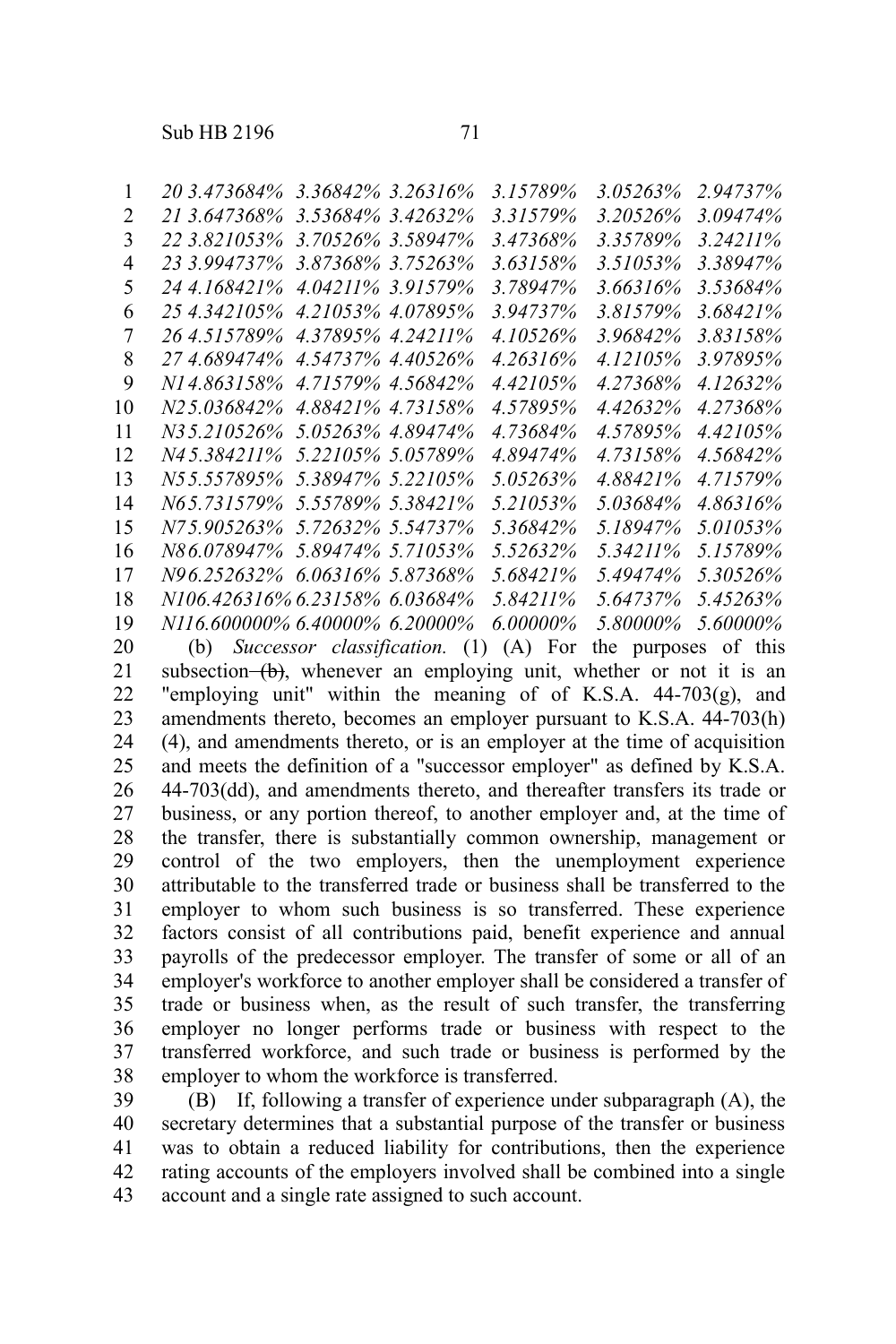(2) A successor employer as defined by K.S.A.  $44-703(h)(4)$  or (dd), and amendments thereto, may receive the experience rating factors of the predecessor employer if an application is made to the secretary or the secretary's designee in writing within 120 days of the date of the transfer. 1 2 3 4

(3) Whenever an employing unit, whether or not it is an "employing unit" within the meaning of K.S.A. 44-703(g), and amendments thereto, acquires or in any manner succeeds to a percentage of an employer's annual payroll which is less than 100% and intends to continue the acquired percentage as a going business, the employing unit may acquire the same percentage of the predecessor's experience factors if: (A) The predecessor employer and successor employing unit make an application in writing on the form prescribed by the secretary; (B) the application is submitted within 120 days of the date of the transfer; (C) the successor employing unit is or becomes an employer subject to this act immediately after the transfer; (D) the percentage of the experience rating factors transferred shall not be thereafter used in computing the contribution rate for the predecessor employer; and (E) the secretary finds that such transfer will not tend to defeat or obstruct the object and purposes of this act. 5 6 7 8 9 10 11 12 13 14 15 16 17 18

(4) (A) The rate of both employers in a full or partial successorship under paragraph  $(1)$ -of this subsection shall be recalculated and made effective on the first day of the next calendar quarter following the date of transfer of trade or business. 19 20 21 22

(B) If a successor employer is determined to be qualified under paragraph  $(2)$  or  $(3)$ -of this subsection to receive the experience rating factors of the predecessor employer, the rate assigned to the successor employer for the remainder of the contributions year shall be determined by the following: 23 24 25 26 27

(i) If the acquiring employing unit was an employer subject to this act prior to the date of the transfer, the rate of contribution shall be the same as the contribution rate of the acquiring employer on the date of the transfer. 28 29 30

(ii) If the acquiring employing unit was not an employer subject to this act prior to the date of the transfer, the successor employer shall have a newly computed rate for the remainder of the contribution year which shall be based on the transferred experience rating factors as they existed on the most recent computation date immediately preceding the date of acquisition. These experience rating factors consist of all contributions paid, benefit experience and annual payrolls. 31 32 33 34 35 36 37

(5) Whenever an employing unit is not an employer at the time it acquires the trade or business of an employer, the unemployment experience factors of the acquired business shall not be transferred to such employing unit if the secretary finds that such employing unit acquired the business solely or primarily for the purpose of obtaining a lower rate of contributions. Instead, such employing unit shall be assigned the 38 39 40 41 42 43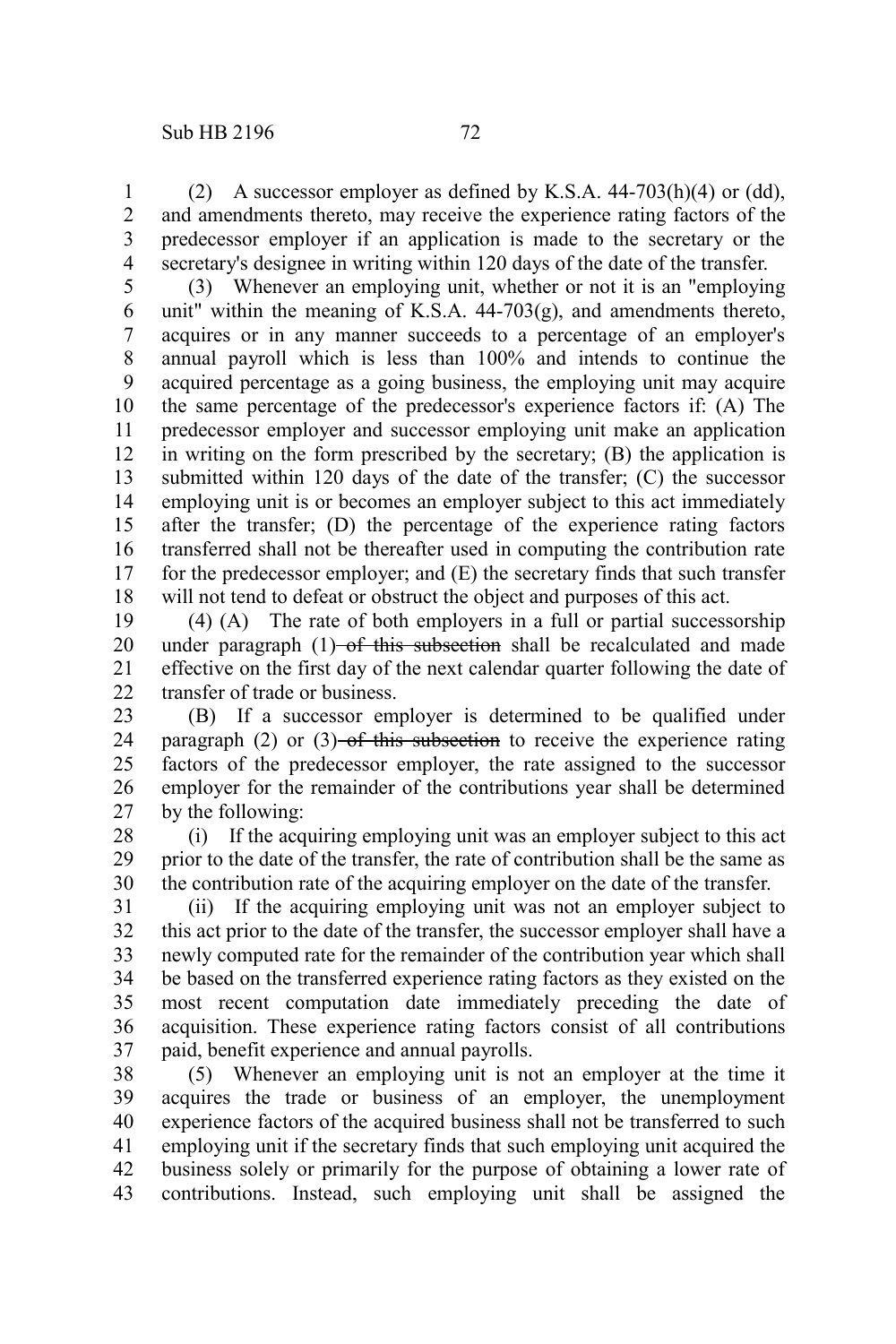applicable industry rate for a "new employer" as described in subsection (a)(1). In determining whether the business was acquired solely or primarily for the purpose of obtaining a lower rate of contributions, the secretary shall use objective factors which may include the cost of acquiring the business, whether the employer continued the business enterprise of the acquired business, how long such business enterprise was continued, or whether a substantial number of new employees were hired for performance of duties unrelated to the business activity conducted prior to acquisition. 1 2 3 4 5 6 7 8 9

(6) Whenever an employer's account has been terminated as provided in K.S.A. 44-711(d) and (e), and amendments thereto, and the employer continues with employment to liquidate the business operations, that employer shall continue to be an "employer" subject to the employment security law as provided in K.S.A. 44-703(h)(8), and amendments thereto. The rate of contribution from the date of transfer to the end of the then current calendar year shall be the same as the contribution rate prior to the date of the transfer. At the completion of the then current calendar year, the rate of contribution shall be that of a "new employer" as described in subsection (a)(1). 10 11 12 13 14 15 16 17 18 19

(7) No rate computation will be permitted an employing unit succeeding to the experience of another employing unit pursuant to this section for any period subsequent to such succession except in accordance with rules and regulations adopted by the secretary. Any such regulations shall be consistent with federal requirements for additional credit allowance in section 3303 of the federal internal revenue code of 1986, and consistent with the provisions of this act. 20 21 22 23 24 25 26

(c) *Voluntary contributions.* Notwithstanding any other provision of the employment security law, any employer may make voluntary payments for the purpose of reducing or maintaining a reduced rate in addition to the contributions required under this section. Such voluntary payments may be made only during the thirty-day period immediately following the date of mailing of experience rating notices for a calendar year. All such voluntary contribution payments shall be paid prior to the expiration of 120 days after the beginning of the year for which such rates are effective. The amount of voluntary contributions shall be credited to the employer's account as of the next preceding computation date and the employer's rate shall be computed accordingly. Under no circumstances shall voluntary payments be refunded in whole or in part. 27 28 29 30 31 32 33 34 35 36 37 38

(d) As used in this section, "negative account balance employer" means an eligible employer whose total benefits charged to such employer's account for all past years have exceeded all contributions paid by such employer for all such years. 39 40 41 42

(e) There is hereby established in the state treasury, separate and apart 43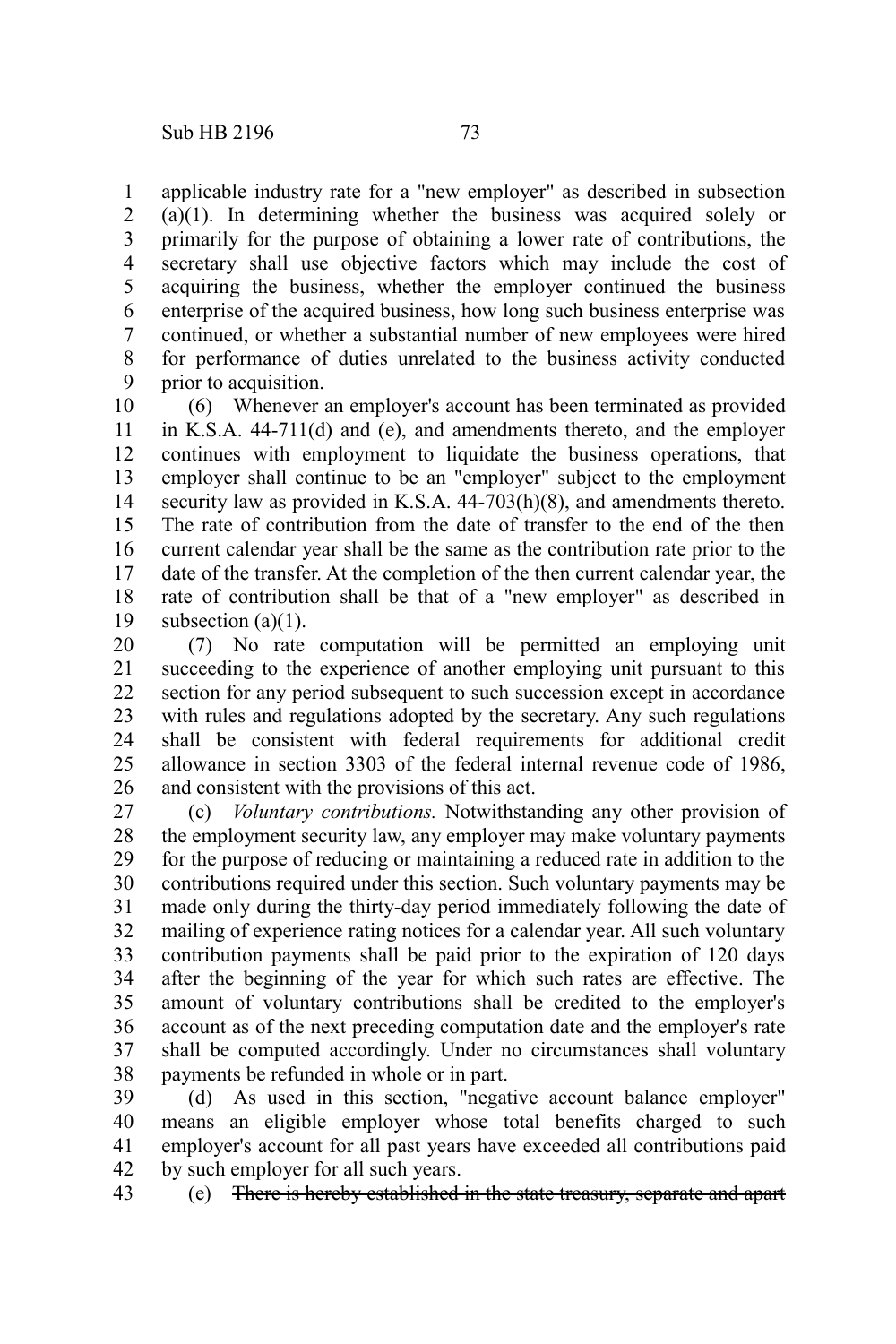from all public moneys or funds of this state, an employment security interest assessment fund, which shall be administered by the secretary as provided in this act. Moneys in the employment security fund established by K.S.A. 44-712, and amendments thereto, and employment security interest assessment fund established by K.S.A. 44-710, and amendments thereto, shall not be invested in the pooled money investment portfolio established under K.S.A. 75-4234, and amendments thereto. Notwithstanding the provisions of K.S.A. 44-712(a), K.S.A. 44-716, K.S.A. 44-717 and K.S.A. 75-4234, and amendments thereto, or any like provision the secretary shall remit all moneys received from employers pursuant to the interest payment assessment established in subsection (a)  $(2)(E)$ , to the state treasurer in accordance with the provisions of K.S.A. 75-4215, and amendments thereto. Upon receipt of each such remittance, the state treasurer shall deposit the entire amount in the employment security interest assessment fund. All moneys in this fund which arereceived from employers pursuant to the interest payment assessment established in subsection  $(a)(2)(E)$ , shall be expended solely for the purposes and in the amounts found by the secretary necessary to pay any principal and interest due and owing the United States department of labor resulting from any advancements made to the Kansas employment security fund pursuant to the provisions of title XII of the social security act (42 U.S.C. §§ 1321 to 1324) except as may be otherwise provided under subsection (a)(2)(E). Notwithstanding any provision of this section, allmoneys received and credited to this fund pursuant to subsection  $(a)(2)(E)$ , shall remain part of the employment security interest assessment fund and shall be used only in accordance with the conditions specified insubsection (a)(2)(E) *On July 1, 2021, the director of accounts and reports shall transfer all moneys in the employment security interest assessment fund to the employment security trust fund. On July 1, 2021, all liabilities of the employment security interest assessment fund are hereby transferred to and imposed on the employment security trust fund, and the employment security interest assessment fund is hereby abolished*. 1 2 3 4 5 6 7 8 9 10 11 12 13 14 15 16 17 18 19 20 21 22 23 24 25 26 27 28 29 30 31 32

(f) The secretary of labor shall annually prepare and submit a certification as to the solvency and adequacy of the amount credited to the state of Kansas' account in the federal employment security trust fund to the governor and the legislative coordinating council. The certification shall be submitted on or before December 1 of each calendar year and shall be for the 12-month period ending on June 30 of that calendar year. In arriving at the certification contributions paid on or before July 31 following the 12-month period ending date of June 30 shall be considered. Each certification shall be used to determine the need for any adjustment to schedule III in subsection  $(a)(4)(B)$  and to assist in preparing legislation to accomplish any such adjustment. 33 34 35 36 37 38 39 40 41 42 43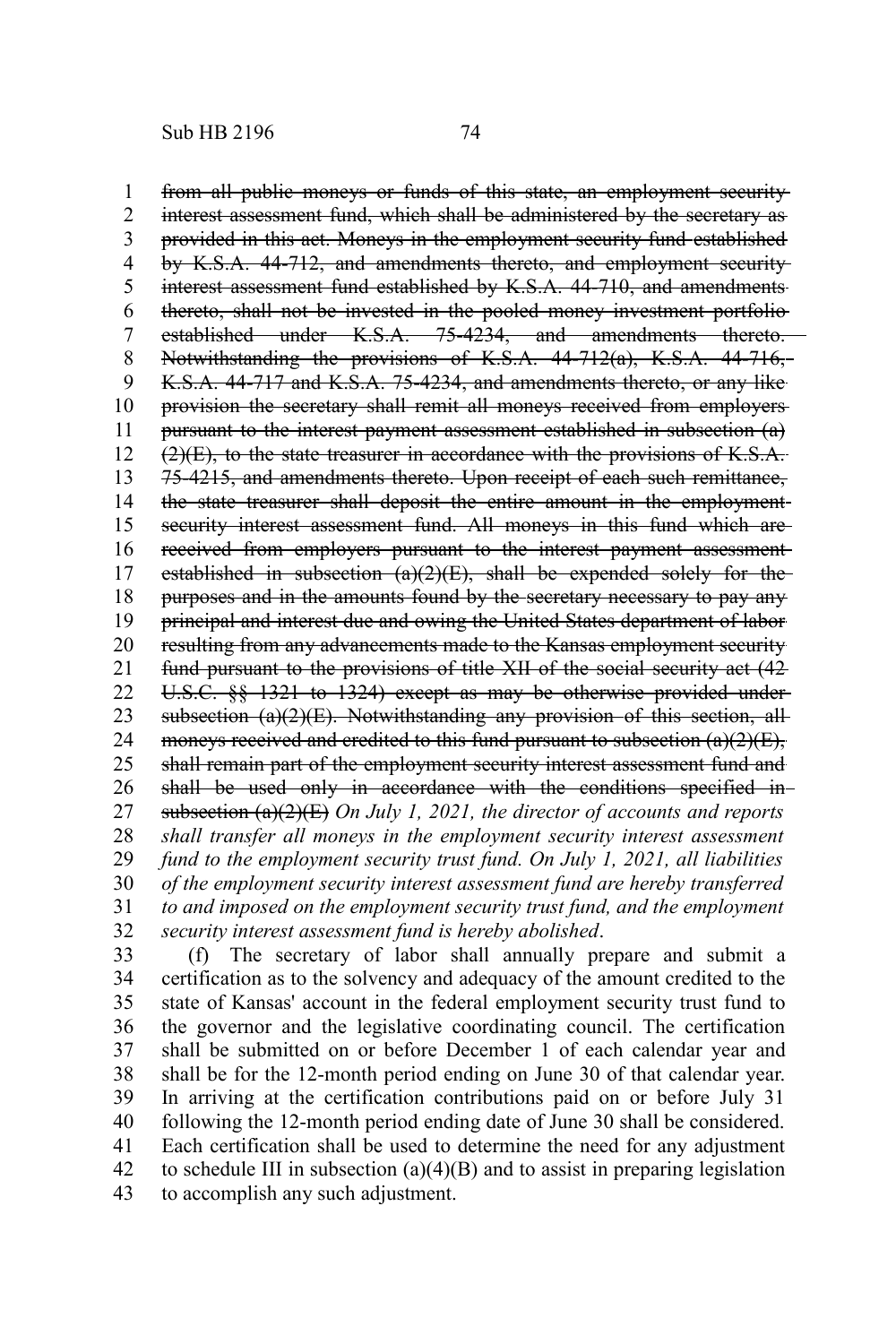Sec. 14. K.S.A. 2020 Supp. 44-710b is hereby amended to read as follows: 44-710b. (a) *By the secretary of labor*. The secretary of labor shall promptly notify each contributing employer of its rate of contributions, each rated governmental employer of its benefit cost rate and each reimbursing employer of its benefit liability as determined for any calendar year pursuant to K.S.A. 44-710 and 44-710a, and amendments thereto, on or before November 30 of the calendar year immediately preceding the calendar year in which such rate takes effect. Such determination shall become conclusive and binding upon the employer unless, within 15 days after the mailing of notice thereof to the employer's last known address or in the absence of mailing, within 15 days after the delivery of such notice, the employer files an application for review and redetermination, setting forth the reasons therefor. If the secretary of labor grants such review, the employer shall be promptly notified thereof and shall be granted an opportunity for a fair hearing, but no employer shall have standing, in any proceeding involving the employer's rate of contributions or benefit liability, to contest the chargeability to the employer's account of any benefits paid in accordance with a determination, redetermination or decision pursuant to subsection (c) of K.S.A. 44-710*(c)*, and amendments thereto, except upon the ground that the services on the basis of which such benefits were found to be chargeable did not constitute services performed in employment for the employer and only in the event that the employer was not a party to such determination, redetermination or decision or to any other proceedings under this act in which the character of such services was determined. Any such hearing conducted pursuant to this section shall be heard in the county where the contributing employer maintains its principle place of business. The hearing officer shall render a decision concerning all matters at issue in the hearing within 90 days. 1 2 3 4 5 6 7 8 9 10 11 12 13 14 15 16 17 18 19 20 21 22 23 24 25 26 27 28 29

(b) *(1) The secretary shall, without necessity of a request by or as an improper payment, as defined in K.S.A. 2020 Supp. 44-710b(e)(2), and amendments thereto, employer or a hearing, immediately and fully credit any contributing employer's, governmental rated employer's or reimbursing employer's account for any benefits paid upon a determination by the secretary that such benefits were paid to any person who received such benefits: (A) By fraud; or (B) in error where any conditions imposed by this act for the receipt of benefits were not fulfilled or where the recipient was not qualified to or disqualified from receiving such benefits.* 30 31 32 33 34 35 36 37 38 39

*(2) (A) Contributing employers, rated governmental employers and reimbursing employers shall be held harmless for and shall not be required to reimburse the state for any benefits paid that have been identified by the employer as fraudulent or as an improper payment, as* 40 41 42 43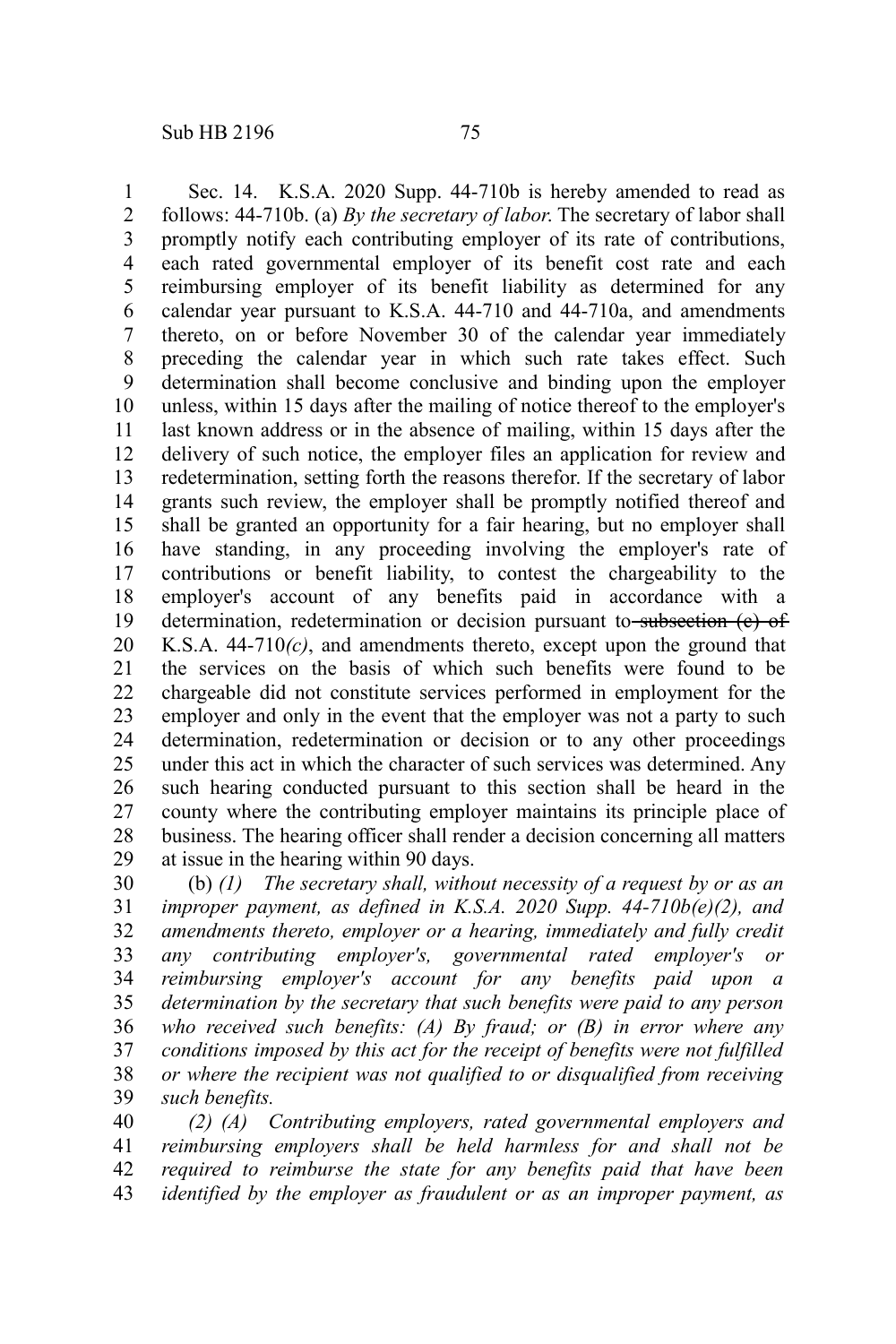*defined by subsection (e)(2), and reported to the secretary unless the secretary determines that such benefits were received properly and not: (i) By fraud; or (ii) in error where any conditions imposed by this act for the receipt of benefits were not fulfilled or where the recipient was not qualified to or disqualified from receiving such benefits. Any such determination by the secretary shall be subject to appeal as provided by the employment security law.* 1 2 3 4 5 6 7

*(B) Reimbursing employers shall be refunded immediately, without necessity of a request or a hearing, for reimbursements made to the state for any claims or benefits paid on or after March 15, 2020, that are or have been reported to the secretary as fraudulent. Amounts refunded shall become due, subject to appeal as provided by the employment security law, upon a determination by the secretary, as provided by subparagraph (A), that the benefits were paid properly and not by fraud or in error.* 8 9 10 11 12 13 14

*(C) For the time period of March 15, 2020, through December 31, 2022, identifications of fraud reported to the secretary pursuant to subparagraphs (A) and (B) shall not be subject to any time limitation for disputing a claim or for appeal pursuant to K.S.A. 44-710, and amendments thereto, or pursuant to any other provision of the employment security law.* 15 16 17 18 19 20

*(3) The secretary shall review all reimbursing employer accounts and shall apply credit for any benefits previously paid by fraud or in error, as provided by paragraph (1), that have been charged against a reimbursing employer's account and have not yet been recovered through normal recovery efforts.* 21 22 23 24 25

*(c) Judicial review*. Any action of the secretary upon an employer's timely request for a review and redetermination of its rate of contributions or benefit liability, in accordance with subsection (a), is subject to review in accordance with the Kansas judicial review act. Any action for such review shall be heard in a summary manner and shall be given precedence over all other civil cases except cases arising under-subsection (i) of K.S.A. 44-709*(i)*, and amendments thereto, and the workmen's compensation act. 26 27 28 29 30 31 32 33

(c)*(d) Periodic notification of benefits charged*. The secretary of labor may provide by rules and regulations for periodic notification to employers of benefits paid and chargeable to their accounts or of the status of such accounts, and any such notification, in the absence of an application for redetermination filed in such manner and within such period as the secretary of labor may prescribe, shall become conclusive and binding upon the employer for all purposes. Such redeterminations, made after notice and opportunity for hearing, and the secretary's findings of facts in connection therewith may be introduced in any subsequent administrative or judicial proceedings involving the determination of the 34 35 36 37 38 39 40 41 42 43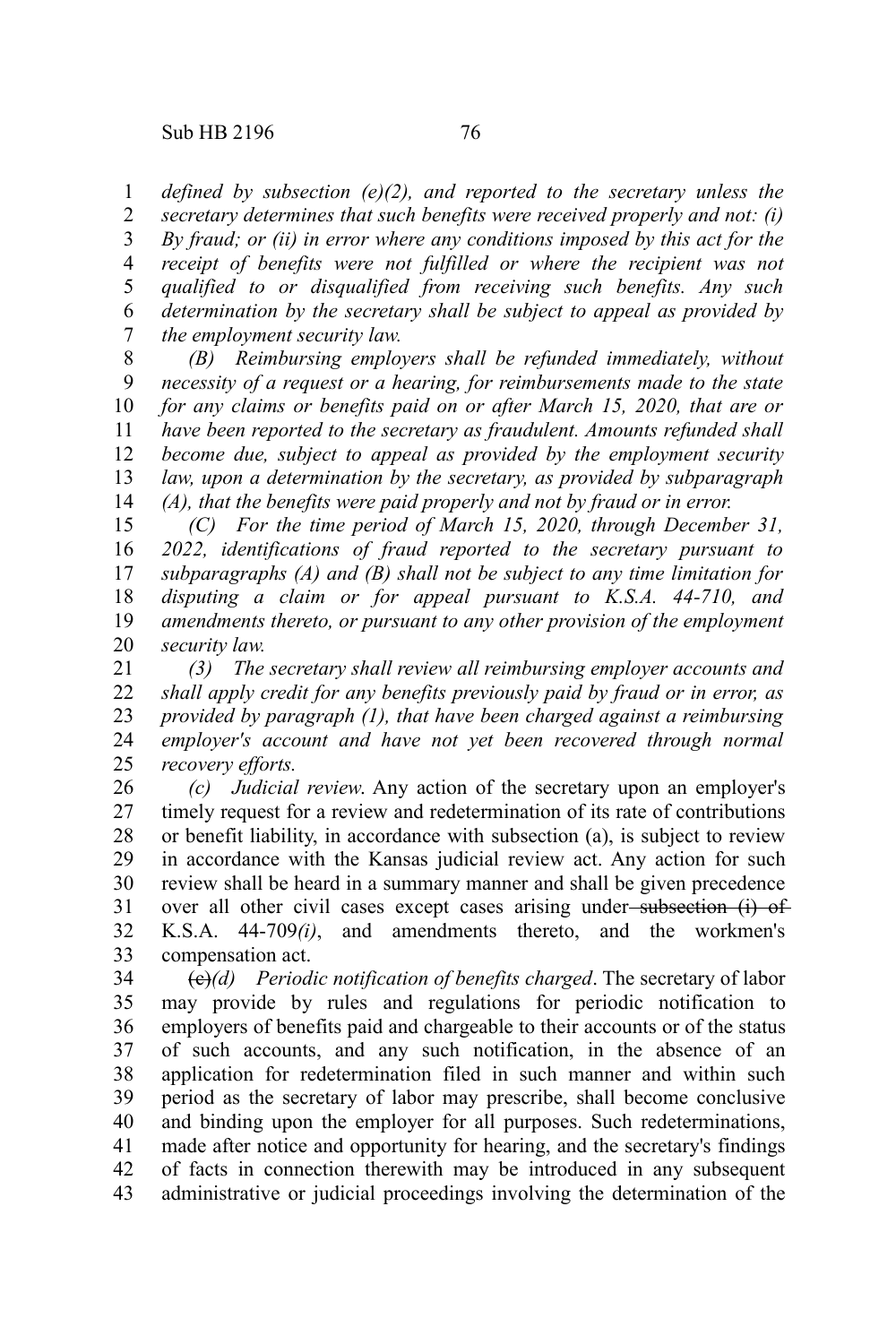rate of contributions of any employer for any calendar year and shall be entitled to the same finality as is provided in this subsection with respect to the findings of fact made by the secretary of labor in proceedings to redetermine the contribution rate of an employer. The review or any other proceedings relating thereto as provided for in this section may be heard by any duly authorized employee of the secretary of labor and such action shall have the same effect as if heard by the secretary. 1 2 3 4 5 6 7

*(e) (1) The secretary shall review the information reported by the United States department of labor pursuant to the payment integrity information act of 2019, public law 116-117, and any other relevant information available from the United States department of labor and any relevant information held by the department of labor available to the secretary regarding improper payment amounts for the state of Kansas for the period beginning on March 15, 2020, through December 31, 2022.* 8 9 10 11 12 13 14

*(2) If the full appropriation pursuant to section 6, and amendments thereto, is not made, the secretary shall determine the amount of such improper payments within 60 days of any such information becoming available for any portion of such period and shall immediately certify such amount for such time period to the director of accounts and reports. The secretary shall certify any additional amount for any such time period within 60 days of information supporting an additional amount becoming available. At the same time that the secretary certifies the amount to the director of accounts and reports, the secretary shall transmit a copy of each such certification to the director of the budget and the director of legislative research. Upon receipt of each such certification, the director of accounts and reports shall transfer an amount equal to the amount certified from the state general fund to the employment security fund. If the governor determines that it is prudent for the transfer to be from a different fund in the state treasury, the governor, with the approval of the state finance council acting on this matter, which is hereby characterized as a matter of legislative delegation and subject to the guidelines prescribed in K.S.A. 75-3711c(c), and amendments thereto, may authorize the transfer from such different fund.* 15 16 17 18 19 20 21 22 23 24 25 26 27 28 29 30 31 32 33

*(3) If the secretary recovers any improper payments from any party, the improper payment shall be remitted to the state treasurer in accordance with the provisions of K.S.A. 75-4215, and amendments thereto. Upon receipt of each such remittance, the state treasurer shall deposit the entire amount in the state treasury to the credit of the state general fund.* 34 35 36 37 38 39

*(4) For purposes of this subsection and subsection (f), "improper payment amounts" or "improper payments" means any payment that should not have been made or that was made in an incorrect amount under statutory, contractual, administrative or other legally applicable* 40 41 42 43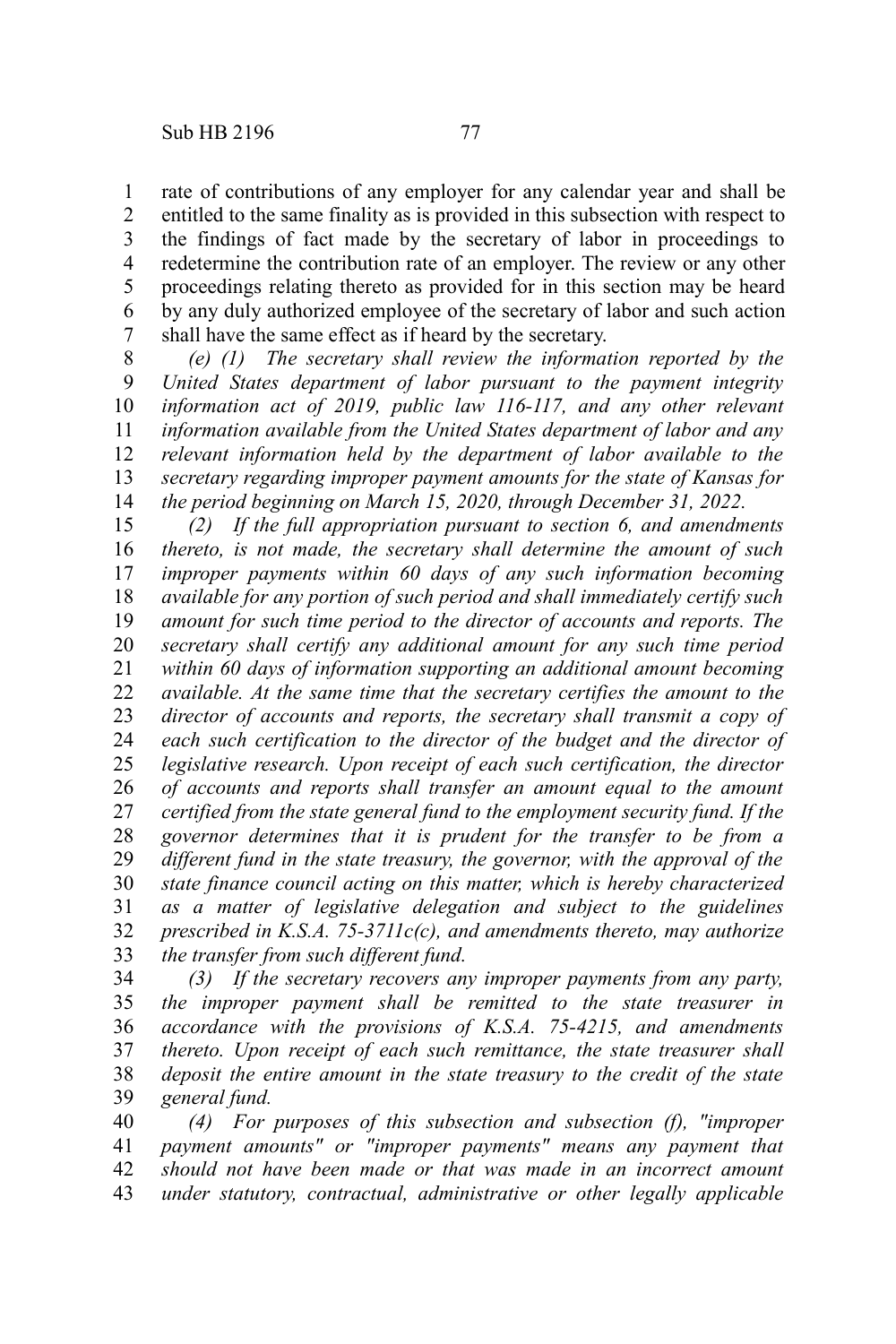*requirements and includes any payment to an ineligible recipient.* 1

*(f) (1) As soon as information, as described by subsection (e)(1), regarding the total amount of fraudulent or improper payments for the period of March 15, 2020, through December 31, 2022, is available to the secretary, but not later than December 31, 2022, the secretary shall determine the total amount and whether the amount of fraudulent or improper payments for such time period is more or less than the transfer made to the employment security fund pursuant to section 6, and amendments thereto.*  2 3 4 5 6 7 8 9

*(2) (A) If the secretary determines that the amount of fraudulent or improper payments is more than such transfer, the secretary shall certify such additional amount to the director of accounts and reports. At the same time that the secretary certifies the amount to the director of accounts and reports, the secretary shall transmit a copy of such certification to the director of the budget and the director of legislative research. Upon receipt of such certification, the director of accounts and reports shall transfer an amount equal to <sup>1</sup> /5 of the amount certified from the state general fund to the employment security fund on or before July 15, 2023, July 15, 2024, July 15, 2025, July 15, 2026, and July 15, 2027.*  10 11 12 13 14 15 16 17 18 19

*(B) If the governor determines that it is prudent for a transfer made pursuant to paragraph (2)(A) to be made from a different fund in the state treasury, the governor, with the approval of the state finance council acting on this matter, which is hereby characterized as a matter of legislative delegation and subject to the guidelines prescribed in K.S.A. 75-3711c(c), and amendments thereto, may authorize the transfer from such other fund.* 20 21 22 23 24 25 26

*(3) (A) If the secretary determines that the amount of fraudulent or improper payments is less than such transfer, the secretary shall certify such amount to the director of accounts and reports. At the same time that the secretary certifies the amount to the director of accounts and reports, the secretary shall transmit a copy of such certification to the director of the budget and the director of legislative research. Upon receipt of such certification, the director of accounts and reports shall transfer an amount equal to the amount certified from the employment security fund to the state general fund. Such moneys shall be designated for use for COVID-19-related purposes, as provided by appropriation acts of the legislature.* 27 28 29 30 31 32 33 34 35 36

*(B) If the governor determines that it is prudent for a transfer made pursuant to paragraph (3)(A) to be made to a different fund in the state treasury, the governor, with the approval of the state finance council acting on this matter, which is hereby characterized as a matter of legislative delegation and subject to the guidelines prescribed in K.S.A. 75-3711c(c), and amendments thereto, may authorize the transfer to such other fund.* 37 38 39 40 41 42 43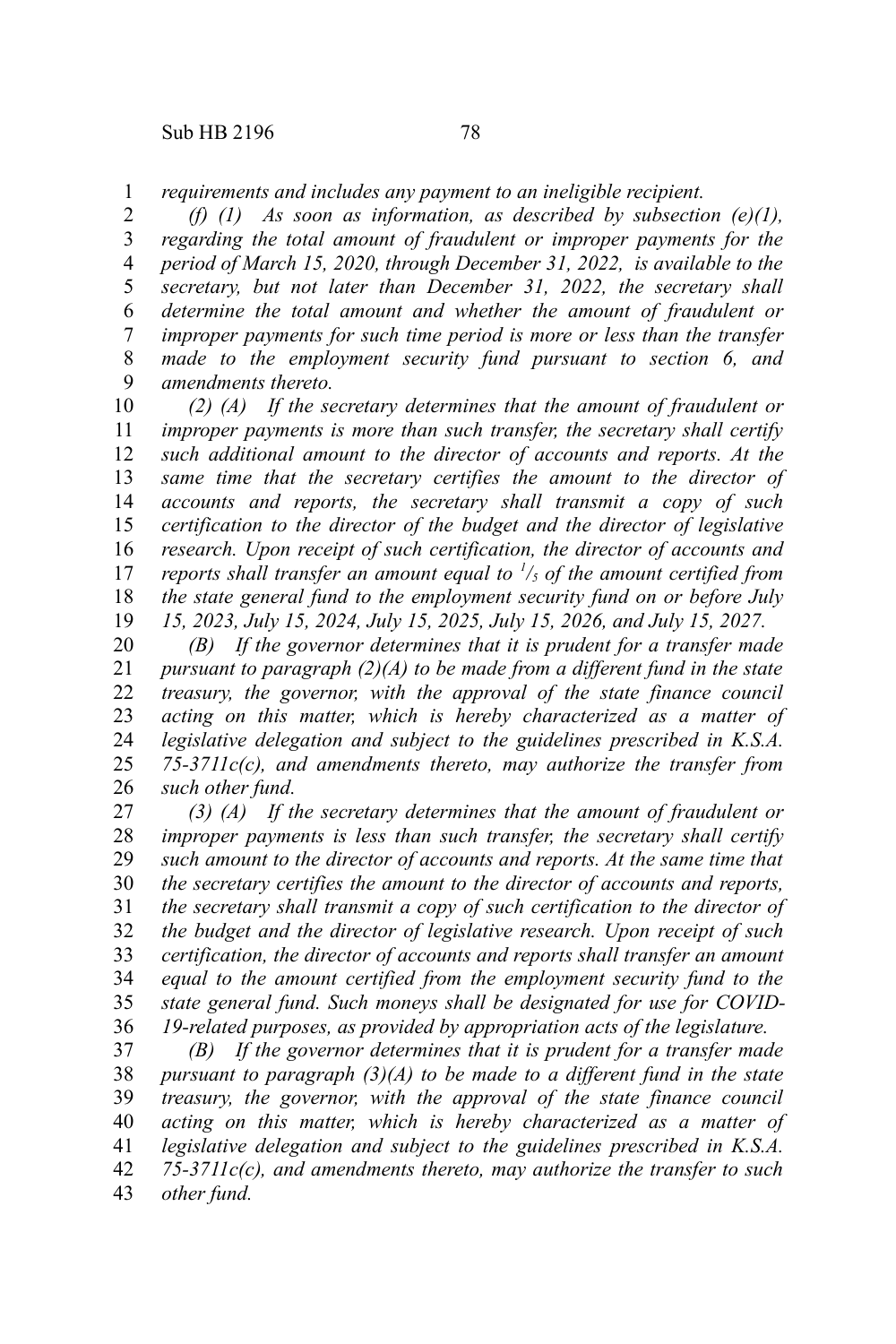*(g) Any federal unemployment insurance benefit program established as a result of COVID-19 or any pandemic shall not be continued after the ending date of the federal program through the use of Kansas state unemployment insurance fund contributions made by Kansas employers.* 1 2 3 4

Sec. 15. K.S.A. 2020 Supp. 44-757 is hereby amended to read as follows: 44-757. *Shared work unemployment compensation program.* (a) As used in this section: 5 6 7

(1) "Affected unit" means a specified department, shift or other unit of two or more employees that is designated by an employer to participate in a shared work plan. 8 9 10

(2) "Fringe benefit" means health insurance, a retirement benefit received under a pension plan, a paid vacation day, a paid holiday, sick leave, and any other analogous employee benefit that is provided by an employer. 11 12 13 14

(3) "Fund" has the meaning ascribed thereto by K.S.A. 44-703(k), and amendments thereto. 15 16

(4) "Normal weekly hours of work" means the lesser of 40 hours or the average obtained by dividing the total number of hours worked per week during the preceding twelve-week period by the number 12. 17 18 19

(5) "Participating employee" means an employee who works a reduced number of hours under a shared work plan *initiated by their employer and approved by the secretary*. 20 21 22

(6) "Participating employer" means an employer who has *applied to and been approved by the secretary for* a shared work plan *that is* in effect. 23 24

(7) "Secretary" means the secretary of labor or the secretary's designee. 25 26

(8) "Shared work benefit" means an unemployment compensation benefit that is payable to an individual in an affected unit because the individual works reduced hours under an approved shared work plan. 27 28 29

(9) "Shared work plan" means a *short-term compensation* program for reducing unemployment under which employees who are members of an affected unit share the work remaining after a reduction in their normal weekly hours of work. 30 31 32 33

(10) "Shared work unemployment compensation program" means a program designed to reduce unemployment and stabilize the work force by 34 35

allowing certain employees to collect unemployment compensation-36

benefits if the employees share the work remaining after a reduction in the 37

total number of hours of work and a corresponding reduction in 38

wages*"Short-term compensation program" means a shared work plan* 39

*program designed to provide an alternative to layoffs for employers* 40

*experiencing a reduction in available work. A "short-term compensation* 41

*program" preserves employees' jobs and an employer's trained workforce* 42

*during times of lowered economic activity by allowing an employer to* 43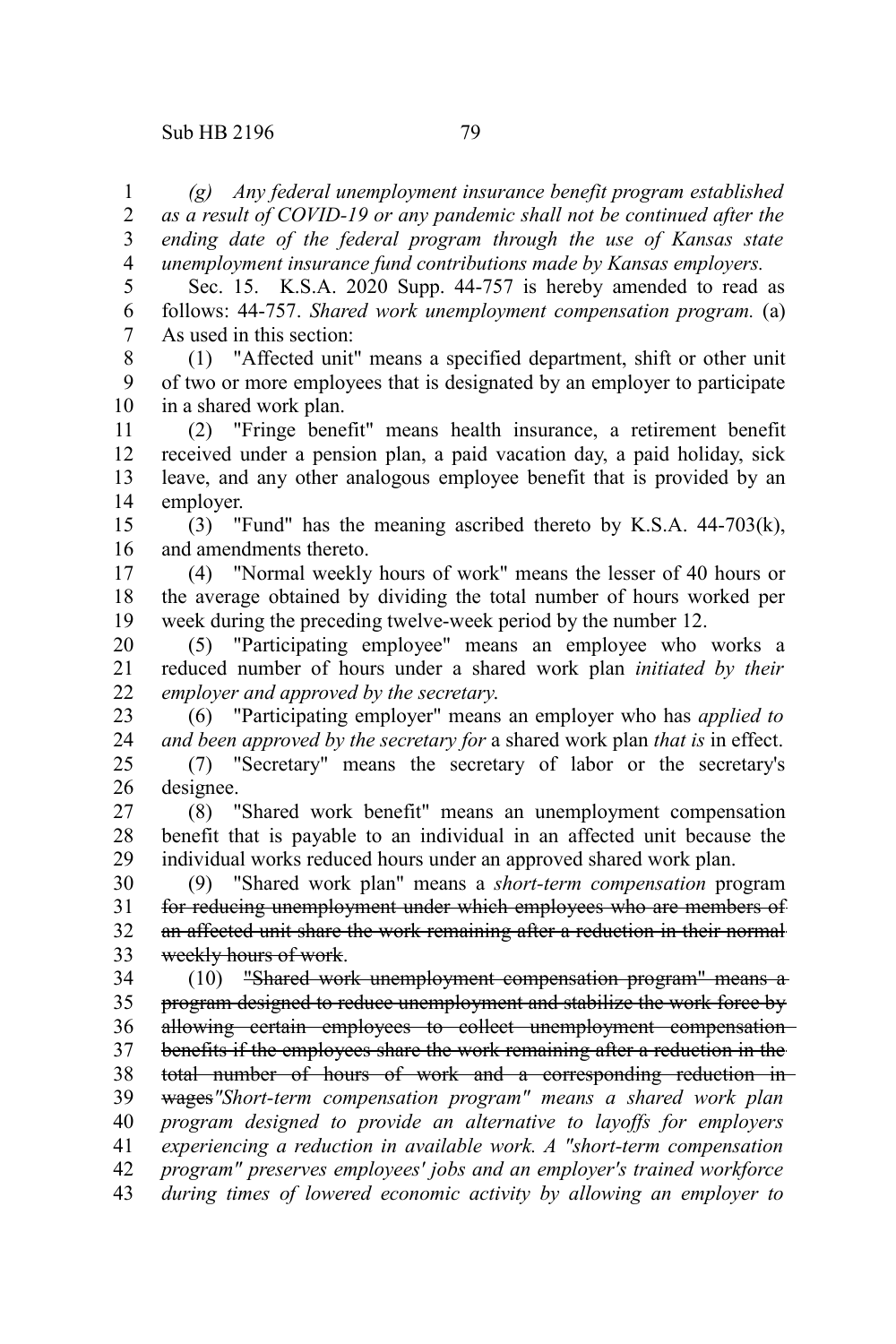41

*reduce hours of work for employees rather than laying off some employees* 1

*while others continue to work full time. Under a "short-term compensation program," employees experiencing a reduction in hours are allowed to collect a pro-rata share of their unemployment compensation benefits to replace a portion of the employee's lost wages*. 2 3 4 5

(b) The secretary shall establish a voluntary shared work unemployment *short-term* compensation program as provided by this section. The secretary may adopt rules and regulations and establish procedures necessary to administer the shared work unemployment *shortterm* compensation program. 6 7 8 9 10

(c) *The secretary shall create and manage an annual promotional campaign for the short-term compensation program to encourage and improve business participation. The promotional campaign shall include the following elements:* 11 12 13 14

*(A) Engagement in proactive educational communications with other state agencies and stakeholders, including the governor's office, legislators, workforce investment boards and local, regional or state chambers of commerce;* 15 16 17 18

*(B) a dedicated department of labor employee or team to efficiently and timely answer employer's questions about the short-term compensation program;* 19 20 21

*(C) presentation materials that provide consistency of messaging about the benefits of using a short-term compensation program to provide stakeholders for distribution to employer groups, workforce investment boards or other interested parties;* 22 23 24 25

*(D) proactive engagement with employers experiencing economic stress or layoffs to share the benefits of the short-term compensation program and to ensure such employers are aware of the program; and* 26 27 28

*(E) an automated application, claims and weekly certification process for participating employers designed to facilitate participation, reduce an employer's administrative burden and promote the use of the short-term compensation program.* 29 30 31 32

*(d)* An employer who wishes to participate in the shared work unemployment *short-term* compensation program must submit a written shared work plan to the secretary for the secretary's approval. As a condition for approval, a participating employer must agree to furnish the secretary with reports relating to the operation of the shared work plan as requested by the secretary. The employer shall monitor and evaluate the operation of the established shared work plan as requested by the secretary and shall report the findings to the secretary. 33 34 35 36 37 38 39 40

 $\left(\frac{d}{e}\right)(e)$  The secretary may approve a shared work plan if:

(1) The shared work plan applies to and identifies a specific affected unit; 42 43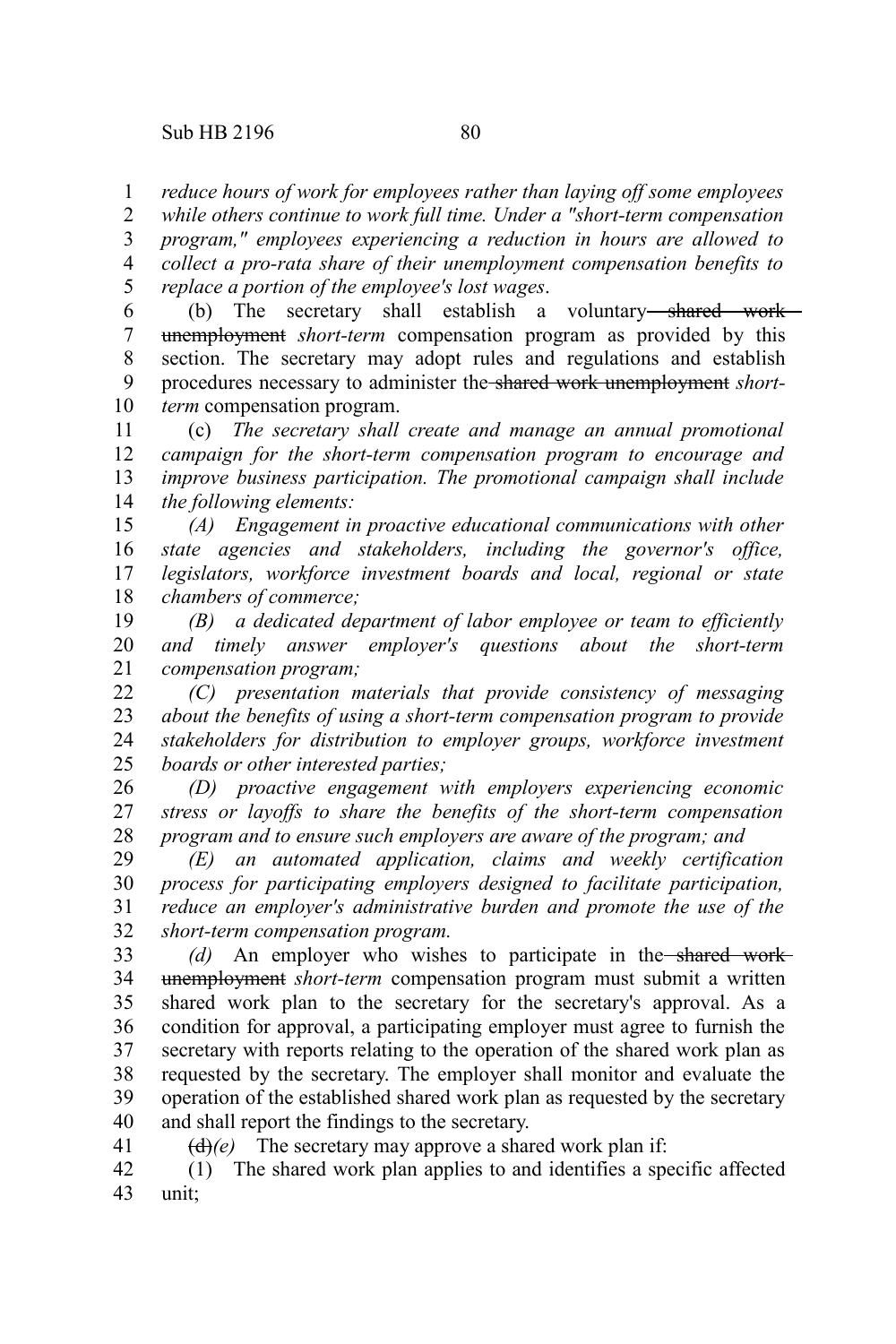(2) the employees in the affected unit are identified by name and social security number; 1 2

(3) the shared work plan reduces the normal weekly hours of work for an employee, including regular part-time employees, in the affected unit by not less than 20% *10%* and not more than 40% *50%*; 3 4 5

(4) the shared work plan applies to at least 10% of the employees in the affected unit; 6 7

(5) the shared work plan describes the manner that the participating employer treats the fringe benefits of each employee in the affected unit and the employer certifies that if the employer provides health benefits and retirement benefits under a defined benefit plan, as defined in 26 U.S.C. § 414(j), or contributions under a defined contribution plan, as defined in 26 U.S.C. § 414(i), to any employee whose workweek is reduced under the program that such benefits will continue to be provided to employees participating in the shared work *short-term* compensation program under the same terms and conditions as though the workweek of such employee had not been reduced or to the same extent as other employees not participating in the shared work program; 8 9 10 11 12 13 14 15 16 17 18

(6) the employer certifies that the implementation of a shared work plan and the resulting reduction in work hours is in lieu of layoffs that would affect at least 10% of the employees in the affected unit and that would result in an equivalent reduction in work hours; 19 20 21 22

(7) the employer has filed all reports required to be filed under the employment security law for all past and current periods and has paid all contributions, benefit cost payments, or if a reimbursing employer has made all payments in lieu of contributions due for all past and current periods; 23 24 25 26 27

(8) (A) a contributing employer must be eligible for a rate computation under K.S.A. 44-710a(a)(2), and amendments thereto, and the contributing employer, as determined by the secretary, does not adversely impact the state's eligibility under section 2108 of the federal CARES act, public law 116-136; 28 29 30 31 32

(B) *if section 2108 of the federal CARES act, public law 116-136, is no longer in effect, a contributing employer eligible for a rate computation under K.S.A. 44-710(a)(2), and amendments thereto, that is a negative account employer as defined by K.S.A. 44-710a(d), and amendments thereto, may only be approved for a shared work application if the negative account employer's most recent calculated reserve ratio has improved from the previous reporting year's reserve ratio;* 33 34 35 36 37 38 39

*(C)* a rated governmental employer must be eligible for a rate computation under K.S.A. 44-710d(g), and amendments thereto; 40 41

(9) eligible employees may participate, as appropriate, in training, including without limitation, employer-sponsored training or worker 42 43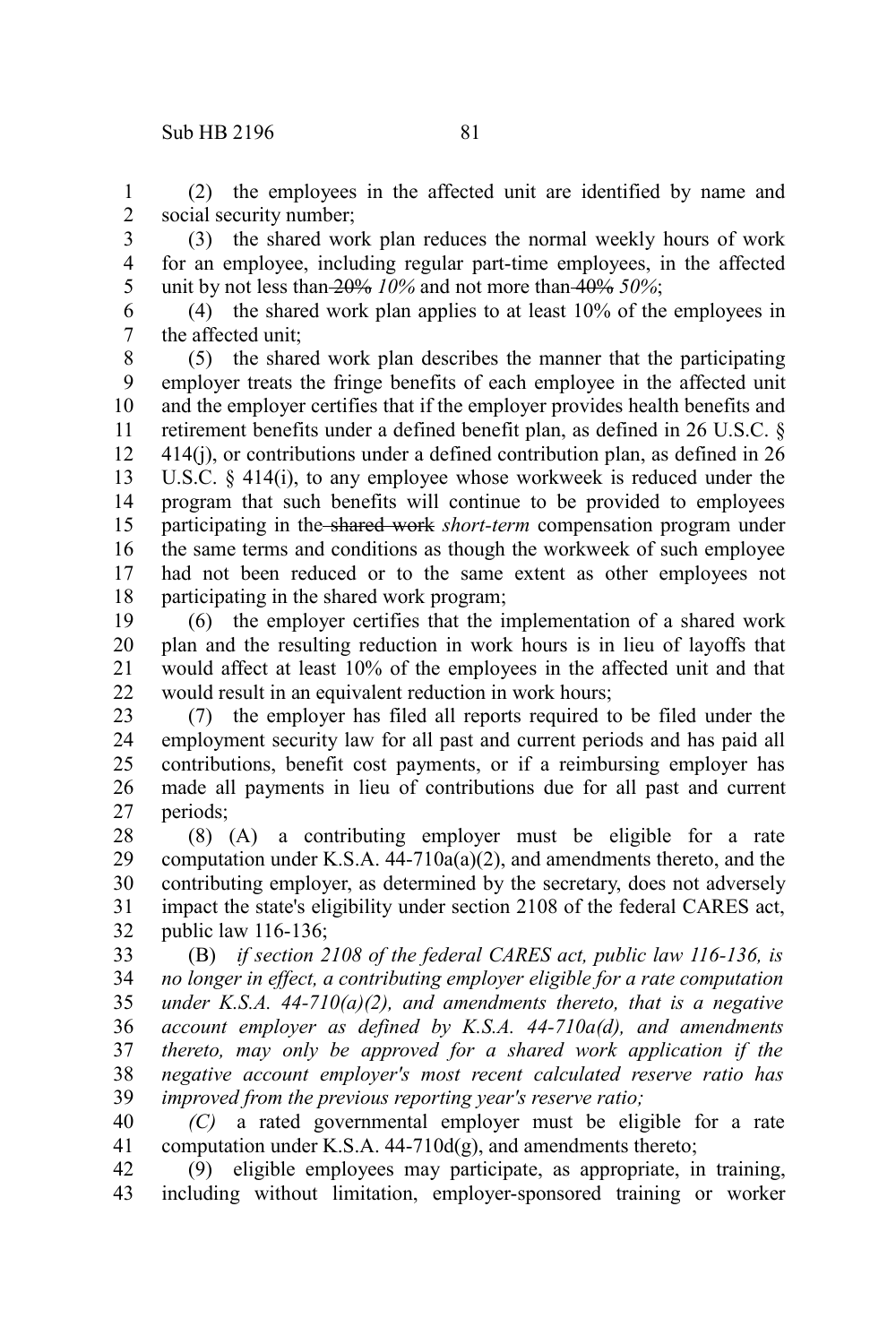training funded under the workforce investment act of 1998, to enhance job skills if such program has been approved by the state of Kansas; 1 2

(10) the employer includes a plan for giving advance notice, where feasible, to an employee whose workweek is to be reduced together with an estimate of the number of layoffs that would have occurred absent the ability to participate in shared work compensation and such other information as the secretary of labor determines is appropriate; and 3 4 5 6 7

(11) the terms of the employer's written plan and implementation are consistent with employer obligations under applicable federal and Kansas laws. 8 9 10

 $\left(\frac{e}{f}\right)$  If any of the employees who participate in a shared work plan under this section are covered by a collective bargaining agreement, the shared work plan must be approved in writing by the collective bargaining agent. 11 12 13 14

 $(f)(g)$  A shared work plan may not be implemented to subsidize seasonal employers during the off-season. 15 16

 $\left(\frac{g}{g}\right)$  The secretary shall approve or deny a shared work plan no later than the  $30<sup>th</sup>$  day after the day the shared work plan is received by the secretary. The secretary shall approve or deny a shared work plan in writing. If the secretary denies a shared work plan, the secretary shall notify the employer of the reasons for the denial. 17 18 19 20 21

 $(h)(i)$  A shared work plan is effective on the date it is approved by the secretary, except for good cause a shared work plan may be effective at any time within a period of 14 days prior to the date such plan is approved by the secretary. The shared work plan expires on the last day of the  $12<sup>th</sup>$ full calendar month after the effective date of the shared work plan. 22 23 24 25 26

 $\left(\frac{1}{i}\right)(i)$  An employer may modify a shared work plan created under this section to meet changed conditions if the modification conforms to the basic provisions of the shared work plan as approved by the secretary. The employer must report the changes made to the shared work plan in writing to the secretary before implementing the changes. If the original shared work plan is substantially modified, the secretary shall reevaluate the shared work plan and may approve the modified shared work plan if it meets the requirements for approval under subsection (d). The approval of a modified shared work plan does not affect the expiration date originally set for that shared work plan. If substantial modifications cause the shared work plan to fail to meet the requirements for approval, the secretary shall deny approval to the modifications as provided by subsection (g). 27 28 29 30 31 32 33 34 35 36 37 38

 $(j)(k)$  Notwithstanding any other provisions of the employment security law, an individual is unemployed and is eligible for shared work benefits in any week in which the individual, as an employee in an affected unit, works for less than the individual's normal weekly hours of work in accordance with an approved shared work plan in effect for that week. The 39 40 41 42 43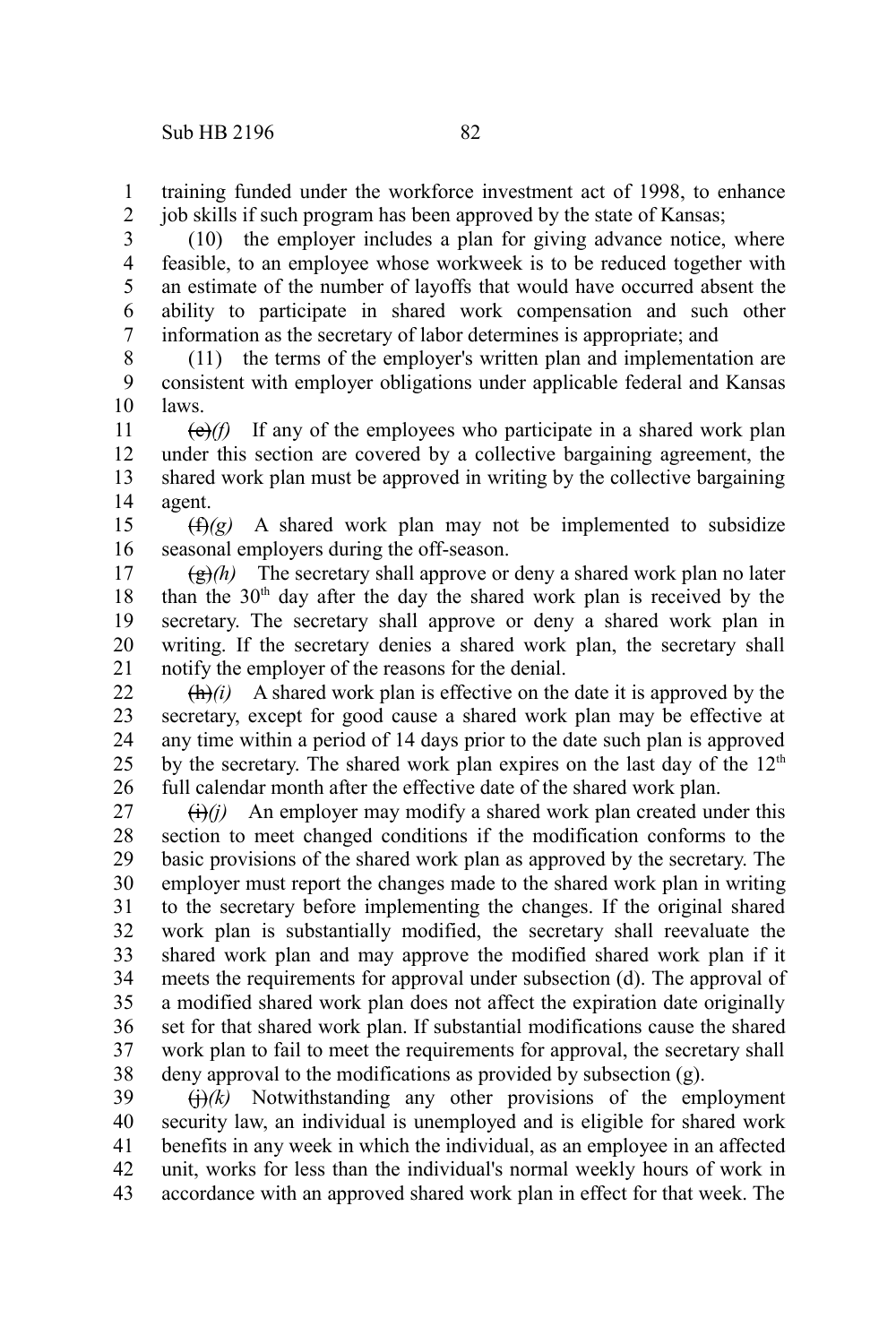secretary may not deny shared work benefits for any week to an otherwise eligible individual by reason of the application of any provision of the employment security law that relates to availability for work, active search for work or refusal to apply for or accept work with an employer other than the participating employer. 1 2 3 4 5

 $(k)/l$  An individual is eligible to receive shared work benefits with respect to any week in which the secretary finds that: 6 7

(1) *The employee is determined to be eligible for unemployment compensation, except that while receiving shared work benefits, an employee shall not be required to meet work availability or work search requirements but shall be required to be available for the employee's normal work week;* 8 9 10 11 12

*(2)* The individual is employed as a member of an affected unit subject to a shared work plan that was approved before the week in question and is in effect for that week; 13 14 15

 $(2)$ <sup>(2)</sup> $(3)$  the individual is able to work and is available for additional hours of work or full-time work with the participating employer; 16 17

(3)*(4)* the individual's normal weekly hours of work have been reduced by at least 20% *10%* but not more than 40% *50%*, with a corresponding reduction in wages; and 18 19 20

(4)*(5)* the individual's normal weekly hours of work and wages have been reduced as described in subsection  $(k)(3)(4)$  for a waiting period of one week that occurs within the period the shared work plan is in effect, which period includes the week for which the individual is claiming shared work benefits. 21 22 23 24 25

 $(H)(m)$  The secretary shall pay an individual who is eligible for shared work benefits under this section a weekly shared work benefit amount equal to the individual's regular weekly benefit amount for a period of total unemployment multiplied by the nearest full percentage of reduction of the individual's hours as set forth in the employer's shared work plan. If the shared benefit amount is not a multiple of \$1, the secretary shall reduce the amount to the next lowest multiple of \$1. All shared work benefits under this section shall be payable from the fund. 26 27 28 29 30 31 32 33

 $(m)$  An individual may not receive shared work benefits and regular unemployment compensation benefits in an amount that exceeds the maximum total amount of benefits payable to that individual in a benefit year as provided by K.S.A. 44-704(g), and amendments thereto. 34 35 36 37

 $\left(\frac{m}{o}\right)$  An individual who has received all of the shared work benefits and regular unemployment compensation benefits available in a benefit year is an exhaustee under K.S.A. 44-704a and 44-704b, and amendments thereto, and is entitled to receive extended benefits under such statutes if the individual is otherwise eligible under such statutes. 38 39 40 41 42

 $\left(\Theta\right)(p)$  The secretary may terminate a shared work plan for good cause 43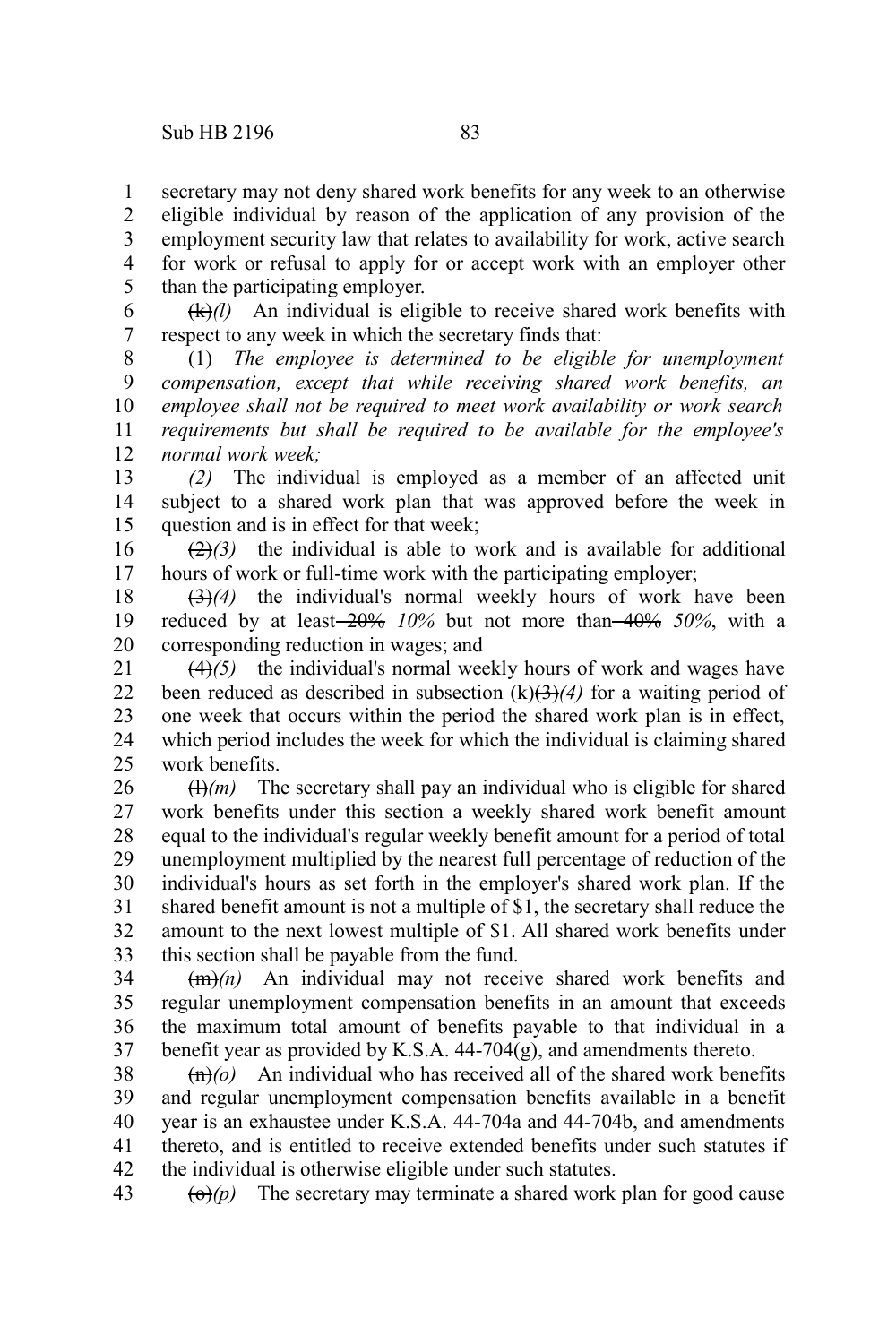if the secretary determines that the shared work plan is not being executed according to the terms and intent of the shared work unemployment compensation program. 1 2 3

(p)*(q)* Notwithstanding any other provisions of this section, an individual shall not be eligible to receive shared work benefits for more than 26 *52* calendar weeks during the 12-month period of the shared work plan, except that two weeks of additional benefits shall be payable to claimants who exhaust regular benefits and any benefits under any other federal or state extended benefits program during the period July 1, 2003 through June 30, 2004. No week shall be counted as a week for which an individual is eligible for shared work benefits for the purposes of this section unless the week occurs within the 12-month period of the shared work plan. 4 5 6 7 8 9 10 11 12 13

 $\left(\frac{q}{r}\right)$  No shared work benefit payment shall be made under any shared work plan or this section for any week that commences before April 1, 1989. 14 15 16

 $(r)(s)$  This section shall be construed as part of the employment security law. 17 18

Sec. 16. K.S.A. 44-758 is hereby amended to read as follows: 44-758. (a) Any employer or any individual, organization, partnership, corporation or other legal entity which *that* is a lessor employing unit, as defined by subsection (ff) of K.S.A. 44-703*(ff),* and amendments thereto, shall be liable for contributions on wages paid by the lessor employing unit to individuals performing services for client lessees. For the purposes of the employment security law, no client lessee shall lease an individual proprietor, partner or corporate officer, who is a shareholder or a member of the board of directors of the corporation, from any lessor employing unit. Any client lessee shall be jointly and severally liable for any unpaid contributions, interest and penalties due under this law from any lessor employing unit attributable to wages for services performed for the client lessee by employees leased to the client lessee. The lessor employing unit shall keep separate records and submit separate quarterly contributions and wage reports for each client lessee. 19 20 21 22 23 24 25 26 27 28 29 30 31 32 33

(b) Any lessor employing unit which *that* is currently engaged in the business of leasing employees to client lessees shall comply with the provisions of subsection (a) prior to October 1, 1990. 34 35 36

(c) The provisions of this section shall not be applicable to private employment agencies which *that* provide temporary workers to employers on a temporary help basis, provided the private employment agencies are liable as employers for the payment of contributions on wages paid to temporary workers so employed. 37 38 39 40 41

(d) This section shall be construed as part of the employment security law. 42 43